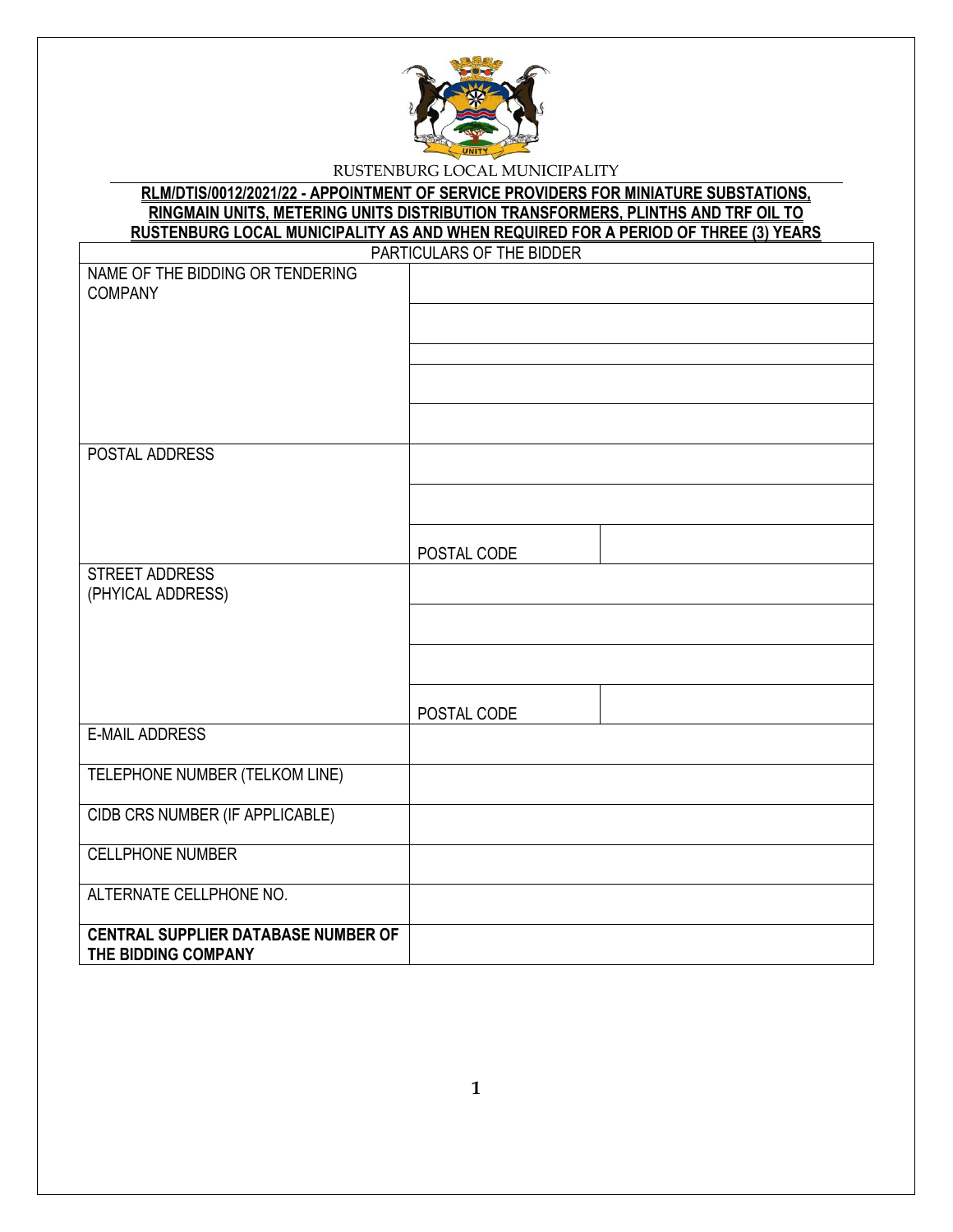

**RLM/DTIS/0012/2021/22 - APPOINTMENT OF SERVICE PROVIDERS FOR MINIATURE SUBSTATIONS, RINGMAIN UNITS, METERING UNITS DISTRIBUTION TRANSFORMERS, PLINTHS AND TRF OIL TO RUSTENBURG LOCAL MUNICIPALITY AS AND WHEN REQUIRED FOR A PERIOD OF THREE (3) YEARS INDEX/TABLE OF CONTENTS**

| <b>DOCUMENT NAME</b><br><b>ABBREVIATION</b> | <b>DOCUMENT NAME/DESCRIPTION</b>                                      |  |
|---------------------------------------------|-----------------------------------------------------------------------|--|
| <b>TS</b>                                   | <b>TENDERING CONDITIONS</b>                                           |  |
|                                             |                                                                       |  |
| $A\overline{E(DP)}$                         | <b>ADMINISTRATIVE EVALUATION (DOCUMENT COMPLETION)</b>                |  |
|                                             |                                                                       |  |
| MBD <sub>1</sub>                            | ADMINISTRATIVE EVALUATION (ATTACHMENT OF MANDATORY DOCUMENTS)         |  |
|                                             |                                                                       |  |
| <b>DTA</b>                                  | <b>DOCUMENT TENDER ADVERT</b>                                         |  |
|                                             |                                                                       |  |
| MBD <sub>1</sub>                            | <b>INVITATION TO BID (PART A)</b>                                     |  |
|                                             | <b>PART B</b>                                                         |  |
|                                             |                                                                       |  |
| MBD <sub>4</sub>                            | <b>DECLARATION OF INTEREST</b>                                        |  |
|                                             |                                                                       |  |
| MBD <sub>5</sub>                            | DECLARATION FOR PROCUREMENT ABOVE R10 MILLION (ALL APPLICABLE TAXES   |  |
|                                             | INCLUDED)                                                             |  |
|                                             |                                                                       |  |
| <b>MBD 6.1</b>                              | PREFERENCE CLAIM IN TERMS OF THE PREFERENTIAL PROCUREMENT REGULATIONS |  |
| <b>MBD 7.2</b>                              | <b>CONTRACT FORM - RENDERING OF SERVICES</b>                          |  |
|                                             |                                                                       |  |
| MBD <sub>8</sub>                            | DECLARATION OF ABUSE OF SUPPLY CHAIN MANAGEMENT SYSTEM                |  |
|                                             |                                                                       |  |
| MBD <sub>9</sub>                            | <b>CERTIFICATE OF INDEPENDENT BID DETERMINATION</b>                   |  |
|                                             |                                                                       |  |
| <b>SECTION 38</b>                           | <b>DECLARATION OF BIDDERS'S PAST PRACTICES</b>                        |  |
|                                             |                                                                       |  |
| <b>SF</b>                                   | <b>SIGNATORY FORM</b>                                                 |  |
|                                             |                                                                       |  |
| GCC                                         | <b>GENERAL CONDITIONS OF CONTRACT</b>                                 |  |
|                                             |                                                                       |  |
| <b>TOF</b>                                  | <b>TERMS OF REFERENCE/ BID SPECIFICATIONS</b>                         |  |
|                                             |                                                                       |  |
| F                                           | <b>FUNCTIONALITY</b>                                                  |  |
|                                             |                                                                       |  |
| PI                                          | PRICING INSTRUCTIONS                                                  |  |
|                                             |                                                                       |  |
| <b>PS</b>                                   | <b>PRICING SCHEDULE</b>                                               |  |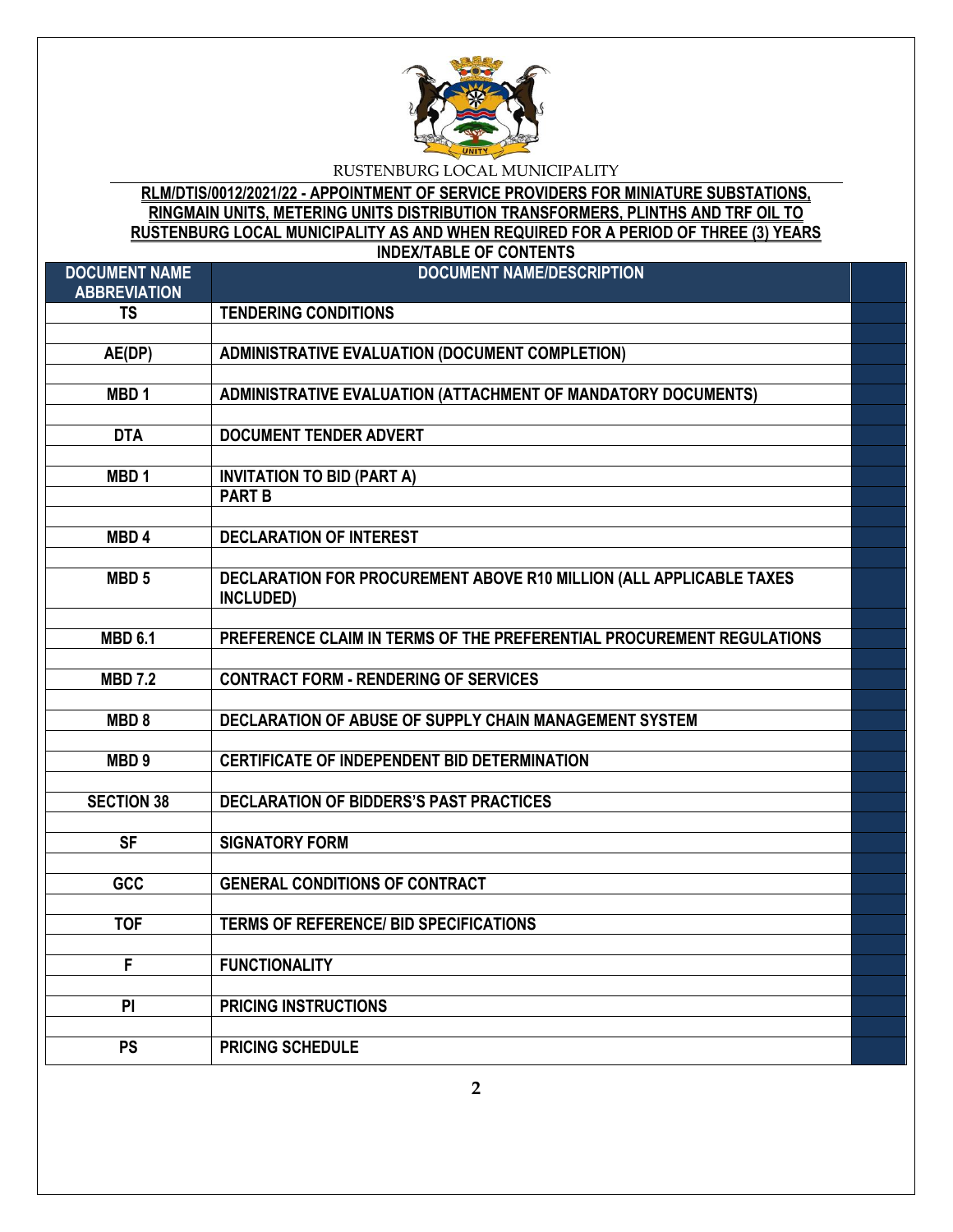

#### **RLM/DTIS/0012/2021/22 - APPOINTMENT OF SERVICE PROVIDERS FOR MINIATURE SUBSTATIONS, RINGMAIN UNITS, METERING UNITS DISTRIBUTION TRANSFORMERS, PLINTHS AND TRF OIL TO RUSTENBURG LOCAL MUNICIPALITY AS AND WHEN REQUIRED FOR A PERIOD OF THREE (3) YEARS**

# **TENDERING CONDITIONS**

- 1. The document must be completed in full as per the guide provided under administrative evaluation document completion.
- 2. All mandatory documents must be attached as per the guide under administrative evaluation attachment of mandatory documents.
- 3. The document must not be dismantled; page numbers must be sequential.
- 4. Bidders must be registered on CSD.
- 5. For all documents that will need certification (and affidavits where applicable) bidders must not submit copies/ copies of certified copies.
- 6. Only black ink must be used when completing the tender document.
- 7. Electronic signatures are not allowed.
- 8. Bidders are not allowed to use correction pens. In a case where a wrong answer is ticked, a straight line must be made across the wrong answer, then initial next to the mistake and a correct answer must be ticked or provided in writing.

*NB! FAILURE TO ADHERE TO THE ABVOVE INSTRUCTIONS WILL RENDER THE TENDER INVALID AND RESULT IN DISQUALIFICATION*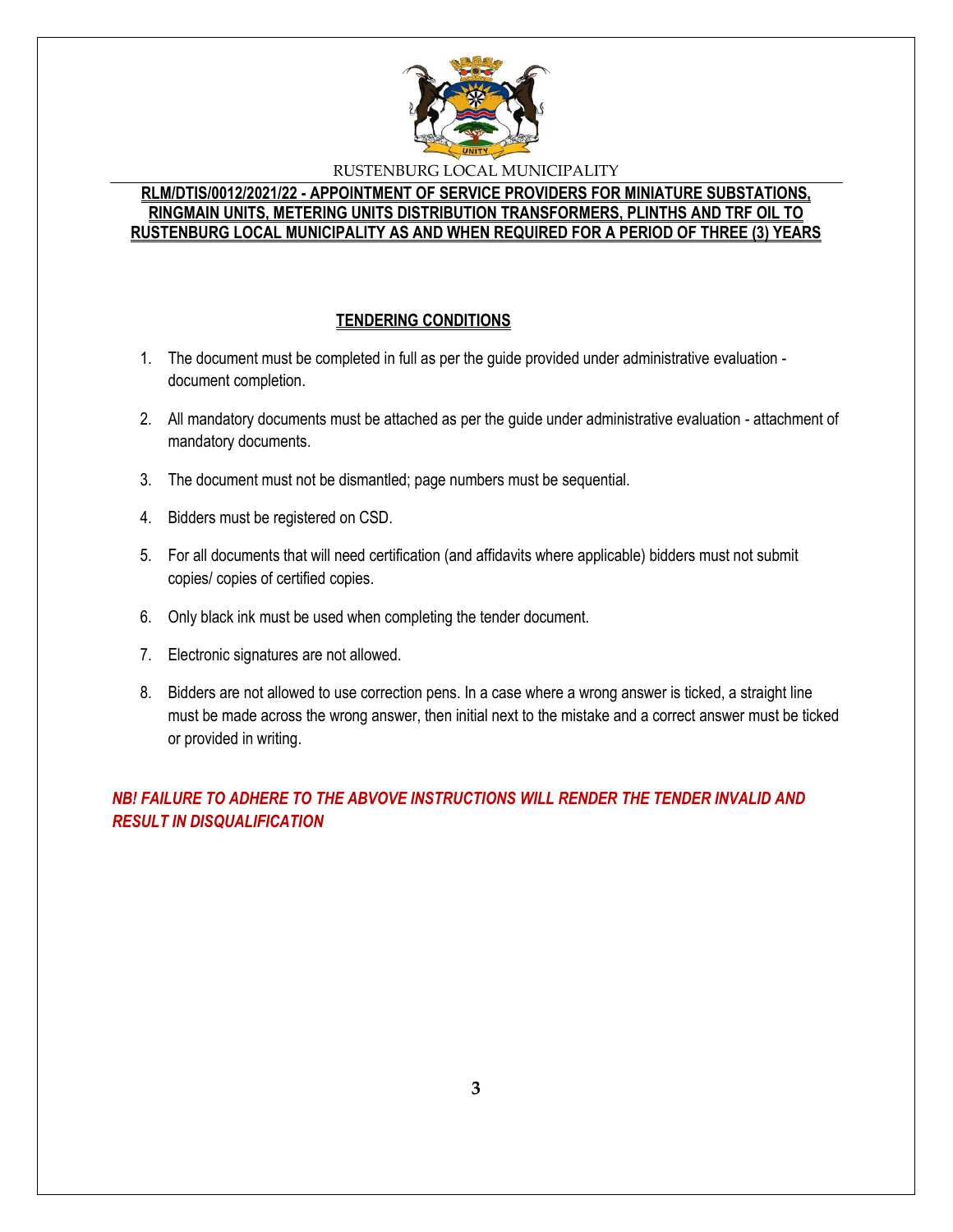

## **RLM/DTIS/0012/2021/22 - APPOINTMENT OF SERVICE PROVIDERS FOR MINIATURE SUBSTATIONS, RINGMAIN UNITS, METERING UNITS DISTRIBUTION TRANSFORMERS, PLINTHS AND TRF OIL TO RUSTENBURG LOCAL MUNICIPALITY AS AND WHEN REQUIRED FOR A PERIOD OF THREE (3) YEARS**

# **ADMINISTRATIVE EVALUATION (DOCUMENT COMPLETION)**

# *PLEASE READ AND FOLLOW INSTRUCTIONS BELOW ON HOW TO COMPLETE DIFFERENT FORMS IN THE DOCUMENT AND FILL THEM AS INSTRUCTED*

 $\checkmark$  The tender documents must be completed in full i.e. Compulsory Questionnaire (where applicable), MBD 1, MBD 4, MBD 5, MBD 6.1, MBD 7.2, MBD 8, MBD 9, Section 38, Signatory Resolution Form, Pricing Schedule, and the Form of Offer, including all witness signatures on all the above stated forms.

# $\checkmark$  **NB! FAILURE TO ADHERE TO THE BELOW MENTIONED POINTS WILL INVALIDATE THE TENDER** *AND RESULT IN DISQUALIFICATION*

- **COMPULSORY QUESTIONAIRE** must be fully completed and signed **(where applicable)** *In a case of Joint Venture separate COMPULSORY QUESTIONAIRE forms must be completed and submitted.*
- MBD 1 must be fully completed and signed
- **MBD 4** must be fully completed and signed: only tick the appropriate answer. Please be informed that whether you scratch out, tick or circle, **your answer will be where the pen ink is reflecting**. *In a case of Joint Venture or multi- directors, full details of all directors / trustees / shareholders / members must be provided on the table on* MBD 4.
- **MBD 5 (where applicable)** must be fully completed and signed: only tick the appropriate answer. Please be informed that whether you scratch out, tick or circle, **your answer will be where the pen ink is reflecting**. *In a case of Joint Venture separate MBD 5 forms must be completed and submitted.*
- MBD 6.1 must be fully completed and signed.
- **MBD 7.2** must be fully completed and signed.
- **MBD 8** must be fully completed and signed: only tick the appropriate answer box, whether you scratch out, tick or circle, your answer will be where the pen ink is reflecting
- MBD 9 must be fully completed and signed
- **SECTION 38** must be fully completed and signed: only tick the appropriate answer box, whether you scratch out, tick or circle, your answer will be where the pen ink is reflecting. Note that should you answer **"NO"** to any of the declaration questions on **section 38 form**, then supporting documents **MUST** be attached
- **SIGNATORY AUTHORISATION –** must be fully completed and signed
- **PRICING SCHEDULE** must be fully completed and signed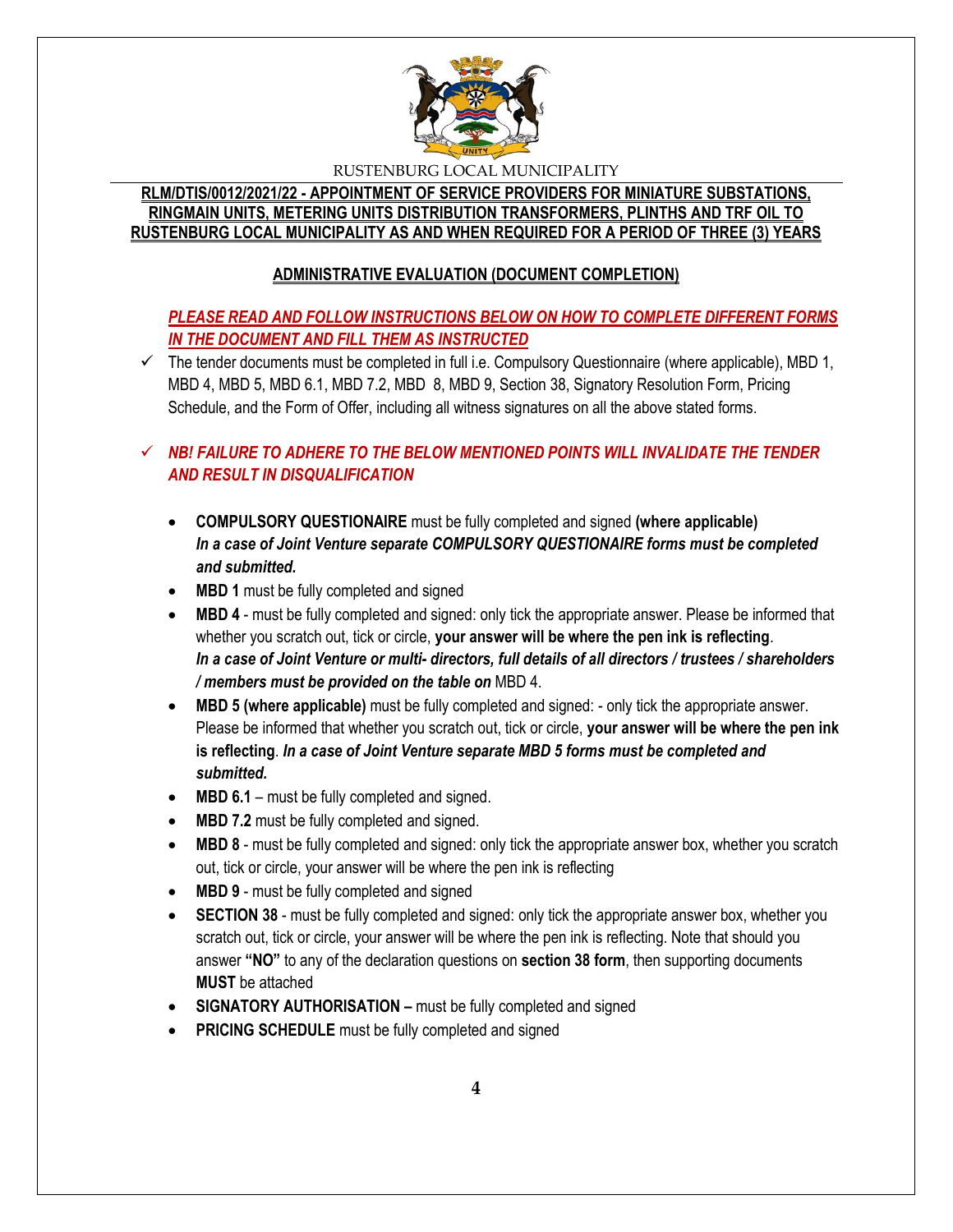

## **RLM/DTIS/0012/2021/22 - APPOINTMENT OF SERVICE PROVIDERS FOR MINIATURE SUBSTATIONS, RINGMAIN UNITS, METERING UNITS DISTRIBUTION TRANSFORMERS, PLINTHS AND TRF OIL TO RUSTENBURG LOCAL MUNICIPALITY AS AND WHEN REQUIRED FOR A PERIOD OF THREE (3) YEARS**

# **ADMINISTRATIVE EVALUATION (ATTACHMENT OF MANDATORY DOCUMENTS)**

- $\checkmark$  Deposit slip with tender reference number as indicated on the advert
- $\checkmark$  Proof of CSD registration (CSD report)
- $\checkmark$  Required CIDB Grading Certificate (where applicable)
- $\checkmark$  Signatory resolution Please attach a copy of Signatory resolution where instructed
- $\checkmark$  If the submission is from a Joint Venture, then a JV agreement must be attached
- $\checkmark$  A valid and certified (not older than (3) three months on the date of tender closure) BBBEE Certificate for the company (if it is a JV the BBBEE must be consolidated)

# **FOR ALL DOCUMENTS THAT WILL NEED CERTIFICATION (AND AFFIDAVITS WHERE APPLICABLE) BIDDERS MUST NOT SUBMIT COPIES/ COPIES OF CERTIFIED COPIES.**

# **MUNICIPAL RATES AND TAXES STATEMENTS OF THE DIRECTORS**

- $\checkmark$  Municipal rates and taxes statement of the last billable month on the date of tender closure for each directors' address must be attached; or
- $\checkmark$  Valid lease agreement of the director/s (showing lease period) or,
- $\checkmark$  An original letter (not a copy) from tribal authority not older than three (3) months if the director/s are residing in a tribal land, or
- $\checkmark$  If the rates and taxes account are not in the names of the director/s the attached municipal rates and taxes statement must be submitted together with an original affidavit from the property owner whose names are reflecting on the municipal rates and taxes statement to confirm that the director resides in their property.

# **MUNICIPAL RATES AND TAXES STATEMENTS OF THE COMPANY**

- $\checkmark$  Municipal rates and taxes statement of the last billable month on the date of tender closure for the company's' address must be attached; or
- $\checkmark$  Valid lease agreement of the company (showing all critical contractual obligations, or
- $\checkmark$  An original letter (not a copy) from a tribal authority not older than three (3) months if the company is operating from a tribal, or
- $\checkmark$  If the rates and taxes account are not in the names of the company, the attached municipal rates taxes statement must be submitted together with an original affidavit from the property owner whose names are reflecting on the municipal rates and taxes statement to confirm that the company operates from their property.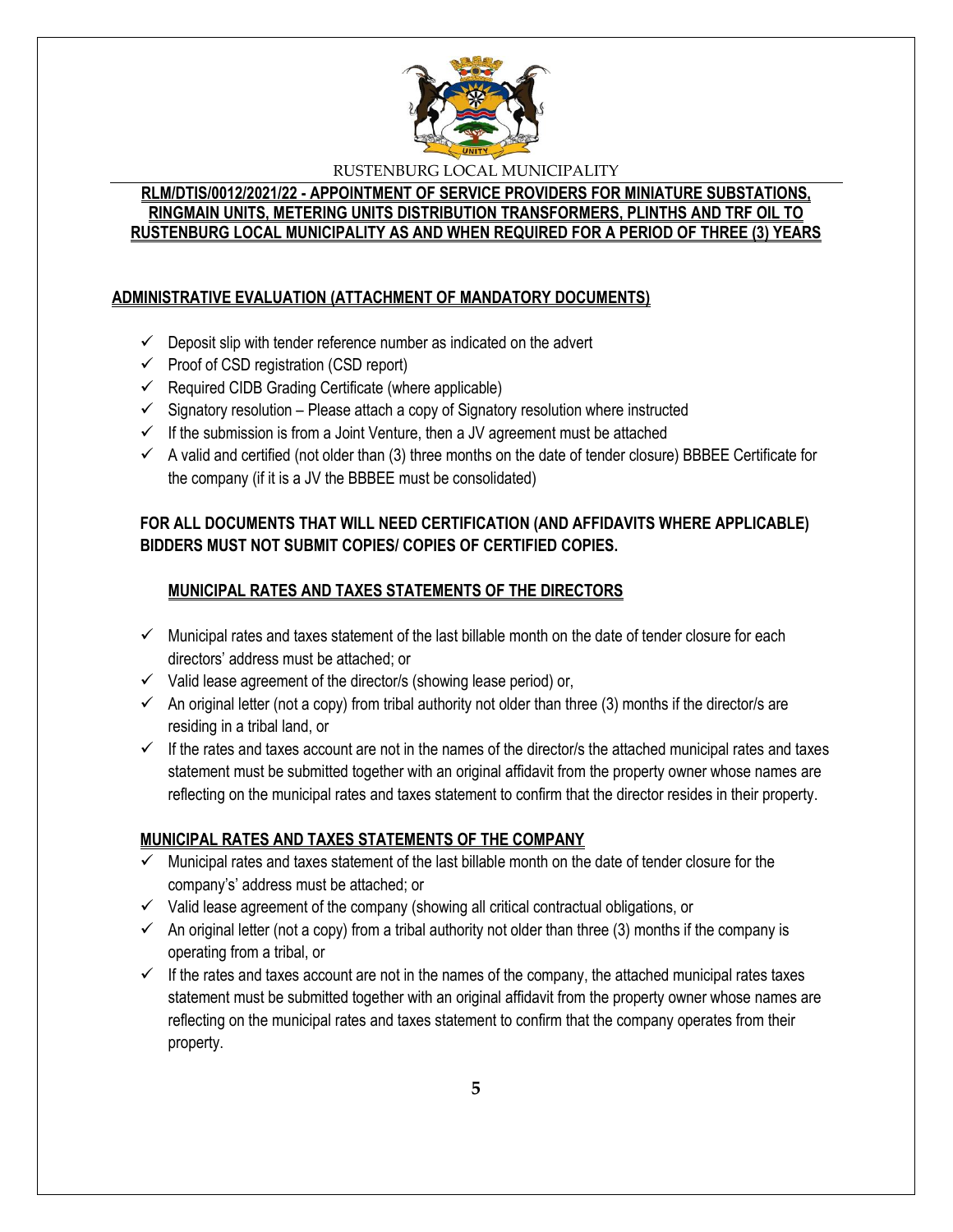

### **RLM/DTIS/0012/2021/22 - APPOINTMENT OF SERVICE PROVIDERS FOR MINIATURE SUBSTATIONS, RINGMAIN UNITS, METERING UNITS DISTRIBUTION TRANSFORMERS, PLINTHS AND TRF OIL TO RUSTENBURG LOCAL MUNICIPALITY AS AND WHEN REQUIRED FOR A PERIOD OF THREE (3) YEARS**

## **NB!!**

- **FOR PROCUREMENT EXPECTED TO BE LESS THAN 10 MILLION, AWARDS WILL NOT BE MADE TO BIDDERS OWING MUNICIPAL RATES AND TAXES FOR OVER 90 DAYS AT THE TIME OF TENDER CLOSURE**
- **FOR PROCUREMENT EXPECTED TO BE MORE THAN 10 MILLION, AWARDS WILL NOT BE MADE TO BIDDERS OWING MUNICIPAL RATES AND TAXES FOR OVER 30 DAYS AT THE TIME OF TENDER CLOSURE**

# **VERIFICATION OF DOCUMENTS AND INFORMATION.**

- $\checkmark$  Tax compliance status will be verified using CSD number. (For a bidder to be considered for final award, their status must reflect "tax compliance" before final award is made)
- $\checkmark$  CIDB Grading will be verified
- $\checkmark$  BBBEE certificates will be verified with relevant registration bodies.
- $\checkmark$  A Sworn Affidavit will be accepted only if an original is submitted.

# **ALLOCATION OF BBBEE POINTS**

- $\checkmark$  No points will be allocated for a BBBEE certificate that is a copy of a certified copy or not that is not certified.
- $\checkmark$  No points will be allocated if the attached sworn affidavit (BBBEE) is a copy.

# **INSTRUCTION ON THE SUBMISSION OF TENDER DOCUMENTS**

- $\checkmark$  A tender document must be in a sealed envelope that has on the outside the bid number and bid description. Both the bid number and the bid description must be on the envelope for the document to be acceptable.
- $\checkmark$  If the bid number and description are not clearly marked on the envelope, the bid will not be received
- $\checkmark$  The tender document must be in the tender box before the specified closing time and date.
- $\checkmark$  Bidders who arrive when the tender box is open are late and their submissions will not be accepted.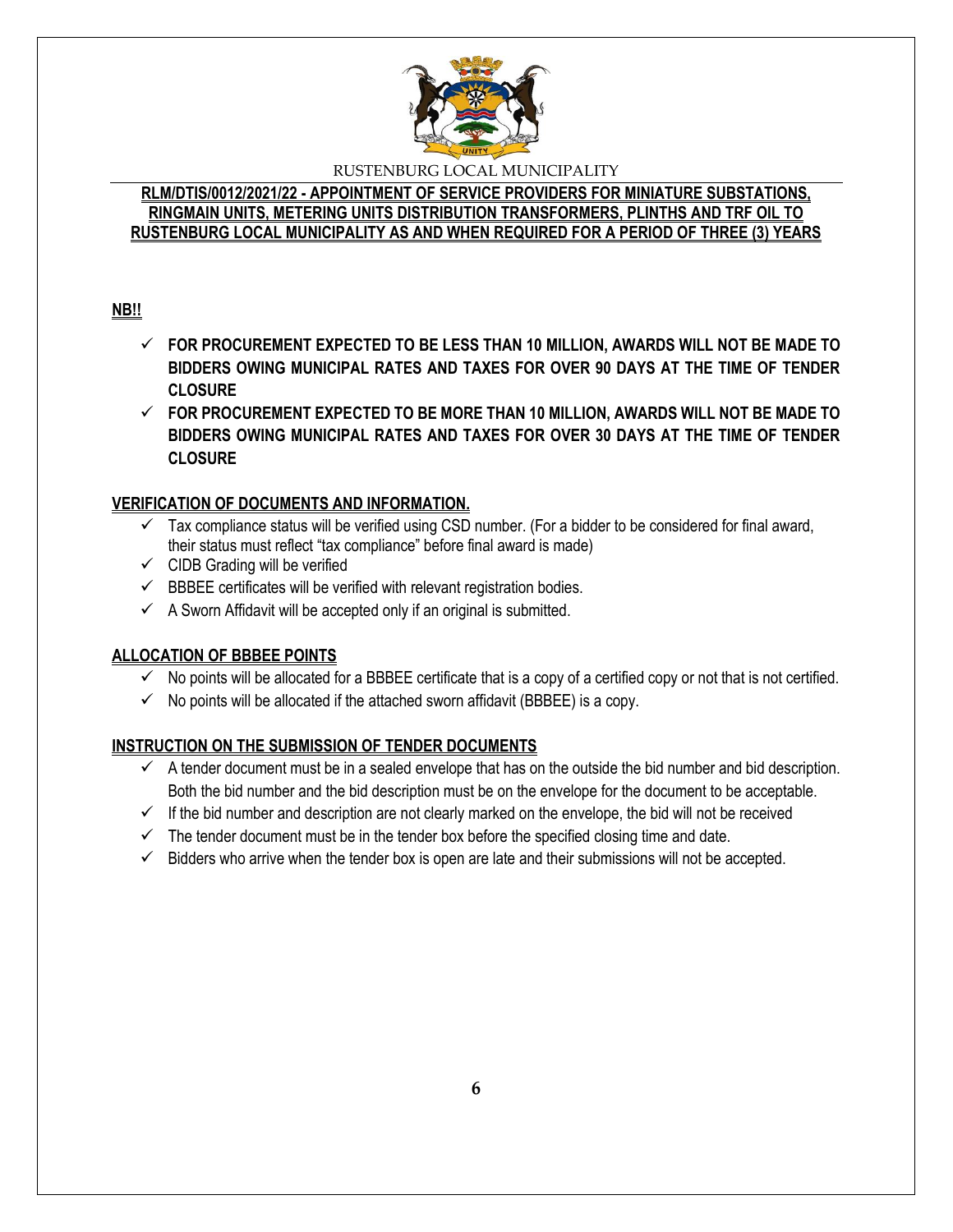

#### **RLM/DTIS/0012/2021/22 - APPOINTMENT OF SERVICE PROVIDERS FOR MINIATURE SUBSTATIONS, RINGMAIN UNITS, METERING UNITS DISTRIBUTION TRANSFORMERS, PLINTHS AND TRF OIL TO RUSTENBURG LOCAL MUNICIPALITY AS AND WHEN REQUIRED FOR A PERIOD OF THREE (3) YEARS**

- 1. Documents will be available on E-tender and RLM websites respectively 5 working days after the advert date at a non-refundable fee of R1000.00
- 2. A compulsory briefing session will be held on the 03 November, from 09H30 TO 10H00 at Rustenburg Local Municipality Electrical Department 98 Zendeling Street
- 3. Sealed bid documents marked: **"RLM/DTIS/0012/2021/22 - APPOINTMENT OF SERVICE PROVIDERS FOR MINIATURE SUBSTATIONS, RINGMAIN UNITS, METERING UNITS DISTRIBUTION TRANSFORMERS, PLINTHS AND TRF OIL TO RUSTENBURG LOCAL MUNICIPALITY AS AND WHEN REQUIRED FOR A PERIOD OF THREE (3) YEARS"** must be placed in the bid box in the foyer of the Municipal offices, Missionary Mpheni House, Beyers Naude Drive, Rustenburg not later than **13 DECEMBER @ 11H00**,
- 4. The bid will be evaluated as follows: **Administrative evaluation (document completion and attachment of mandatory documents), 100% local content ((steel products and components for construction& 90% local content (Transformers and shunt reactors) and 80/20 preferential point system (price = 80 & BBBEE points = 20)**
- 5. Please note that no bid documents given to couriers will not be signed for by Rustenburg Local Municipality.
- 6. The Council will not be responsible for bids not received or received late by mail. Bids will remain valid for 90 days (Ninety).
- 7. All bids will be adjudicated based on the prescribed criterion as stipulated in the document.
- 8. An updated record of payment of rates, taxes and services to the relevant Municipality must be attached. Failure to do so will invalidate the bid submitted
- 9. No bids will be considered from any person(s) in the service of the state (as defined in Regulation 1 of Local Government: Municipal Supply Chain Management Regulations).
- 10. Objections or complaints must be submitted in writing to the Municipal Manager at the address stated, and must contain the following:
	- (a) reasons and/or grounds for the objection or complaint.
	- (b) the way in which the objector or complainant's rights have been affected; and
	- (c) the remedy sought by the objector or complainant.
	- 11. Any objection or complaint must reach the Municipal Manager with a 14-day period after award has been made. Late objections or complaints will not be entertained
- 12. All bids must be submitted on the official forms provided and a successful bidder will be required to fill and sign a written Contract Form (MBD 7).

RUSTENBURG LOCAL MUNICIPALITY, P.O. BOX 16, MISSIONARY MPHENI HOUSE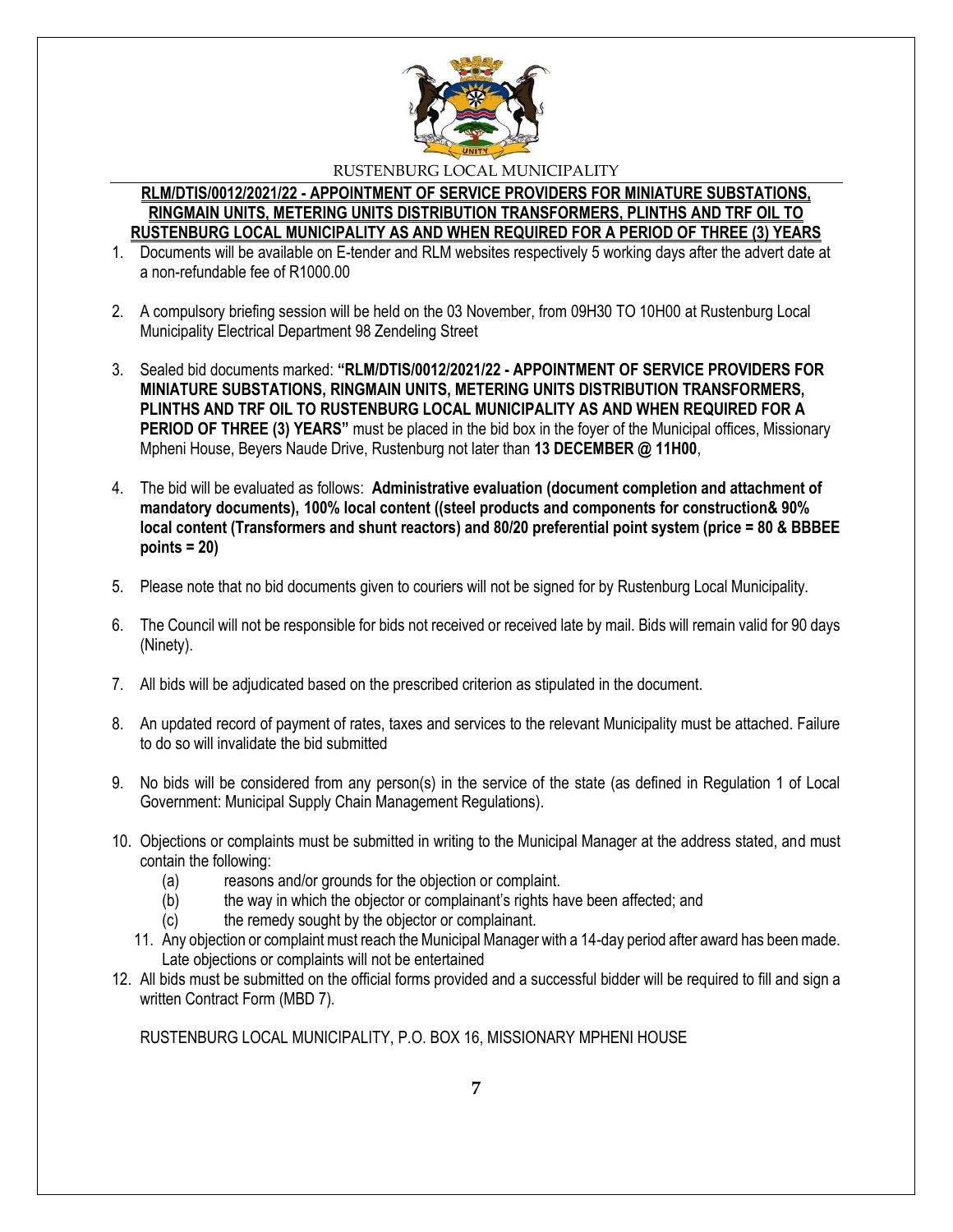

#### **RLM/DTIS/0012/2021/22 - APPOINTMENT OF SERVICE PROVIDERS FOR MINIATURE SUBSTATIONS, RINGMAIN UNITS, METERING UNITS DISTRIBUTION TRANSFORMERS, PLINTHS AND TRF OIL TO RUSTENBURG LOCAL MUNICIPALITY AS AND WHEN REQUIRED FOR A PERIOD OF THREE (3) YEARS PART A**

**INVITATION TO BID**

| YOU ARE HEREBY INVITED TO BID FOR REQUIREMENTS OF THE RUSTENBURG LOCAL MUNICIPALITY          |                             |                |                         |                            |  |
|----------------------------------------------------------------------------------------------|-----------------------------|----------------|-------------------------|----------------------------|--|
|                                                                                              |                             | <b>CLOSING</b> | <b>13 DECEMBER 2021</b> |                            |  |
| <b>BID NUMBER: I</b>                                                                         | RLM/DTIS/0012/2021/22 DATE: |                |                         | <b>CLOSING TIME: 11H00</b> |  |
| APPOINTMENT OF SERVICE PROVIDERS FOR MINIATURE SUBSTATIONS, RINGMAIN UNITS,                  |                             |                |                         |                            |  |
| METERING UNITS DISTRIBUTION TRANSFORMERS, PLINTHS AND TRF OIL TO RUSTENBURG                  |                             |                |                         |                            |  |
| <b>DESCRIPTION   LOCAL MUNICIPALITY AS AND WHEN REQUIRED FOR A PERIOD OF THREE (3) YEARS</b> |                             |                |                         |                            |  |
| THE SUCCESSFUL BIDDER WILL BE REQUIRED TO FILL IN AND SIGN A WRITTEN CONTRACT FORM (MBD7).   |                             |                |                         |                            |  |

BID RESPONSE DOCUMENTS MAY BE DEPOSITED IN THE BID BOX SITUATED AT:

**RUSTENBURG LOCAL MUNICIPALITY**

**MISSIONARY MPHENI HOUSE**

**CNR BEYERS NAUDE AND NELSON MANDELA DRIVE, RUSTENBURG**

| <b>SUPPLIER INFORMATION</b>                                                                   |                 |  |               |                  |           |  |  |
|-----------------------------------------------------------------------------------------------|-----------------|--|---------------|------------------|-----------|--|--|
| <b>NAME OF BIDDER</b>                                                                         |                 |  |               |                  |           |  |  |
| <b>POSTAL ADDRESS</b>                                                                         |                 |  |               |                  |           |  |  |
| <b>STREET ADDRESS</b>                                                                         |                 |  |               |                  |           |  |  |
| <b>TELEPHONE NUMBER</b>                                                                       | <b>CODE</b>     |  |               | <b>NUMBER</b>    |           |  |  |
| <b>CELLPHONE NUMBER</b>                                                                       |                 |  |               |                  |           |  |  |
| <b>FACSIMILE NUMBER</b>                                                                       | <b>CODE</b>     |  |               | <b>NUMBER</b>    |           |  |  |
| <b>E-MAIL ADDRESS</b>                                                                         |                 |  |               |                  |           |  |  |
| <b>VAT REGISTRATION NUMBER</b>                                                                |                 |  |               |                  |           |  |  |
| <b>TAX COMPLIANCE STATUS</b>                                                                  | <b>TCS PIN:</b> |  | 0R            | <b>CSD No:</b>   |           |  |  |
|                                                                                               |                 |  | <b>B-BBEE</b> |                  |           |  |  |
| <b>B-BBEE STATUS LEVEL</b>                                                                    |                 |  | <b>STATUS</b> |                  |           |  |  |
| <b>VERIFICATION CERTIFICATE</b>                                                               | <b>Yes</b>      |  | <b>LEVEL</b>  |                  | Yes       |  |  |
|                                                                                               |                 |  |               |                  |           |  |  |
| [TICK APPLICABLE BOX]                                                                         |                 |  | <b>SWORN</b>  |                  |           |  |  |
|                                                                                               | No              |  |               | <b>AFFIDAVIT</b> | <b>No</b> |  |  |
| [A B-BBEE STATUS LEVEL VERIFICATION CERTIFICATE/ SWORN AFFIDAVIT<br>(FOR EMES & QSEs) MUST BE |                 |  |               |                  |           |  |  |
| SUBMITTED IN ORDER TO QUALIFY FOR PREFERENCE POINTS FOR B-BBEET                               |                 |  |               |                  |           |  |  |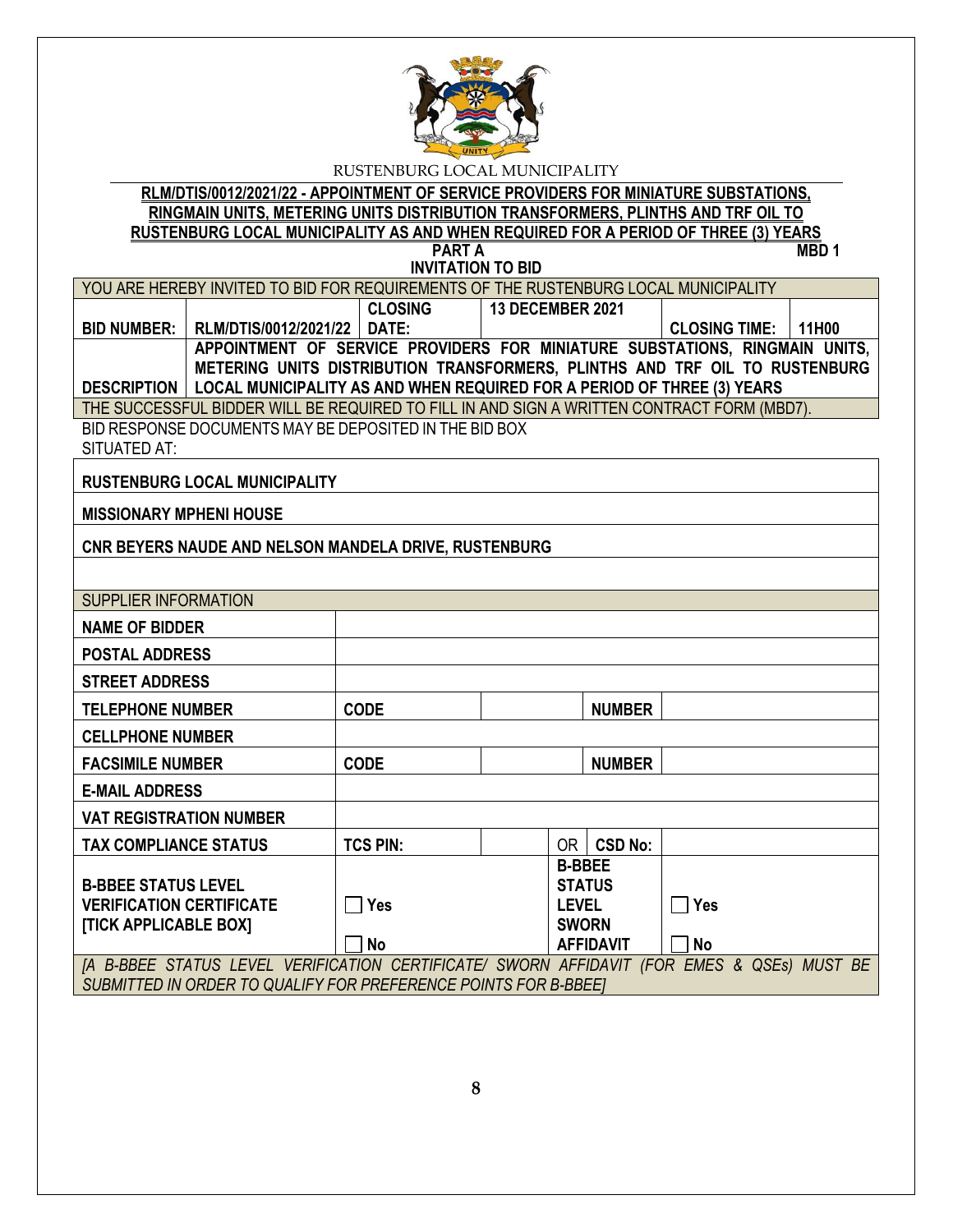

**RLM/DTIS/0012/2021/22 - APPOINTMENT OF SERVICE PROVIDERS FOR MINIATURE SUBSTATIONS, RINGMAIN UNITS, METERING UNITS DISTRIBUTION TRANSFORMERS, PLINTHS AND TRF OIL TO RUSTENBURG LOCAL MUNICIPALITY AS AND WHEN REQUIRED FOR A PERIOD OF THREE (3) YEARS**

| <b>ARE YOU THE ACCREDITED</b><br><b>REPRESENTATIVE IN SOUTH</b><br><b>AFRICA FOR THE GOODS</b><br><b>/SERVICES /WORKS OFFERED?</b> | $\neg$ No<br>l lYes<br>[IF YES ENCLOSE PROOF]            | <b>ARE YOU A</b><br><b>FOREIGN BASED</b><br><b>SUPPLIER FOR</b><br><b>THE GOODS</b><br><b>/SERVICES</b><br><b>MORKS</b><br>OFFERED? | ∏ Yes<br>$\neg$ No<br>[IF YES, ANSWER PART<br>B:3] |
|------------------------------------------------------------------------------------------------------------------------------------|----------------------------------------------------------|-------------------------------------------------------------------------------------------------------------------------------------|----------------------------------------------------|
| <b>TOTAL NUMBER OF ITEMS</b><br><b>OFFERED</b>                                                                                     |                                                          | <b>TOTAL BID PRICE</b>                                                                                                              | R                                                  |
| <b>SIGNATURE OF BIDDER</b>                                                                                                         |                                                          | <b>DATE</b>                                                                                                                         |                                                    |
| <b>CAPACITY UNDER WHICH THIS BID</b><br><b>IS SIGNED</b>                                                                           |                                                          |                                                                                                                                     |                                                    |
| BIDDING PROCEDURE ENQUIRIES MAY BE DIRECTED TO:                                                                                    |                                                          | TO:                                                                                                                                 | TECHNICAL INFORMATION MAY BE DIRECTED              |
| <b>DEPARTMENT</b>                                                                                                                  | <b>SCM</b>                                               | <b>CONTACT</b><br><b>PERSON</b>                                                                                                     | Mr. P. Bergh                                       |
| <b>CONTACT PERSON</b>                                                                                                              | <b>MR J MASINGA</b>                                      | <b>TELEPHONE</b><br><b>NUMBER</b>                                                                                                   | 014 590 3371                                       |
| <b>TELEPHONE NUMBER</b>                                                                                                            | 0145903123                                               | E-MAIL<br><b>ADDRESS</b>                                                                                                            | pbergh@rustenburg.gov.za                           |
| <b>E-MAIL ADDRESS</b>                                                                                                              | jmasinga@rustenburg.gov.za<br>&tenders@rustenburg.gov.za |                                                                                                                                     |                                                    |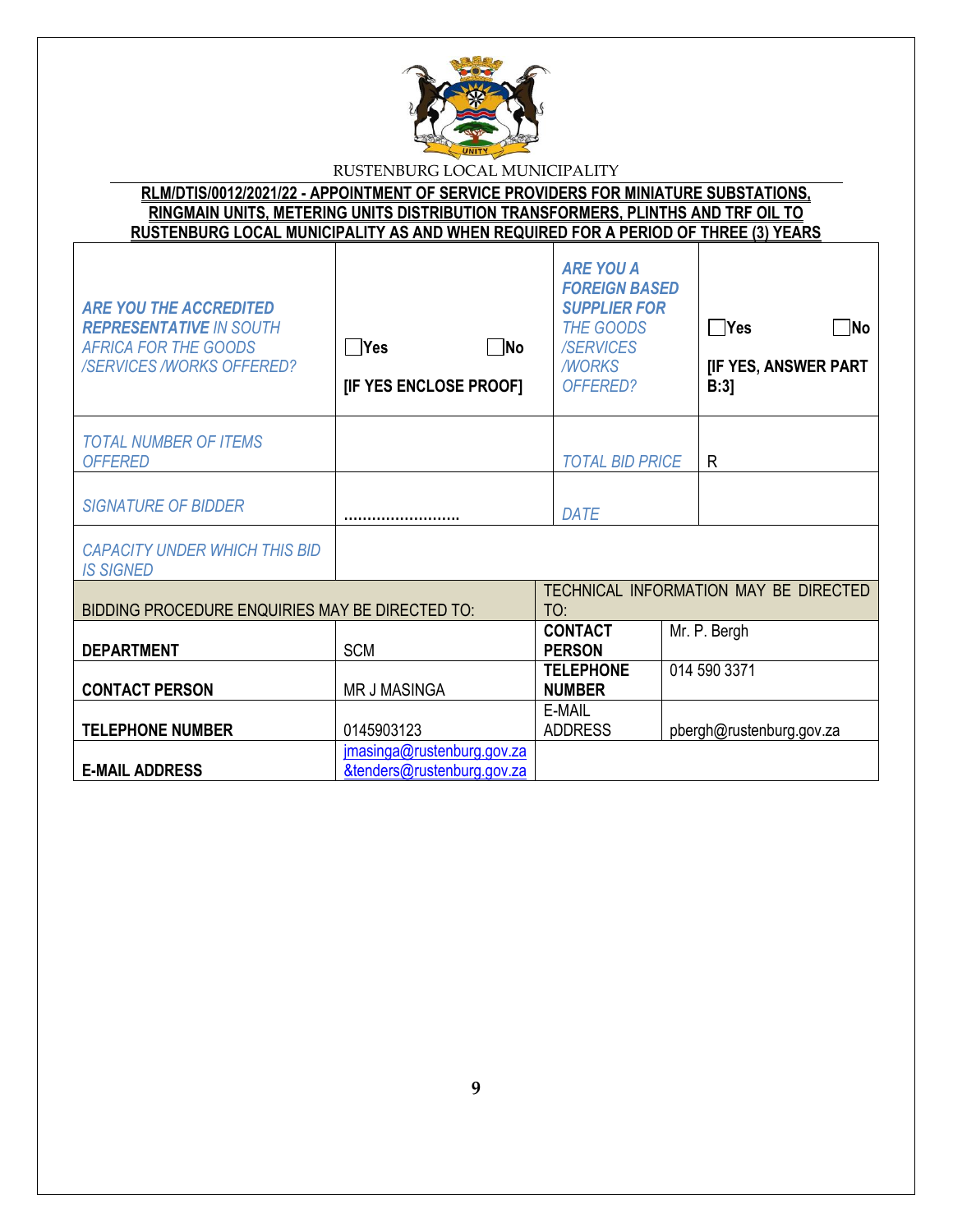

**RLM/DTIS/0012/2021/22 - APPOINTMENT OF SERVICE PROVIDERS FOR MINIATURE SUBSTATIONS, RINGMAIN UNITS, METERING UNITS DISTRIBUTION TRANSFORMERS, PLINTHS AND TRF OIL TO RUSTENBURG LOCAL MUNICIPALITY AS AND WHEN REQUIRED FOR A PERIOD OF THREE (3) YEARS**

# **PART B**

# **TERMS AND CONDITIONS FOR BIDDING**

| 1.    | <b>BID SUBMISSION:</b>                                                                                                                                                                                                                                                                                           |  |  |
|-------|------------------------------------------------------------------------------------------------------------------------------------------------------------------------------------------------------------------------------------------------------------------------------------------------------------------|--|--|
|       | 1.1. BIDS MUST BE DELIVERED BY THE STIPULATED TIME TO THE CORRECT ADDRESS. LATE BIDS WILL NOT BE ACCEPTED<br><b>FOR CONSIDERATION.</b>                                                                                                                                                                           |  |  |
|       | 1.2. ALL BIDS MUST BE SUBMITTED ON THE OFFICIAL FORMS PROVIDED, COMPLETED WITH A BLACK PEN                                                                                                                                                                                                                       |  |  |
|       | 1.3. THIS BID IS SUBJECT TO THE RLM SUPPLY CHAIN MANAGEMENT POLICY, PREFERENTIAL PROCUREMENT POLICY<br>FRAMEWORK ACT AND THE PREFERENTIAL PROCUREMENT REGULATIONS, 2017, THE GENERAL CONDITIONS OF<br>CONTRACT (GCC) AND, IF APPLICABLE, ANY OTHER SPECIAL CONDITIONS OF CONTRACT.                               |  |  |
| 2.    | TAX COMPLIANCE REQUIREMENTS                                                                                                                                                                                                                                                                                      |  |  |
| 2.1   | BIDDERS MUST ENSURE COMPLIANCE WITH THEIR TAX OBLIGATIONS.                                                                                                                                                                                                                                                       |  |  |
| 2.2   | BIDDERS ARE REQUIRED TO SUBMIT THEIR UNIQUE PERSONAL IDENTIFICATION NUMBER (PIN) ISSUED BY SARS TO<br>ENABLE THE ORGAN OF STATE TO VIEW THE TAXPAYER'S PROFILE AND TAX STATUS.                                                                                                                                   |  |  |
| 2.3   | APPLICATION FOR THE TAX COMPLIANCE STATUS (TCS) CERTIFICATE OR PIN MAY ALSO BE MADE VIA E-FILING. IN<br>ORDER TO USE THIS PROVISION, TAXPAYERS WILL NEED TO REGISTER WITH SARS AS E-FILERS THROUGH THE<br>WEBSITE WWW.SARS.GOV.ZA.                                                                               |  |  |
| 2.4   | FOREIGN SUPPLIERS MUST COMPLETE THE PRE-AWARD QUESTIONNAIRE IN PART B:3.                                                                                                                                                                                                                                         |  |  |
| 2.5   | BIDDERS MAY ALSO SUBMIT A PRINTED TCS CERTIFICATE TOGETHER WITH THE BID.                                                                                                                                                                                                                                         |  |  |
| 2.6   | IN BIDS WHERE CONSORTIA / JOINT VENTURES / SUB-CONTRACTORS ARE INVOLVED; EACH PARTY MUST SUBMIT A<br>SEPARATE TCS CERTIFICATE / PIN / CSD NUMBER.                                                                                                                                                                |  |  |
| 2.7   | WHERE NO TCS IS AVAILABLE BUT THE BIDDER IS REGISTERED ON THE CENTRAL SUPPLIER DATABASE (CSD), A CSD<br><b>NUMBER MUST BE PROVIDED.</b>                                                                                                                                                                          |  |  |
| 3.    | QUESTIONNAIRE TO BIDDING FOREIGN SUPPLIERS                                                                                                                                                                                                                                                                       |  |  |
|       | 3.1. IS THE ENTITY A RESIDENT OF THE REPUBLIC OF SOUTH AFRICA (RSA)?<br>$\Box$ YES $\Box$ No                                                                                                                                                                                                                     |  |  |
|       | 3.2. DOES THE ENTITY HAVE A BRANCH IN THE RSA?<br>$\Box$ YES $\Box$ NO                                                                                                                                                                                                                                           |  |  |
|       | 3.3. DOES THE ENTITY HAVE A PERMANENT ESTABLISHMENT IN THE RSA?<br>$\Box$ YES $\Box$ NO                                                                                                                                                                                                                          |  |  |
|       | 3.4. DOES THE ENTITY HAVE ANY SOURCE OF INCOME IN THE RSA?<br>$\Box$ YES $\Box$ NO                                                                                                                                                                                                                               |  |  |
|       | 3.5. IS THE ENTITY LIABLE IN THE RSA FOR ANY FORM OF TAXATION?<br>$\Box$ Yes $\Box$ No<br>IF THE ANSWER IS "NO" TO ALL OF THE ABOVE, THEN IT IS NOT A REQUIREMENT TO REGISTER FOR A TAX COMPLIANCE STATUS<br>SYSTEM PIN CODE FROM THE SOUTH AFRICAN REVENUE SERVICE (SARS) AND IF NOT REGISTER AS PER 2.3 ABOVE. |  |  |
|       | NB: FAILURE TO PROVIDE ANY OF THE ABOVE PARTICULARS WILL RENDER THE BID INVALID.<br>NO BIDS WILL BE CONSIDERED FROM PERSONS IN THE SERVICE OF THE STATE.                                                                                                                                                         |  |  |
|       | <b>SIGNATURE OF BIDDER:</b>                                                                                                                                                                                                                                                                                      |  |  |
|       | CAPACITY UNDER WHICH THIS BID IS SIGNED:                                                                                                                                                                                                                                                                         |  |  |
| DATE: |                                                                                                                                                                                                                                                                                                                  |  |  |
|       | 10                                                                                                                                                                                                                                                                                                               |  |  |
|       |                                                                                                                                                                                                                                                                                                                  |  |  |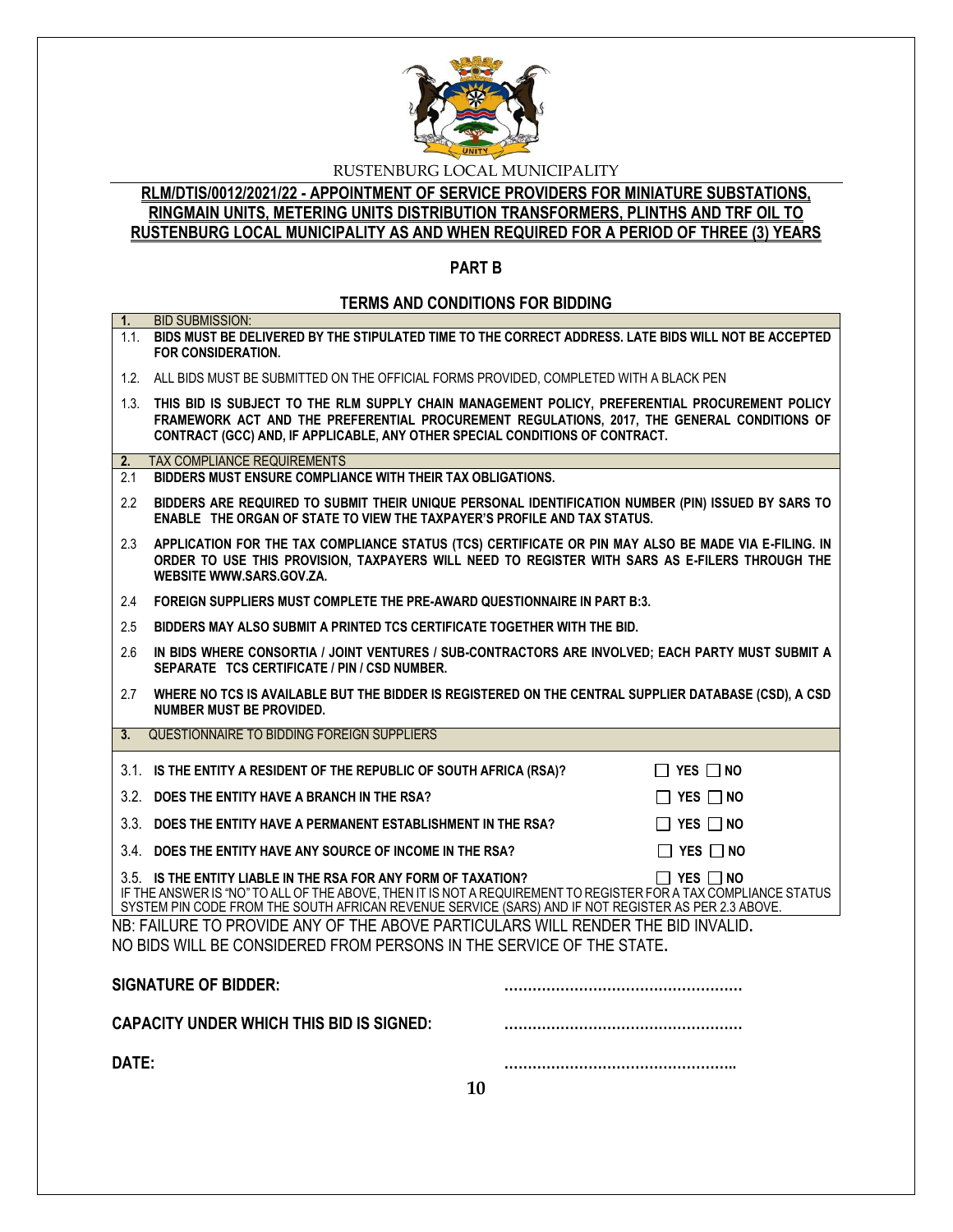

## **RLM/DTIS/0012/2021/22 - APPOINTMENT OF SERVICE PROVIDERS FOR MINIATURE SUBSTATIONS, RINGMAIN UNITS, METERING UNITS DISTRIBUTION TRANSFORMERS, PLINTHS AND TRF OIL TO RUSTENBURG LOCAL MUNICIPALITY AS AND WHEN REQUIRED FOR A PERIOD OF THREE (3) YEARS**

#### **MBD 4: DECLARATION OF INTEREST**

No bid will be accepted from persons in the service of the state...

Any person, having a kinship with persons in the service of the state, including a blood relationship, may make an offer or offers in terms of this invitation to bid. In view of possible allegations of favouritism, should the resulting bid, or part thereof, be awarded to persons connected with or related to persons in service of the state, it is required that the bidder or their authorised representative declare their position in relation to the evaluating/adjudicating authority.

In order to give effect to the above, the following questionnaire must be completed and submitted with the bid.

3.7 The names of all directors / trustees / shareholders members, their individual identity numbers and state employee numbers must be indicated in paragraph 4 below.

3.8 Are you presently in the service of the state?

#### *(Tick applicable box*)



3.8.1 If yes, furnish particulars. ….……………………………………………………………

……………………………………………………………………………………………..

 $1$ MSCM Regulations: "in the service of the state" means to be  $-$ 

(a) a member of  $-$ 

(i) any municipal council;

(ii) any provincial legislature; or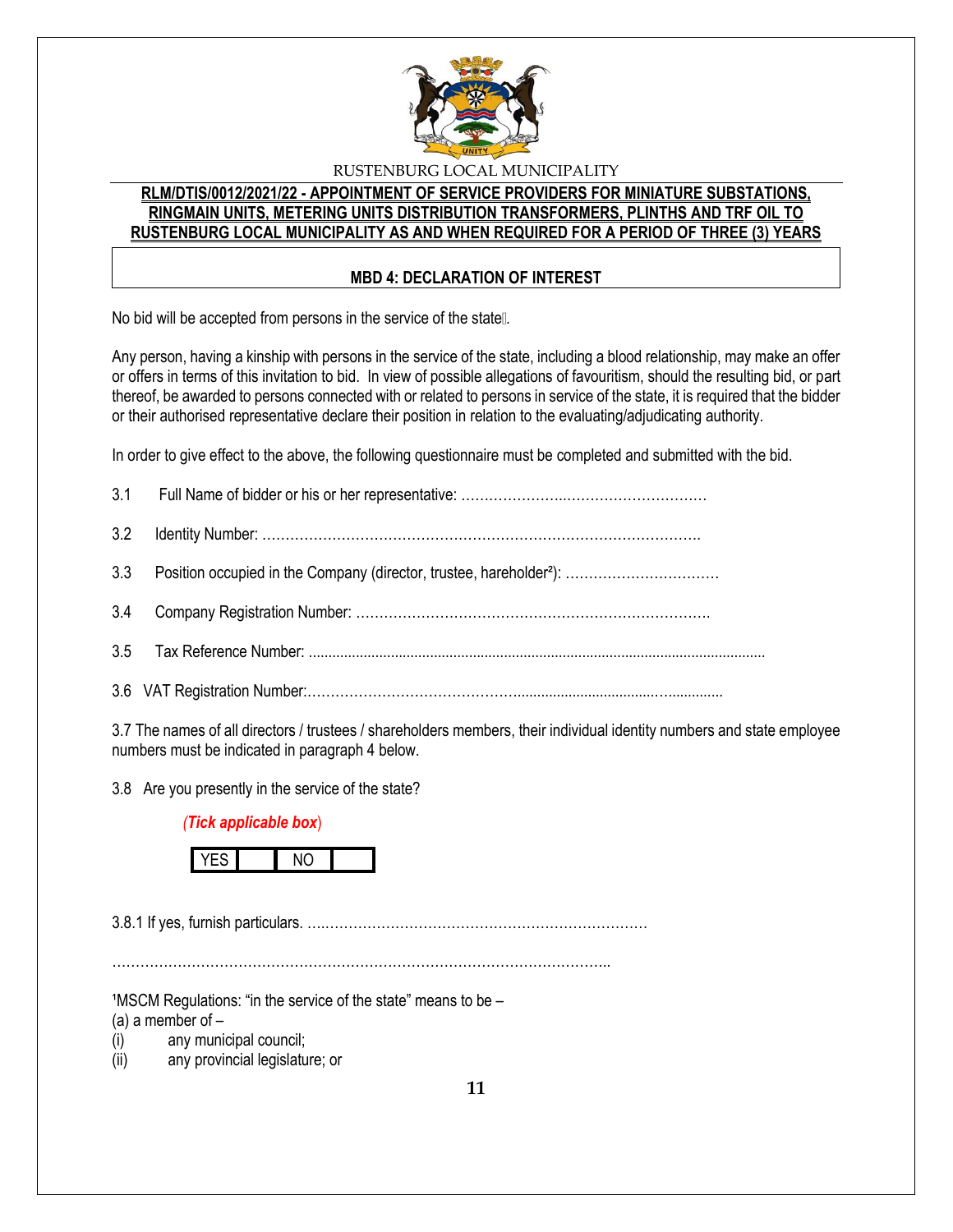

#### **RLM/DTIS/0012/2021/22 - APPOINTMENT OF SERVICE PROVIDERS FOR MINIATURE SUBSTATIONS, RINGMAIN UNITS, METERING UNITS DISTRIBUTION TRANSFORMERS, PLINTHS AND TRF OIL TO RUSTENBURG LOCAL MUNICIPALITY AS AND WHEN REQUIRED FOR A PERIOD OF THREE (3) YEARS**

(iii) the national Assembly or the national Council of provinces;

(b) a member of the board of directors of any municipal entity; (c) an official of any municipality or municipal entity;

(d) an employee of any national or provincial department, national or provincial public entity or constitutional institution within the meaning of the Public Finance Management Act, 1999 (Act No.1 of 1999);

(e) a member of the accounting authority of any national or provincial public entity; or

(f) an employee of Parliament or a provincial legislature.

² Shareholder" means a person who owns shares in the company and is actively involved in the management of the company or business and exercises control over the company.

3.9 Have you been in the service of the state for the past twelve months? *(Tick applicable box*)



3.9.1 If yes, furnish particulars.………………………...……………………………………..

…………………………………………………………………………………………….

3.10 Do you have any relationship (family, friend, other) with persons in the service of the state and who may be involved with the evaluation and or adjudication of this bid?





3.10.1 If yes, furnish particulars.………………………...……………………………………..

…………………………………………………………………………………………….

3.11 Are you, aware of any relationship (family, friend, other) between any other bidder and any persons in the service of the state who

may be involved with the evaluation and or adjudication of this bid?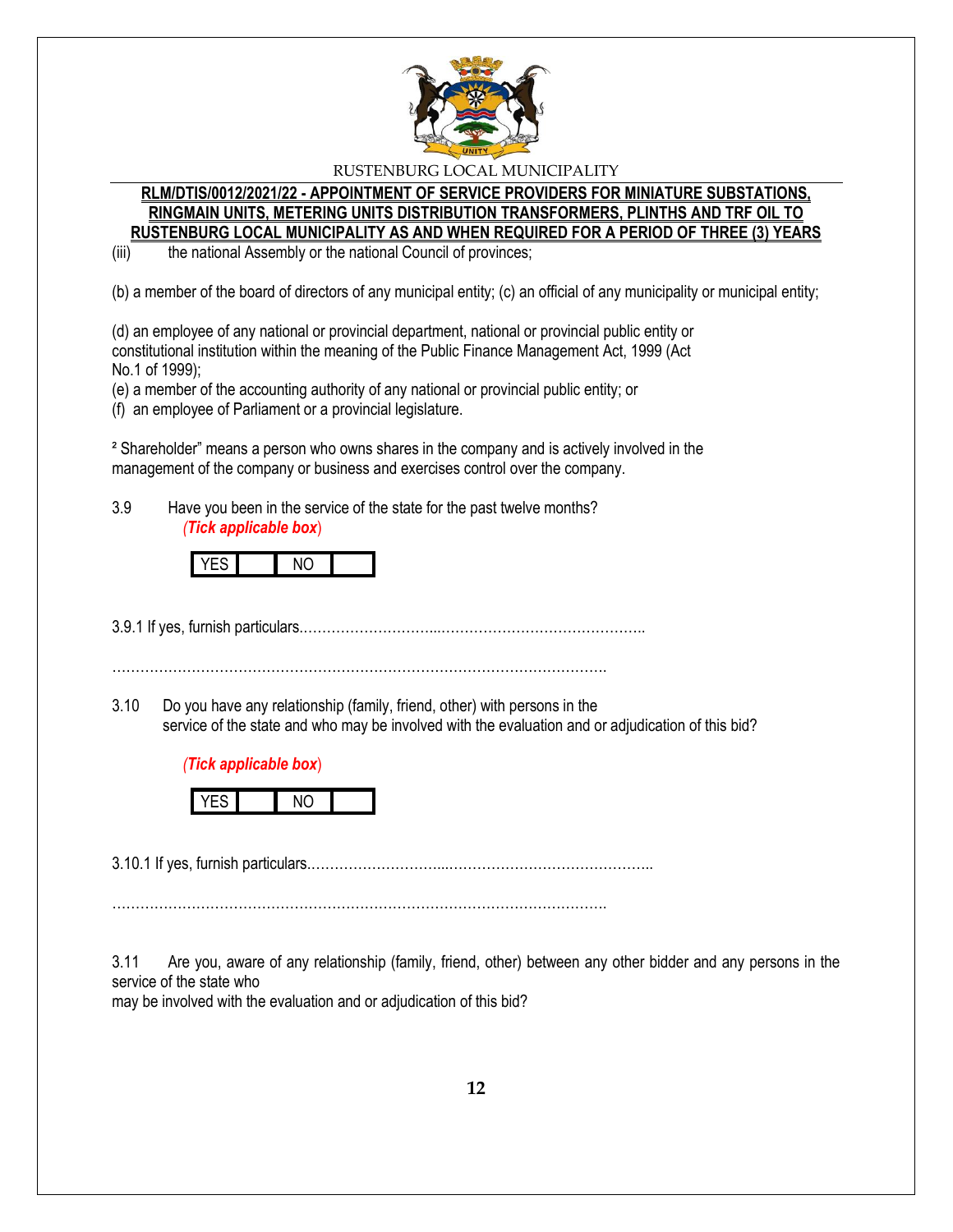

**RLM/DTIS/0012/2021/22 - APPOINTMENT OF SERVICE PROVIDERS FOR MINIATURE SUBSTATIONS, RINGMAIN UNITS, METERING UNITS DISTRIBUTION TRANSFORMERS, PLINTHS AND TRF OIL TO RUSTENBURG LOCAL MUNICIPALITY AS AND WHEN REQUIRED FOR A PERIOD OF THREE (3) YEARS**

*(Tick applicable box*)



3.11.1 If yes, furnish particulars.………………………...……………………………………..

3.12 Are any of the company's directors, trustees, managers, principle shareholders or stakeholders in service of the state?

*(Tick applicable box*)



3.12.1 If yes, furnish particulars.………………………...……………………………………..

3.13 Are any spouse, child or parent of the company's directors trustees, managers, principle shareholders or stakeholders

in service of the state?

*(Tick applicable box*)



3.13.1 If yes, furnish particulars.………………………...……………………………………..

……………………………………………………………………………………………………

3.14 Do you or any of the directors, trustees, managers, principle shareholders, or stakeholders of this company have any interest in any other related companies or business whether or not they are bidding for this contract.

……………………………………………………………………………………………………

*(Tick applicable box*)

3.14.1 If yes, furnish particulars.………………………...……………………………………..

………………………………………………………………………………………………

**13**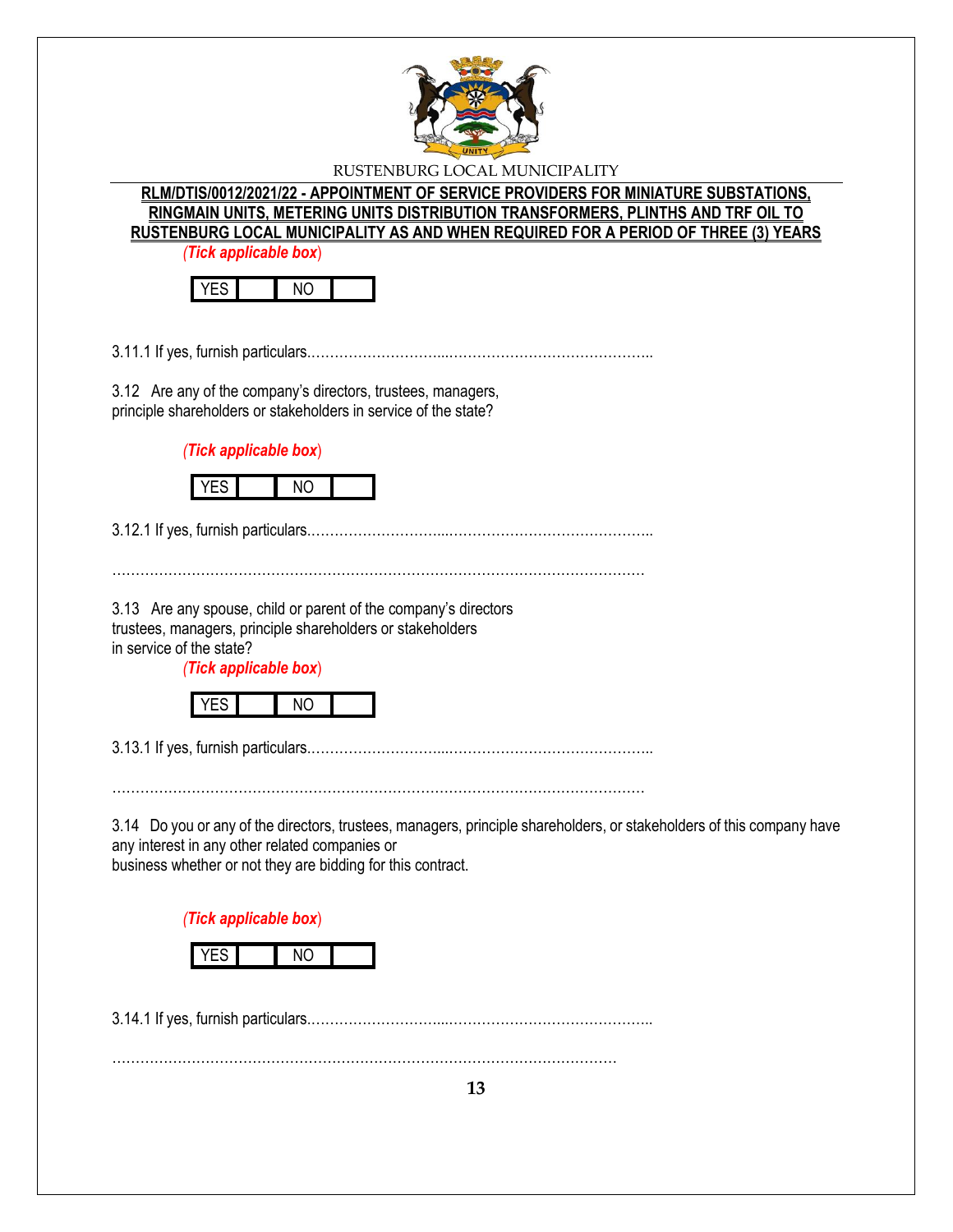

## **RLM/DTIS/0012/2021/22 - APPOINTMENT OF SERVICE PROVIDERS FOR MINIATURE SUBSTATIONS, RINGMAIN UNITS, METERING UNITS DISTRIBUTION TRANSFORMERS, PLINTHS AND TRF OIL TO RUSTENBURG LOCAL MUNICIPALITY AS AND WHEN REQUIRED FOR A PERIOD OF THREE (3) YEARS**

**4. Full details of directors / trustees / members / shareholders.**

| <b>Full</b><br><b>Name</b> | <b>Identity Number</b> | Personal<br>Reference<br><b>Tax</b><br><b>Number</b> | <b>State</b><br>Employee<br>Number |
|----------------------------|------------------------|------------------------------------------------------|------------------------------------|
|                            |                        |                                                      |                                    |
|                            |                        |                                                      |                                    |
|                            |                        |                                                      |                                    |
|                            |                        |                                                      |                                    |
|                            |                        |                                                      |                                    |
|                            |                        |                                                      |                                    |
|                            |                        |                                                      |                                    |
|                            |                        |                                                      |                                    |
|                            |                        |                                                      |                                    |
|                            |                        |                                                      |                                    |
|                            |                        |                                                      |                                    |
|                            |                        |                                                      |                                    |

**Signature Date** 

 **……………………………… ………………………**

 **…………………………………. …………………………………… Capacity Name of Bidder**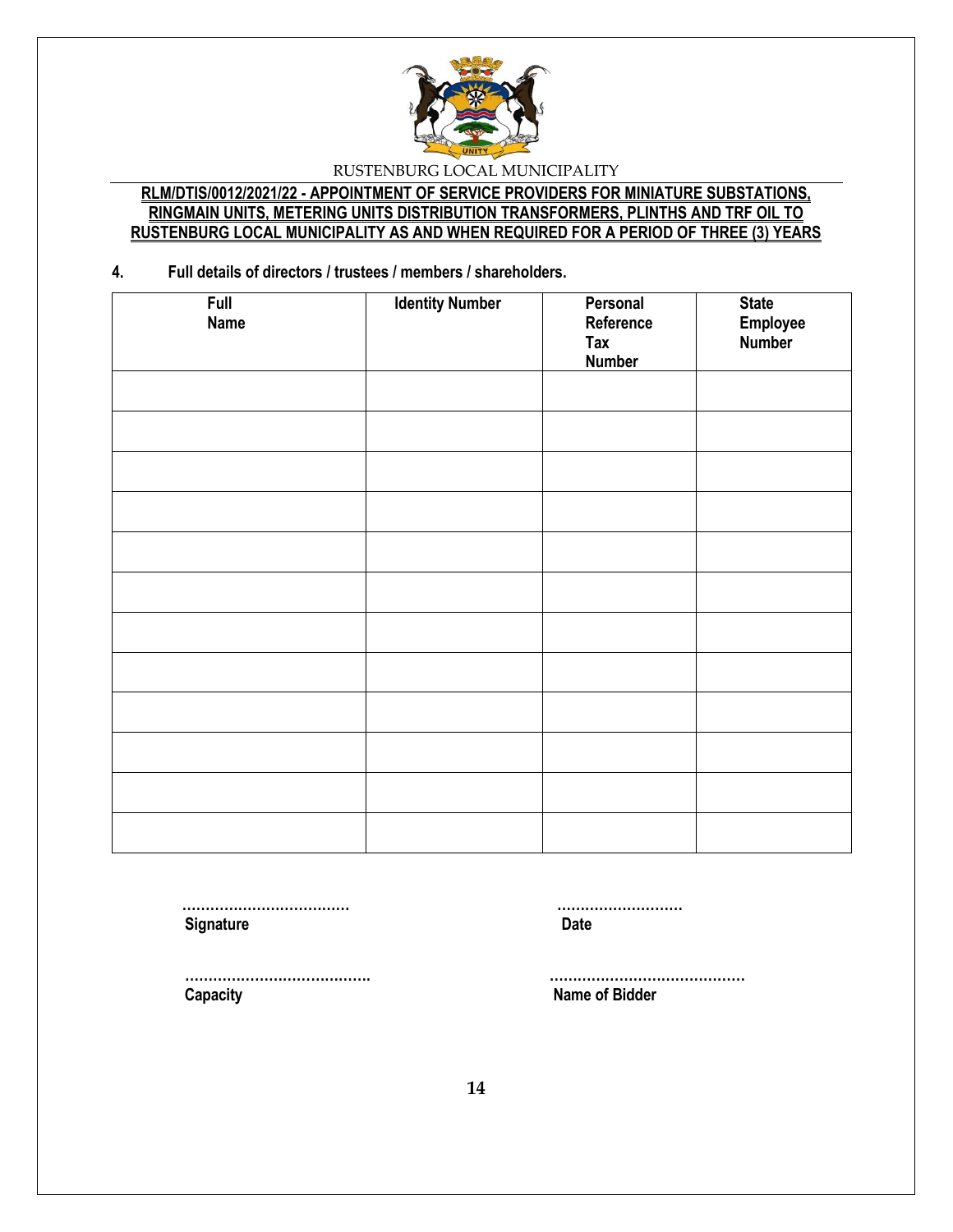

#### **RLM/DTIS/0012/2021/22 - APPOINTMENT OF SERVICE PROVIDERS FOR MINIATURE SUBSTATIONS, RINGMAIN UNITS, METERING UNITS DISTRIBUTION TRANSFORMERS, PLINTHS AND TRF OIL TO RUSTENBURG LOCAL MUNICIPALITY AS AND WHEN REQUIRED FOR A PERIOD OF THREE (3) YEARS MBD 5**

# **DECLARATION FOR PROCUREMENT ABOVE R10 MILLION (ALL APPLICABLE TAXES INCLUDED)**

For all procurement expected to exceed R10 million (all applicable taxes included), bidders must complete the following questionnaire:

1 Are you by law required to prepare annual financial statements for auditing?

1.1 If yes, submit audited annual financial statements for the past three years or since the date of establishment if established during the past three years.

……………………………………………………………….................................................................

………………………………………………………………………………………………………..

- 2 Do you have any outstanding undisputed commitments for municipal services towards any municipality for more than three months or any other service provider in respect of which payment is overdue for more than 30 days?  $*$ YES  $|$  NO
- 2.1 If no, this serves to certify that the bidder has no undisputed commitments for municipal services towards any municipality for more than three months or other service provider in respect of which payment is overdue for more than 30 days.
- **2.2** If yes, provide particulars.

………………………………………………...................................................................……………

…………………………….....................................................................……………………………….

…………………………………..................................................................………………………….

3 Has any contract been awarded to you by an organ of state during the past five years, including particulars of any material non-compliance or dispute concerning the execution of such contract?

\*YES I NO

3.1 If yes, furnish particulars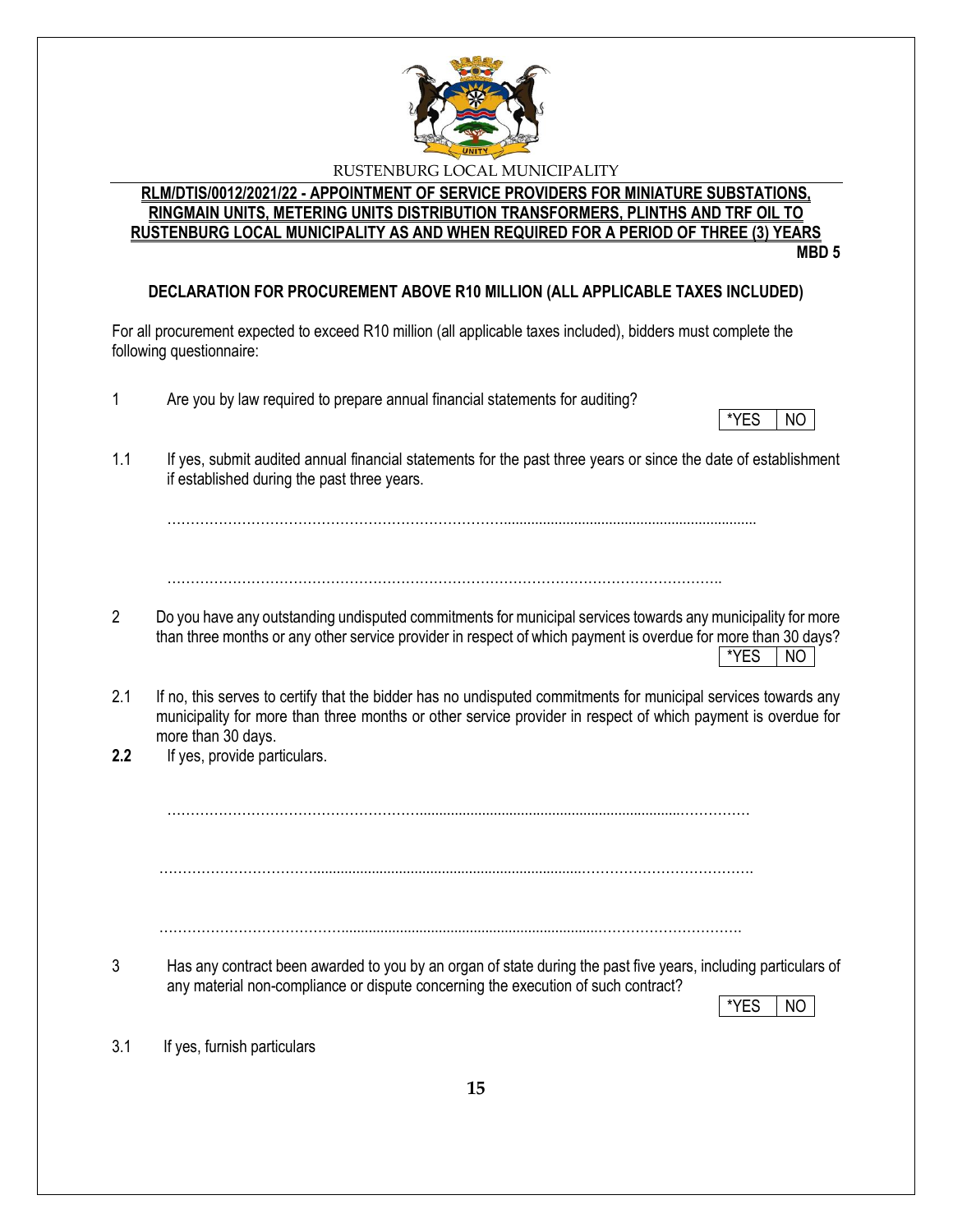

**RLM/DTIS/0012/2021/22 - APPOINTMENT OF SERVICE PROVIDERS FOR MINIATURE SUBSTATIONS, RINGMAIN UNITS, METERING UNITS DISTRIBUTION TRANSFORMERS, PLINTHS AND TRF OIL TO RUSTENBURG LOCAL MUNICIPALITY AS AND WHEN REQUIRED FOR A PERIOD OF THREE (3) YEARS**

…………………………….............................................................................………………………

…….....................…………………………….............................................................……………

- **4.** Will any portion of goods or services be sourced from outside the Republic, and, if so, what portion of payment from the municipality / municipal entity is expected to be transferred out of the Republic?
	- $*YES$  NO

4.1 If yes, furnish particulars

…………………………………………………….............................................................

…………………………………………………...........................................................…..

## **CERTIFICATION**

I, THE UNDERSIGNED (FULL NAME) …………………………………………....................

CERTIFY THAT THE INFORMATION FURNISHED ON THIS DECLARATION FORM IS TRUE AND CORRECT.

 I ACCEPT THAT, IN ADDITION TO CANCELLATION OF A CONTRACT, ACTION MAY BE TAKEN AGAINST ME SHOULD THIS DECLARATION PROVE TO BE FALSE.

……………………………………….................... .....................……............. Name/s and Surname of Bidder Signature Signature

Position in the Firm/Company Date by the Second Late of the Second Date of the Date of the Date of the Date of the Date of the Date of the Date of the Date of the Date of the Date of the Date of the Date of the Date of the

………………………………………...................... .......................................**2021**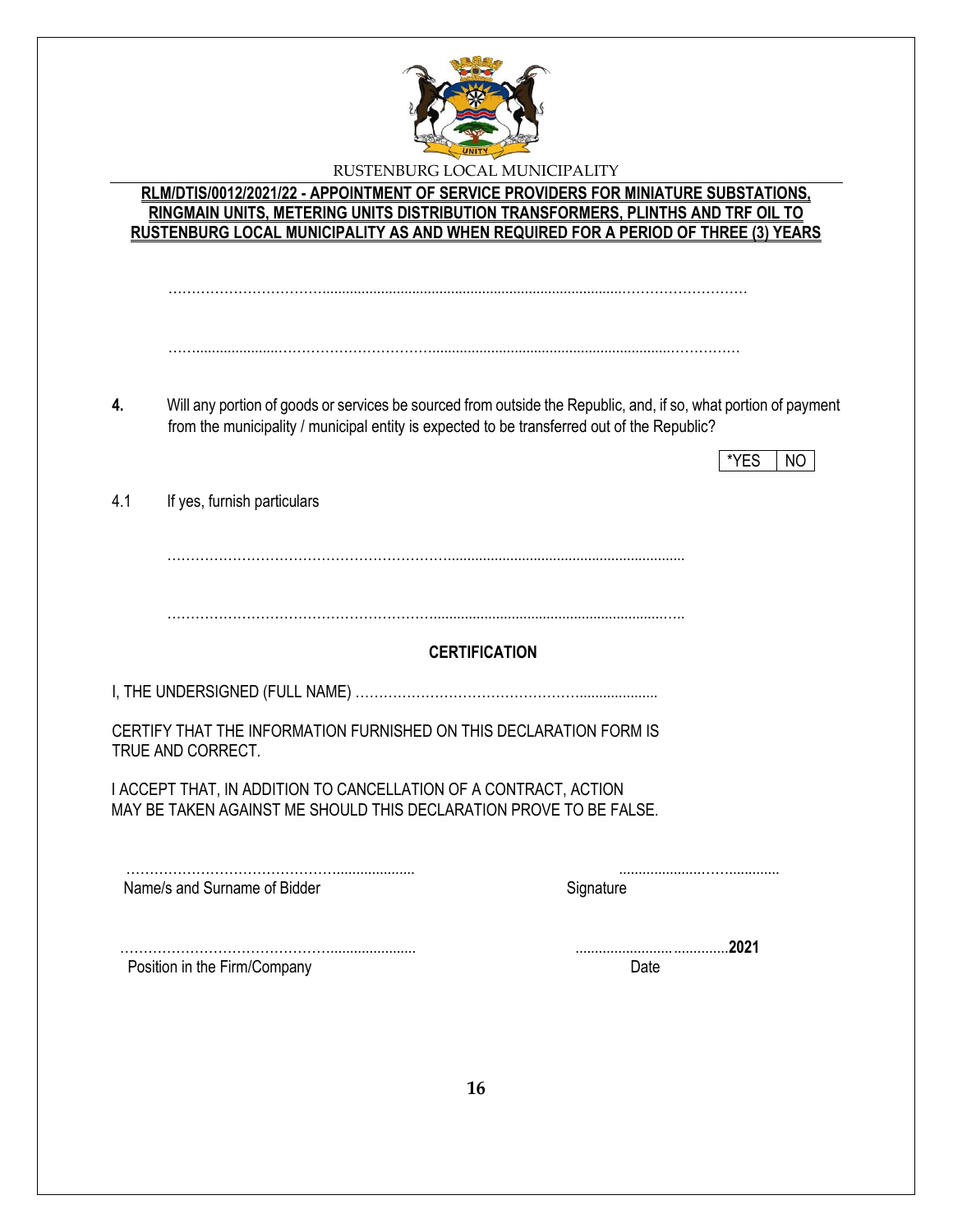

## **RLM/DTIS/0012/2021/22 - APPOINTMENT OF SERVICE PROVIDERS FOR MINIATURE SUBSTATIONS, RINGMAIN UNITS, METERING UNITS DISTRIBUTION TRANSFORMERS, PLINTHS AND TRF OIL TO RUSTENBURG LOCAL MUNICIPALITY AS AND WHEN REQUIRED FOR A PERIOD OF THREE (3) YEARS**

## **MBD 6.1 PREFERENCE CLAIMED IN TERMS OF THE PREFERENTIAL PROCUREMENT REGULATIONS, 2011**

This preference form must form part of all bids invited. It contains general information and serves as a claim form for preference points for Broad-Based Black Economic Empowerment (B-BBEE) Status Level of Contribution

## **NB: BEFORE COMPLETING THIS FORM, BIDDERS MUST STUDY THE GENERAL CONDITIONS, DEFINITIONS AND DIRECTIVES APPLICABLE IN RESPECT OF B-BBEE, AS PRESCRIBED IN THE PREFERENTIAL PROCUREMENT REGULATIONS, 2017.**

## **1. GENERAL CONDITIONS**

- 1.1 The following preference point systems are applicable to all bids:
	- the 80/20 system for requirements with a Rand value of up to R50 000 000 (all applicable taxes included); and
	- the 90/10 system for requirements with a Rand value above R50 000 000 (all applicable taxes included).

1.2

- a) The value of this bid is estimated to not exceed R50 000 000 (all applicable taxes included) and therefore the 80/20 preference point system shall be applicable; or
- b) The 80/20 preference point system will be applicable to this tender Points for this bid shall be awarded for:
- (a) Price; and
- (b) B-BBEE Status Level of Contributor.

## 1.3 The maximum points for this bid are allocated as follows:

|                                                   | <b>POINTS</b> |
|---------------------------------------------------|---------------|
| <b>PRICE</b>                                      |               |
| <b>B-BBEE STATUS LEVEL OF CONTRIBUTOR</b>         | 70            |
| Total points for Price and B-BBEE must not exceed | 100           |

- 1.4 Failure on the part of a bidder to submit proof of B-BBEE Status level of contributor together with the bid, will be interpreted to mean that preference points for B-BBEE status level of contribution are not claimed.
- 1.5 The purchaser reserves the right to require of a bidder, either before a bid is adjudicated or at any time subsequently, to substantiate any claim in regard to preferences, in any manner required by the purchaser.

## **2. DEFINITIONS**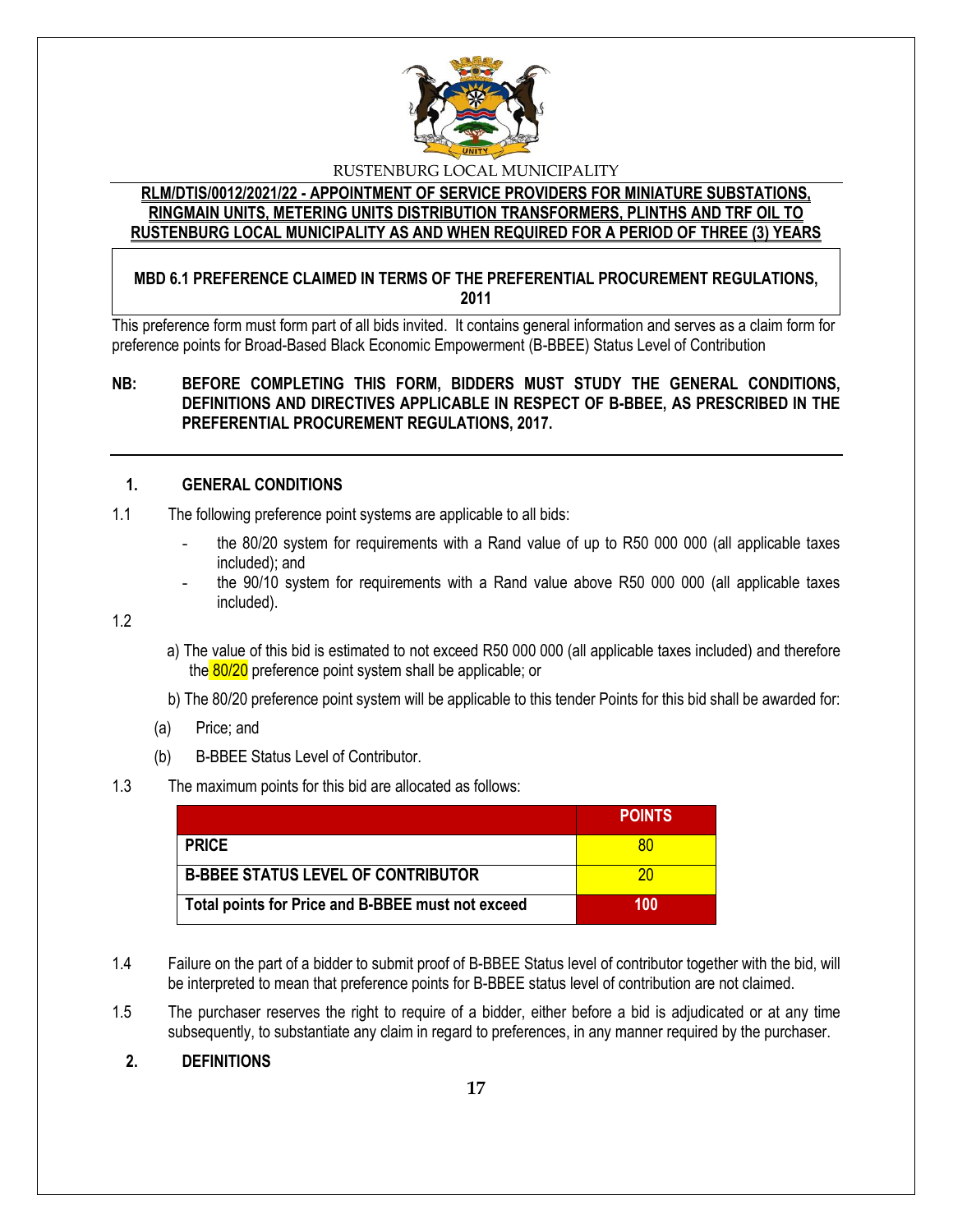

#### **RLM/DTIS/0012/2021/22 - APPOINTMENT OF SERVICE PROVIDERS FOR MINIATURE SUBSTATIONS, RINGMAIN UNITS, METERING UNITS DISTRIBUTION TRANSFORMERS, PLINTHS AND TRF OIL TO RUSTENBURG LOCAL MUNICIPALITY AS AND WHEN REQUIRED FOR A PERIOD OF THREE (3) YEARS**

- (a) **"B-BBEE"** means broad-based black economic empowerment as defined in section 1 of the Broad-Based Black Economic Empowerment Act;
- (b) "**B-BBEE status level of contributor"** means the B-BBEE status of an entity in terms of a code of good practice on black economic empowerment, issued in terms of section 9(1) of the Broad-Based Black Economic Empowerment Act;
- (c) **"bid"** means a written offer in a prescribed or stipulated form in response to an invitation by an organ of state for the provision of goods or services, through price quotations, advertised competitive bidding processes or proposals;
- (d) **"Broad-Based Black Economic Empowerment Act"** means the Broad-Based Black Economic Empowerment Act, 2003 (Act No. 53 of 2003);
- **(e) "EME"** means an Exempted Micro Enterprise in terms of a code of good practice on black economic empowerment issued in terms of section 9 (1) of the Broad-Based Black Economic Empowerment Act;
- (f) **"functionality"** means the ability of a tenderer to provide goods or services in accordance with specifications as set out in the tender documents.
- (g) **"prices"** includes all applicable taxes less all unconditional discounts;
- (h) **"proof of B-BBEE status level of contributor"** means:
	- **1)** B-BBEE Status level certificate issued by an authorized body or person;
	- **2)** A sworn affidavit as prescribed by the B-BBEE Codes of Good Practice;
	- **3)** Any other requirement prescribed in terms of the B-BBEE Act;
	- (i) **"QSE"** means a qualifying small business enterprise in terms of a code of good practice on black economic empowerment issued in terms of section 9 (1) of the Broad-Based Black Economic Empowerment Act;
- *(j)* **"rand value"**means the total estimated value of a contract in Rand, calculated at the time of bid invitation, and includes all applicable taxes;

## **3. POINTS AWARDED FOR PRICE**

#### **3.1 THE 80/20 OR 90/10 PREFERENCE POINT SYSTEMS**

A maximum of 80 or 90 points is allocated for price on the following basis:

$$
f_{\rm{max}}
$$

**80/20 or 90/10**

$$
Ps = 80\left(1 - \frac{Pt - P\min P}{\min}\right) \qquad \text{or} \qquad \qquad Ps = 90\left(1 - \frac{Pt - P\min P}{\min}\right)
$$

Where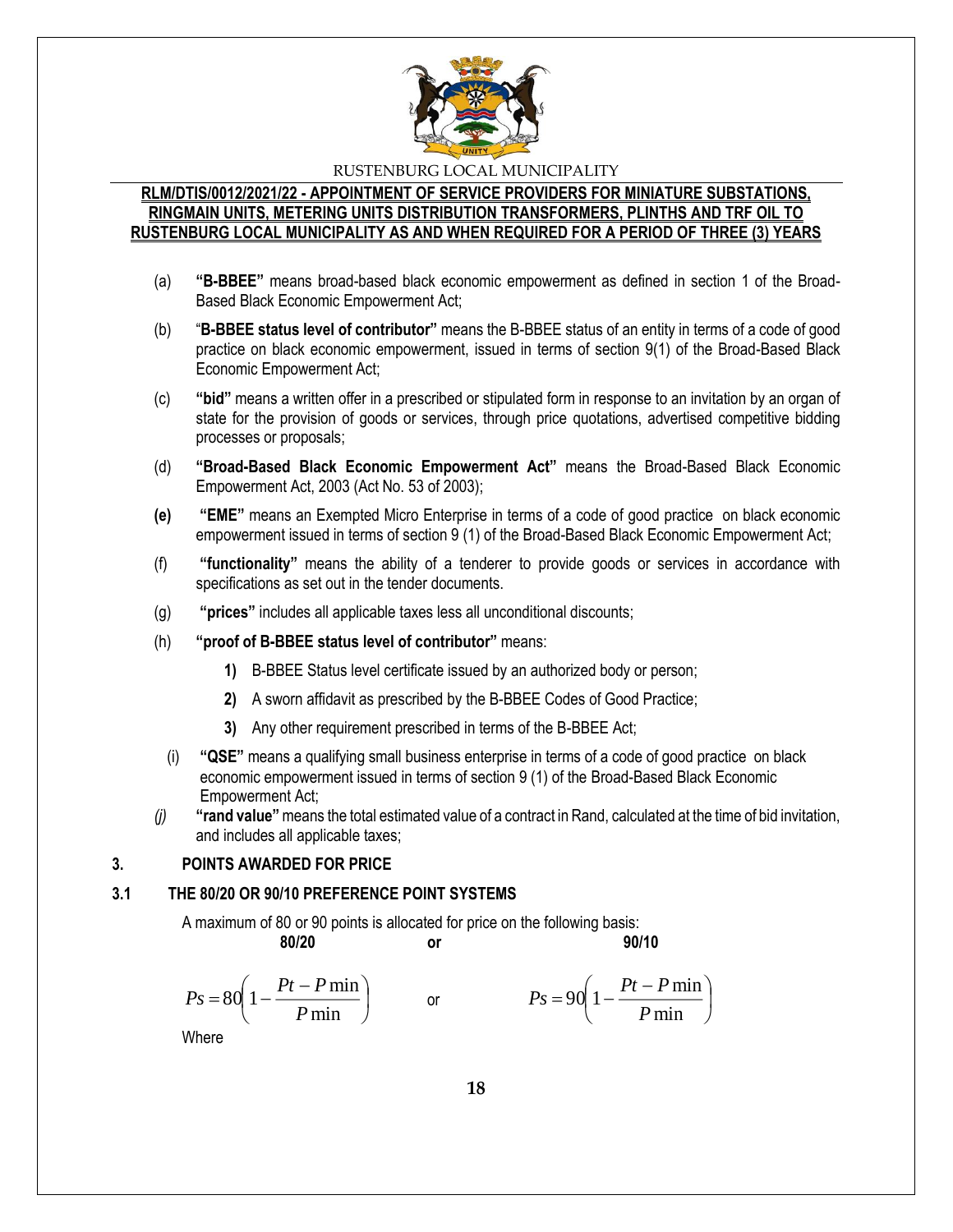

**RLM/DTIS/0012/2021/22 - APPOINTMENT OF SERVICE PROVIDERS FOR MINIATURE SUBSTATIONS, RINGMAIN UNITS, METERING UNITS DISTRIBUTION TRANSFORMERS, PLINTHS AND TRF OIL TO RUSTENBURG LOCAL MUNICIPALITY AS AND WHEN REQUIRED FOR A PERIOD OF THREE (3) YEARS**

Ps = Points scored for price of bid under consideration

Pt = Price of bid under consideration

P min = Price of lowest acceptable bid

## **4. POINTS AWARDED FOR B-BBEE STATUS LEVEL OF CONTRIBUTOR**

4.1 In terms of Regulation 6 (2) and 7 (2) of the Preferential Procurement Regulations, preference points must be awarded to a bidder for attaining the B-BBEE status level of contribution in accordance with the table below:

| <b>B-BBEE Status Level of</b><br><b>Contributor</b> | <b>Number of points</b><br>(90/10 system) | <b>Number of points</b><br>(80/20 system) |
|-----------------------------------------------------|-------------------------------------------|-------------------------------------------|
|                                                     | 10                                        | 20                                        |
| 2                                                   | 9                                         | 18                                        |
|                                                     | 6                                         | 14                                        |
|                                                     | 5                                         | 12                                        |
| 5                                                   |                                           | 8                                         |
| 6                                                   |                                           | 6                                         |
|                                                     |                                           |                                           |
| 8                                                   |                                           | າ                                         |
| Non-compliant contributor                           |                                           |                                           |

# **5. BID DECLARATION**

5.1 Bidders who claim points in respect of B-BBEE Status Level of Contribution must complete the following:

# **6. B-BBEE STATUS LEVEL OF CONTRIBUTOR CLAIMED IN TERMS OF PARAGRAPHS 1.4 AND 4.1**

6.1 B-BBEE Status Level of Contributor:  $\qquad \qquad = \qquad \qquad \qquad$  .........(maximum of 10 or 20 points)

(Points claimed in respect of paragraph 7.1 must be in accordance with the table reflected in paragraph 4.1 and must be substantiated by relevant proof of B-BBEE status level of contributor.

# **7. SUB-CONTRACTING**

7.1 Will any portion of the contract be sub-contracted?

(*Tick applicable box*)

YES NO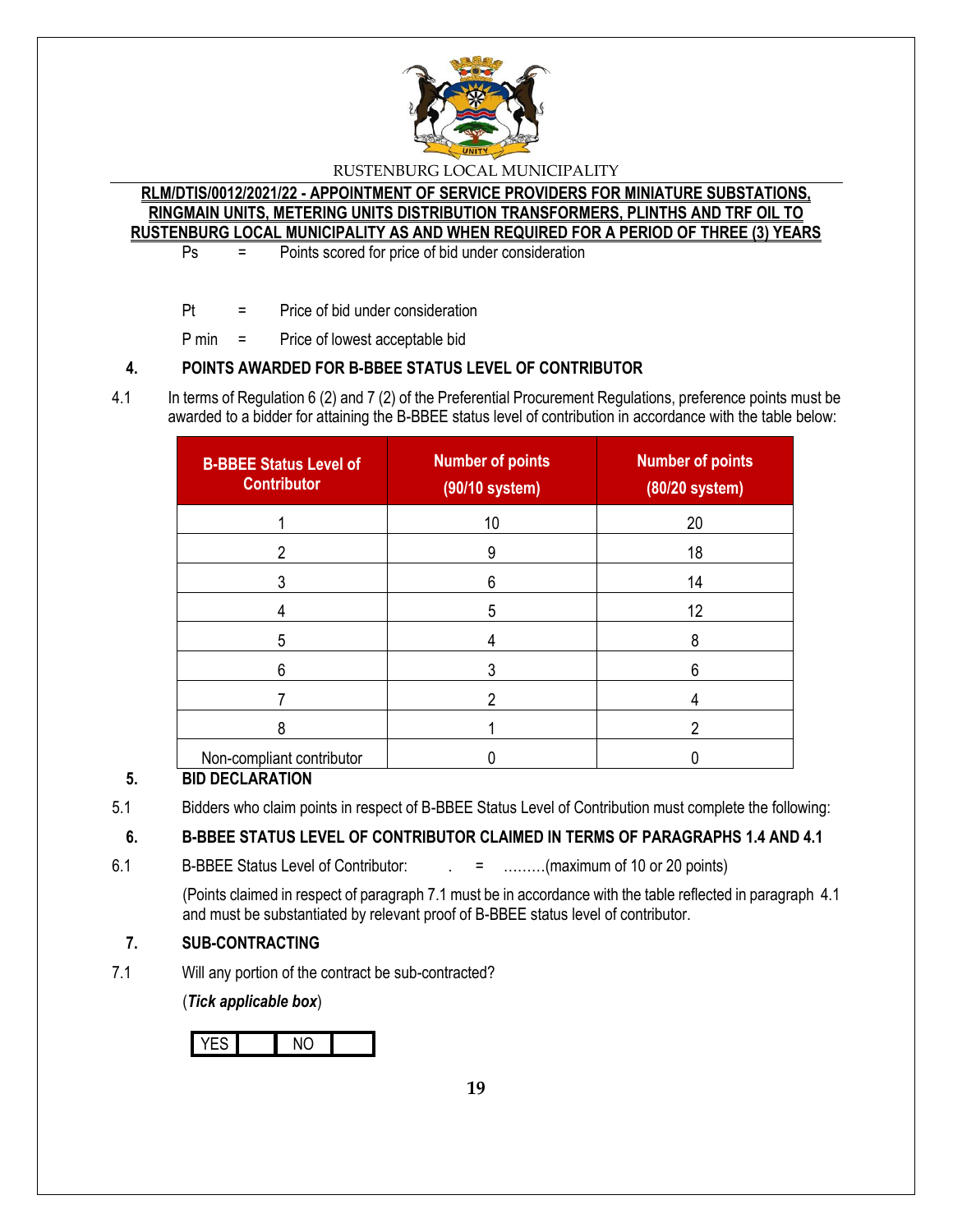

## **RLM/DTIS/0012/2021/22 - APPOINTMENT OF SERVICE PROVIDERS FOR MINIATURE SUBSTATIONS, RINGMAIN UNITS, METERING UNITS DISTRIBUTION TRANSFORMERS, PLINTHS AND TRF OIL TO RUSTENBURG LOCAL MUNICIPALITY AS AND WHEN REQUIRED FOR A PERIOD OF THREE (3) YEARS**

## 7.1.1 If yes, indicate:

- i) What percentage of the contract will be subcontracted............…………….…………%
- ii) The name of the sub-contractor…………………………………………………………..
- iii) The B-BBEE status level of the sub-contractor......................................……………..
- iv) Whether the sub-contractor is an EME or QSE
	- *(Tick applicable box*)



v) Specify, by ticking the appropriate box, if subcontracting with an enterprise in terms of Preferential Procurement Regulations,2017:

| Designated Group: An EME or QSE which is at last 51% owned by:    | EME√ | QSE |
|-------------------------------------------------------------------|------|-----|
| Black people                                                      |      |     |
| Black people who are youth                                        |      |     |
| Black people who are women                                        |      |     |
| Black people with disabilities                                    |      |     |
| Black people living in rural or underdeveloped areas or townships |      |     |
| Cooperative owned by black people                                 |      |     |
| Black people who are military veterans                            |      |     |
| 0R                                                                |      |     |
| Any EME                                                           |      |     |
| Any QSE                                                           |      |     |

## 8. **DECLARATION WITH REGARD TO COMPANY/FIRM**

8.1 Name of company/firm:…………………………………………………………………………….

8.2 VAT registration number:……………………………………….………………………

8.3 Company registration number:………….……………………….……………………

## 8.4 TYPE OF COMPANY/ FIRM

- □ Partnership/Joint Venture / Consortium
- □ One-person business/sole propriety
- □ Close corporation
- **Company**
- (Pty) Limited

[TICK APPLICABLE BOX]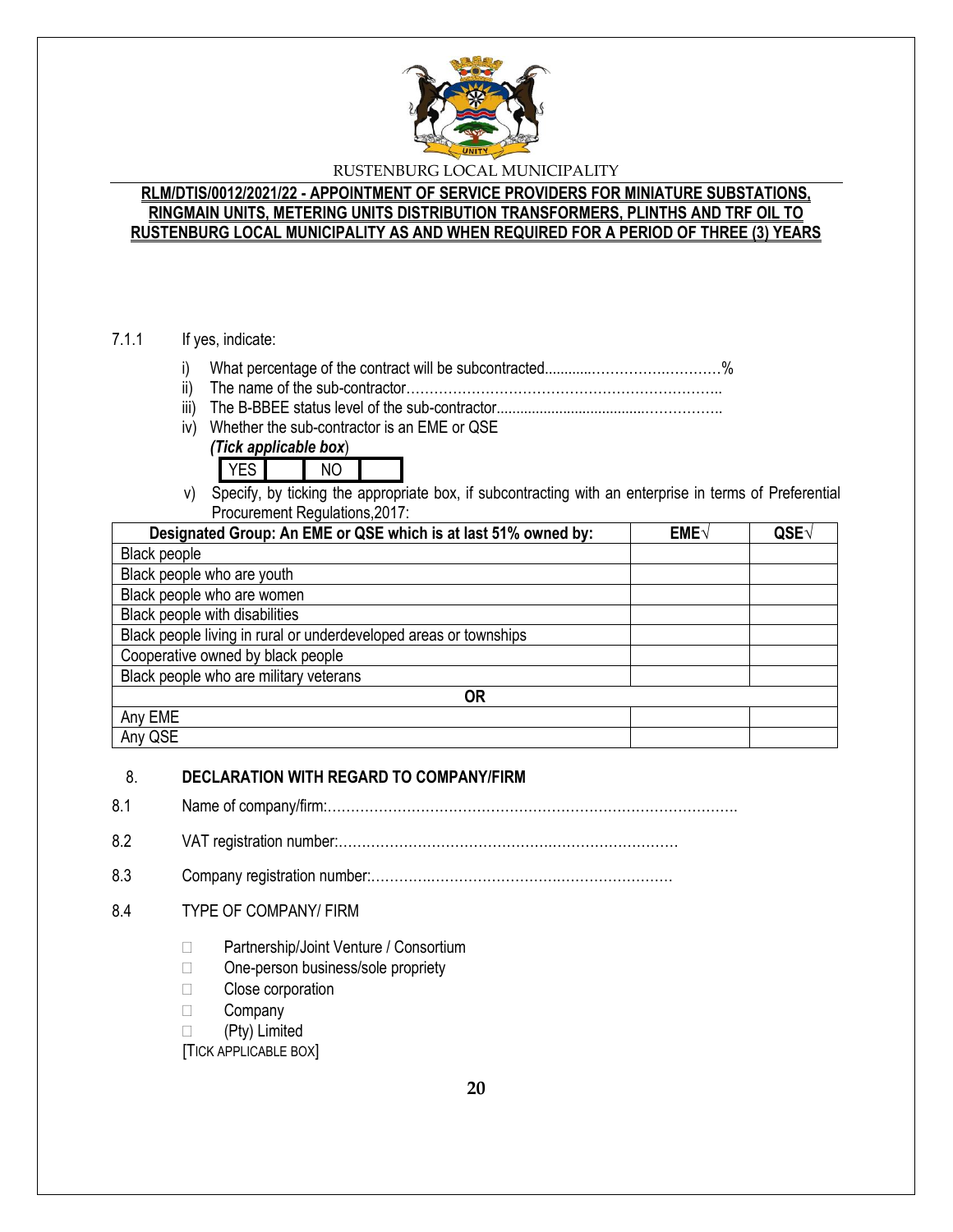

## **RLM/DTIS/0012/2021/22 - APPOINTMENT OF SERVICE PROVIDERS FOR MINIATURE SUBSTATIONS, RINGMAIN UNITS, METERING UNITS DISTRIBUTION TRANSFORMERS, PLINTHS AND TRF OIL TO RUSTENBURG LOCAL MUNICIPALITY AS AND WHEN REQUIRED FOR A PERIOD OF THREE (3) YEARS**

8.5 DESCRIBE PRINCIPAL BUSINESS ACTIVITIES

………………………………………………………………………………………………………………………… …………………………………………………………………………………………………………………………

# 8.6 COMPANY CLASSIFICATION

- Manufacturer
- □ Supplier
- □ Professional service provider
- $\Box$  Other service providers, e.g. transporter, etc.

[*TICK APPLICABLE BOX*]

## **8.7 MUNICIPAL INFORMATION**

## 8.8 Total number of years the company/firm has been in business:…………………………

8.9 I/we, the undersigned, who is / are duly authorised to do so on behalf of the company/firm, certify that the points claimed, based on the B-BBE status level of contributor indicated in paragraphs 1.4 and 6.1 of the foregoing certificate, qualifies the company/ firm for the preference(s) shown and I / we acknowledge that:

- i) The information furnished is true and correct;
- ii) The preference points claimed are in accordance with the General Conditions as indicated in paragraph 1 of this form;
- iii) In the event of a contract being awarded as a result of points claimed as shown in paragraphs 1.4 and 6.1, the contractor may be required to furnish documentary proof to the satisfaction of the purchaser that the claims are correct;
- iv) If the B-BBEE status level of contributor has been claimed or obtained on a fraudulent basis or any of the conditions of contract have not been fulfilled, the purchaser may, in addition to any other remedy it may have –
	- (a) disqualify the person from the bidding process;
	- (b) recover costs, losses or damages it has incurred or suffered as a result of that person's conduct;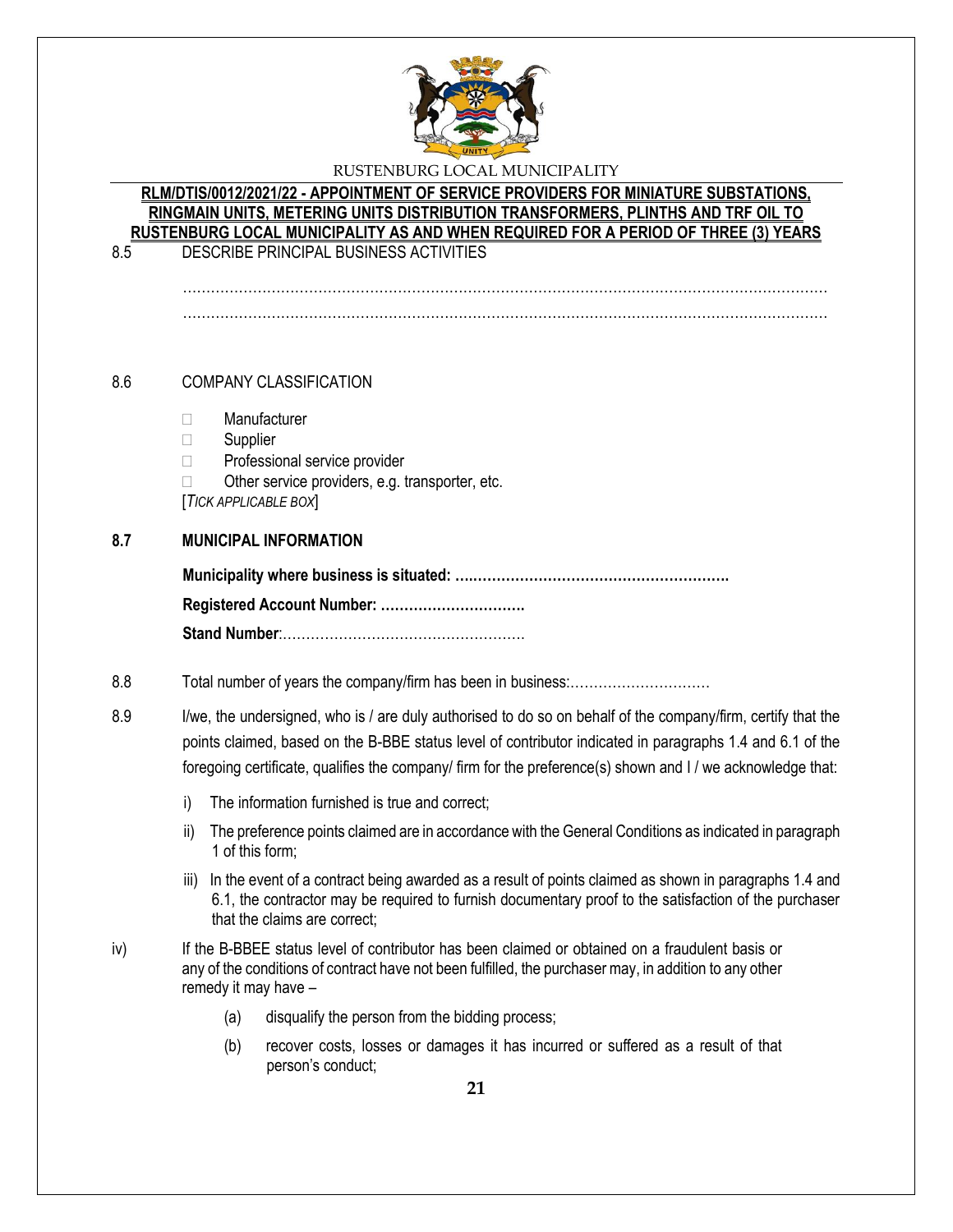

#### **RLM/DTIS/0012/2021/22 - APPOINTMENT OF SERVICE PROVIDERS FOR MINIATURE SUBSTATIONS, RINGMAIN UNITS, METERING UNITS DISTRIBUTION TRANSFORMERS, PLINTHS AND TRF OIL TO RUSTENBURG LOCAL MUNICIPALITY AS AND WHEN REQUIRED FOR A PERIOD OF THREE (3) YEARS**

- (c) cancel the contract and claim any damages which it has suffered as a result of having to make less favourable arrangements due to such cancellation;
- (d) recommend that the bidder or contractor, its shareholders and directors, or only the shareholders and directors who acted on a fraudulent basis, be restricted by the National Treasury from obtaining business from any organ of state for a period not exceeding 10 years, after the *audi alteram partem* (hear the other side) rule has been applied; and
- (e) forward the matter for criminal prosecution.

| <b>WITNESSES</b> |                            |
|------------------|----------------------------|
| 4                | SIGNATURE(S) OF BIDDERS(S) |
| 2.               | DATE:<br><b>ADDRESS</b>    |
|                  |                            |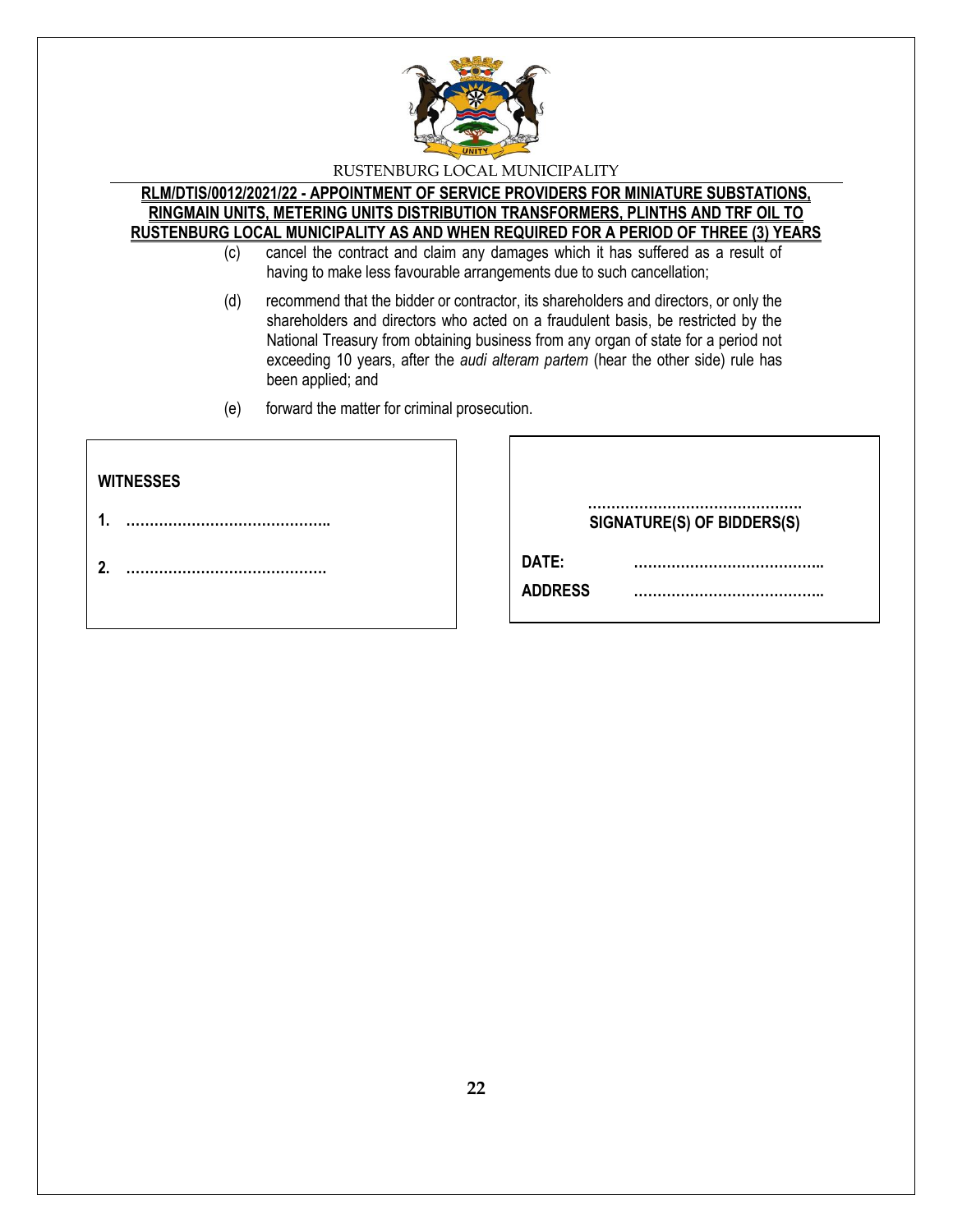

#### **RLM/DTIS/0012/2021/22 - APPOINTMENT OF SERVICE PROVIDERS FOR MINIATURE SUBSTATIONS, RINGMAIN UNITS, METERING UNITS DISTRIBUTION TRANSFORMERS, PLINTHS AND TRF OIL TO RUSTENBURG LOCAL MUNICIPALITY AS AND WHEN REQUIRED FOR A PERIOD OF THREE (3) YEARS MBD 6.2**

## **DECLARATION CERTIFICATE FOR LOCAL PRODUCTION AND CONTENT FOR DESIGNATED SECTORS**

This Municipal Bidding Document (MBD) must form part of all bids invited. It contains general information and serves as a declaration form for local content (local production and local content are used interchangeably).

Before completing this declaration, bidders must study the General Conditions, Definitions, Directives applicable in respect of Local Content as prescribed in the Preferential Procurement Regulations, 2011 and the South African Bureau of Standards (SABS) approved technical specification number SATS 1286:2011 (Edition 1) and the Guidance on the Calculation of Local Content together with the Local Content Declaration Templates [Annex C (Local Content Declaration: Summary Schedule), D (Imported Content Declaration: Supporting Schedule to Annex C) and E (Local Content Declaration: Supporting Schedule to Annex C)].

#### **1. General Conditions**

- 1.1. Preferential Procurement Regulations, 2011 (Regulation 9) makes provision for the promotion of local production and content.
- 1.2. Regulation 9.(1) prescribes that in the case of designated sectors, where in the award of bids local production and content is of critical importance, such bids must be advertised with the specific bidding condition that only locally produced goods, services or works or locally manufactured goods, with a stipulated minimum threshold for local production and content will be considered.
- 1.3. Where necessary, for bids referred to in paragraph 1.2 above, a two stage bidding process may be followed, where the first stage involves a minimum threshold for local production and content and the second stage price and B-BBEE.
- 1.4. A person awarded a contract in relation to a designated sector, may not sub-contract in such a manner that the local production and content of the overall value of the contract is reduced to below the stipulated minimum threshold.
- 1.5. The local content (LC) expressed as a percentage of the bid price must be calculated in accordance with the SABS approved technical specification number SATS 1286: 2011 as follows:

LC =  $[1 - x / y]$  \*100

**Where** 

- x is the imported content in Rand
- y is the bid price in Rand excluding value added tax (VAT)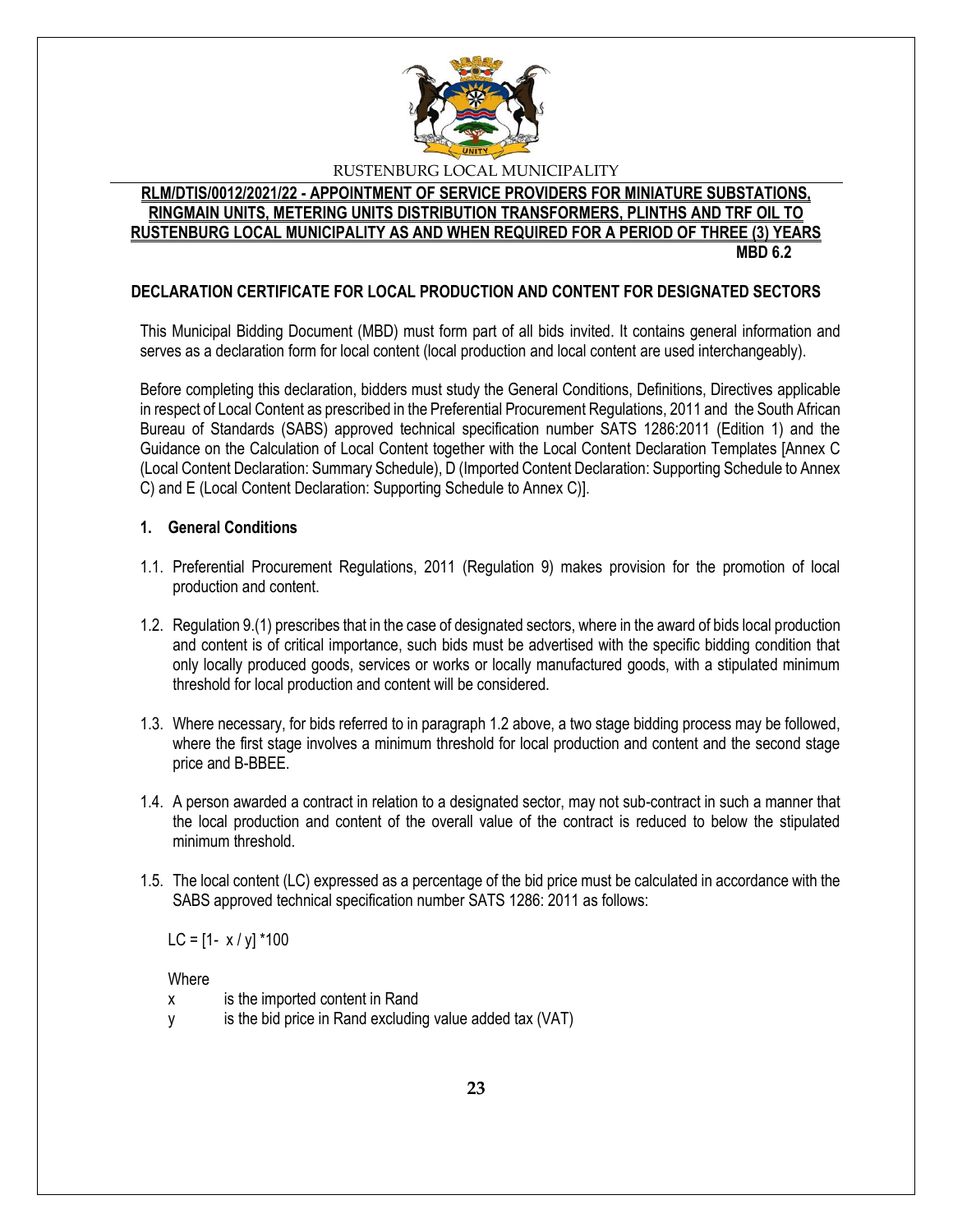

#### **RLM/DTIS/0012/2021/22 - APPOINTMENT OF SERVICE PROVIDERS FOR MINIATURE SUBSTATIONS, RINGMAIN UNITS, METERING UNITS DISTRIBUTION TRANSFORMERS, PLINTHS AND TRF OIL TO RUSTENBURG LOCAL MUNICIPALITY AS AND WHEN REQUIRED FOR A PERIOD OF THREE (3) YEARS**

Prices referred to in the determination of x must be converted to Rand (ZAR) by using the exchange rate published by the South African Reserve Bank (SARB) at 12:00 on the date of advertisement of the bid as required in paragraph 4.1 below.

#### **The SABS approved technical specification number SATS 1286:2011 is accessible on http://www.thedti.gov.za/industrial development/ip.jsp at no cost.**

- 1.6. A bid may be disqualified if
	- (a) this Declaration Certificate and the Annex C (Local Content Declaration: Summary Schedule) are not submitted as part of the bid documentation; and
	- (b) the bidder fails to declare that the Local Content Declaration Templates (Annex C, D and E) have been audited and certified as correct.

## **2. Definitions**

- 2.1. **"bid"** includes written price quotations, advertised competitive bids or proposals;
- 2.2. **"bid price"** price offered by the bidder, excluding value added tax (VAT);
- 2.3. **"contract"** means the agreement that results from the acceptance of a bid by an organ of state;
- 2.4. **"designated sector"** means a sector, sub-sector or industry that has been designated by the Department of Trade and Industry in line with national development and industrial policies for local production, where only locally produced services, works or goods or locally manufactured goods meet the stipulated minimum threshold for local production and content;
- 2.5. **"duly sign"**means a Declaration Certificate for Local Content that has been signed by the Chief Financial Officer or other legally responsible person nominated in writing by the Chief Executive, or senior member / person with management responsibility(close corporation, partnership or individual).
- 2.6. **"imported content"** means that portion of the bid price represented by the cost of components, parts or materials which have been or are still to be imported (whether by the supplier or its subcontractors) and which costs are inclusive of the costs abroad (this includes labour and intellectual property costs), plus freight and other direct importation costs, such as landing costs, dock duties, import duty, sales duty or other similar tax or duty at the South African port of entry;
- 2.7. **"local content"** means that portion of the bid price which is not included in the imported content, provided that local manufacture does take place;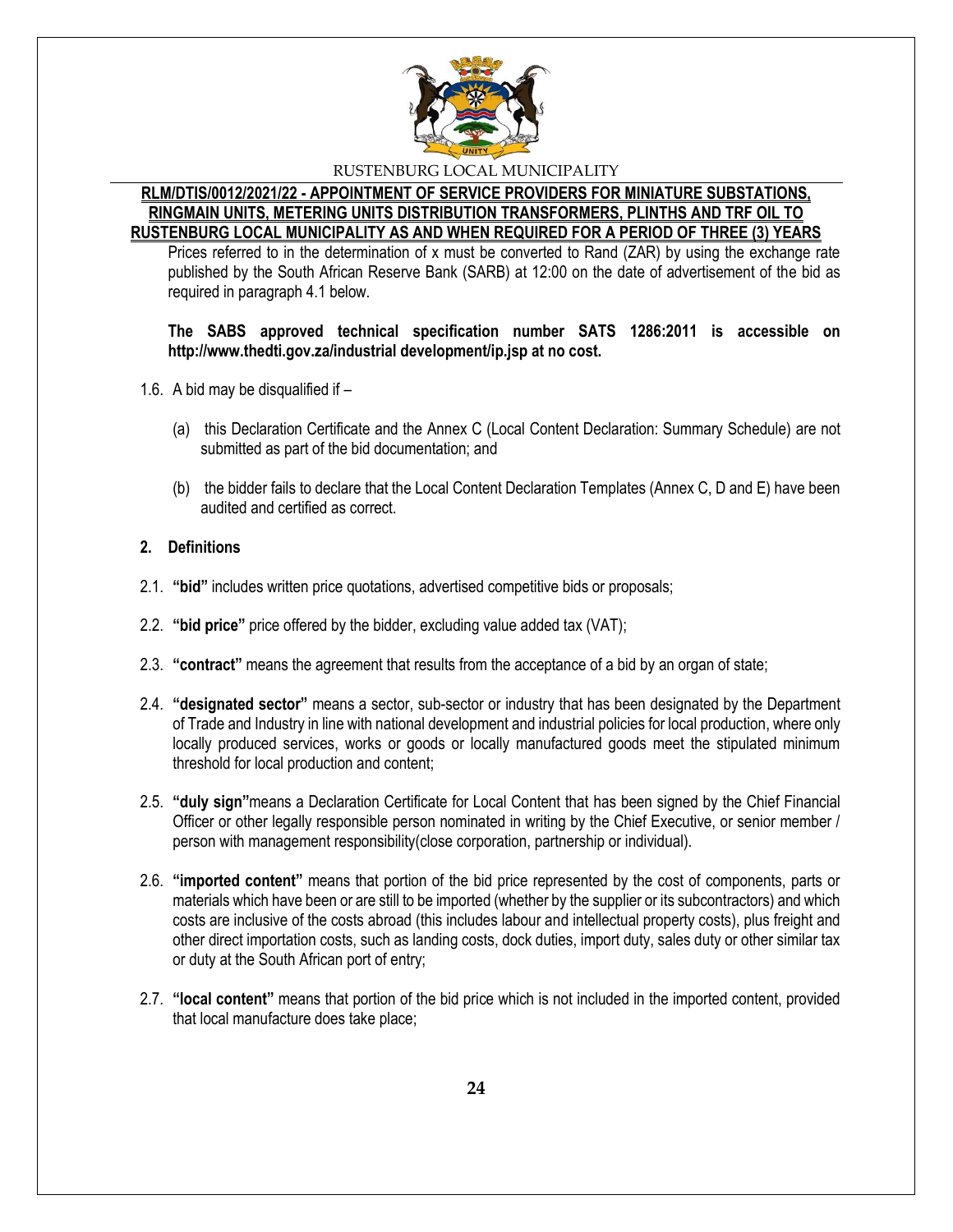

#### **RLM/DTIS/0012/2021/22 - APPOINTMENT OF SERVICE PROVIDERS FOR MINIATURE SUBSTATIONS, RINGMAIN UNITS, METERING UNITS DISTRIBUTION TRANSFORMERS, PLINTHS AND TRF OIL TO RUSTENBURG LOCAL MUNICIPALITY AS AND WHEN REQUIRED FOR A PERIOD OF THREE (3) YEARS**

- 2.8. **"stipulated minimum threshold"** means that portion of local production and content as determined by the Department of Trade and Industry; and
- 2.9. **"sub-contract"** means the primary contractor's assigning, leasing, making out work to, or employing another person to support such primary contractor in the execution of part of a project in terms of the contract.
- **3. The stipulated minimum threshold(s) for local production and content (refer to Annex A of SATS 1286:2011) for this bid is/are as follows:**

| Description of services, works or goods | Stipulated minimum threshold |
|-----------------------------------------|------------------------------|
|                                         |                              |
|                                         |                              |

have any imported content?

| (Tick applicable box) |  |  |  |  |
|-----------------------|--|--|--|--|
|                       |  |  |  |  |

4.1 If yes, the rate(s) of exchange to be used in this bid to calculate the local content as prescribed in paragraph 1.5 of the general conditions must be the rate(s) published by the SARB for the specific currency at 12:00 on the date of advertisement of the bid.

The relevant rates of exchange information is accessible on **www.reservebank.co.za.**

Indicate the rate(s) of exchange against the appropriate currency in the table below (refer to Annex A of SATS 1286:2011):

| <b>Currency</b> | Rates of exchange |
|-----------------|-------------------|
| US Dollar       |                   |
| Pound Sterling  |                   |
| Euro            |                   |
| Yen             |                   |
| <b>Other</b>    |                   |

NB: Bidders must submit proof of the SARB rate (s) of exchange used.

5. Were the Local Content Declaration Templates (Annex C, D and E) audited and certified as correct? (*Tick applicable box*)

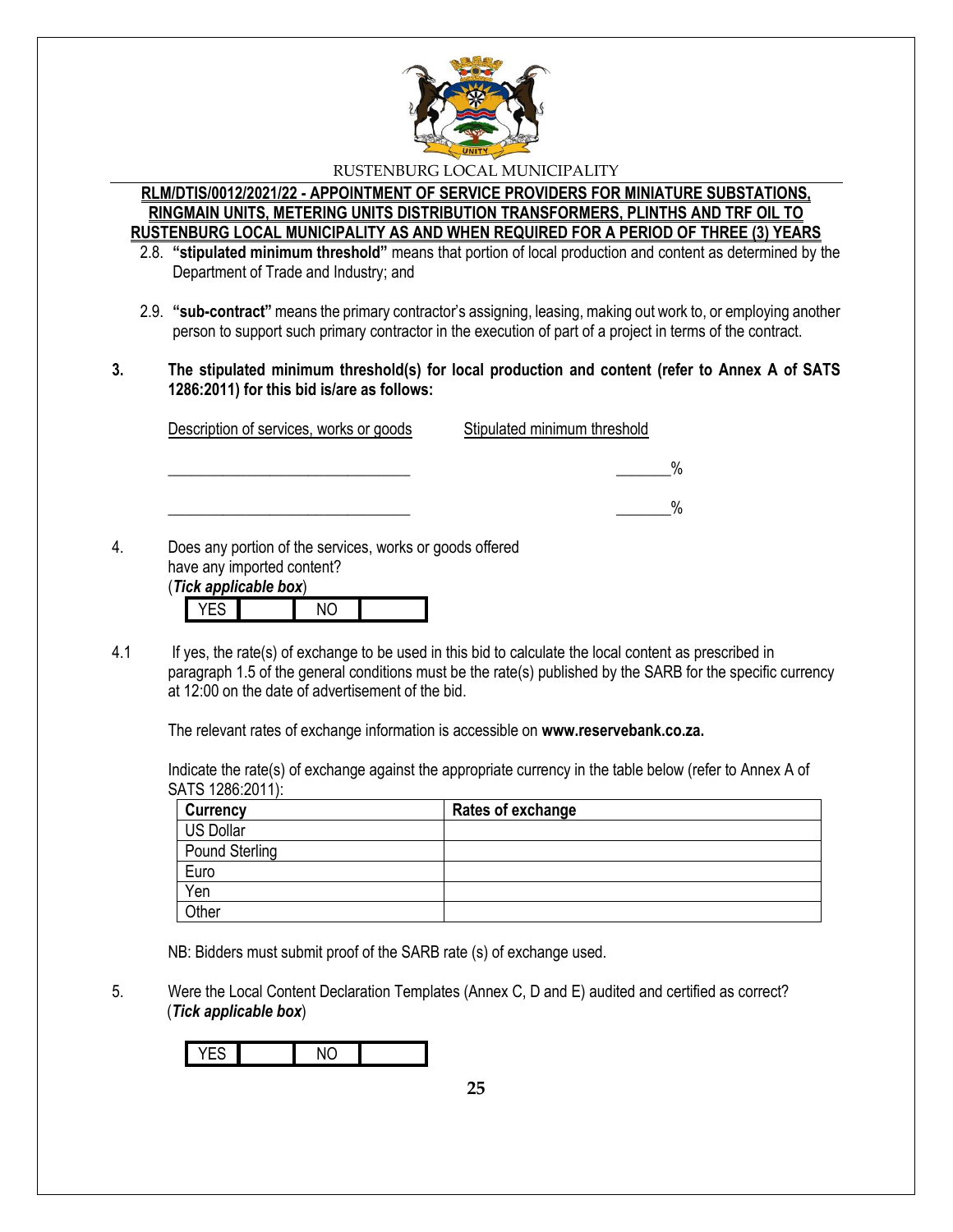

#### **RLM/DTIS/0012/2021/22 - APPOINTMENT OF SERVICE PROVIDERS FOR MINIATURE SUBSTATIONS, RINGMAIN UNITS, METERING UNITS DISTRIBUTION TRANSFORMERS, PLINTHS AND TRF OIL TO RUSTENBURG LOCAL MUNICIPALITY AS AND WHEN REQUIRED FOR A PERIOD OF THREE (3) YEARS**

- 5.1. If yes, provide the following particulars:
	- (a) Full name of auditor: ………………………………………………………
	- (b) Practice number: ………………………………………………………………………..
	- (c) Telephone and cell number: ……………………………………………………………….
	- (d) Email address: ………………………………………………………………………..

(Documentary proof regarding the declaration will, when required, be submitted to the satisfaction of the Accounting Officer / Accounting Authority)

6. Where, after the award of a bid, challenges are experienced in meeting the stipulated minimum threshold for local content the dti must be informed accordingly in order for the dti to verify and in consultation with the Accounting Officer / Accounting Authority provide directives in this regard.

# **LOCAL CONTENT DECLARATION (REFER TO ANNEX B OF SATS 1286:2011)**

**LOCAL CONTENT DECLARATION BY CHIEF FINANCIAL OFFICER OR OTHER LEGALLY RESPONSIBLE PERSON NOMINATED IN WRITING BY THE CHIEF EXECUTIVE OR SENIOR MEMBER/PERSON WITH MANAGEMENT RESPONSIBILITY (CLOSE CORPORATION, PARTNERSHIP OR INDIVIDUAL)** 

**IN RESPECT OF BID NO.** .................................................................................

**ISSUED BY:** (Procurement Authority / Name of Municipality / Municipal Entity):

......................................................................................................................... NB

1 The obligation to complete, duly sign and submit this declaration cannot be transferred to an external authorized representative, auditor or any other third party acting on behalf of the bidder.

2 Guidance on the Calculation of Local Content together with Local Content Declaration Templates (Annex C, D and E) is accessible o[n http://www.thedti.gov.za/industrial development/ip.jsp.](http://www.thedti.gov.za/industrial%20development/ip.jsp.) Bidders should first complete Declaration D. After completing Declaration D, bidders should complete Declaration E and then consolidate the information on Declaration C. **Declaration C should be submitted with the bid documentation at the closing date and time of the bid in order to substantiate the declaration made in paragraph (c) below.** Declarations D and E should be kept by the bidders for verification purposes for a period of at least 5 years. The successful bidder is required to continuously update Declarations C, D and E with the actual values for the duration of the contract.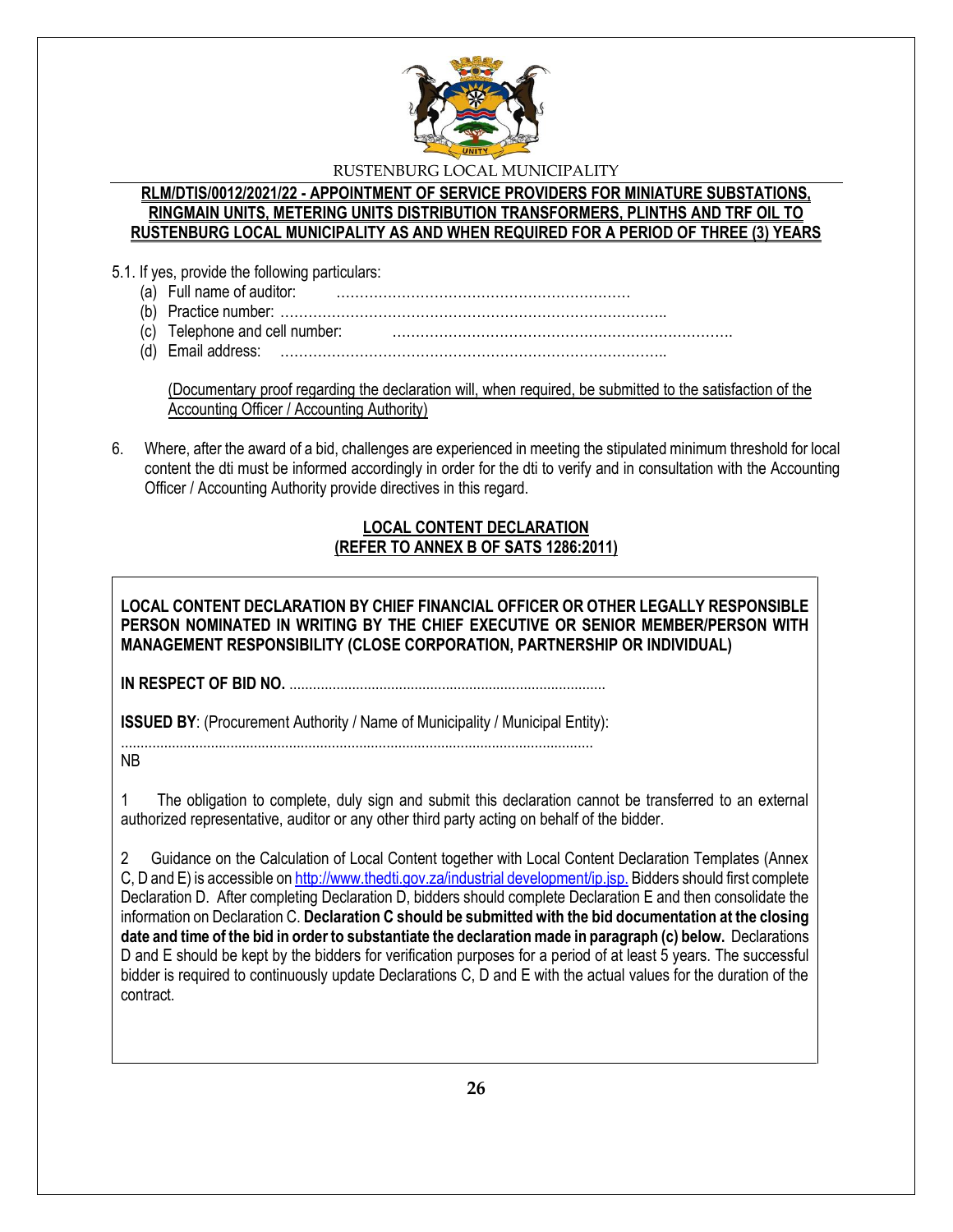

#### **RLM/DTIS/0012/2021/22 - APPOINTMENT OF SERVICE PROVIDERS FOR MINIATURE SUBSTATIONS, RINGMAIN UNITS, METERING UNITS DISTRIBUTION TRANSFORMERS, PLINTHS AND TRF OIL TO RUSTENBURG LOCAL MUNICIPALITY AS AND WHEN REQUIRED FOR A PERIOD OF THREE (3) YEARS**

I, the undersigned, …………………………….................................................. (full names), do hereby declare, in my capacity as ……………………………………… ………..

of ...............................................................................................................(name of bidder entity), the following:

(a) The facts contained herein are within my own personal knowledge.

- (b) I have satisfied myself that
	- (i) the goods/services/works to be delivered in terms of the above-specified bid comply with the minimum local content requirements as specified in the bid, and as measured in terms of SATS 1286:2011; and
	- (ii) the declaration templates have been audited and certified to be correct.

(c)The local content percentages (%) indicated below has been calculated using the formula given in clause 3 of SATS 1286:2011, the rates of exchange indicated in paragraph 4.1 above and the information contained in Declaration D and E which has been consolidated in Declaration C;

| Bid price, excluding VAT (y)                                       | R |
|--------------------------------------------------------------------|---|
| Imported content (x), as calculated in terms of SATS 1286:2011     | R |
| Stipulated minimum threshold for local content (paragraph 3 above) |   |
| Local content %, as calculated in terms of SATS 1286:2011          |   |

**If the bid is for more than one product, the local content percentages for each product contained in Declaration C shall be used instead of the table above. The local content percentages for each product has been calculated using the formula given in clause 3 of SATS 1286:2011, the rates of exchange indicated in paragraph 4.1 above and the information contained in Declaration D and E.**

(d) I accept that the Procurement Authority / Municipality /Municipal Entity has the right to request that the local content be verified in terms of the requirements of SATS 1286:2011.

(e) I understand that the awarding of the bid is dependent on the accuracy of the information furnished in this application. I also understand that the submission of incorrect data, or data that are not verifiable as described in SATS 1286:2011, may result in the Procurement Authority / Municipal / Municipal Entity imposing any or all of the remedies as provided for in Regulation 13 of the Preferential Procurement Regulations, 2011 promulgated under the Preferential Policy Framework Act (PPPFA), 2000 (Act No. 5 of 2000).

| <b>SIGNATURE:</b>    | DATE: |
|----------------------|-------|
| <b>WITNESS No. 1</b> | DATE: |
| <b>WITNESS No. 2</b> | DATE: |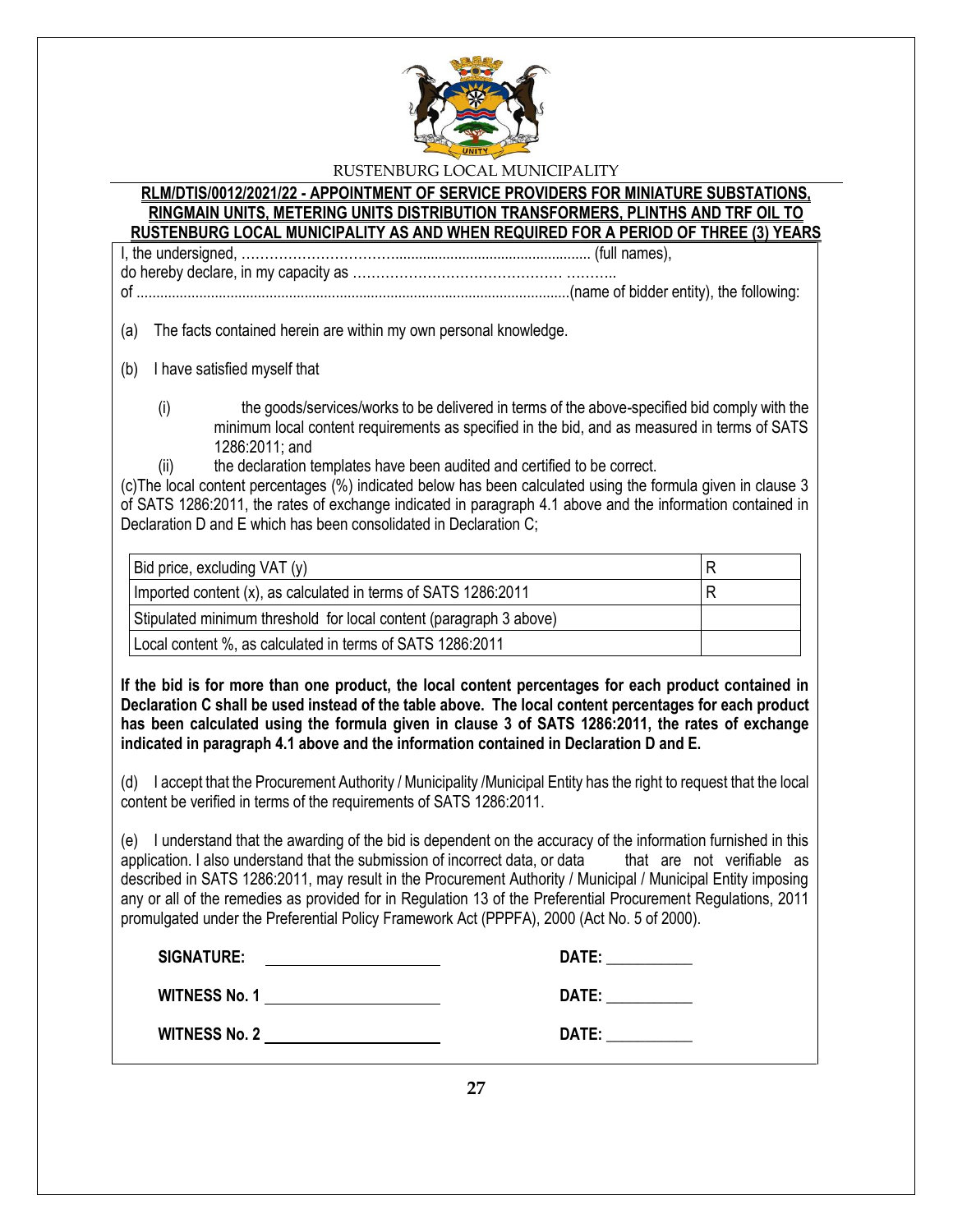

#### **RLM/DTIS/0012/2021/22 - APPOINTMENT OF SERVICE PROVIDERS FOR MINIATURE SUBSTATIONS, RINGMAIN UNITS, METERING UNITS DISTRIBUTION TRANSFORMERS, PLINTHS AND TRF OIL TO RUSTENBURG LOCAL MUNICIPALITY AS AND WHEN REQUIRED FOR A PERIOD OF THREE (3) YEARS CONTRACT FORM - RENDERING OF SERVICES**

**THIS FORM MUST BE FILLED IN DUPLICATE BY BOTH THE SERVICE PROVIDER (PART 1) AND THE PURCHASER (PART 2). BOTH FORMS MUST BE SIGNED IN THE ORIGINAL SO THAT THE SERVICE PROVIDER AND THE PURCHASER WOULD BE IN POSSESSION OF ORIGINALLY SIGNED CONTRACTS FOR THEIR RESPECTIVE RECORDS.**

# **PART 1 (TO BE FILLED IN BY THE SERVICE PROVIDER)**

1. I hereby undertake to render services described in the attached bidding documents to (name of the institution) ……………………………………………………………………………………………………………………………... in accordance with the requirements and task directives / proposals specifications stipulated in Bid Number………….………………………………… at the price/s quoted. My offer/s remain binding upon me and open for acceptance by the Purchaser during the validity period indicated and calculated from the closing date of the bid.

#### 2. The following documents shall be deemed to form and be read and construed as part of this agreement: (i) Bidding documents,

- *-* Invitation to bid;
- Tax compliance status (CSD report);
- Pricing schedule(s);
- Filled in task directive/proposal;
- Preference claims for Broad Based Black Economic Empowerment Status Level of Contribution in terms of the Preferential Procurement Regulations 2011;
- *-* Declaration of interest;
- *-* Declaration of bidder's past SCM practices;
- *-* Certificate of Independent Bid Determination;
- **Special Conditions of Contract;**
- (ii) General Conditions of Contract; and
- (iii) Other (specify)
- 3. I confirm that I have satisfied myself as to the correctness and validity of my bid; that the price(s) and rate(s) quoted cover all the services specified in the bidding documents; that the price(s) and rate(s) cover all my obligations and I accept that any mistakes regarding price(s) and rate(s) and calculations will be at my own risk.
- 4. I accept full responsibility for the proper execution and fulfilment of all obligations and conditions devolving on me under this agreement as the principal liable for the due fulfillment of this contract.
- 5. I declare that I have no participation in any collusive practices with any bidder or any other person regarding this or any other bid.
- 6. I confirm that I am duly authorised to sign this contract.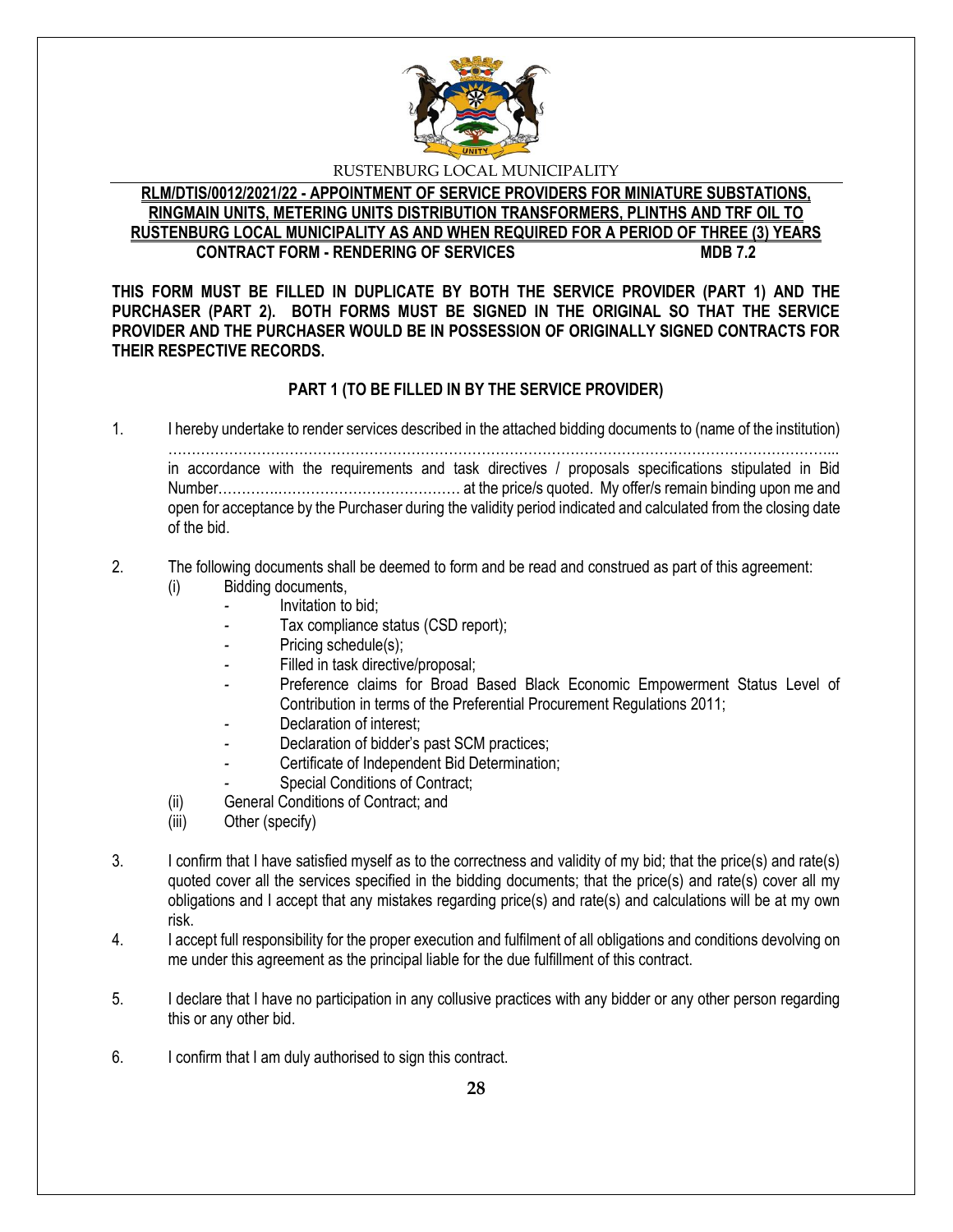

# **RLM/DTIS/0012/2021/22 - APPOINTMENT OF SERVICE PROVIDERS FOR MINIATURE SUBSTATIONS, RINGMAIN UNITS, METERING UNITS DISTRIBUTION TRANSFORMERS, PLINTHS AND TRF OIL TO RUSTENBURG LOCAL MUNICIPALITY AS AND WHEN REQUIRED FOR A PERIOD OF THREE (3) YEARS**

| NAME (PRINT)        |                      |
|---------------------|----------------------|
|                     | <br><b>WITNESSES</b> |
| <b>CAPACITY</b>     | <br>                 |
| <b>SIGNATURE</b>    | <br>າ                |
| <b>NAME OF FIRM</b> | <br>DATE:            |
| <b>DATE</b>         |                      |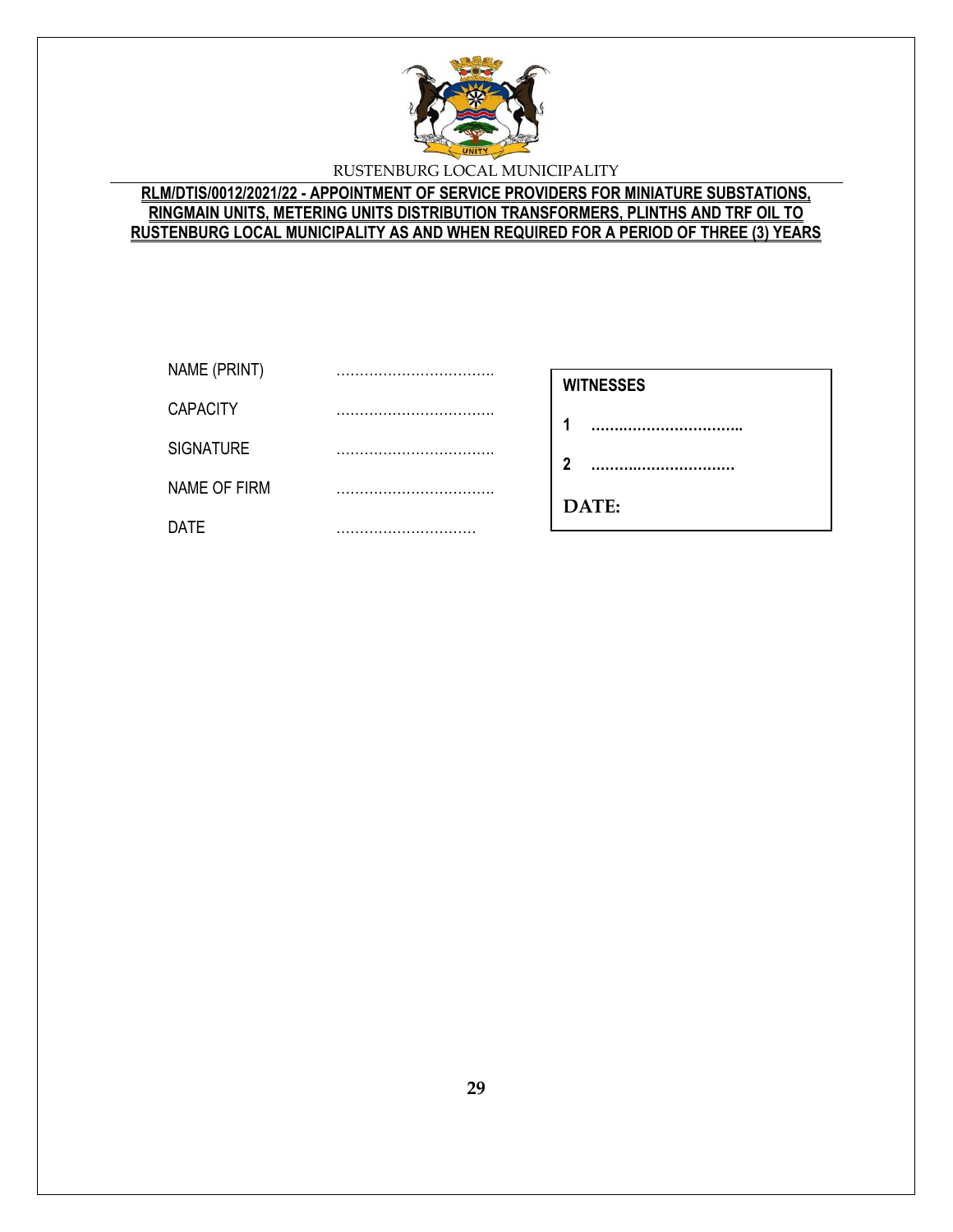

### **RLM/DTIS/0012/2021/22 - APPOINTMENT OF SERVICE PROVIDERS FOR MINIATURE SUBSTATIONS, RINGMAIN UNITS, METERING UNITS DISTRIBUTION TRANSFORMERS, PLINTHS AND TRF OIL TO RUSTENBURG LOCAL MUNICIPALITY AS AND WHEN REQUIRED FOR A PERIOD OF THREE (3) YEARS**

**MBD 7.2**

# **CONTRACT FORM - RENDERING OF SERVICES**

# **PART 2 (TO BE FILLED IN BY THE PURCHASER [RLM])**

- 1. I……………………………………………. in my capacity as……………………...…………………………….. accept your bid under reference number ………………………………………….dated………………………for the rendering of services indicated hereunder and/or further specified in the annexure(s).
- 2. An official order indicating service delivery instructions is forthcoming.
- 3. I undertake to make payment for the services rendered in accordance with the terms and conditions of the contract, within 30 (thirty) days after receipt of an invoice.

| <b>DESCRIPTION OF</b><br><b>SERVICE</b> | <b>PRICE (ALL</b><br><b>APPLICABLE</b><br><b>TAXES</b><br>INCLUDED) | <b>COMPLETION</b><br><b>DATE</b> | <b>B-BBEE</b><br><b>STATUS</b><br><b>LEVEL OF</b><br><b>CONTRIBUTIO</b><br>N | <b>MINIMUM</b><br><b>THRESHOLD</b><br><b>FOR LOCAL</b><br><b>PRODUCTION</b><br><b>AND</b><br><b>CONTENT (if</b><br>applicable) |
|-----------------------------------------|---------------------------------------------------------------------|----------------------------------|------------------------------------------------------------------------------|--------------------------------------------------------------------------------------------------------------------------------|
|                                         |                                                                     |                                  |                                                                              |                                                                                                                                |

4. I confirm that I am duly authorized to sign this contract.

SIGNED AT ………………………………………ON………………………………...

NAME (PRINT) ………………………………………….

SIGNATURE …………………………………………

OFFICIAL STAMP

# **WITNESSES**

| 1     |  |
|-------|--|
| 2     |  |
| DATE: |  |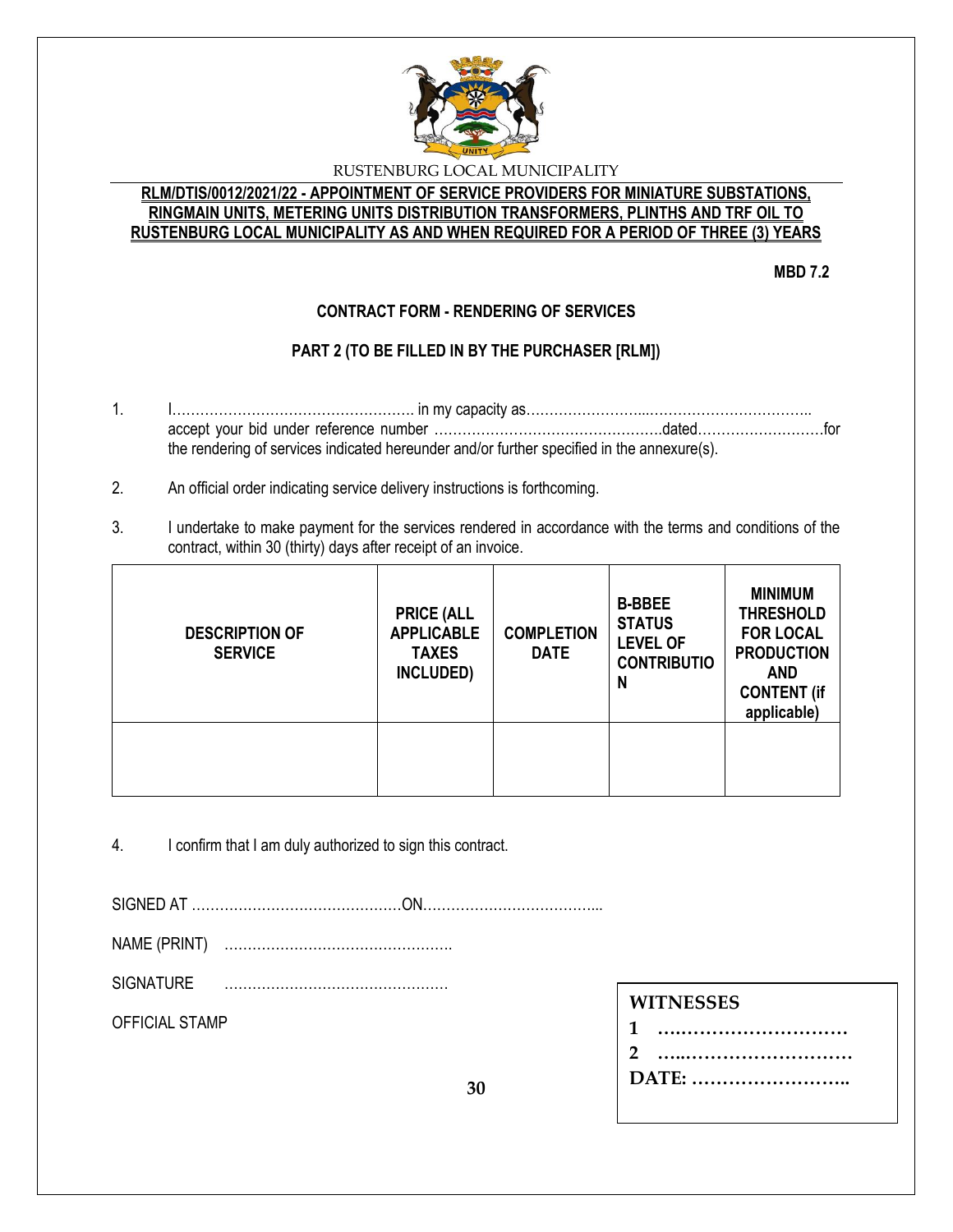

### **RLM/DTIS/0012/2021/22 - APPOINTMENT OF SERVICE PROVIDERS FOR MINIATURE SUBSTATIONS, RINGMAIN UNITS, METERING UNITS DISTRIBUTION TRANSFORMERS, PLINTHS AND TRF OIL TO RUSTENBURG LOCAL MUNICIPALITY AS AND WHEN REQUIRED FOR A PERIOD OF THREE (3) YEARS**

# **MBD 8: DECLARATION OF ABUSE OF SUPPLY CHAIN MANAGEMENT SYSTEM**

- 1 This Standard Bidding Document must form part of all bids invited.
- 2 It serves as a declaration to be used by institutions in ensuring that when goods and services are being procured, all reasonable steps are taken to combat the abuse of the supply chain management system.
- 3 The bid of any bidder may be disregarded if that bidder, or any of its directors have
	- a. abused the institution's supply chain management system;
	- b. committed fraud or any other improper conduct in relation to such system; or
	- c. failed to perform on any previous contract.
- 4 In order to give effect to the above, the following questionnaire must be completed and submitted with the bid.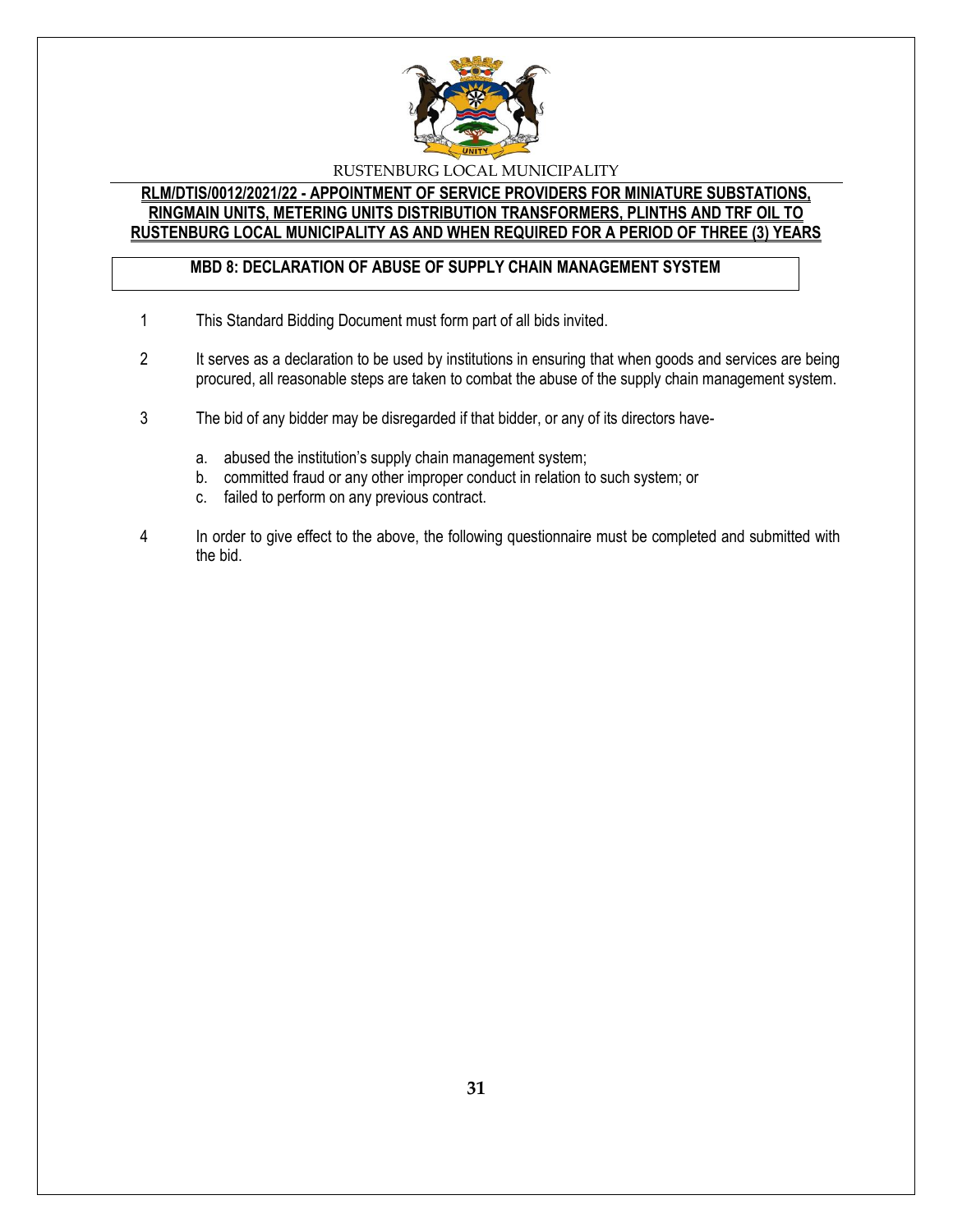

# **RLM/DTIS/0012/2021/22 - APPOINTMENT OF SERVICE PROVIDERS FOR MINIATURE SUBSTATIONS,**

**RINGMAIN UNITS, METERING UNITS DISTRIBUTION TRANSFORMERS, PLINTHS AND TRF OIL TO RUSTENBURG LOCAL MUNICIPALITY AS AND WHEN REQUIRED FOR A PERIOD OF THREE (3) YEARS**

| Item  | ולטען בוזטטולט בטטאב וויטוזוטוו אבור ראט אוזט זוובוז ולבעטוולבט ו טולא רבולוטט טו<br>11111LL1111L1L111L1<br>Question                                                                                                                                                                                                                                              | Yes        | No        |
|-------|-------------------------------------------------------------------------------------------------------------------------------------------------------------------------------------------------------------------------------------------------------------------------------------------------------------------------------------------------------------------|------------|-----------|
| 4.1   | Is the bidder or any of its directors listed on the National Treasury's Database of Restricted<br>Suppliers as companies or persons prohibited from doing business with the public sector?                                                                                                                                                                        | <b>Yes</b> | <b>No</b> |
|       | Companies or persons who are listed on this Database were informed in writing of this                                                                                                                                                                                                                                                                             |            |           |
|       | restriction by the Accounting Officer/Authority of the institution that imposed the restriction after                                                                                                                                                                                                                                                             |            |           |
|       | the audi alteram partem rule was applied). The Database of Restricted Suppliers now resides                                                                                                                                                                                                                                                                       |            |           |
|       | on the National Treasury's website (www.treasury.gov.za) and can be accessed by clicking                                                                                                                                                                                                                                                                          |            |           |
|       | on its link at the bottom of the home page.                                                                                                                                                                                                                                                                                                                       |            |           |
| 4.1.1 | If so, furnish particulars:                                                                                                                                                                                                                                                                                                                                       |            |           |
| 4.2   | Is the bidder or any of its directors listed on the Register for Tender Defaulters in terms of<br>section 29 of the Prevention and Combating of Corrupt Activities Act (No 12 of 2004)?<br>The Register for Tender Defaulters can be accessed on the National Treasury's website<br>(www.treasury.gov.za) by clicking on its link at the bottom of the home page. | Yes        | No        |
| 4.2.1 | If so, furnish particulars:                                                                                                                                                                                                                                                                                                                                       |            |           |
| 4.3   | Was the bidder or any of its directors convicted by a court of law (including a court outside of<br>the Republic of South Africa) for fraud or corruption during the past five years?                                                                                                                                                                             | Yes        | No        |
| 4.3.1 | If so, furnish particulars:                                                                                                                                                                                                                                                                                                                                       |            |           |
|       |                                                                                                                                                                                                                                                                                                                                                                   |            |           |
|       |                                                                                                                                                                                                                                                                                                                                                                   |            |           |
| 4.4   | Was any contract between the bidder and any organ of state terminated during the past five<br>years on account of failure to perform on or comply with the contract?                                                                                                                                                                                              | Yes        | No        |
| 4.4.1 | If so, furnish particulars:                                                                                                                                                                                                                                                                                                                                       |            |           |
|       |                                                                                                                                                                                                                                                                                                                                                                   |            |           |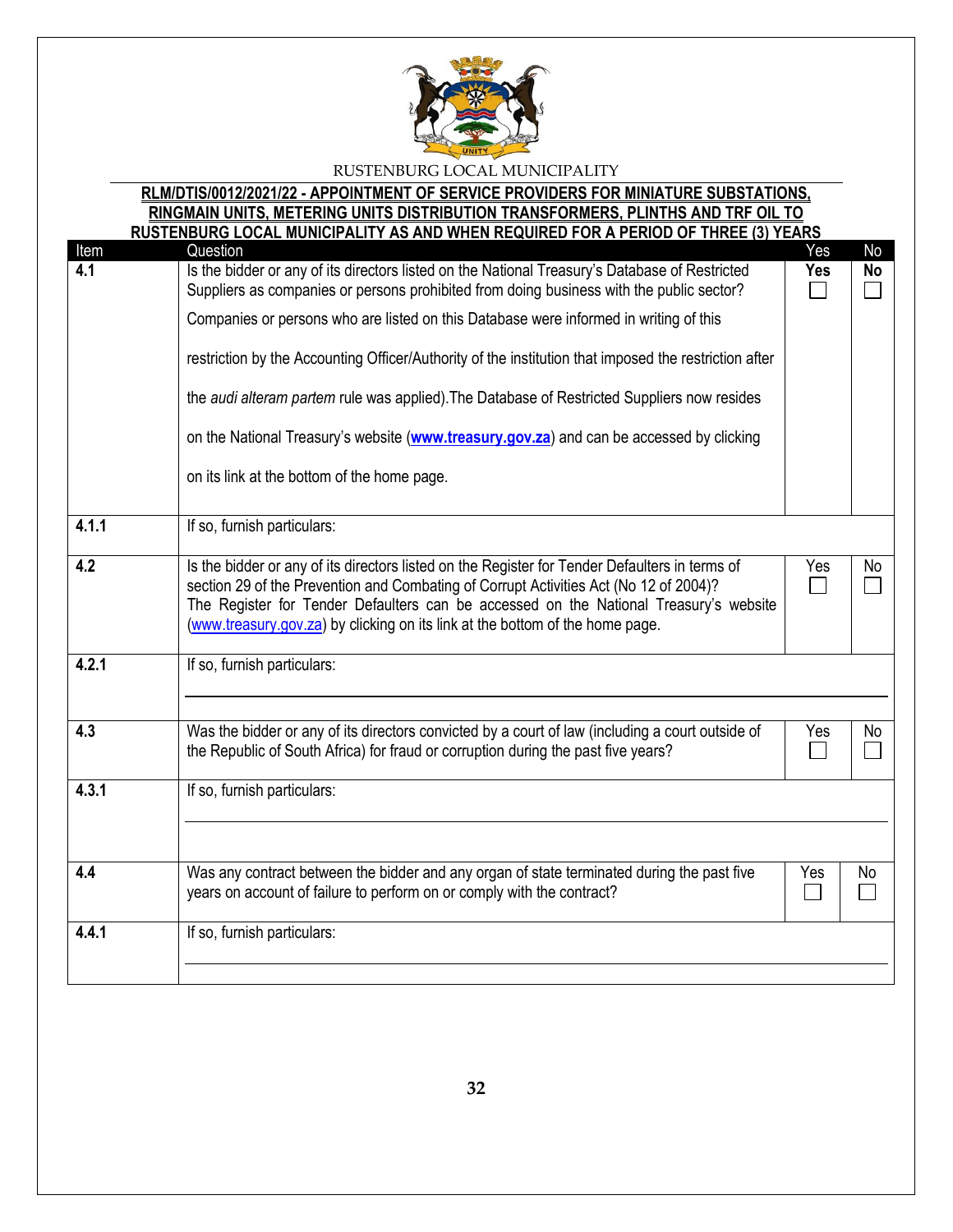

## **RLM/DTIS/0012/2021/22 - APPOINTMENT OF SERVICE PROVIDERS FOR MINIATURE SUBSTATIONS, RINGMAIN UNITS, METERING UNITS DISTRIBUTION TRANSFORMERS, PLINTHS AND TRF OIL TO RUSTENBURG LOCAL MUNICIPALITY AS AND WHEN REQUIRED FOR A PERIOD OF THREE (3) YEARS**

#### **CERTIFICATION**

I, THE UNDERSIGNED (FULL NAME)…………………………………………………....................CERTIFY THAT THE INFORMATION FURNISHED ON THIS DECLARATION FORM IS TRUE AND CORRECT. I ACCEPT THAT, IN ADDITION TO CANCELLATION OF A CONTRACT, ACTION MAY BE TAKEN AGAINST ME SHOULD THIS DECLARATION PROVE TO BE FALSE.

………………………………………........................... ...........................................

………………………………………......................... .....................……............. Name/s and surname of Bidder Signature Signature

Position in the Firm/Company Date by the Second Date of the Second Date of the Date of the Date of the Date of the Date of the Date of the Date of the Date of the Date of the Date of the Date of the Date of the Date of the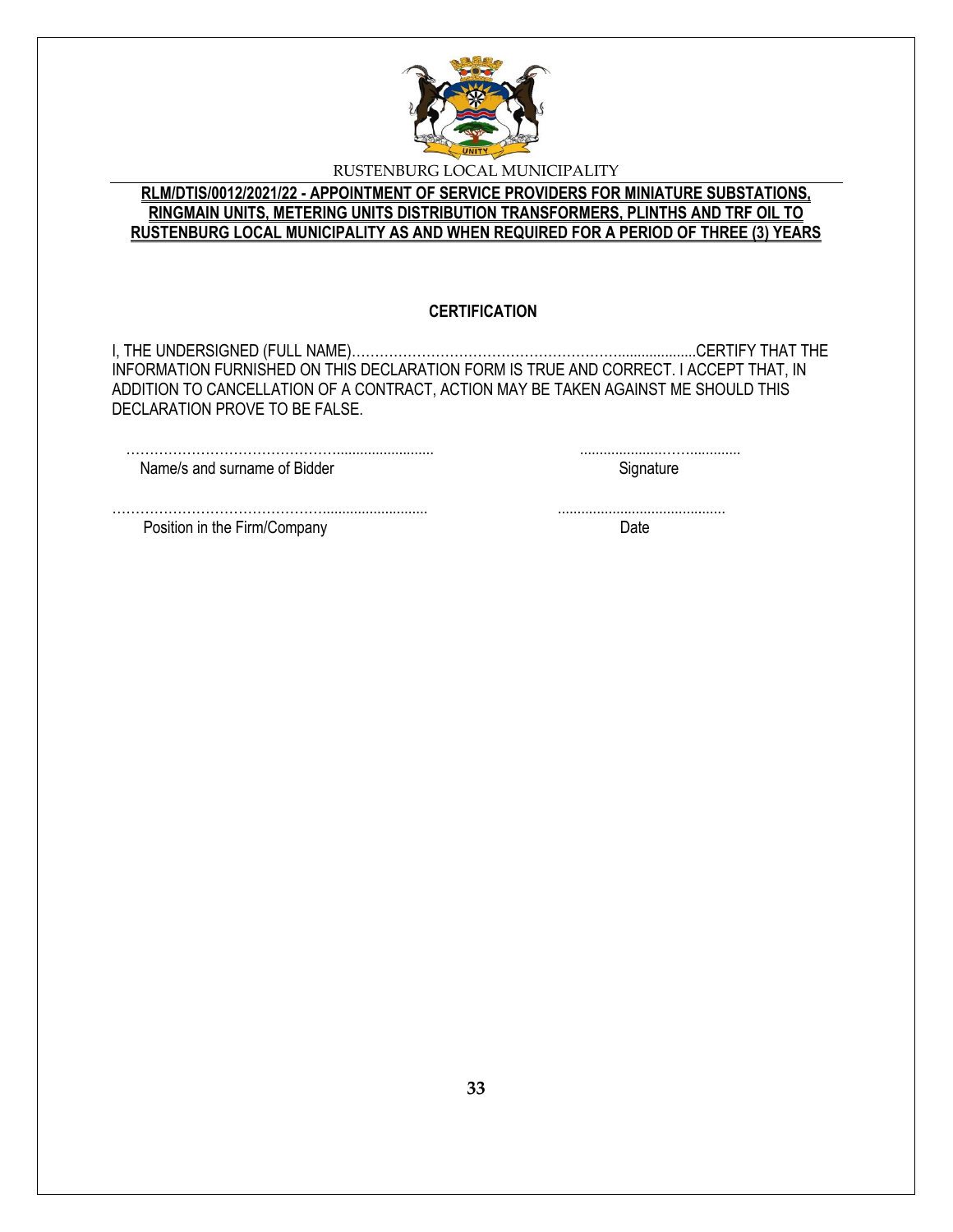

# **RLM/DTIS/0012/2021/22 - APPOINTMENT OF SERVICE PROVIDERS FOR MINIATURE SUBSTATIONS, RINGMAIN UNITS, METERING UNITS DISTRIBUTION TRANSFORMERS, PLINTHS AND TRF OIL TO RUSTENBURG LOCAL MUNICIPALITY AS AND WHEN REQUIRED FOR A PERIOD OF THREE (3) YEARS MBD 9: CERTIFICATE OF INDEPENDENT BID DETERMINATION**

- **1** This Municipal Bidding Document (MBD) must form part of all bids<sup>1</sup> invited.
- 2 Section 4 (1) (b) (iii) of the Competition Act No. 89 of 1998, as amended, prohibits an agreement between, or concerted practice by, firms, or a decision by an association of firms, if it is between parties in a horizontal relationship and if it involves collusive bidding (or bid rigging).² Collusive bidding is a *pe se* prohibition meaning that it cannot be justified under any grounds.
- 3 Municipal Supply Regulation 38 (1) prescribes that a supply chain management policy must provide measures for the combating of abuse of the supply chain management system, and must enable the accounting officer, among others, to:
	- a. take all reasonable steps to prevent such abuse;
	- b. reject the bid of any bidder if that bidder or any of its directors has abused the supply chain management system of the municipality or municipal entity or has committed any improper conduct in relation to such system; and
	- c. cancel a contract awarded to a person if the person committed any corrupt or fraudulent act during the bidding process or the execution of the contract.
	- 4 This MBD serves as a certificate of declaration that would be used by institutions to ensure that, when bids are considered, reasonable steps are taken to prevent any form of bid-rigging.
	- 5 In order to give effect to the above, the attached Certificate of Bid Determination (MBD 9) must be completed and submitted with the bid:

<sup>1</sup> Includes price quotations, advertised competitive bids, limited bids and proposals.

² Bid rigging (or collusive bidding) occurs when businesses, that would otherwise be expected to compete, secretly conspire to raise prices or lower the quality of goods and / or services for purchasers who wish to acquire goods and / or services through a bidding process. Bid rigging is, therefore, an agreement between competitors not to compete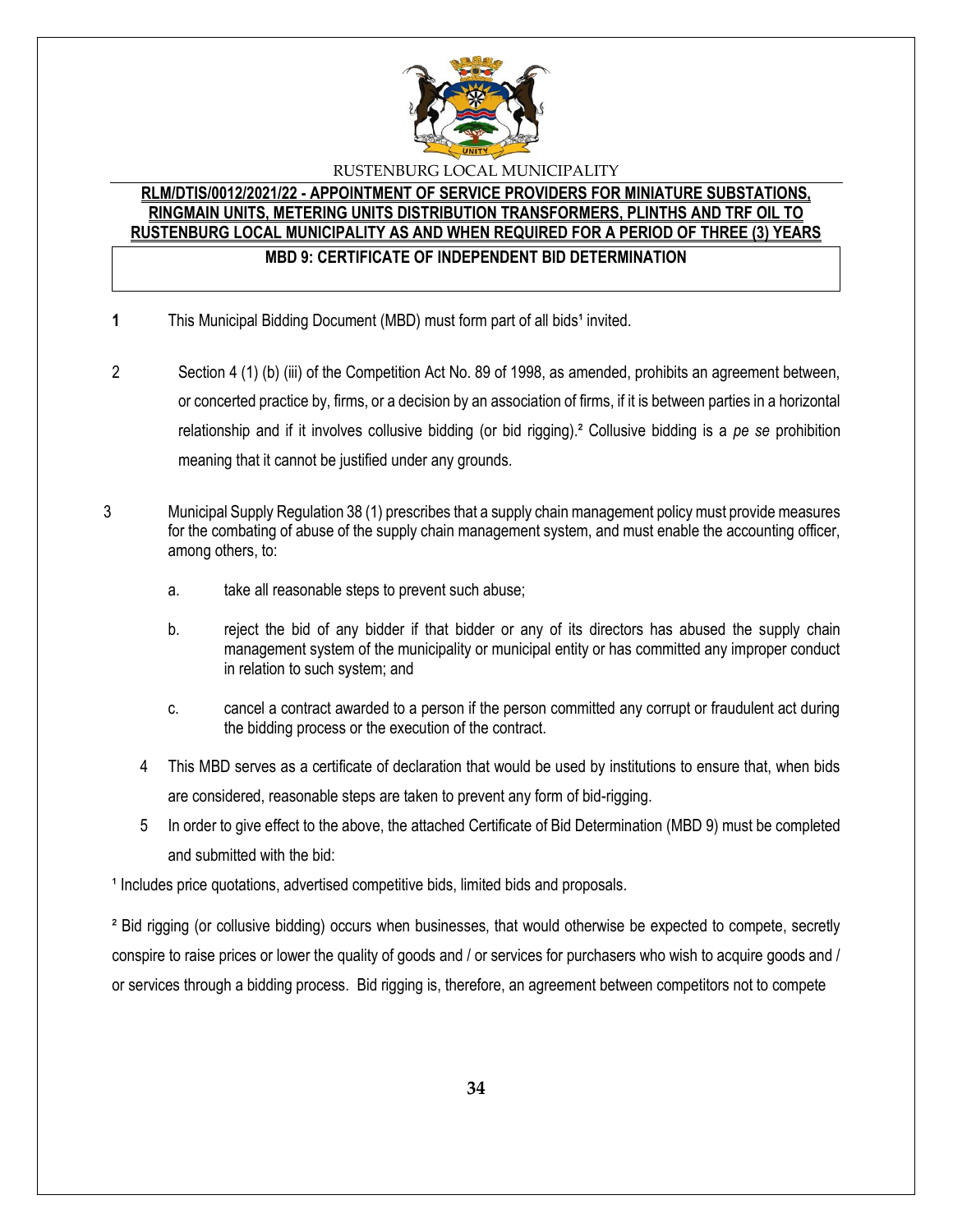

#### **RLM/DTIS/0012/2021/22 - APPOINTMENT OF SERVICE PROVIDERS FOR MINIATURE SUBSTATIONS, RINGMAIN UNITS, METERING UNITS DISTRIBUTION TRANSFORMERS, PLINTHS AND TRF OIL TO RUSTENBURG LOCAL MUNICIPALITY AS AND WHEN REQUIRED FOR A PERIOD OF THREE (3) YEARS**

I, the undersigned, in submitting the accompanying bid:

(Bid Number and Description)

in response to the invitation for the bid made by:

(Name of Municipality / Municipal Entity)

do hereby make the following statements that I certify to be true and complete in every respect:

\_\_\_\_\_\_\_\_\_\_\_\_\_\_\_\_\_\_\_\_\_\_\_\_\_\_\_\_\_\_\_\_\_\_\_\_\_\_\_\_\_\_\_\_\_\_\_\_\_\_\_\_\_\_\_\_\_\_\_\_\_\_\_\_\_\_\_\_\_\_\_\_\_\_\_\_\_\_

\_\_\_\_\_\_\_\_\_\_\_\_\_\_\_\_\_\_\_\_\_\_\_\_\_\_\_\_\_\_\_\_\_\_\_\_\_\_\_\_\_\_\_\_\_\_\_\_\_\_\_\_\_\_\_\_\_\_\_\_\_\_\_\_\_\_\_\_\_\_\_\_

I certify, on behalf of: \_\_\_\_\_\_\_\_\_\_\_\_\_\_\_\_\_\_\_\_\_\_\_\_\_\_\_\_\_\_\_\_\_\_\_\_\_\_\_\_\_\_\_\_\_\_\_\_\_\_\_\_\_\_\_ that:

(Name of Bidder)

- 1. I have read and I understand the contents of this Certificate;
- 2. I understand that the accompanying bid will be disqualified if this Certificate is found not to be true and complete in every respect;
- 3. I am authorized by the bidder to sign this Certificate, and to submit the accompanying bid, on behalf of the bidder;
- 4. Each person whose signature appears on the accompanying bid has been authorized by the bidder to determine the terms of, and to sign, the bid, on behalf of the bidder;
- 5. For the purposes of this Certificate and the accompanying bid, I understand that the word "competitor" shall include any individual or organization, other than the bidder, whether or not affiliated with the bidder, who:
	- (a) has been requested to submit a bid in response to this bid invitation;
	- (b) could potentially submit a bid in response to this bid invitation, based on their qualifications, abilities or experience; and
	- (c) provides the same goods and services as the bidder and/or is in the same line of business as the bidder
- 6. The bidder has arrived at the accompanying bid independently from, and without consultation, communication, agreement or arrangement with any competitor. However communication between partners in a joint venture or consortium<sup>3</sup> will not be construed as collusive bidding.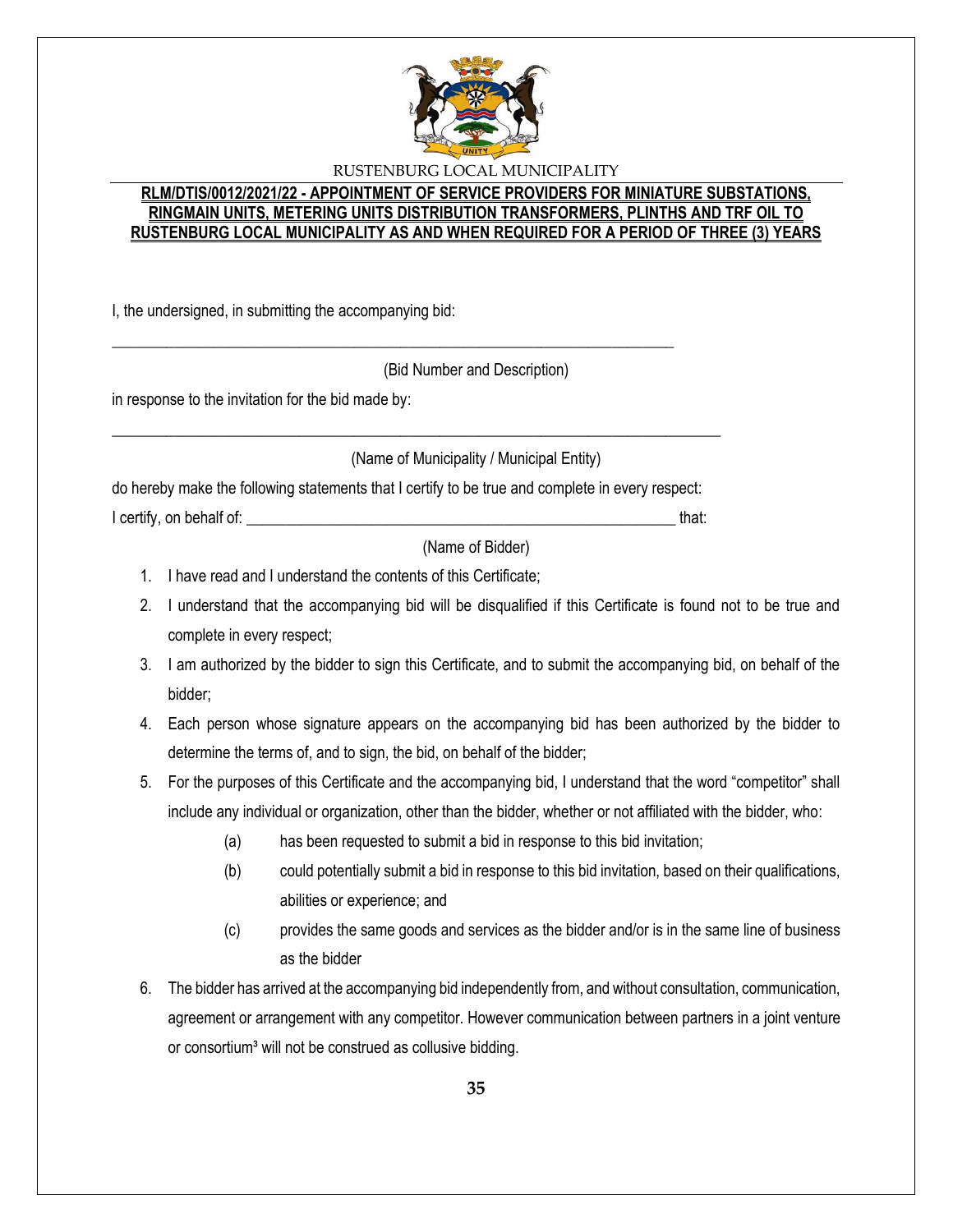

#### **RLM/DTIS/0012/2021/22 - APPOINTMENT OF SERVICE PROVIDERS FOR MINIATURE SUBSTATIONS, RINGMAIN UNITS, METERING UNITS DISTRIBUTION TRANSFORMERS, PLINTHS AND TRF OIL TO RUSTENBURG LOCAL MUNICIPALITY AS AND WHEN REQUIRED FOR A PERIOD OF THREE (3) YEARS**

7. In particular, without limiting the generality of paragraphs 6 above, there has been no consultation,

communication, agreement or arrangement with any competitor regarding:

- (a) prices;
- (b) geographical area where product or service will be rendered (market allocation)
- (c) methods, factors or formulas used to calculate prices;
- (d) the intention or decision to submit or not to submit, a bid;
- (e) the submission of a bid which does not meet the specifications and conditions of the bid;or
- (f) bidding with the intention not to win the bid.
- 8. In addition, there have been no consultations, communications, agreements or arrangements with any competitor regarding the quality, quantity, specifications and conditions or delivery particulars of the products or services to which this bid invitation relates.
- 9. The terms of the accompanying bid have not been, and will not be, disclosed by the bidder, directly or indirectly, to any competitor, prior to the date and time of the official bid opening or of the awarding of the contract.
- 10. I am aware that, in addition and without prejudice to any other remedy provided to combat any restrictive practices related to bids and contracts, bids that are suspicious will be reported to the Competition Commission for investigation and possible imposition of administrative penalties in terms of section 59 of the Competition Act No 89 of 1998 and or may be reported to the National Prosecuting Authority (NPA) for criminal investigation and or may be restricted from conducting business with the public sector for a period not exceeding ten (10) years in terms of the Prevention and Combating of Corrupt Activities Act No 12 of 2004 or any other applicable legislation.

<sup>3</sup> Joint venture or Consortium means an association of persons for the purpose of combining their expertise, property, capital, efforts, skill and knowledge in an activity for the execution of a contract.

| Signature |    | Date           |
|-----------|----|----------------|
|           |    |                |
|           |    |                |
|           |    |                |
| Position  |    | Name of Bidder |
|           | 36 |                |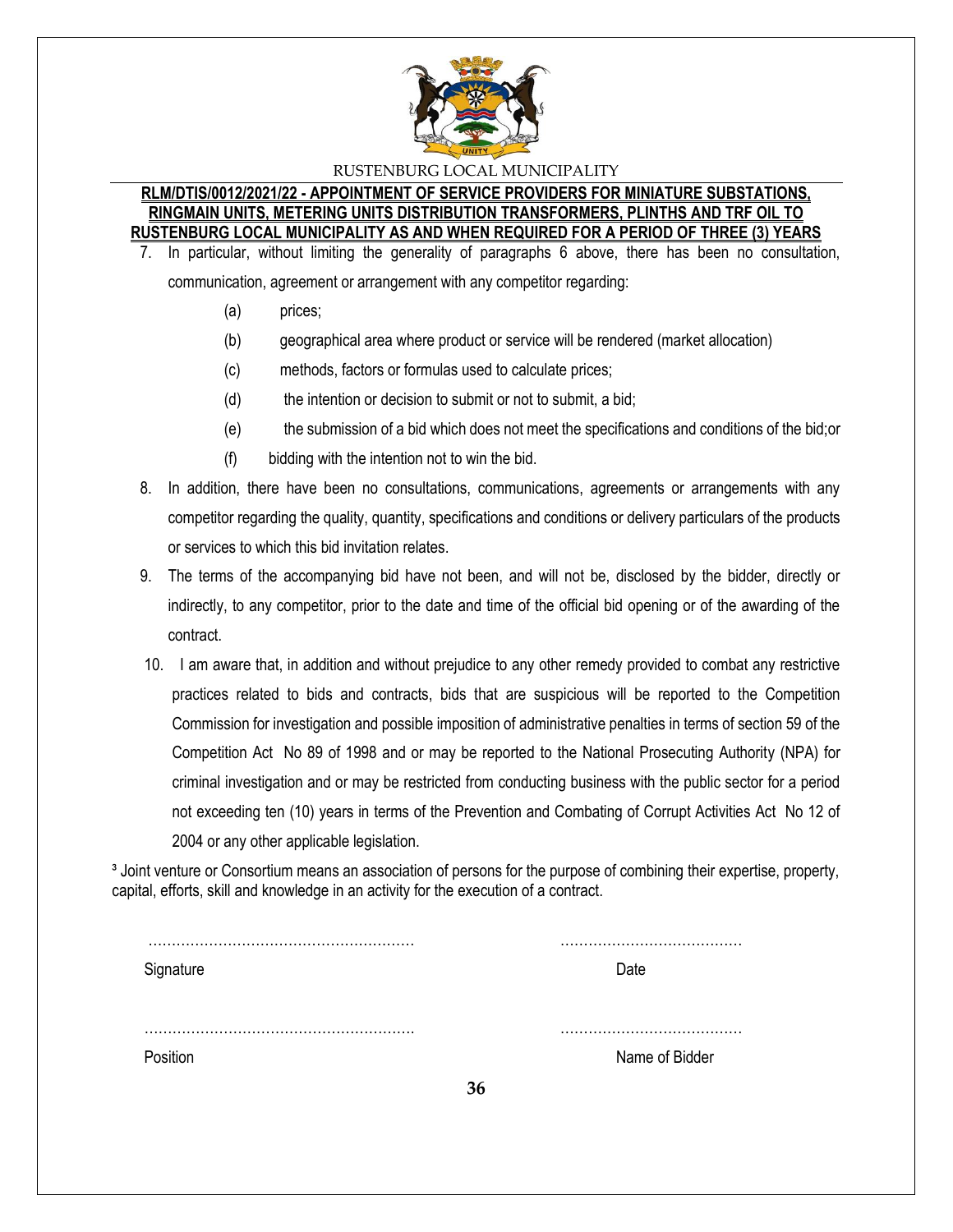

# **RLM/DTIS/0012/2021/22 - APPOINTMENT OF SERVICE PROVIDERS FOR MINIATURE SUBSTATIONS, RINGMAIN UNITS, METERING UNITS DISTRIBUTION TRANSFORMERS, PLINTHS AND TRF OIL TO RUSTENBURG LOCAL MUNICIPALITY AS AND WHEN REQUIRED FOR A PERIOD OF THREE (3) YEARS SECTION 38: DECLARATION FORM**

Having examined the BID and the general conditions thereto, I/we hereby certify that the bid price in the bid schedules and the preference points claimed are correct.

I/We furthermore certify that I/we/the Company comply/complies with the issues around Section 38 of the Supply Chain Management Policy inter alia:

# **IF ALL IS IN PLACE IN RESPECT OF THE CONTRACTUAL ISSUES LISTED IN THE TABLE BELOW; THE ANSWER SHOULD BE YES. ATTACH SUPPORTING INFORMATION IF ANY OF THE ANSWERS IS NO.**

Note that the Municipality's Procurement Section will verify the statements.

I/we certify the following:

| No. | <b>CONTRACTUAL ISSUES</b>                                                                     | <b>YES</b> | NO |
|-----|-----------------------------------------------------------------------------------------------|------------|----|
| 1.  | In terms of Section 38 (1) (c) that the Bidder or any of the Directors is not listed as a     |            |    |
|     | person prohibited from doing business with the Public Sector                                  |            |    |
| 2.  | In terms of Section 38 (1)(d) (i) that the Bidder or any of the Directors does not owe        |            |    |
|     | rates and taxes or Municipal service charges to any Municipality that is in any arrears for   |            |    |
|     | more than three (3) months. Copies of the latest Municipal service charges statement of       |            |    |
|     | the Bidder and the Directors must be attached to the tender/bid document                      |            |    |
| 3.  | In terms of Section 38 (1) (d) (ii) that the Bidder or any of the Directors has not failed to |            |    |
|     | perform satisfactorily on a previous/previous contract/s with the Municipality or any organ   |            |    |
|     | of state                                                                                      |            |    |
| 4.  | In terms of Section 38 (i) (9) that the Bidder or any of the Directors has not been           |            |    |
|     | convicted for fraud or corruption during the past five (5) years                              |            |    |
| 5.  | In terms of Section 38 (i) (9) (iv) that the Bidder or any of the Directors has not been      |            |    |
|     | listed in the Register Of Tender Defaulters in terms of Section 29 of the Prevention and      |            |    |
|     | Combating of Corrupt Activities Act, (Act No. 12 of 2004)                                     |            |    |

| SIGNATURE OF BIDDER                              | <b>DATF</b> |
|--------------------------------------------------|-------------|
| FULL NAME AND SURNAME OF BIDDER IN BLOCK LETTERS |             |
|                                                  |             |
|                                                  |             |
|                                                  |             |
|                                                  |             |
|                                                  |             |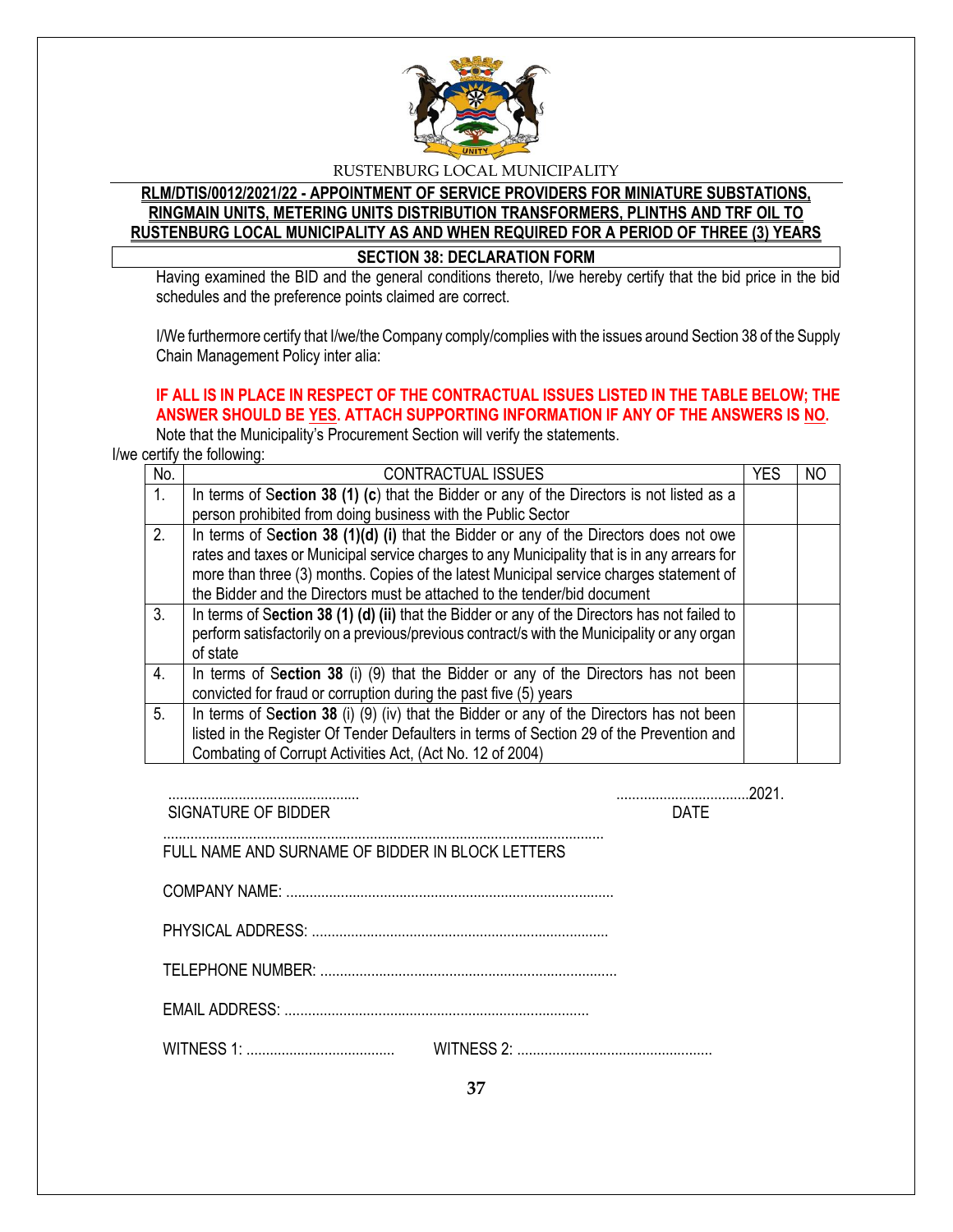

# **RLM/DTIS/0012/2021/22 - APPOINTMENT OF SERVICE PROVIDERS FOR MINIATURE SUBSTATIONS, RINGMAIN UNITS, METERING UNITS DISTRIBUTION TRANSFORMERS, PLINTHS AND TRF OIL TO RUSTENBURG LOCAL MUNICIPALITY AS AND WHEN REQUIRED FOR A PERIOD OF THREE (3) YEARS**

# **SIGNATORY AUTHORISATION**

# **(TO BE COMPLETED BY THE BIDDER)**

I/We the undersigned, am/are authorized to enter into this contract on behalf of

------------------------------------------------------------------------------------------------------------------------------- (Name of Firm) By resolution taken at a meeting held on the ……………. day of (month)……………………...........2021 resolved to authorise ……………………………………………. holder of ID number ……………………………………………… to sign all the documents on behalf of the company.

Print name of authorised representative: ……………………………………

Signature: ………………………………………………………….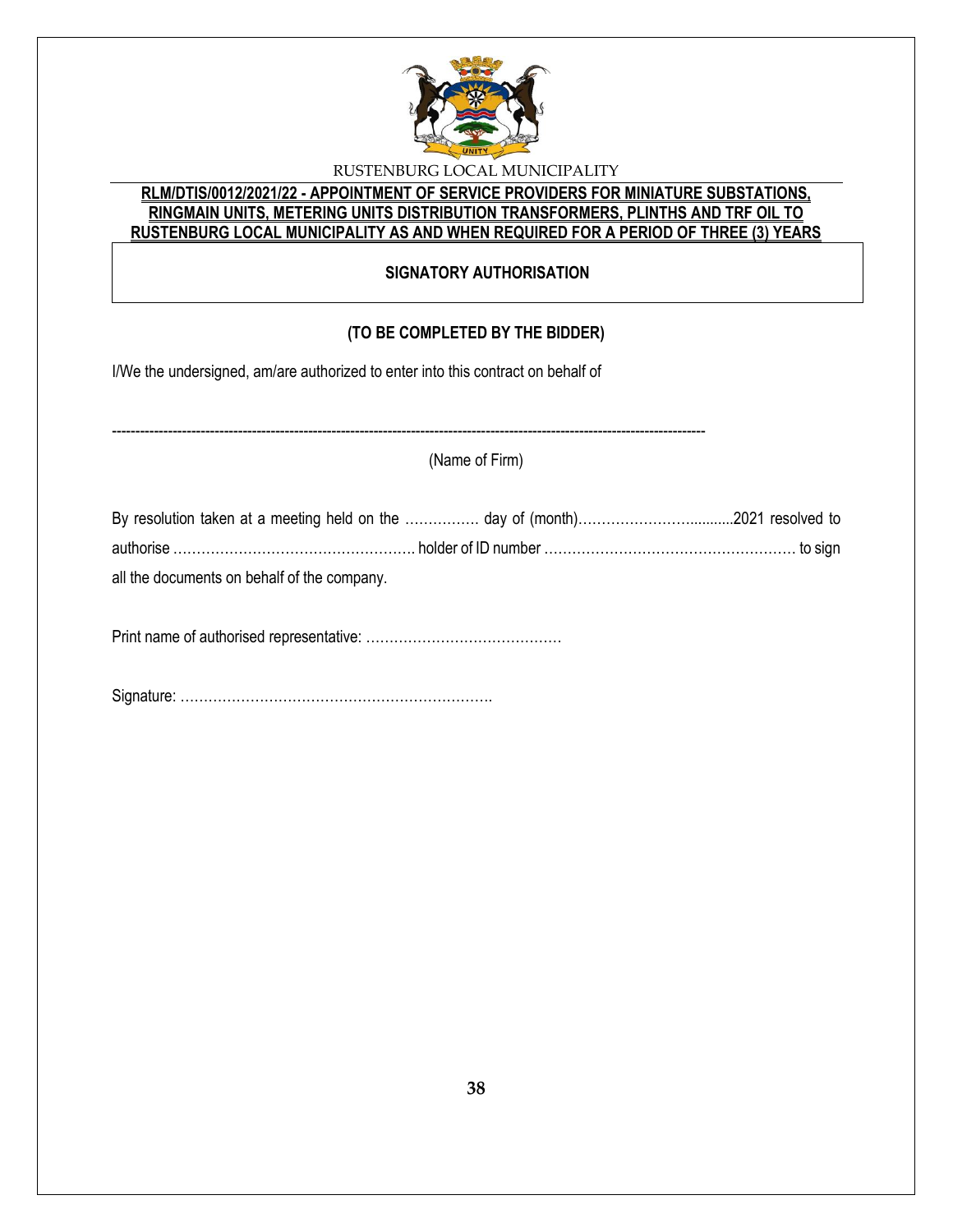

# **RLM/DTIS/0012/2021/22 - APPOINTMENT OF SERVICE PROVIDERS FOR MINIATURE SUBSTATIONS, RINGMAIN UNITS, METERING UNITS DISTRIBUTION TRANSFORMERS, PLINTHS AND TRF OIL TO**

| RUSTENBURG LOCAL MUNICIPALITY AS AND WHEN REQUIRED FOR A PERIOD OF THREE (3) YEARS<br>NAME AND SURNAME OF THE DIRECTORS   SIGNATURE   SIGNATURE |  |
|-------------------------------------------------------------------------------------------------------------------------------------------------|--|
|                                                                                                                                                 |  |
|                                                                                                                                                 |  |
|                                                                                                                                                 |  |
|                                                                                                                                                 |  |
|                                                                                                                                                 |  |
|                                                                                                                                                 |  |
|                                                                                                                                                 |  |
|                                                                                                                                                 |  |
|                                                                                                                                                 |  |
|                                                                                                                                                 |  |
|                                                                                                                                                 |  |
|                                                                                                                                                 |  |
|                                                                                                                                                 |  |
|                                                                                                                                                 |  |
|                                                                                                                                                 |  |
|                                                                                                                                                 |  |
|                                                                                                                                                 |  |
|                                                                                                                                                 |  |

**PLEASE NOTE: Failure to complete all blank spaces on this form or attend to other details mentioned therein will render the bid/tender liable to rejection.** 

.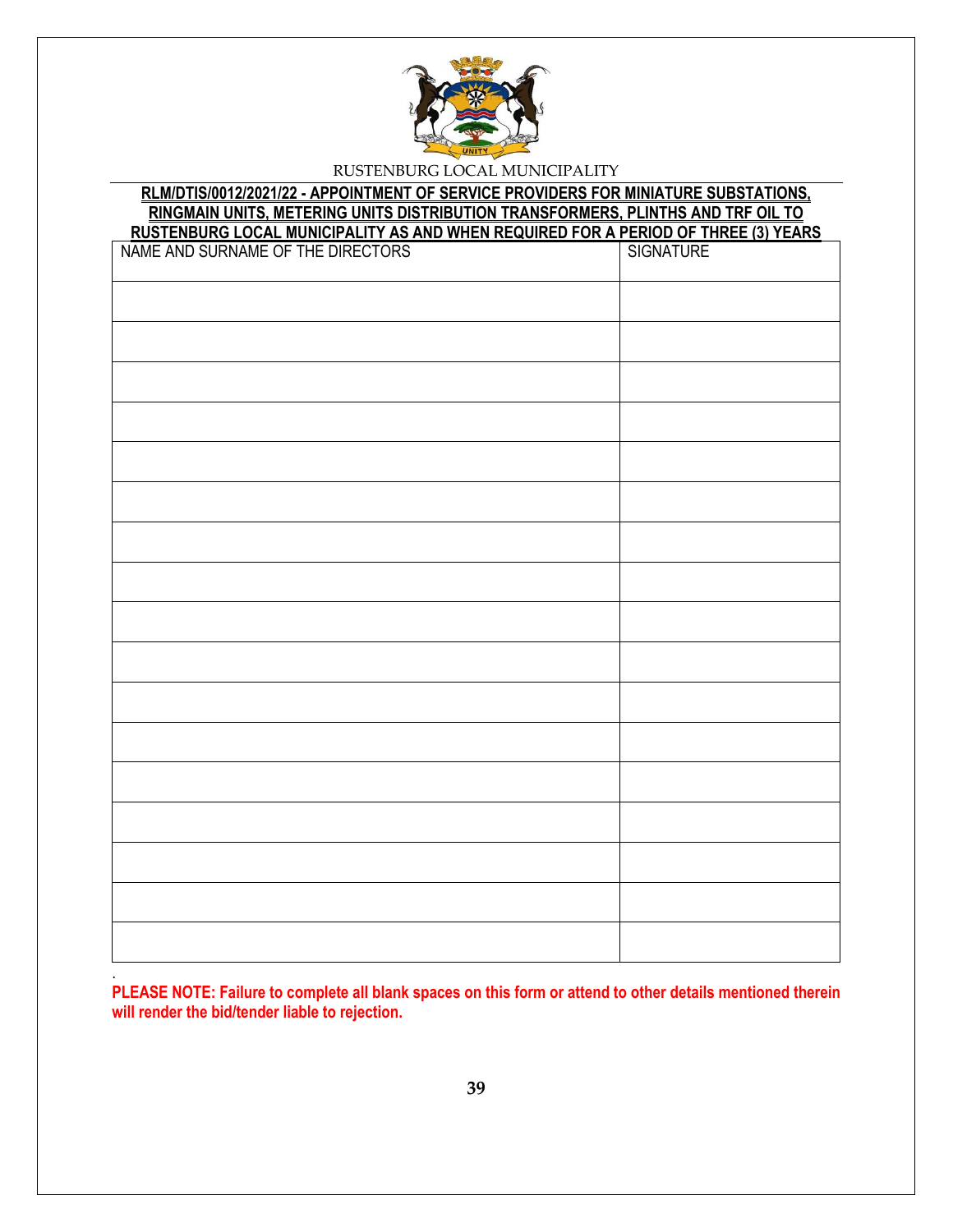

### **RLM/DTIS/0012/2021/22 - APPOINTMENT OF SERVICE PROVIDERS FOR MINIATURE SUBSTATIONS, RINGMAIN UNITS, METERING UNITS DISTRIBUTION TRANSFORMERS, PLINTHS AND TRF OIL TO RUSTENBURG LOCAL MUNICIPALITY AS AND WHEN REQUIRED FOR A PERIOD OF THREE (3) YEARS**

### GENERAL CONDITIONS OF CONTRACT (NOT TO BE ALTERED)

#### **PROCUREMENT: GENERAL CONDITIONS OF CONTRACT Dated July 2010 as set out by the National Treasury: Republic of South Africa TABLE OF CLAUSES**

- 1. Definitions
- 2. Application
- 3. General
- 4. Standards
- 5. Use of contract documents and information inspection
- 6. Patent Rights
- 7. Performance security
- 8. Inspections, tests and analyses
- 9. Packing
- 10. Delivery and documents
- 11. Insurance
- 12. Transportation
- 13. Incidental Services
- 14. Spare parts
- 15. Warranty
- 16. Payment
- 17. Prices
- 18. Variation orders
- 19. Assignment
- 20. Subcontracts
- 21. Delays in the supplier's performance
- 22. Penalties
- 23. Termination for default
- 24. Anti-dumping and countervailing duties and rights
- 25. Force Majeure
- 26. Termination for insolvency
- 27. Settlement of Disputes
- 28. Limitation of Liability
- 29. Governing language
- 30. Applicable law
- 31. Notices
- 32. Taxes and duties
- 33. Transfer of contracts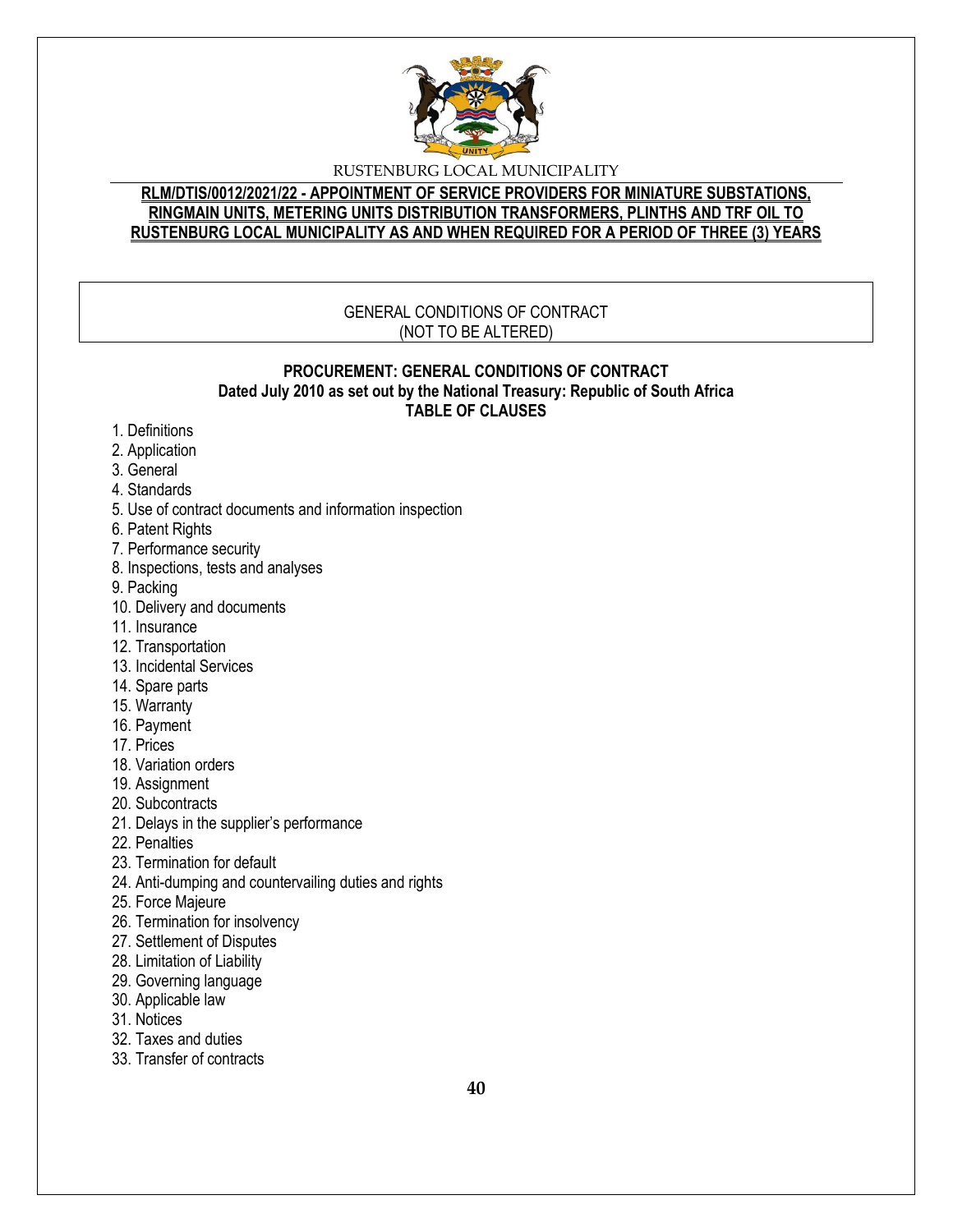

### **RLM/DTIS/0012/2021/22 - APPOINTMENT OF SERVICE PROVIDERS FOR MINIATURE SUBSTATIONS, RINGMAIN UNITS, METERING UNITS DISTRIBUTION TRANSFORMERS, PLINTHS AND TRF OIL TO RUSTENBURG LOCAL MUNICIPALITY AS AND WHEN REQUIRED FOR A PERIOD OF THREE (3) YEARS**

34. Amendments of contracts

35. Prohibition of restrictive practices

#### **General Conditions of Contract**

### **1. Definitions**

1. The following terms shall be interpreted as indicated:

1.1 "Closing time" means the date and hour specified in the bidding documents for the receipt of bids.

1.2 "Contract" means the written agreement entered into between the purchaser and the supplier, as recorded in the contract form signed by the parties, including all attachments and appendices thereto and all documents incorporated by reference therein.

1.3 "Contract price" means the price payable to the supplier under the contract for the full and proper performance of his contractual obligations.

1.4 "Corrupt practice" means the offering, giving, receiving, or soliciting of anything of value to influence the action of a public official in the procurement process or in contract execution.

- 1.5 "Countervailing duties" are imposed in cases where an enterprise abroad is subsidized by its government and encouraged to market its products internationally.
- 1.6 "Country of origin" means the place where the goods were mined, grown or produced or from which the services are supplied. Goods are produced when, through manufacturing, processing or substantial and major assembly of components, a commercially recognized new product results that is substantially different in basic characteristics or in purpose or utility from its components.

1.7 "Day" means calendar day.

1.8 "Delivery" means delivery in compliance of the conditions of the contract or order.

1.9 "Delivery ex stock" means immediate delivery directly from stock actually on hand.

1.10 "Delivery into consignees store or to his site" means delivered and unloaded in the specified store or depot or on the specified site in compliance with the conditions of the contract or order, the supplier bearing all risks and charges involved until the goods are so delivered and a valid receipt is obtained.

 1.11 "Dumping" occurs when a private enterprise abroad market its goods on own initiative in the RSA at lower prices than that of the country of origin and which have the potential to harm the local industries in the RSA.

1.12"Force majeure" means an event beyond the control of the supplier and not involving the supplier's fault or negligence and not foreseeable. Such events may include, but is not restricted to, acts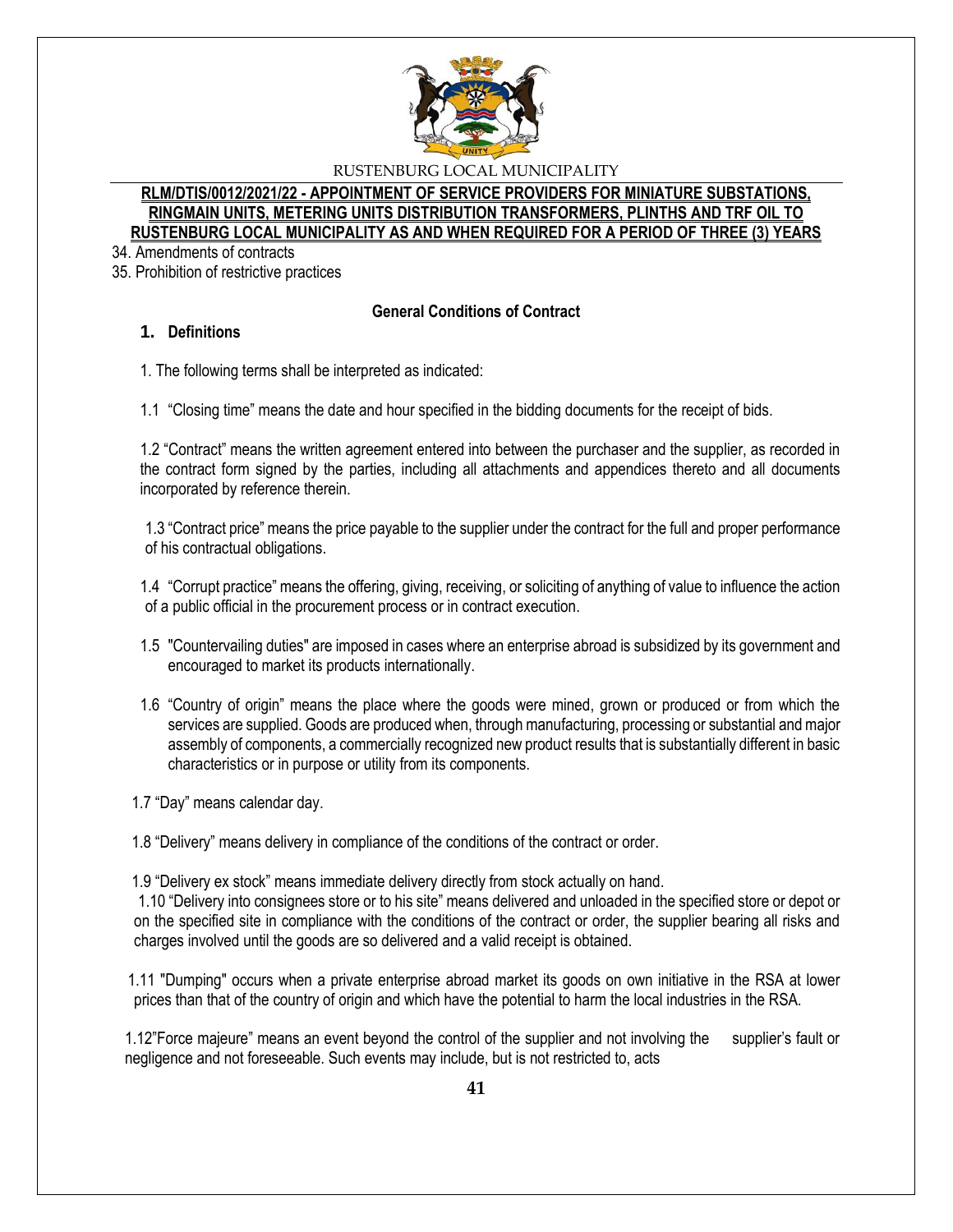

#### **RLM/DTIS/0012/2021/22 - APPOINTMENT OF SERVICE PROVIDERS FOR MINIATURE SUBSTATIONS, RINGMAIN UNITS, METERING UNITS DISTRIBUTION TRANSFORMERS, PLINTHS AND TRF OIL TO RUSTENBURG LOCAL MUNICIPALITY AS AND WHEN REQUIRED FOR A PERIOD OF THREE (3) YEARS**

of the purchaser in its sovereign capacity, wars or revolutions, fires, floods, epidemics, quarantine restrictions and freight embargoes.

1.13 "Fraudulent practice" means a misrepresentation of facts in order to influence a procurement process or the execution of a contract to the detriment of any bidder, and includes collusive practice among bidders (prior to or after bid submission) designed to establish bid prices at artificial non-competitive levels and to deprive the bidder of the benefits of free and open competition.

1.14 "GCC" means the General Conditions of Contract.

1.15 "Goods" means all of the equipment, machinery, and/or other materials that the supplier is required to supply to the purchaser under the contract.

1.16 "Imported content" means that portion of the bidding price represented by the cost of components, parts or materials which have been or are still to be imported (whether by the supplier or his subcontractors) and which costs are inclusive of the costs abroad, plus freight and other direct importation costs such as landing costs, dock dues, import duty, sales duty or other similar tax or duty at the South African place of entry as well as transportation and handling charges to the factory in the Republic where the goods covered by the bid will be manufactured.

1.17 "Local content" means that portion of the bidding price, which is not included in the imported content provided that local manufacture does take place.

1.18 "Manufacture" means the production of products in a factory using labour, materials, components and machinery and includes other related value-adding activities.

1.19 "Order" means an official written order issued for the supply of goods or works or the rendering of a service.

1.20 "Project site," where applicable, means the place indicated in bidding documents.

1.21 "Purchaser" means the organization purchasing the goods.

1.22 "Republic" means the Republic of South Africa.

1.23 "SCC" means the Special Conditions of Contract.

1.24 "Services" means those functional services ancillary to the supply of the goods, such as transportation and any other incidental services, such as installation, commissioning, provision of technical assistance, training, catering, gardening, security, maintenance and other such obligations of the supplier covered under the contract. 1.25 "Supplier" means the successful bidder who is awarded the contract to maintain and administer the required and specified service(s) to the State.

1.26 "Tort" means in breach of contract.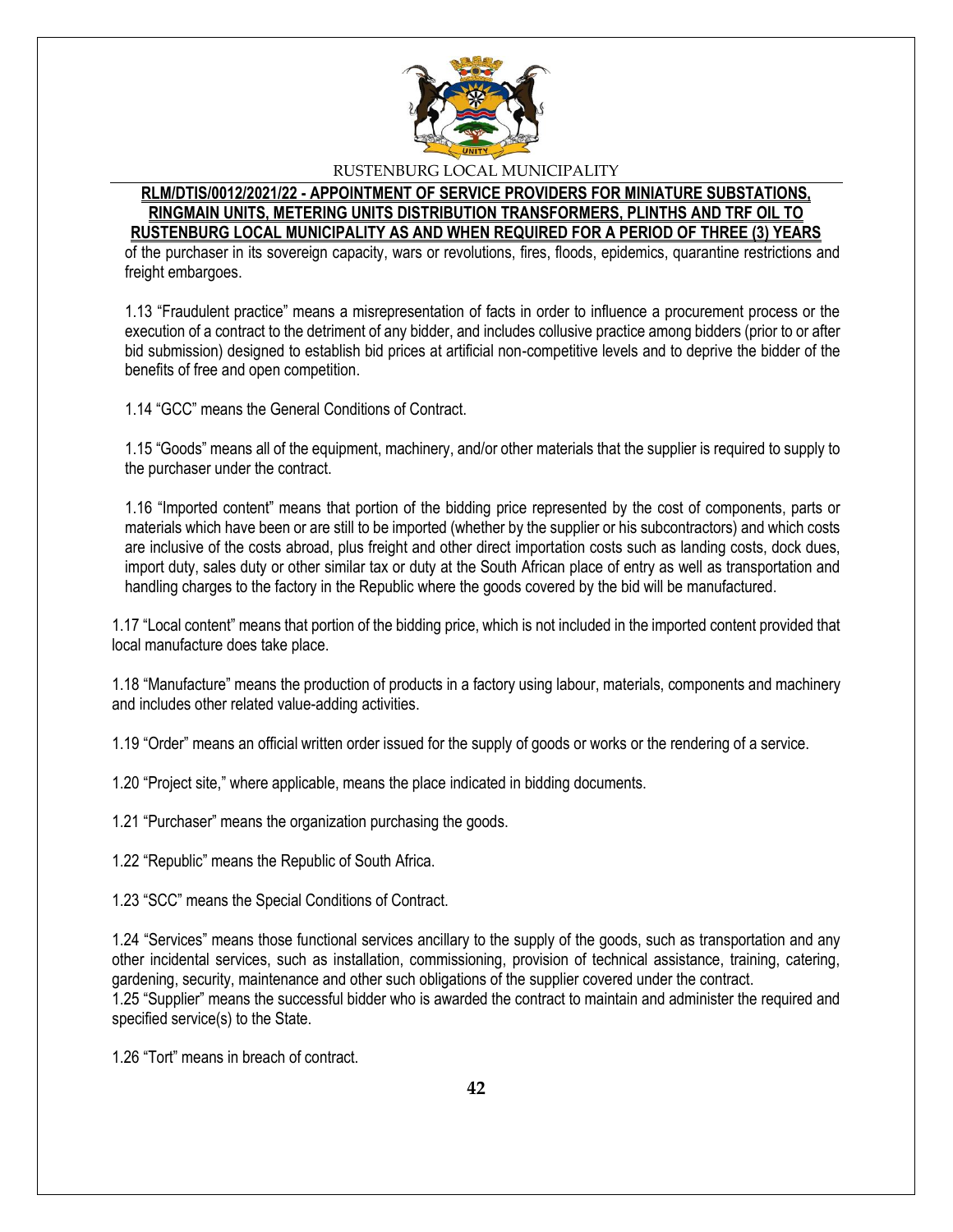

### **RLM/DTIS/0012/2021/22 - APPOINTMENT OF SERVICE PROVIDERS FOR MINIATURE SUBSTATIONS, RINGMAIN UNITS, METERING UNITS DISTRIBUTION TRANSFORMERS, PLINTHS AND TRF OIL TO RUSTENBURG LOCAL MUNICIPALITY AS AND WHEN REQUIRED FOR A PERIOD OF THREE (3) YEARS**

1.27 "Turnkey" means a procurement process where one service provider assumes total responsibility for all aspects of the project and delivers the full end product / service required by the contract.

1.28 "Written" or "in writing" means hand-written in ink or any form of electronic or mechanical writing.

# **2. Application**

2.1 These general conditions are applicable to all bids, contracts and orders including bids for functional and professional services (excluding professional services related to the building and construction industry), sales, hiring, letting and the granting or acquiring of rights, but excluding immovable property, unless otherwise indicated in the bidding documents.

2.2 Where applicable, special conditions of contract are also laid down to cover specific goods, services or works.

2.3 Where such special conditions of contract are in conflict with these general conditions, the special conditions shall apply.

### **3. General**

3.1 Unless otherwise indicated in the bidding documents, the purchaser shall not be liable for any expense incurred in the preparation and submission of a bid. Where applicable a nonrefundable fee for documents may be charged.

3.2 Invitations to bid are usually published in locally distributed news media and on the municipality/municipal entity website.

#### **4. Standards**

4.1 The goods supplied shall conform to the standards mentioned in the bidding documents and specifications.

#### **5. Use of contract documents and information inspection**

5.1 The supplier shall not, without the purchaser's prior written consent, disclose the contract, or any provision thereof, or any specification, plan, drawing, pattern, sample, or information furnished by or on behalf of the purchaser in connection therewith, to any person other than a person employed by the supplier in the performance of the contract. Disclosure to any such employed person shall be made in confidence and shall extend only as far as may be necessary for purposes of such performance.

5.2 The supplier shall not, without the purchaser's prior written consent, make use of any document or information mentioned in GCC clause 5.1 except for purposes of performing the contract.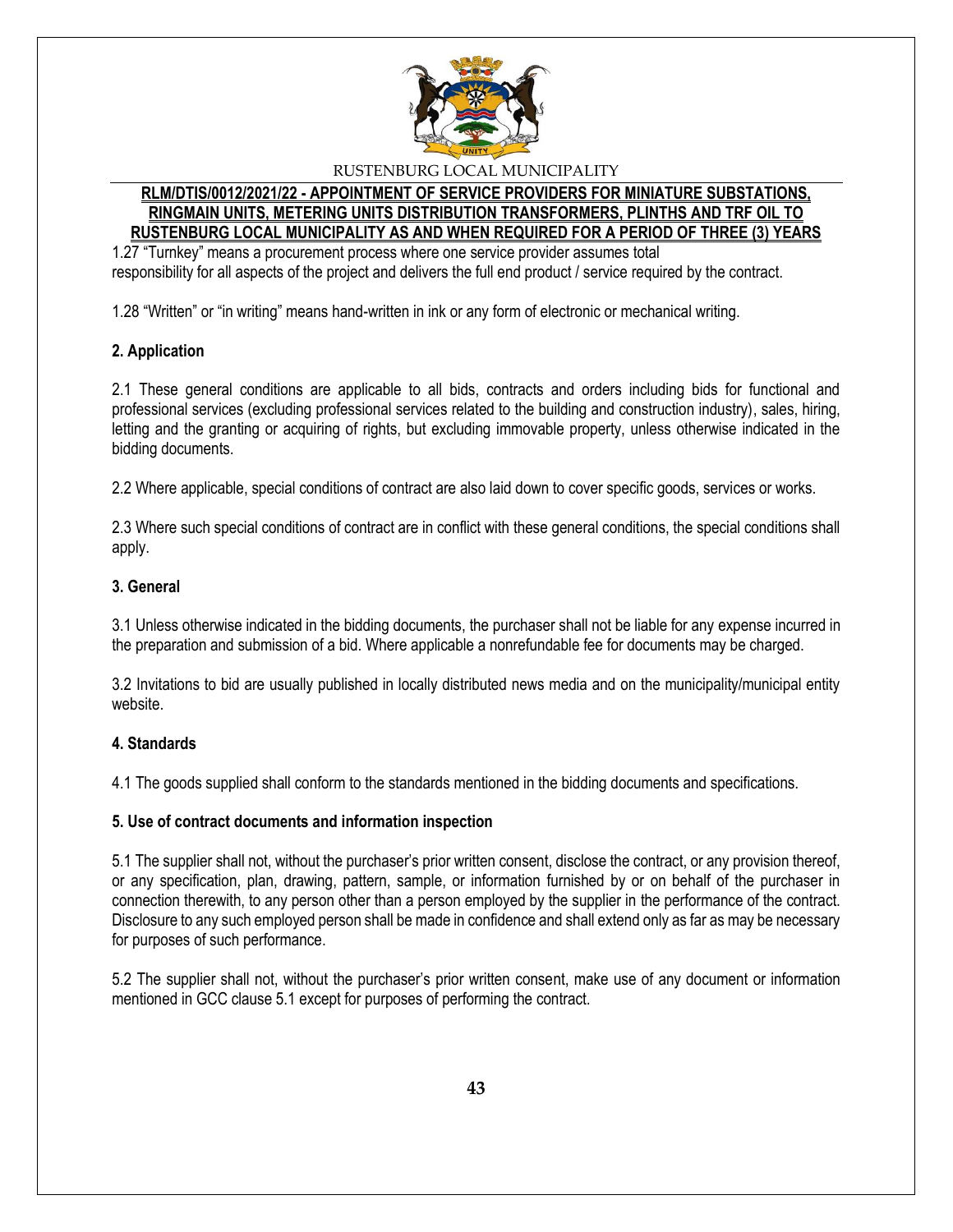

#### **RLM/DTIS/0012/2021/22 - APPOINTMENT OF SERVICE PROVIDERS FOR MINIATURE SUBSTATIONS, RINGMAIN UNITS, METERING UNITS DISTRIBUTION TRANSFORMERS, PLINTHS AND TRF OIL TO RUSTENBURG LOCAL MUNICIPALITY AS AND WHEN REQUIRED FOR A PERIOD OF THREE (3) YEARS**

5.3 Any document, other than the contract itself mentioned in GCC clause 5.1 shall remain the property of the purchaser and shall be returned (all copies) to the purchaser on completion of the supplier's performance under the contract if so required by the purchaser.

5.4 The supplier shall permit the purchaser to inspect the supplier's records relating to the performance of the supplier and to have them audited by auditors appointed by the purchaser, if so required by the purchaser.

# **6. Patent Rights**

6.1 The supplier shall indemnify the purchaser against all third-party claims of infringement of patent, trademark, or industrial design rights arising from use of the goods or any part thereof by the purchaser.

6.2 When a supplier developed documentation / projects for the municipality / municipal entity, the intellectual, copy and patent rights or ownership of such documents or projects will vest in the municipality / municipal entity.

#### **7. Performance security**

7.1 Within thirty (30) days of receipt of the notification of contract award, the successful bidder shall furnish to the purchaser the performance security of the amount specified in SCC.

7.2 The proceeds of the performance security shall be payable to the purchaser as compensation for any loss resulting from the supplier's failure to complete his obligations under the contract.

7.3 The performance security shall be denominated in the currency of the contract or in a freely convertible currency acceptable to the purchaser and shall be in one of the following forms:

(a) a bank guarantee or an irrevocable letter of credit issued by a reputable bank located in the purchaser's country or abroad, acceptable to the purchaser, in the form provided in the bidding documents or another form acceptable to the purchaser; or

(b) a cashier's or certified cheque.

7.4 The performance security will be discharged by the purchaser and returned to the supplier not later than thirty (30) days following the date of completion of the supplier's performance obligations under the contract, including any warranty obligations, unless otherwise specified.

#### **8. Inspections, tests and analyses**

8.1 All pre-bidding testing will be for the account of the bidder.

8.2 If it is a bid condition that goods to be produced or services to be rendered should at any stage be subject to inspections, tests and analyses, the bidder or contractor's premises shall be open, at all reasonable hours, for inspection by a representative of the purchaser or organization acting on behalf of the purchaser.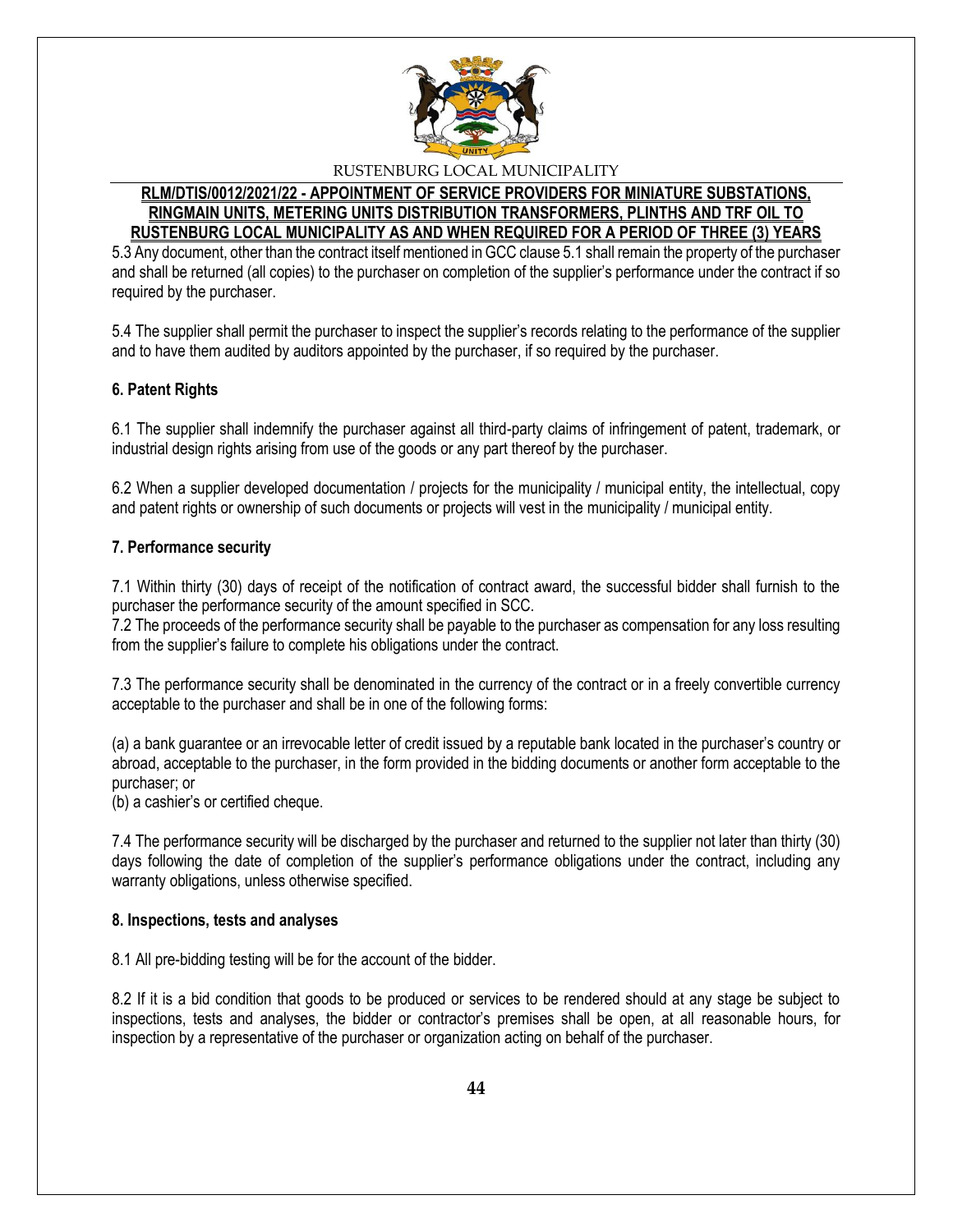

#### **RLM/DTIS/0012/2021/22 - APPOINTMENT OF SERVICE PROVIDERS FOR MINIATURE SUBSTATIONS, RINGMAIN UNITS, METERING UNITS DISTRIBUTION TRANSFORMERS, PLINTHS AND TRF OIL TO RUSTENBURG LOCAL MUNICIPALITY AS AND WHEN REQUIRED FOR A PERIOD OF THREE (3) YEARS**

8.3 If there are no inspection requirements indicated in the bidding documents and no mention is made in the contract, but during the contract period it is decided that inspections shall be carried out, the purchaser shall itself make the necessary arrangements, including payment arrangements with the testing authority concerned.

8.4 If the inspections, tests and analyses referred to in clauses 8.2 and 8.3 show the goods to be in accordance with the contract requirements, the cost of the inspections, tests and analyses shall be defrayed by the purchaser.

8.5 Where the goods or services referred to in clauses 8.2 and 8.3 do not comply with the contract requirements, irrespective of whether such goods or services are accepted or not, the cost in connection with these inspections, tests or analyses shall be defrayed by the supplier.

8.6 Goods and services which are referred to in clauses 8.2 and 8.3 and which do not comply with the contract requirements may be rejected.

8.7 Any contract goods may on or after delivery be inspected, tested or analysed and may be rejected if found not to comply with the requirements of the contract. Such rejected goods shall be held at the cost and risk of the supplier who shall, when called upon, remove them immediately at his own cost and forthwith substitute them with goods, which do comply with the requirements of the contract. Failing such removal the rejected goods shall be returned at the suppliers cost and risk. Should the supplier fail to provide the substitute goods forthwith, the purchaser may, without giving the supplier further opportunity to substitute the rejected goods, purchase such goods as may be necessary at the expense of the supplier.

8.8 The provisions of clauses 8.4 to 8.7 shall not prejudice the right of the purchaser to cancel the contract on account of a breach of the conditions thereof, or to act in terms of Clause 22 of GCC.

# **9. Packing**

9.1 The supplier shall provide such packing of the goods as is required to prevent their damage or deterioration during transit to their final destination, as indicated in the contract. The packing shall be sufficient to withstand, without limitation, rough handling during transit and exposure to extreme temperatures, salt and precipitation during transit, and open storage. Packing, case size weights shall take into consideration, where appropriate, the remoteness of the goods' final destination and the absence of heavy handling facilities at all points in transit.

9.2 The packing, marking, and documentation within and outside the packages shall comply strictly with such special requirements as shall be expressly provided for in the contract, including additional requirements, if any, and in any subsequent instructions ordered by the purchaser.

#### **10. Delivery and documents**

10.1 Delivery of the goods and arrangements for shipping and clearance obligations shall be made by the supplier in accordance with the terms specified in the contract.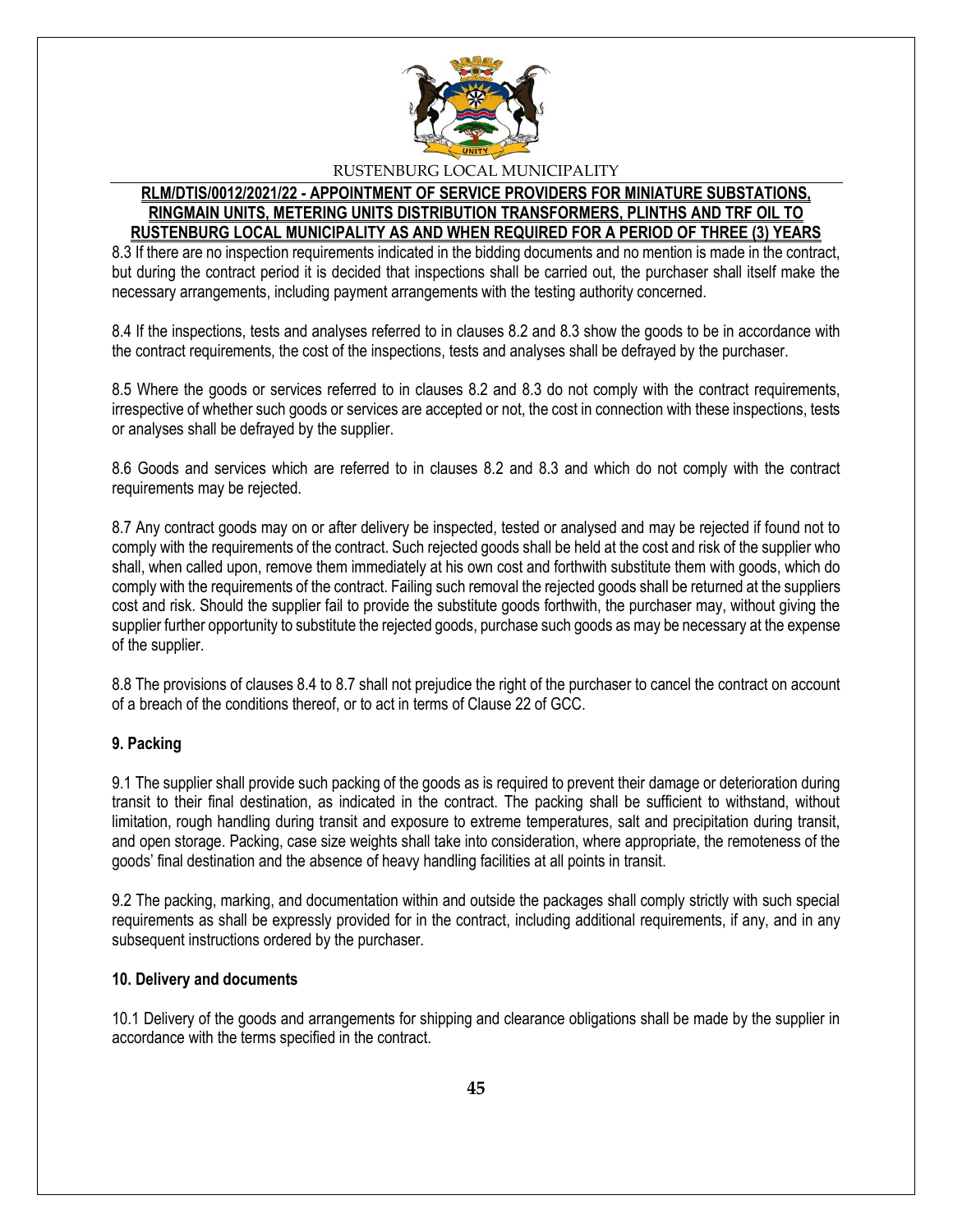

# **RLM/DTIS/0012/2021/22 - APPOINTMENT OF SERVICE PROVIDERS FOR MINIATURE SUBSTATIONS, RINGMAIN UNITS, METERING UNITS DISTRIBUTION TRANSFORMERS, PLINTHS AND TRF OIL TO RUSTENBURG LOCAL MUNICIPALITY AS AND WHEN REQUIRED FOR A PERIOD OF THREE (3) YEARS**

### **11. Insurance**

11.1 The goods supplied under the contract shall be fully insured in a freely convertible currency against loss or damage incidental to manufacture or acquisition, transportation, storage and delivery in the manner specified.

### **12. Transportation**

12.1 Should a price other than an all-inclusive delivered price be required, this shall be specified.

### **13. Incidental Services**

13.1 The supplier may be required to provide any or all of the following services, including additional services, if any: (a) performance or supervision of on-site assembly and/or commissioning of the supplied goods;

(b) furnishing of tools required for assembly and/or maintenance of the supplied goods;

(c) furnishing of a detailed operations and maintenance manual for each appropriate unit of the supplied goods;

(d) performance or supervision or maintenance and/or repair of the supplied goods, for a period of time agreed by the parties, provided that this service shall not relieve the supplier of any warranty obligations under this contract; and (e) training of the purchaser's personnel, at the supplier's plant and/or on-site, in assembly, start-up, operation, maintenance, and/or repair of the supplied goods.

13.2 Prices charged by the supplier for incidental services, if not included in the contract price for the goods, shall be agreed upon in advance by the parties and shall not exceed the prevailing rates charged to other parties by the supplier for similar services.

#### **14. Spare parts**

14.1 As specified, the supplier may be required to provide any or all of the following materials, notifications, and information pertaining to spare parts manufactured or distributed by the supplier:

(a) such spare parts as the purchaser may elect to purchase from the supplier, provided that this election shall not relieve the supplier of any warranty obligations under the contract; and; (b) in the event of termination of production of the spare parts:

(i) advance notification to the purchaser of the pending termination, in sufficient time to permit the purchaser to procure needed requirements; and (ii) following such termination, furnishing at no cost to the purchaser, the blueprints, drawings, and specifications of the spare parts, if requested.

#### **15. Warranty**

15.1 The supplier warrants that the goods supplied under the contract are new, unused, of the most recent or current models and that they incorporate all recent improvements in design and materials unless provided otherwise in the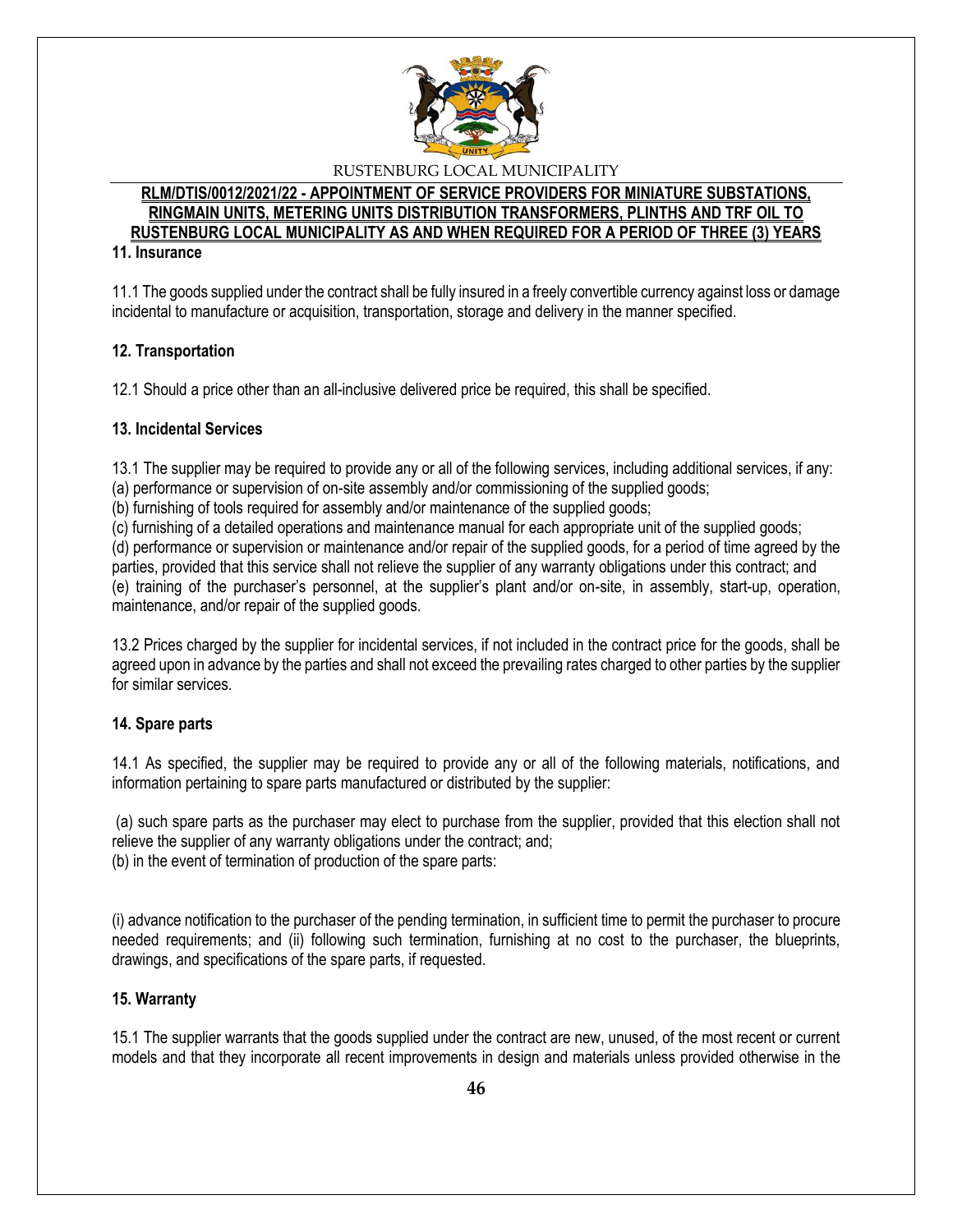

#### **RLM/DTIS/0012/2021/22 - APPOINTMENT OF SERVICE PROVIDERS FOR MINIATURE SUBSTATIONS, RINGMAIN UNITS, METERING UNITS DISTRIBUTION TRANSFORMERS, PLINTHS AND TRF OIL TO RUSTENBURG LOCAL MUNICIPALITY AS AND WHEN REQUIRED FOR A PERIOD OF THREE (3) YEARS**

contract. The supplier further warrants that all goods supplied under this contract shall have no defect, arising from design, materials, or workmanship (except when the design and/or material is required by the purchaser's specifications) or from any act or omission of the supplier, that may develop under normal use of the supplied goods in the conditions prevailing in the country of final destination.

15.2 This warranty shall remain valid for twelve (12) months after the goods, or any portion thereof as the case may be, have been delivered to and accepted at the final destination indicated in the contract, or for eighteen (18) months after the date of shipment from the port or place of loading in the source country, whichever period concludes earlier, unless specified otherwise.

15.3 The purchaser shall promptly notify the supplier in writing of any claims arising under this warranty.

15.4 Upon receipt of such notice, the supplier shall, within the period specified and with all reasonable speed, repair or replace the defective goods or parts thereof, without costs to the purchaser.

15.5 If the supplier, having been notified, fails to remedy the defect(s) within the period specified, the purchaser may proceed to take such remedial action as may be necessary, at the supplier's risk and expense and without prejudice to any other rights which the purchaser may have against the supplier under the contract.

# **16. Payment**

16.1 The method and conditions of payment to be made to the supplier under this contract shall be specified.

16.2 The supplier shall furnish the purchaser with an invoice accompanied by a copy of the delivery note and upon fulfillment of other obligations stipulated in the contract.

16.3 Payments shall be made promptly by the purchaser, but in no case later than thirty (30) days after submission of an invoice or claim by the supplier.

16.4 Payment will be made in Rand unless otherwise stipulated.

# **17. Prices**

17.1 Prices charged by the supplier for goods delivered and services performed under the contract shall not vary from the prices quoted by the supplier in his bid, with the exception of any price adjustments authorized or in the purchaser's request for bid validity extension, as the case may be.

#### **18. Variation orders**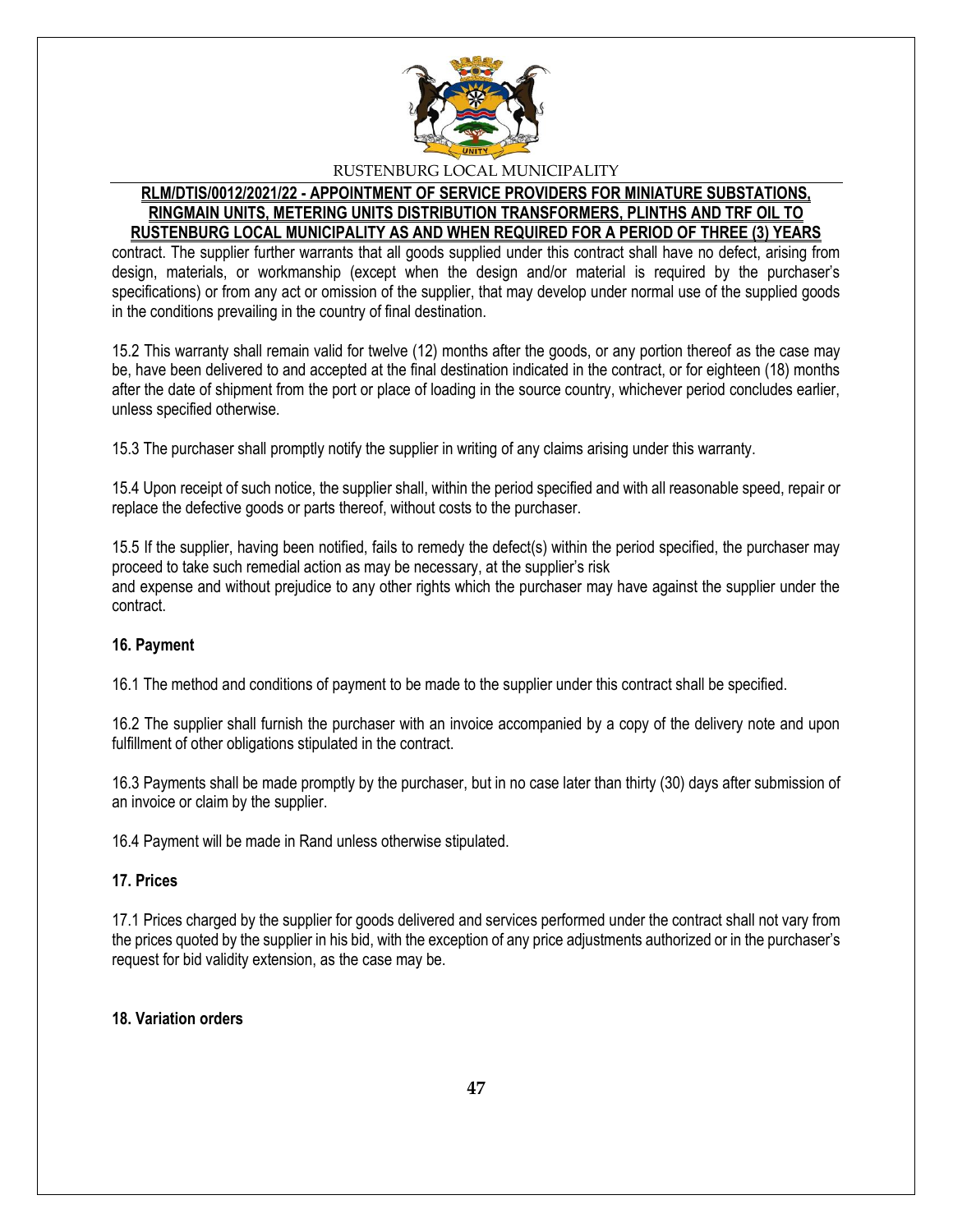

#### **RLM/DTIS/0012/2021/22 - APPOINTMENT OF SERVICE PROVIDERS FOR MINIATURE SUBSTATIONS, RINGMAIN UNITS, METERING UNITS DISTRIBUTION TRANSFORMERS, PLINTHS AND TRF OIL TO RUSTENBURG LOCAL MUNICIPALITY AS AND WHEN REQUIRED FOR A PERIOD OF THREE (3) YEARS**

18.1 In cases where the estimated value of the envisaged changes in purchase does not vary more than 15% of the total value of the original contract, the contractor may be instructed to deliver the goods or render the services as such. In cases of measurable quantities, the contractor may be approached to reduce the unit price, and such offers may be accepted provided that there is no escalation in price.

# **19. Assignment**

19.1 The supplier shall not assign, in whole or in part, its obligations to perform under the contract, except with the purchaser's prior written consent.

### **20. Subcontracts**

20.1 The supplier shall notify the purchaser in writing of all subcontracts awarded under these contracts if not already specified in the bid. Such notification, in the original bid or later, shall not relieve the supplier from any liability or obligation under the contract.

### **21. Delays in the supplier's delivery and/or performance**

21.1 Delivery of the goods and performance of services shall be made by the supplier in accordance with the time schedule prescribed by the purchaser in the contract.

21.2 If at any time during performance of the contract, the supplier or its subcontractor(s) should encounter conditions impeding timely delivery of the goods and performance of services, the supplier shall promptly notify the purchaser in writing of the fact of the delay, it's likely duration and its cause(s). As soon as practicable after receipt of the supplier's notice, the purchaser shall evaluate the situation and may at his discretion extend the supplier's time for performance, with or without the imposition of penalties, in which case the extension shall be ratified by the parties by amendment of contract.

21.3 The right is reserved to procure outside of the contract small quantities or to have minor essential services executed if an emergency arises, the supplier's point of supply is not situated at or near the place where the goods are required, or the supplier's services are not readily available.

21.4 Except as provided under GCC Clause 25, a delay by the supplier in the performance of its delivery obligations shall render the supplier liable to the imposition of penalties, pursuant to GCC Clause 22, unless an extension of time is agreed upon pursuant to GCC Clause 22.2 without the application of penalties.

21.5 Upon any delay beyond the delivery period in the case of a goods contract, the purchaser shall, without cancelling the contract, be entitled to purchase goods of a similar quality and up to the same quantity in substitution of the goods not supplied in conformity with the contract and to return any goods delivered later at the supplier's expense and risk, or to cancel the contract and buy such goods as may be required to complete the contract and without prejudice to his other rights, be entitled to claim damages from the supplier.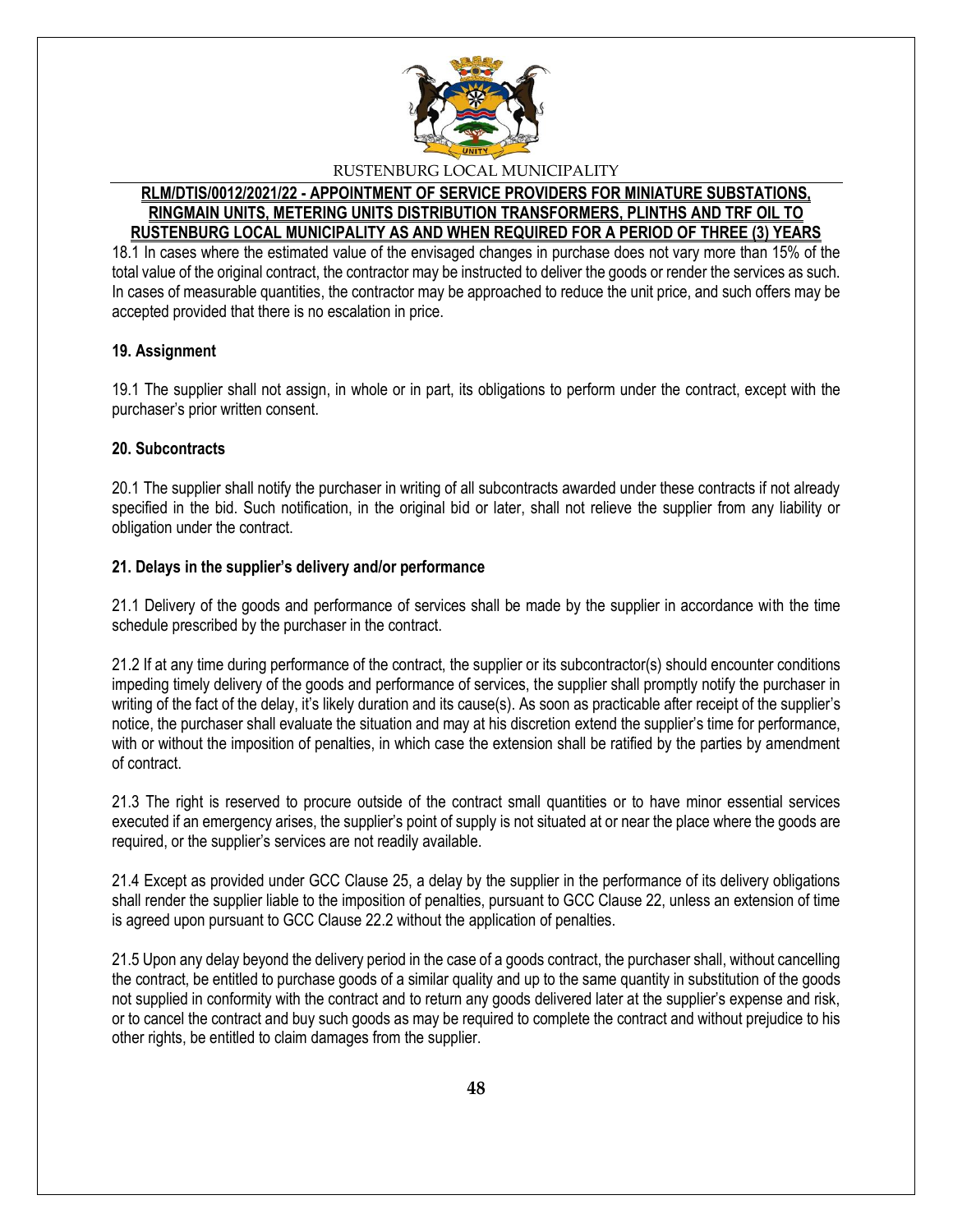

#### **RLM/DTIS/0012/2021/22 - APPOINTMENT OF SERVICE PROVIDERS FOR MINIATURE SUBSTATIONS, RINGMAIN UNITS, METERING UNITS DISTRIBUTION TRANSFORMERS, PLINTHS AND TRF OIL TO RUSTENBURG LOCAL MUNICIPALITY AS AND WHEN REQUIRED FOR A PERIOD OF THREE (3) YEARS 22. Penalties**

22.1 Subject to GCC Clause 25, if the supplier fails to deliver any or all of the goods or to perform the services within the period(s) specified in the contract, the purchaser shall, without prejudice to its other remedies under the contract, deduct from the contract price, as a penalty, a sum calculated on the delivered price of the delayed goods or unperformed services using the current prime interest rate calculated for each day of the delay until actual delivery or performance. The purchaser may also consider termination of the contract pursuant to GCC Clause 23.

### **23. Termination for default**

23.1 The purchaser, without prejudice to any other remedy for breach of contract, by written notice of default sent to the supplier, may terminate this contract in whole or in part:

(a) if the supplier fails to deliver any or all of the goods within the period(s) specified in the contract, or within any extension thereof granted by the purchaser pursuant to GCC Clause 21.2;

(b) if the supplier fails to perform any other obligation(s) under the contract; or

(c) if the supplier, in the judgment of the purchaser, has engaged in corrupt or fraudulent practices in competing for or in executing the contract.

23.2 In the event the purchaser terminates the contract in whole or in part, the purchaser may procure, upon such terms and in such manner, as it deems appropriate, goods, works or services similar to those undelivered, and the supplier shall be liable to the purchaser for any excess costs for such similar goods, works or services. However, the supplier shall continue performance of the contract to the extent not terminated.

23.3 Where the purchaser terminates the contract in whole or in part, the purchaser may decide to impose a restriction penalty on the supplier by prohibiting such supplier from doing business with the public sector for a period not exceeding 10 years.

23.4 If a purchaser intends imposing a restriction on a supplier or any person associated with the supplier, the supplier will be allowed a time period of not more than fourteen (14) days to provide reasons why the envisaged restriction should not be imposed. Should the supplier fail to respond within the stipulated fourteen (14) days the purchaser may regard the supplier as having no objection and proceed with the restriction.

23.5 Any restriction imposed on any person by the purchaser will, at the discretion of the purchaser, also be applicable to any other enterprise or any partner, manager, director or other person who wholly or partly exercises or exercised or may exercise control over the enterprise of the first-mentioned person, and with

which enterprise or person the first-mentioned person, is or was in the opinion of the purchaser actively associated.

23.6 If a restriction is imposed, the purchaser must, within five (5) working days of such imposition, furnish the National Treasury, with the following information:

(i) the name and address of the supplier and / or person restricted by the purchaser;

(ii) the date of commencement of the restriction

(iii) the period of restriction; and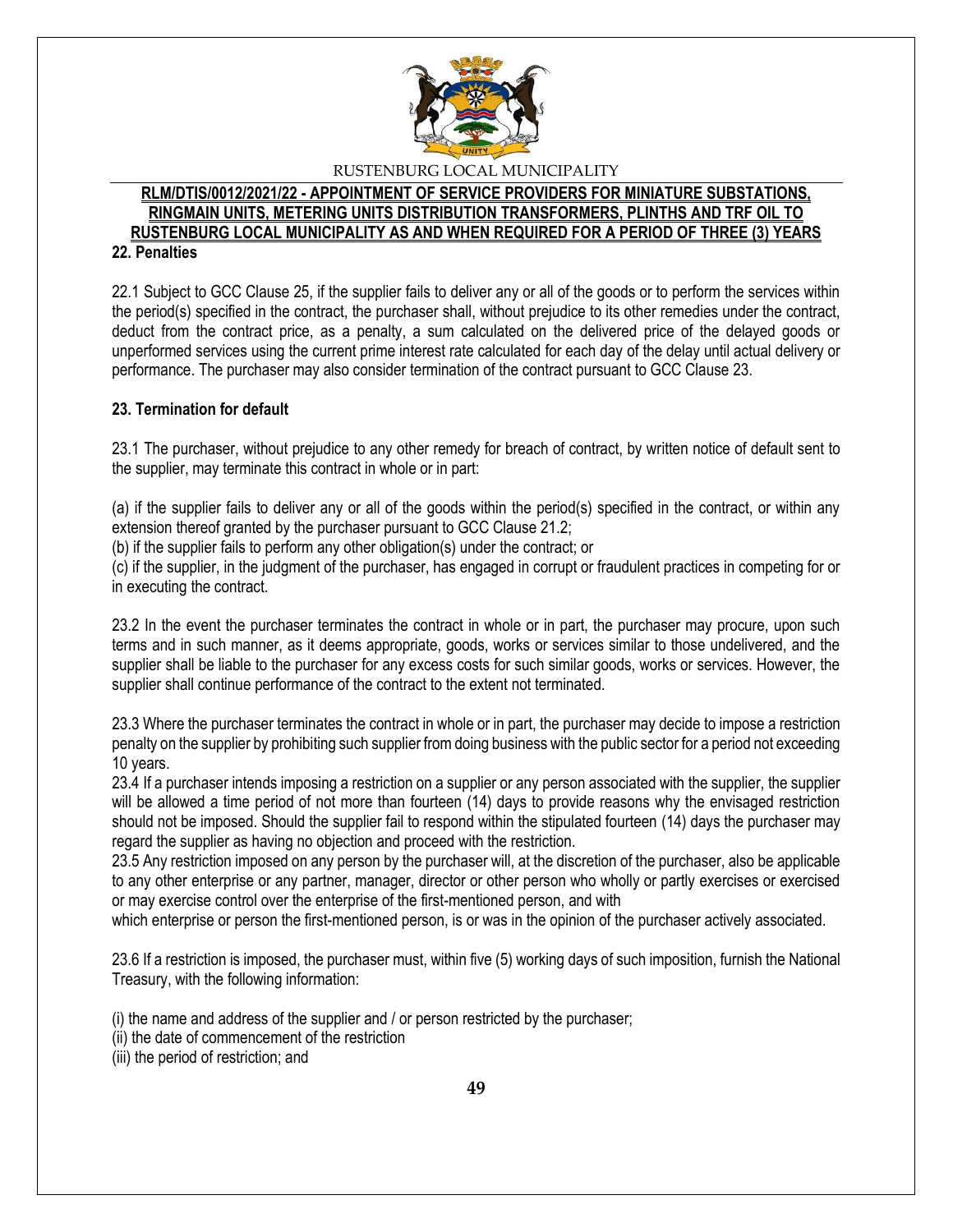

### **RLM/DTIS/0012/2021/22 - APPOINTMENT OF SERVICE PROVIDERS FOR MINIATURE SUBSTATIONS, RINGMAIN UNITS, METERING UNITS DISTRIBUTION TRANSFORMERS, PLINTHS AND TRF OIL TO RUSTENBURG LOCAL MUNICIPALITY AS AND WHEN REQUIRED FOR A PERIOD OF THREE (3) YEARS**

(iv) the reasons for the restriction.

These details will be loaded in the National Treasury's central database of suppliers or persons prohibited from doing business with the public sector.

23.7 If a court of law convicts a person of an offence as contemplated in sections 12 or 13 of the Prevention and Combating of Corrupt Activities Act, No. 12 of 2004, the court may also rule that such person's name be endorsed on the Register for Tender Defaulters. When a person's name has been endorsed on the Register, the person will be prohibited from doing business with the public sector for a period not less than five years and not more than 10 years. The National Treasury is empowered to determine the period of restriction and each case will be dealt with on its own merits. According to section 32 of the Act the Register must be open to the public. The Register can be perused on the National Treasury website

### **24. Antidumping and countervailing duties and rights**

24.1 When, after the date of bid, provisional payments are required, or anti-dumping or countervailing duties are imposed, or the amount of a provisional payment or anti-dumping or countervailing right is increased in respect of any dumped or subsidized import, the State is not liable for any amount so required or imposed, or for the amount of any such increase. When, after the said date, such a provisional payment is no longer required or any such anti-dumping or countervailing right is abolished, or where the amount of such provisional payment or any such right is reduced, any such favourable difference shall on demand be paid forthwith by the supplier to the purchaser or the purchaser may deduct such amounts from moneys (if any) which may otherwise be due to the supplier in regard to goods or services which he delivered or rendered, or is to deliver or render in terms of the contract or any other contract or any other amount which may be due to him.

#### **25. Force Majeure**

25.1 Notwithstanding the provisions of GCC Clauses 22 and 23, the supplier shall not be liable for forfeiture of its performance security, damages, or termination for default if and to the extent that his delay in

Performance or other failure to perform his obligations under the contract is the result of an event of force majeure. 25.2 If a force majeure situation arises, the supplier shall promptly notify the purchaser in writing of such condition and the cause thereof. Unless otherwise directed by the purchaser in writing, the supplier shall

continue to perform its obligations under the contract as far as is reasonably practical, and shall seek all reasonable alternative means for performance not prevented by the force majeure event.

#### **26. Termination for insolvency**

26.1 The purchaser may at any time terminate the contract by giving written notice to the supplier if the supplier becomes bankrupt or otherwise insolvent. In this event, termination will be without compensation to the supplier,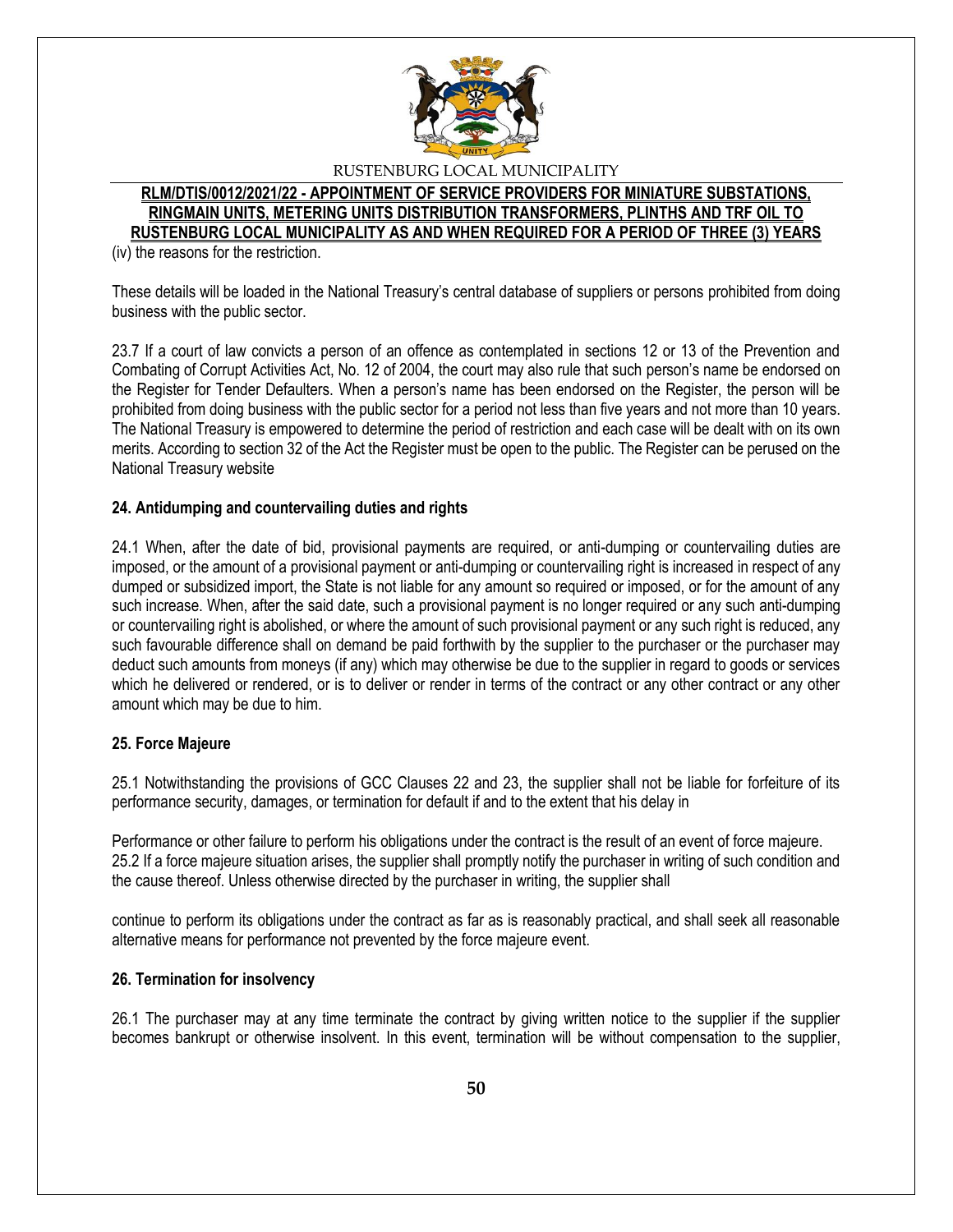

#### **RLM/DTIS/0012/2021/22 - APPOINTMENT OF SERVICE PROVIDERS FOR MINIATURE SUBSTATIONS, RINGMAIN UNITS, METERING UNITS DISTRIBUTION TRANSFORMERS, PLINTHS AND TRF OIL TO RUSTENBURG LOCAL MUNICIPALITY AS AND WHEN REQUIRED FOR A PERIOD OF THREE (3) YEARS**

provided that such termination will not prejudice or affect any right of action or remedy, which has accrued or will accrue thereafter to the purchaser.

# **27. Settlement of Disputes**

27.1 If any dispute or difference of any kind whatsoever arises between the purchaser and the supplier in connection with or arising out of the contract, the parties shall make every effort to resolve amicably such dispute or difference by mutual consultation.

27.2 If, after thirty (30) days, the parties have failed to resolve their dispute or difference by such mutual consultation, then either the purchaser or the supplier may give notice to the other party of his intention to commence with mediation. No mediation in respect of this matter may be commenced unless such notice is given to the other party. 27.3 Should it not be possible to settle a dispute by means of mediation, it may be settled in a South African court of law.

27.4 Notwithstanding any reference to mediation and/or court proceedings herein,

(a) the parties shall continue to perform their respective obligations under the contract unless they otherwise agree; and

(b) the purchaser shall pay the supplier any monies due the supplier for goods delivered and / or services rendered according to the prescripts of the contract.

# **28. Limitation of Liability**

28.1 Except in cases of criminal negligence or willful misconduct, and in the case of infringement pursuant to Clause 6;

(a) the supplier shall not be liable to the purchaser, whether in contract, tort, or otherwise, for any indirect or consequential loss or damage not apply to any obligation of the supplier to pay penalties and/or damages to the purchaser; and

(b) the aggregate liability of the supplier to the purchaser, whether under the contract, in tort or otherwise, shall not exceed the total contract price, provided that this limitation shall not apply to the cost of repairing or replacing defective equipment.

# **29. Governing language**

29.1 The contract shall be written in English. All correspondence and other documents pertaining to the contract that is exchanged by the parties shall also be written in English.

# **30. Applicable law**

30.1 The contract shall be interpreted in accordance with South African laws, unless otherwise specified.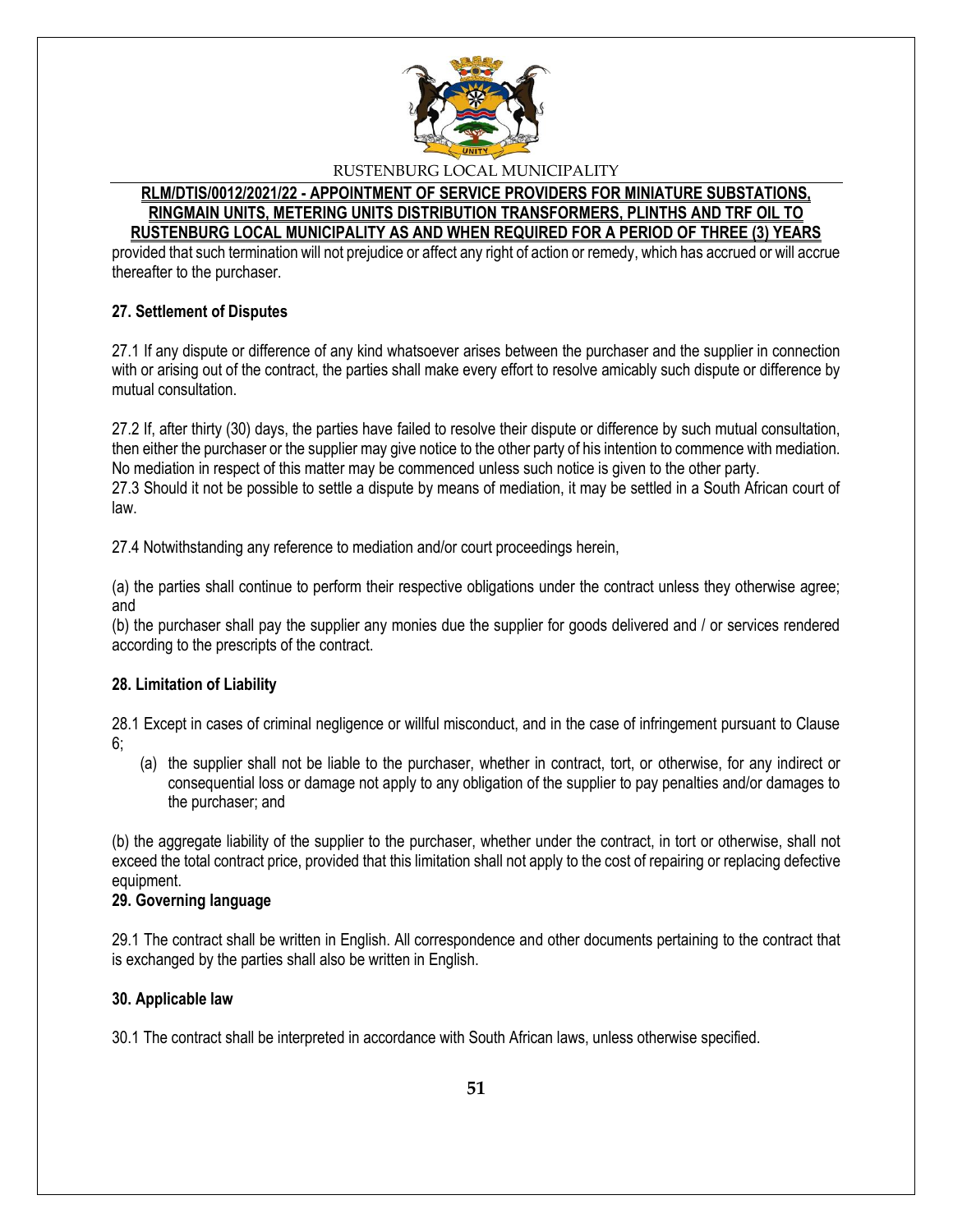

# **RLM/DTIS/0012/2021/22 - APPOINTMENT OF SERVICE PROVIDERS FOR MINIATURE SUBSTATIONS, RINGMAIN UNITS, METERING UNITS DISTRIBUTION TRANSFORMERS, PLINTHS AND TRF OIL TO RUSTENBURG LOCAL MUNICIPALITY AS AND WHEN REQUIRED FOR A PERIOD OF THREE (3) YEARS**

**31. Notices** 

31.1 Every written acceptance of a bid shall be posted to the supplier concerned by registered or certified mail and any other notice to him shall be posted by ordinary mail to the address furnished in his bid or to the address notified later by him in writing and such posting shall be deemed to be proper service of such notice.

31.2 The time mentioned in the contract documents for performing any act after such aforesaid notice has been given, shall be reckoned from the date of posting of such notice.

# **32. Taxes and duties**

32.1 A foreign supplier shall be entirely responsible for all taxes, stamp duties, license fees, and other such levies imposed outside the purchaser's country.

32.2 A local supplier shall be entirely responsible for all taxes, duties, license fees, etc., incurred until delivery of the contracted goods to the purchaser.

32.3 No contract shall be concluded with any bidder whose tax matters are not in order. Prior to the award of a bid SARS must have certified that the tax matters of the preferred bidder are in order.

32.4 No contract shall be concluded with any bidder whose municipal rates and taxes and municipal services charges are in arrears.

# **33. Transfer of contracts**

33.1 The contractor shall not abandon, transfer, cede assign or sublet a contract or part thereof without the written permission of the purchaser

#### **34. Amendment of contracts**

34.1 No agreement to amend or vary a contract or order or the conditions, stipulations or provisions thereof shall be valid and of any force unless such agreement to amend or vary is entered into in writing and signed by the contracting parties. Any waiver of the requirement that the agreement to amend or vary shall be in writing, shall also be in writing.

#### **35. Prohibition of restrictive practices**

35.1 In terms of section 4 (1) (b) (iii) of the Competition Act No. 89 of **restrictive practices** 1998, as amended, an agreement between, or concerted practice by, firms, or a decision by an association of firms, is prohibited if it is between parties in a horizontal relationship and if a bidder(s) is / are or a contractor(s) was / were involved in collusive bidding.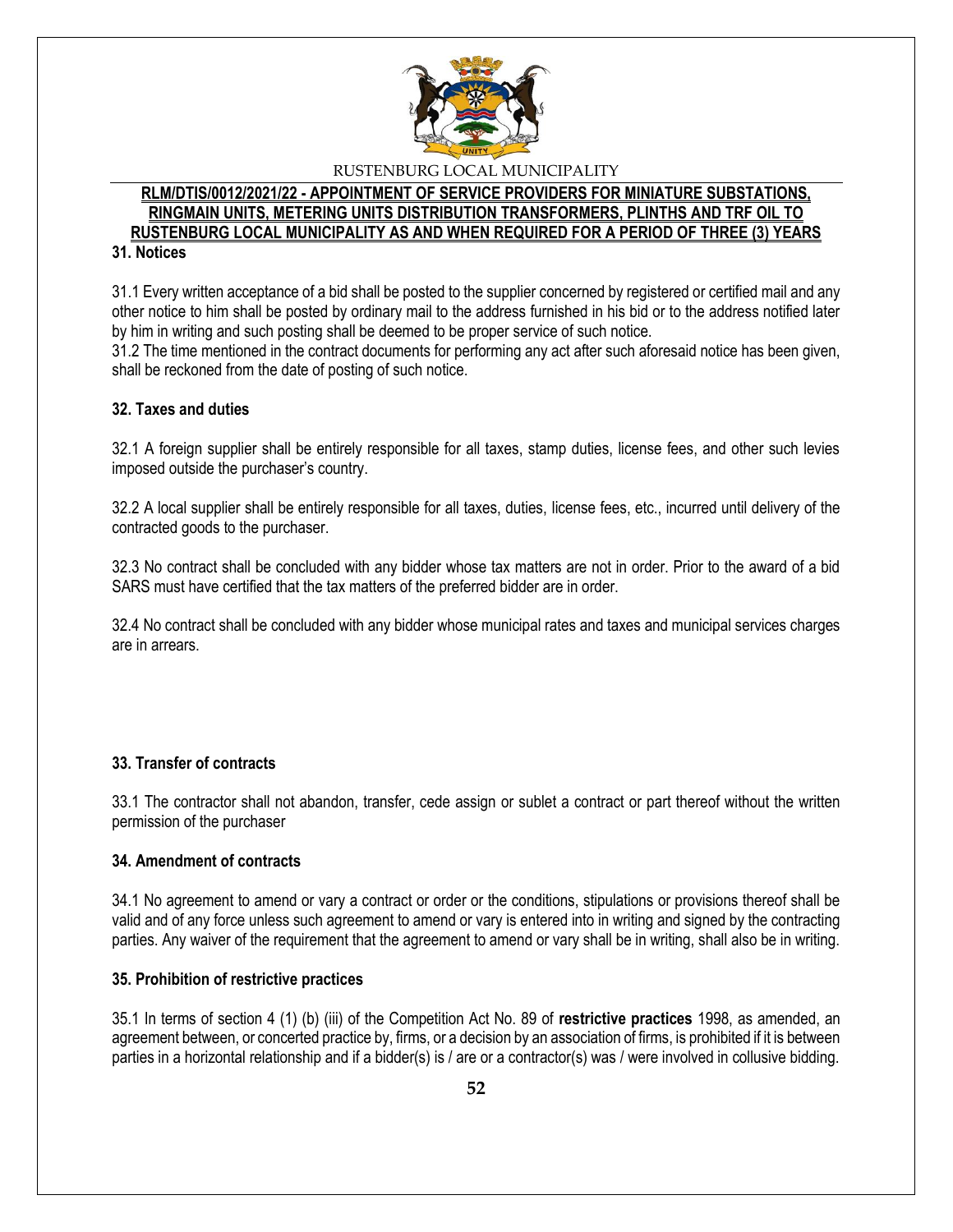

# **RLM/DTIS/0012/2021/22 - APPOINTMENT OF SERVICE PROVIDERS FOR MINIATURE SUBSTATIONS, RINGMAIN UNITS, METERING UNITS DISTRIBUTION TRANSFORMERS, PLINTHS AND TRF OIL TO RUSTENBURG LOCAL MUNICIPALITY AS AND WHEN REQUIRED FOR A PERIOD OF THREE (3) YEARS**

35.2 If a bidder(s) or contractor(s) based on reasonable grounds or evidence obtained by the purchaser has / have engaged in the restrictive practice referred to above, the purchaser may refer the matter to the Competition Commission for investigation and possible imposition of administrative penalties as contemplated in section 59 of the Competition Act No 89 0f 1998.

35.3 If a bidder(s) or contractor(s) has / have been found guilty by the Competition Commission of the restrictive practice referred to above, the purchaser may, in addition and without prejudice to any other remedy provided for, invalidate the bid(s) for such item(s) offered, and / or terminate the contract in whole or part, and / or restrict the bidder(s) or contractor(s) from conducting business with the public sector for a period not exceeding ten (10) years and / or claim damages from the bidder(s) or contractor(s) concerned.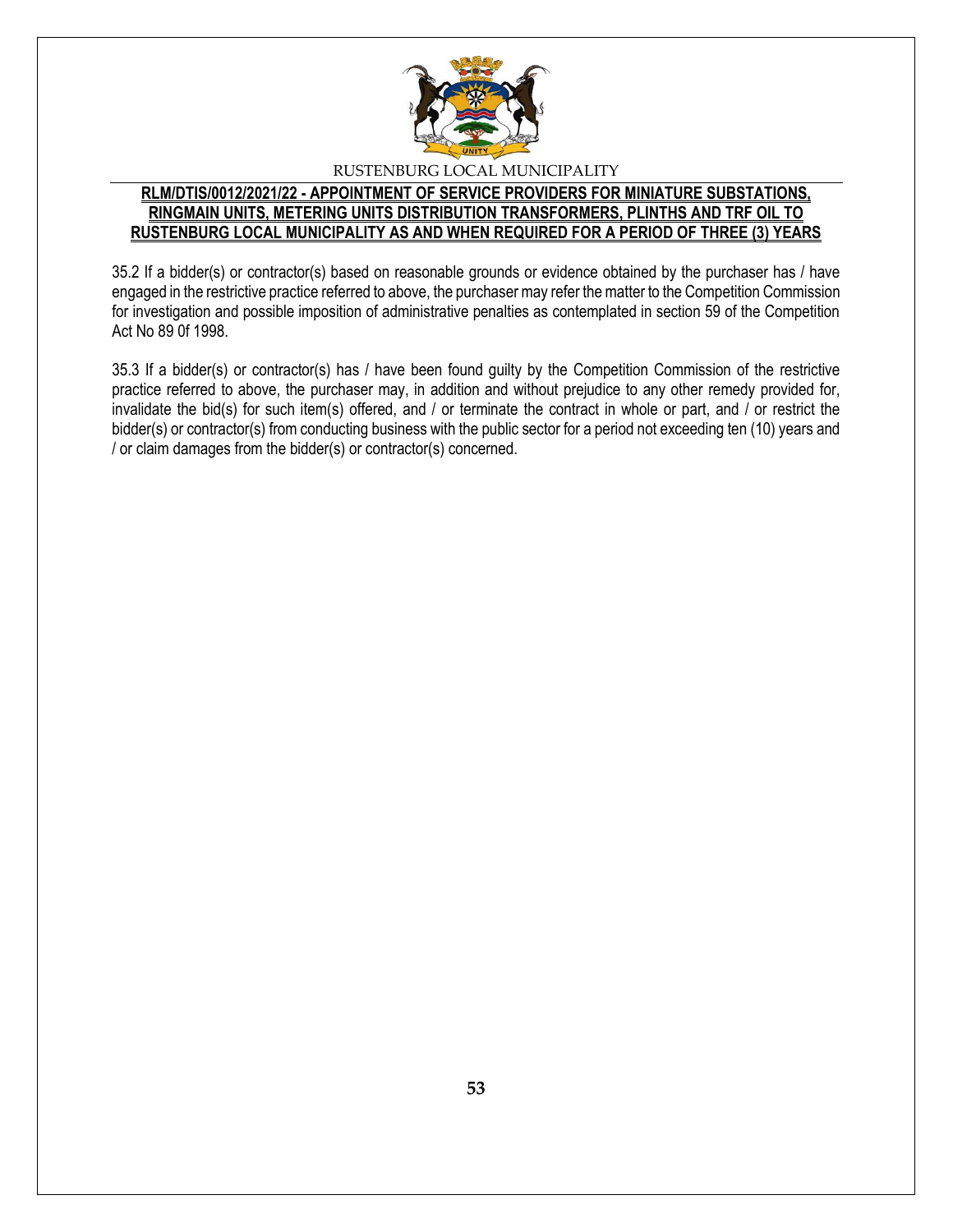

# **RLM/DTIS/0012/2021/22 - APPOINTMENT OF SERVICE PROVIDERS FOR MINIATURE SUBSTATIONS, RINGMAIN UNITS, METERING UNITS DISTRIBUTION TRANSFORMERS, PLINTHS AND TRF OIL TO RUSTENBURG LOCAL MUNICIPALITY AS AND WHEN REQUIRED FOR A PERIOD OF THREE (3) YEARS**

# **TERMS OF REFERENCE/ SPECIFICATIONS**

# **STANDARD TECHNICAL SPECIFICATION GUIDELINES: HV-016/1A**

**(SF6 / VACUUM) RING MAIN UNITS (WITH METERING)**

**Guidelines.**

# **This Guidelines can be used for the offering of SF6 / Vacuum ring-main units**

**Compulsory:** Attach specifications and test certificates on all products offered

# **1. GENERAL INFORMATION**

This specification is applicable to oil mini-substations.

1.1 System particulars:

|        | 11 000 Volt  |
|--------|--------------|
| ÷      | 230/400 Volt |
|        | 50 Hz        |
| ٠      | 3            |
| ٠<br>٠ | Solid        |
|        |              |

1.2 Service conditions:

| Maximum temperature  | 40° C                  |
|----------------------|------------------------|
| Altitude             | 1200 m above sea level |
| Lightning conditions | Severe                 |

# **2.1.1 NORMATIVE REFERENCES**

Latest Edition: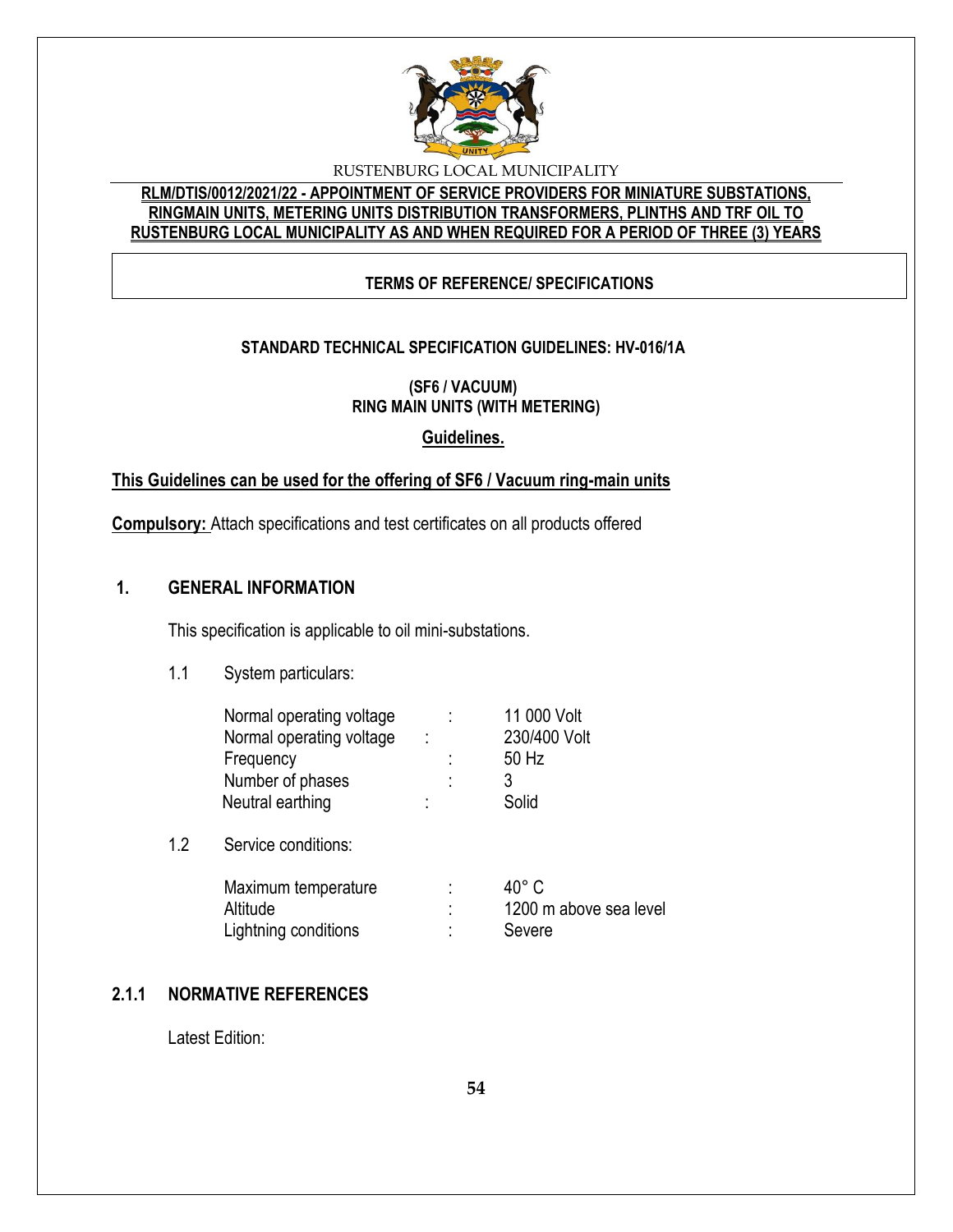

**RLM/DTIS/0012/2021/22 - APPOINTMENT OF SERVICE PROVIDERS FOR MINIATURE SUBSTATIONS, RINGMAIN UNITS, METERING UNITS DISTRIBUTION TRANSFORMERS, PLINTHS AND TRF OIL TO RUSTENBURG LOCAL MUNICIPALITY AS AND WHEN REQUIRED FOR A PERIOD OF THREE (3) YEARS**

SABS 1874 as amended SABS IEC 61330 as amended SANS 1872 as amended

# **2.1.2 SERVICE CONDITIONS**

a. Unless otherwise specified in the Technical Schedules in the following sections of this document, all equipment offered shall be suitable for use under the following service conditions. Installation shall be in normal indoor conditions in accordance with IEC 60694.

| Ambient temperature            | -10 $^{\circ}$ C to 50 $^{\circ}$ C |
|--------------------------------|-------------------------------------|
| Altitude                       | 1000 to 1600m                       |
| Average humidity               | Not exceeding 95%                   |
| Level of atmospheric pollution | High                                |

**Table 2.1 – Service Conditions**

# **2.2 GENERAL MECHANICAL AND STRUCTURAL CONSTRUCTION**

# **All Ring main units with or without metering shall be supplied in an outdoor ARC Proof metal enclosed cubicle with Top Vent.**

- a. The RMU unit shall be of **the outdoor fully arc proof metal enclosed (Top Vent),** free standing, floor mounting, flush fronted type, consisting of modules assembled into one or more units. Each unit is to be made of a cubicle sealed for life with SF6 gas and contains all medium voltage components sealed off from the environment. If a system requires use of several units a separate extension of the busbar shall form a system with a common busbar.
- b. The overall design of the switchgear shall be such that front access only is required. It shall be possible to erect the switchboard against a substation wall, with MV cables being terminated and accessible from the front.
- c. The unit shall be constructed from at least 3 mm thick stainless steel sheets. The design of the units shall be such that no permanent or harmful distortion occurs either when being lifted by eyebolts or when moved into position by rollers.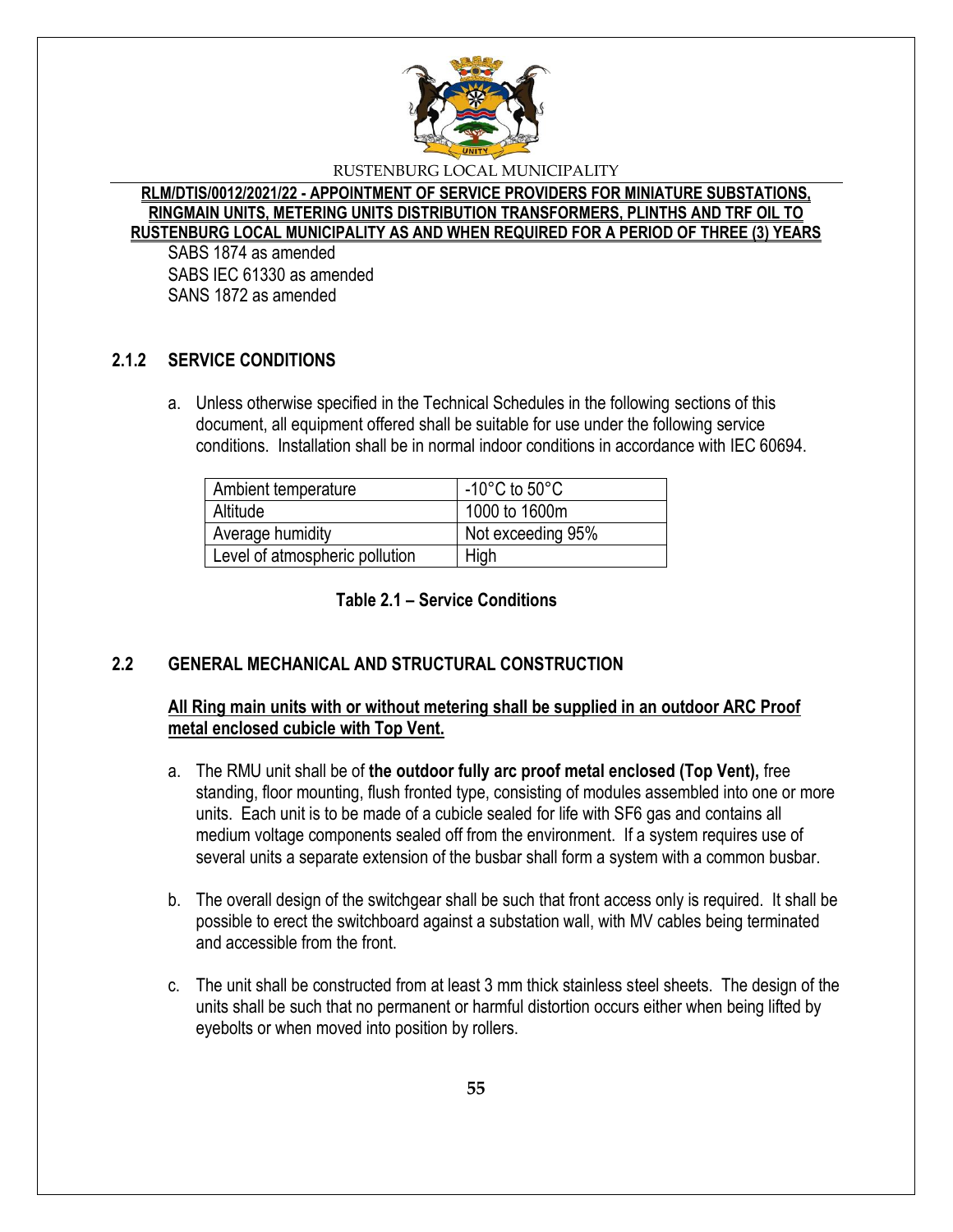

### **RLM/DTIS/0012/2021/22 - APPOINTMENT OF SERVICE PROVIDERS FOR MINIATURE SUBSTATIONS, RINGMAIN UNITS, METERING UNITS DISTRIBUTION TRANSFORMERS, PLINTHS AND TRF OIL TO RUSTENBURG LOCAL MUNICIPALITY AS AND WHEN REQUIRED FOR A PERIOD OF THREE (3) YEARS**

- d. The cubicle shall have a pressure relief device. In the case of an internal arc, the high pressure caused by the arc shall be released by the device. The hot gases shall be exhausted from the top of the cubicle. A controlled direction of flow of the hot gas shall be achieved in order to avoid injury to the operator.
- e. The switchgear and control gear shall have the minimum degree of protection (in accordance with IEC 60529) IP 67 for the tank with high voltage components IP 2X for the front covers of the mechanism IP 3X for the cable connection covers
- f. The switchgear shall have an optional possibility to be extendable in either direction.
- g. Each unit shall be supplied with an operating handle.

# **2.3 PANEL (MODULE) DESCRIPTION**

- **2.3.1** Incoming cable module
	- a. The incoming cable module shall consist of an  $SF_6$  cubicle housing an on-load switch disconnector and an earth switch.
	- b. The busbars and all electrical connections shall be located inside the tank.
	- c. The operating shafts for the switches shall have rotary seals where they enter the  $SF_6$ . cubicle.
	- d. The operating mechanisms shall be located outside on the front of the  $SF_6$  tank.
	- e. Cable bushings shall be located on the front of the  $SF<sub>6</sub>$  cubicle in a separate cable compartment.
	- f. Access to the cable bushings shall be in the lower part of each module.
	- g. Covers containing the mimic diagram and having a degree of protection IP2XC shall be used to close the front of the panels.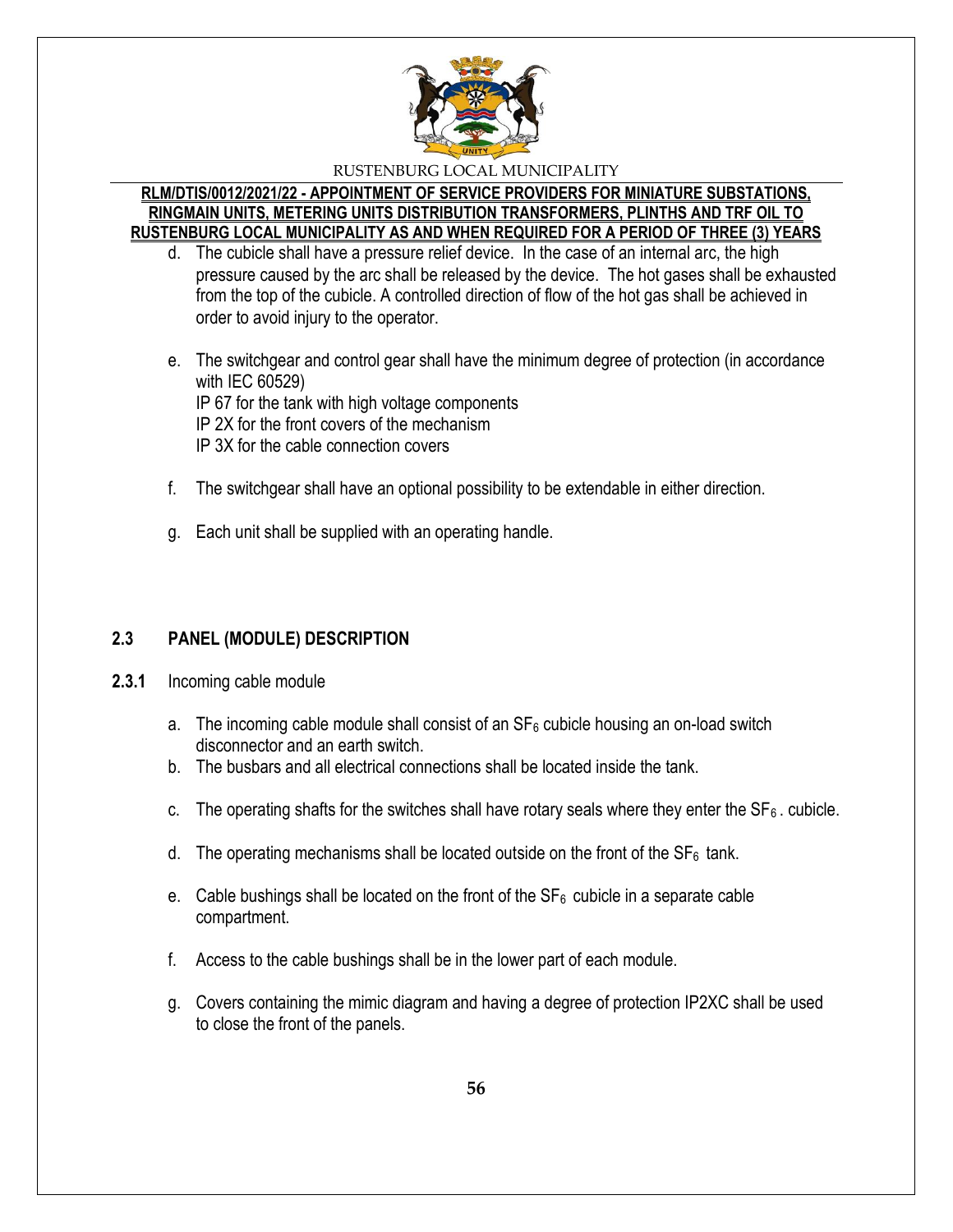

# **RLM/DTIS/0012/2021/22 - APPOINTMENT OF SERVICE PROVIDERS FOR MINIATURE SUBSTATIONS, RINGMAIN UNITS, METERING UNITS DISTRIBUTION TRANSFORMERS, PLINTHS AND TRF OIL TO RUSTENBURG LOCAL MUNICIPALITY AS AND WHEN REQUIRED FOR A PERIOD OF THREE (3) YEARS**

**2.3.2 The Circuit Breaker Module (Transformer Feeder) (NEIDI Configuration)**

- a. It shall consist of a Vacuum / SF6 cubicle housing a circuit breaker unit and a disconnector earth switch.
- b. The circuit breaker shall be of the type and rating as indicated in the technical schedules.
- c. An integrated (self-powered) relay and associated CT's shall be used for tripping of the circuit breaker during fault conditions.
- d. Busbars and all electrical connections shall be located inside the tank.
- e. The operating shafts for the switching devices shall have rotary seals where they enter the  $SF_6$ .cubicle.
- f. The operating mechanisms shall be located outside on the front of the  $SF<sub>6</sub>$  tank.
- g. Cable bushings shall be located on the front of the  $SF_6$  cubicle in a separate cable compartment.
- h. Access to the cable bushings shall be in the lower part of each module.
- i. Covers containing the minimum diagram and having a degree of protection IP2XC shall be used to close the front of the panels.

# **2.4 CIRCUIT BREAKERS**

- a. Circuit breakers shall be of the vacuum/SF6 type.
- b. Circuit breaker ratings shall be as specified in the Technical Schedules
- c. The circuit breaker main circuit shall be connected in series with a three-position disconnector-earth switch.
- d. The operation between circuit breaker and disconnector earth switch shall be mechanically interlocked.

# **2.5 BUSBARS**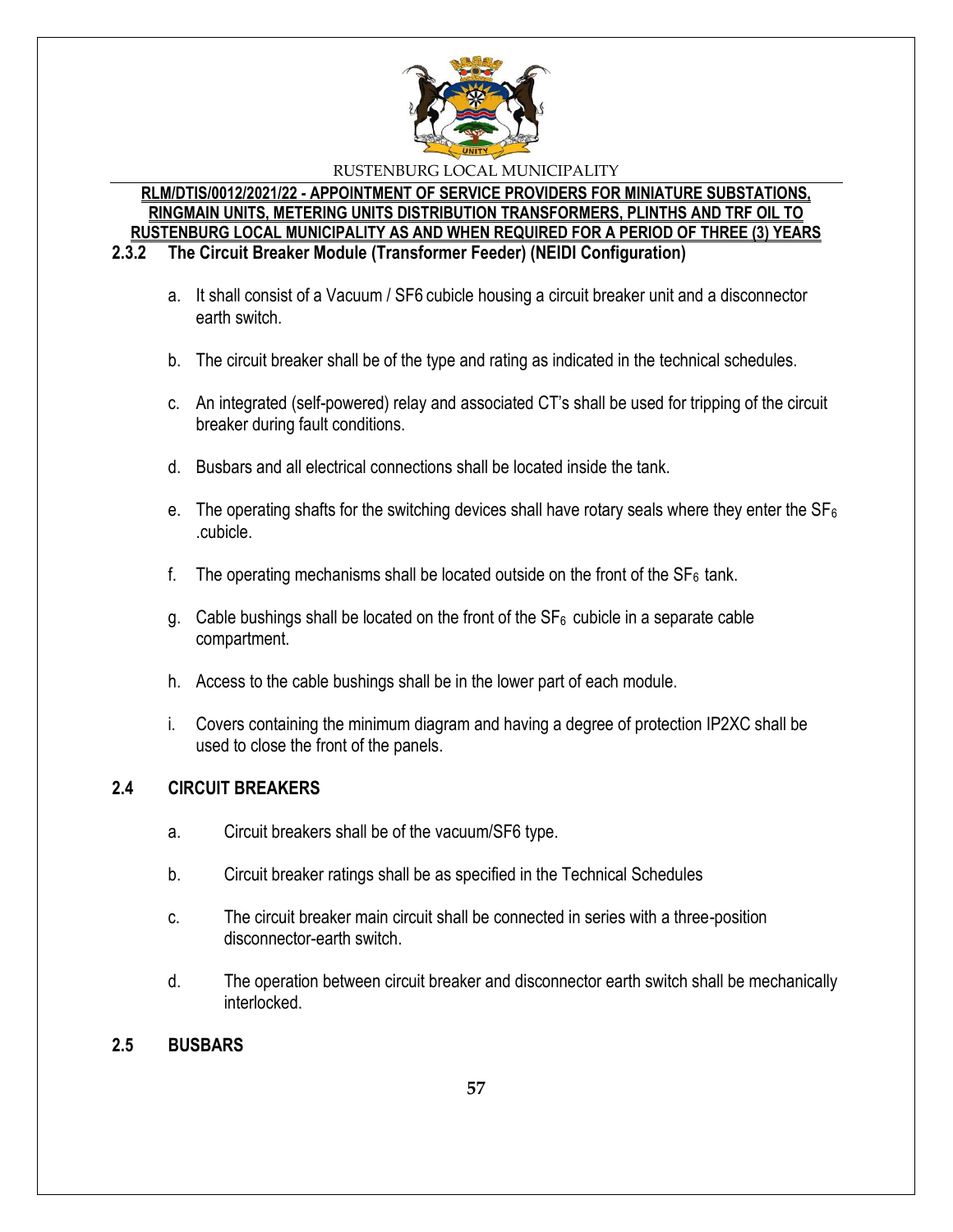

### **RLM/DTIS/0012/2021/22 - APPOINTMENT OF SERVICE PROVIDERS FOR MINIATURE SUBSTATIONS, RINGMAIN UNITS, METERING UNITS DISTRIBUTION TRANSFORMERS, PLINTHS AND TRF OIL TO RUSTENBURG LOCAL MUNICIPALITY AS AND WHEN REQUIRED FOR A PERIOD OF THREE (3) YEARS**

- a. The busbars shall comprise of 3 single phase copper busbars and the connections to the onload cable modules and the circuit breaker module
- b. The busbar shall be fully integrated inside the  $SF<sub>6</sub>$  cubicle.
- c. The busbars and the circuit connections to the busbars shall have normal current ratings suitable to the application and shall be calculated by the Contractor.
- d. Busbars shall be rated to withstand all dynamic and thermal stresses for the full length of the switchgear.
- e. The use of cabled sections in busbar runs (e.g. to provide connections to bus-couplers) is not acceptable without the written approval of the Electrical Engineer.
- f. The temperature rise of busbars, busbar joints, busbar connections and breaker plug-in contact shall not exceed the figure laid down by BS 159 when carrying rated current, due account being taken of temperature rise correction for altitude.

# **2.6 RATING OF SWITCHGEAR**

- **2.6.1** Voltage Rating
	- a. The MV switchgear shall be suitable for safe operation on the specified system for all operating conditions. The working voltage for the building substation is 11kV.
	- b. There shall be no audible corona discharge under working conditions. This requirement shall be taken to be complied with only if the audible corona extinction voltage, phase-toearth, or phase-to-phase, is not less than 125% of nominal system voltage. Compliance may be conceded if it can be shown that any discharge below the specified level takes place at points remote from all dielectric materials and cannot cause their deterioration.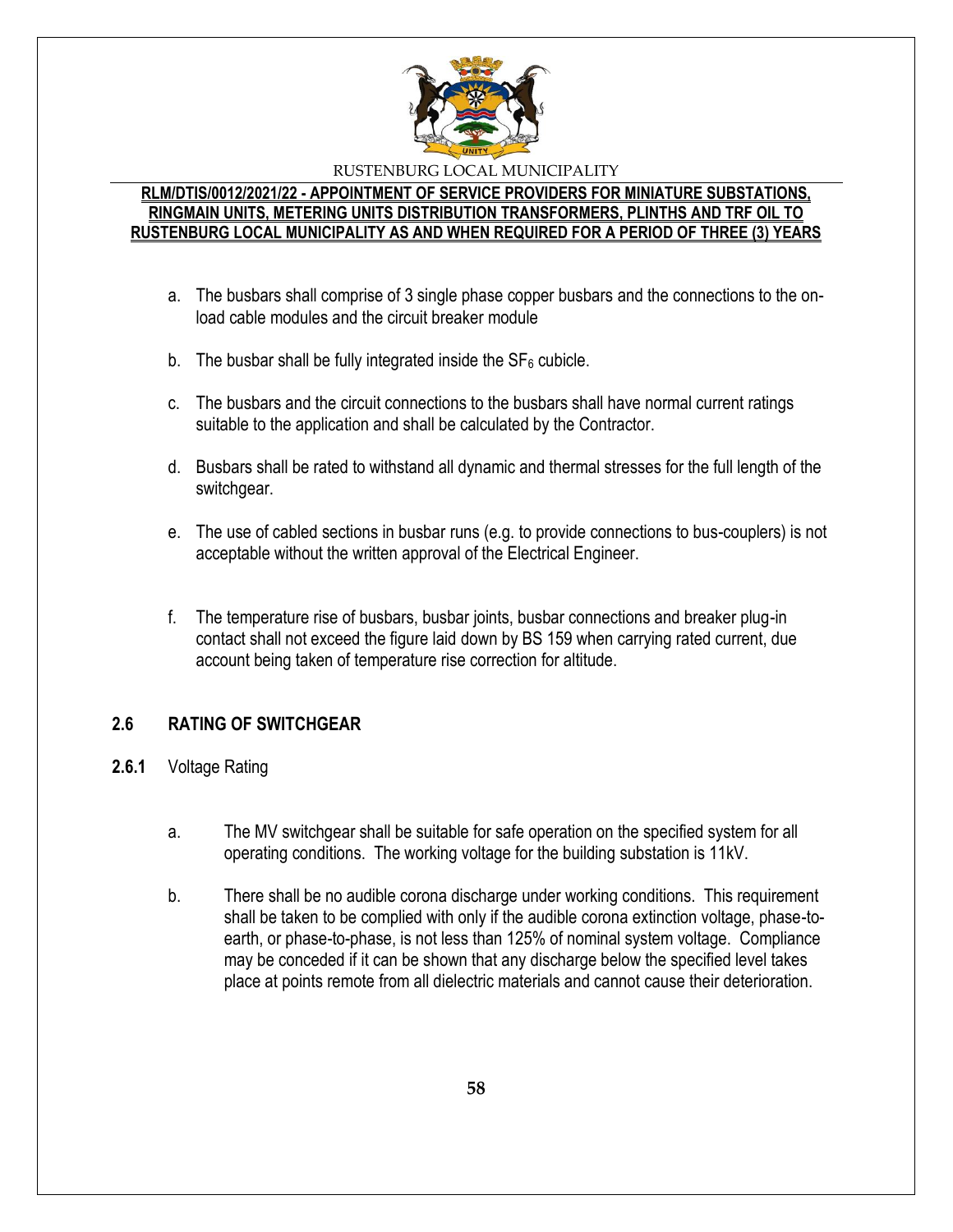

**RLM/DTIS/0012/2021/22 - APPOINTMENT OF SERVICE PROVIDERS FOR MINIATURE SUBSTATIONS, RINGMAIN UNITS, METERING UNITS DISTRIBUTION TRANSFORMERS, PLINTHS AND TRF OIL TO RUSTENBURG LOCAL MUNICIPALITY AS AND WHEN REQUIRED FOR A PERIOD OF THREE (3) YEARS**

### **2.6.2** Fault Capacity

- a. The switchgear shall have the fault current ratings at nominal system voltage as specified in the Technical Schedules.
- b. The contractor shall be required to verify the system fault level, and submit the details to the Electrical Engineer before commencing with manufacture.
- c. Testing shall be done on an entire switch unit, complete with circuit breaker, potential transformer and condenser bushings where applicable, current transformers, busbars, shutters, cable boxes and if necessary, such parts of adjacent panels as are required to support the busbars and present a complete unit for testing.
- **2.6.3** Impulse Rating
	- a. The switchgear shall have an assigned impulse rating as specified in the Technical Schedules, supported by recent test certificates proving successful testing, using a standard 1/50 microsecond voltage wave, on identical units, manufactured in the factory from which an order would be executed.
	- b. The complete RMU shall withstand a one minute power frequency voltage, of 2.2 times the rated voltage.
	- c. Should reasonable doubt exist as to the validity of test certificates submitted, for example by virtue of modifications made to the switchgear, the Electrical Engineer may direct that a further certificate(s) be obtained on a sample unit(s) manufactured under the Contract at the expense of the Contractor. Such tests shall be carried out by a recognized testing institute and (at their discretion) in the presence of the Electrical Engineer.

# **2.7 ON-LOAD CABLE DISCONNECTOR**

- a. The on-load cable disconnector shall be a combination of a switch-disconnector and an earth switch.
- b. The arc-quenching medium shall be  $SF<sub>6</sub>$  gas.
- c. The on-load cable disconnector shall have three positions, namely: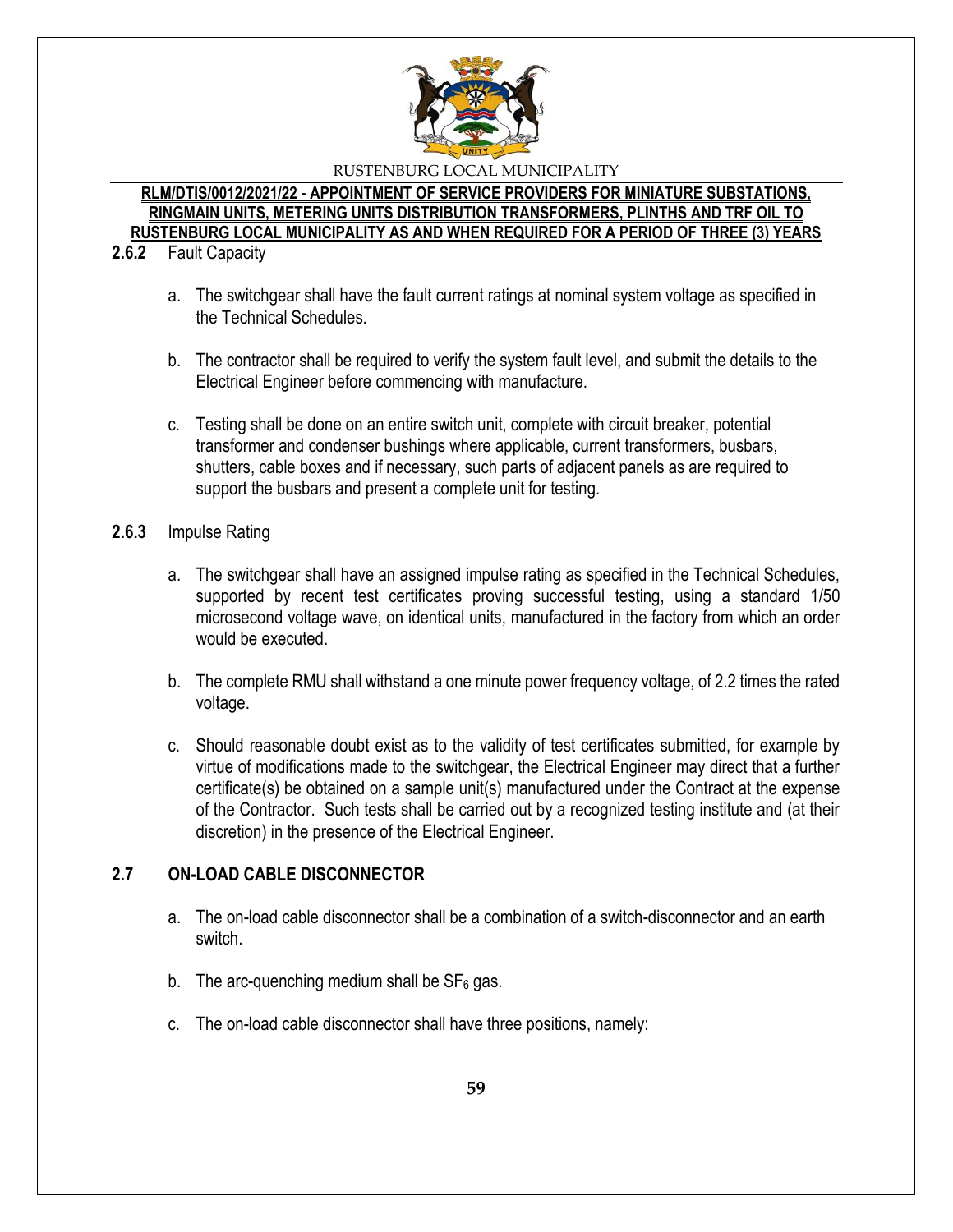

**RLM/DTIS/0012/2021/22 - APPOINTMENT OF SERVICE PROVIDERS FOR MINIATURE SUBSTATIONS, RINGMAIN UNITS, METERING UNITS DISTRIBUTION TRANSFORMERS, PLINTHS AND TRF OIL TO RUSTENBURG LOCAL MUNICIPALITY AS AND WHEN REQUIRED FOR A PERIOD OF THREE (3) YEARS**

> **Open Closed Earthed**

# **2.8 EARTH SWITCH**

- a. Earth switches shall be rated equal to the switchgear rating.
- b. Earth switches shall be of the quick-make type.
- c. Earth switches shall be operated from the front of the cubicle by means of a removable handle.

# **2.9 CIRCUIT BREAKER MODULE**

- a. The circuit breaker module shall be a combination of a circuit breaker and an earth switch.
- b. The circuit breaker and earth switches shall be mechanically interlocked.
- c. The arc-quenching medium shall be  $SF<sub>6</sub>$  gas.
- d. The circuit breaker shall have three positions, namely:

**Open Closed Earthed**

# **2.10 OPERATING MECHANISMS**

- a. All operating mechanisms shall be situated in the mechanism compartment behind the front covers outside the  $SF<sub>6</sub>$  tank.
- b. The mechanism for the on-load cable disconnector and the earth switch shall operate both devices via one common shaft.
- c. The mechanism shall provide independent manual operation for closing and opening of the disconnector, independent closing of the earth switch and dependent opening of the earth switch.
- d. The mechanism for the vacuum circuit breaker (VCB) and disconnector-earth switch shall operate the VCB and the disconnector-earth switch via two separate shafts.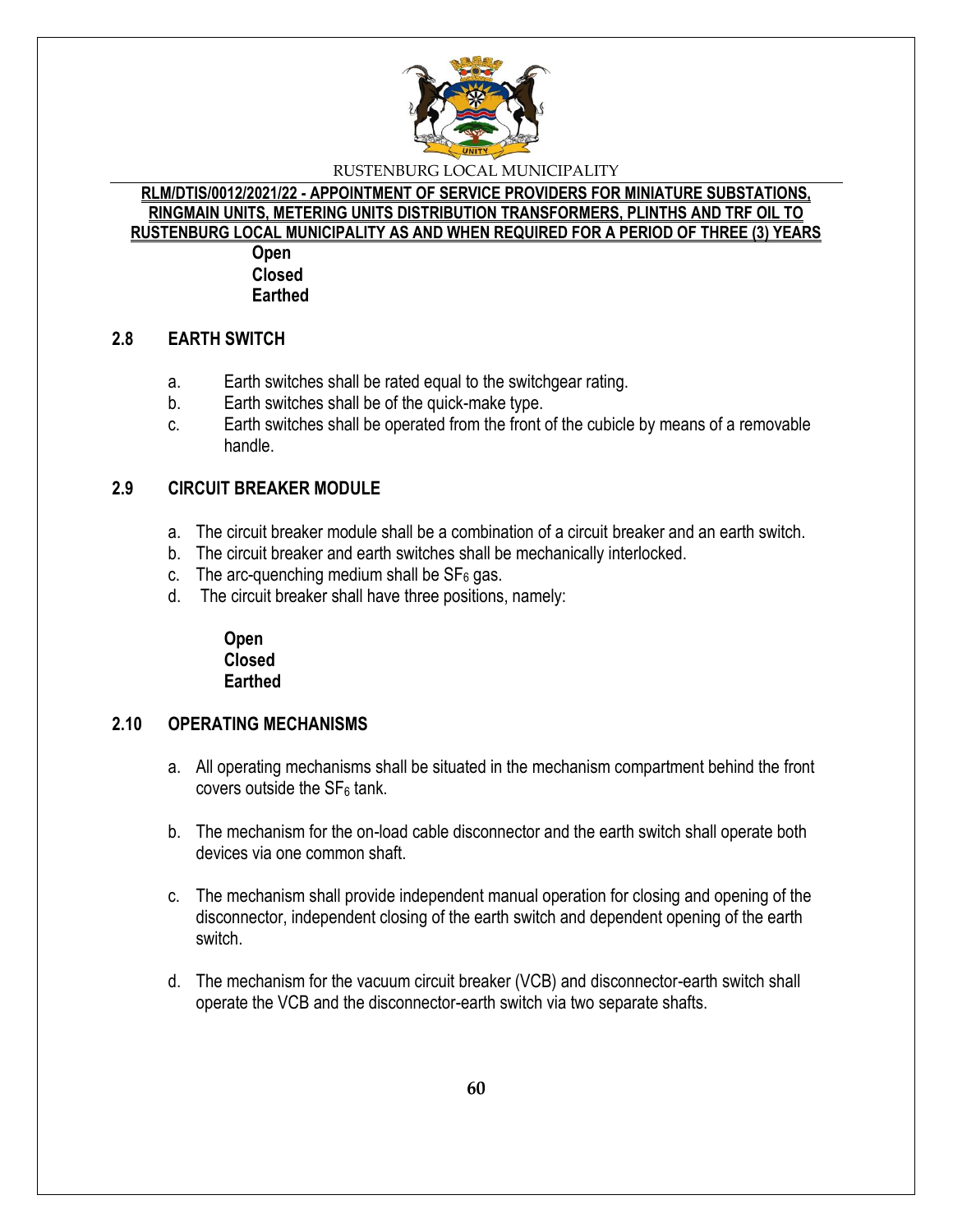

### **RLM/DTIS/0012/2021/22 - APPOINTMENT OF SERVICE PROVIDERS FOR MINIATURE SUBSTATIONS, RINGMAIN UNITS, METERING UNITS DISTRIBUTION TRANSFORMERS, PLINTHS AND TRF OIL TO RUSTENBURG LOCAL MUNICIPALITY AS AND WHEN REQUIRED FOR A PERIOD OF THREE (3) YEARS**

- e. The mechanism for the VCB shall have stored spring (kinetic) energy and shall provide independent manual operation for closing and opening of the VCB.
- f. The mechanism shall have a self-powered relay with associated CTs and/or remote tripping device.
- g. The mechanism for the disconnector-earth switch shall provide independent manual operation for closing and opening of the disconnector, independent closing of the earth switch and dependent opening of the earth switch.

# **2.11 ELECTRICAL BUSHINGS**

- a. The bushings shall be made of cast resin with moulded electrical conductor in the centre.
- b. A screen shall be moulded into the bushing. This screen shall act as the main capacitor supplying voltage indicators.
- c. The bushings shall be sealed by O-rings and fixed to the cubicle by a common supporting bracket.

# **2.12 MECHANICAL BUSHINGS**

- a. The mechanical bushings are the interface between the switches inside the cubicle and the mechanism outside.
- b. The mechanical bushing shall have a rotating shaft, which is connected to the shaft of the switch and to the corresponding shaft of the mechanism.
- c. The rotating shaft shall be sealed by a double set of radial simmering gas seals.
- d. O-rings shall provide the fixed sealing of the bushings.

# **2.13 FRONT COVERS**

- a. The front cover shall contain the mimic diagram of the main circuit with the position indicators for the switching devices
- b. The voltage indicators shall be situated on the front covers.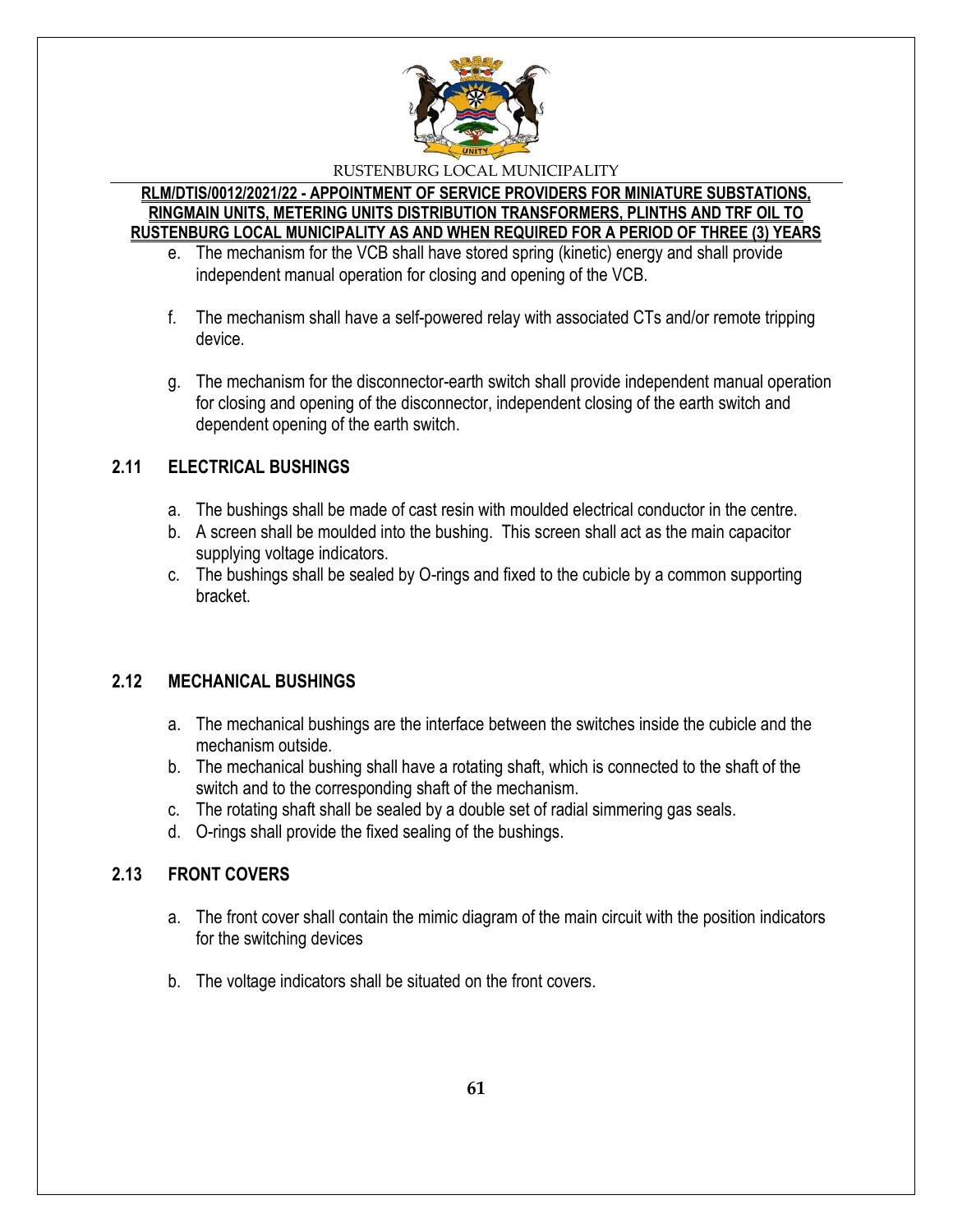

# **RLM/DTIS/0012/2021/22 - APPOINTMENT OF SERVICE PROVIDERS FOR MINIATURE SUBSTATIONS, RINGMAIN UNITS, METERING UNITS DISTRIBUTION TRANSFORMERS, PLINTHS AND TRF OIL TO RUSTENBURG LOCAL MUNICIPALITY AS AND WHEN REQUIRED FOR A PERIOD OF THREE (3) YEARS**

# **2.14 POSITION INDICATORS**

- a. The position indication of the switching devices shall be visible through the front cover and be directly linked to the operating shaft of the respective switching devices.
- b. Mechanical position indicated shall be used.
- c. The following three positions shall be clearly visible for each of the different switching devices:

Open Closed **Earthed** 

# **2.15 VOLTAGE INDICATION**

- **2.15.1** Neon Lights
	- a. Where specified, three voltage-indicating neon lights one for each phase shall be provided to indicate whether the cable side of the circuit is energized.
	- b. The neon lights shall be energized from condenser bushings on the cable side.
	- c. It is the responsibility o the Contractor to ensure that the rating of the condenser bushings are sufficient to supply the imposed load on the bushings and to provide clear indication by the neon lights, even on the remote control boards, to the full approval of the RLM Representative / Electrical Engineer.
	- d. The Contractor shall state the make and type of condenser bushings used and the type of dielectric used for the manufacture of the bushings, and the certified 1/50 microsecond impulse strength of the bushings.
	- e. Each neon light shall be shunted by a suitable resistor or non-linear resistor located immediately adjacent to the condenser bushings to prevent dangerous potentials appearing in the event of lamp failure and to protect the lamps against voltage surges.
- **2.15.2** On-load Cable Disconnector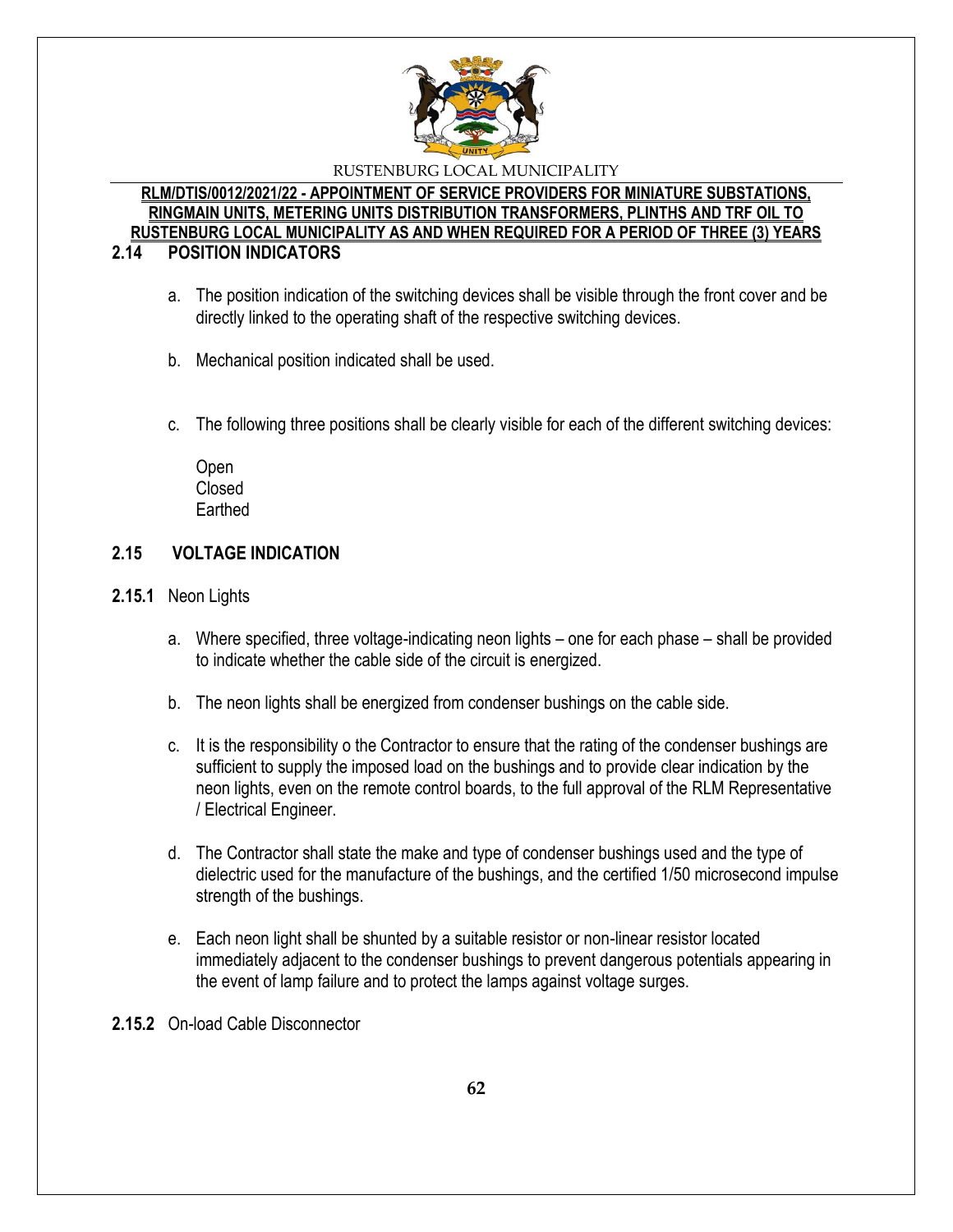

### **RLM/DTIS/0012/2021/22 - APPOINTMENT OF SERVICE PROVIDERS FOR MINIATURE SUBSTATIONS, RINGMAIN UNITS, METERING UNITS DISTRIBUTION TRANSFORMERS, PLINTHS AND TRF OIL TO RUSTENBURG LOCAL MUNICIPALITY AS AND WHEN REQUIRED FOR A PERIOD OF THREE (3) YEARS**

- a. A separate set of voltage indicators (neon lights) shall be situated on the front cover of the respective modules.
- b. The voltage indicators shall be used to indicate the cable voltage of each incoming module.
- c. Identification of t he phases shall be achieved by labels indicating L1, L2 and L3 on the front of the voltage indicators.
- d. The voltage indicator shall satisfy the requirements of IEC61243 Annex F.
- **2.15.3** Circuit Breaker Module
	- a. A dedicated analogue voltmeter shall be situated on the front cover of the circuit breaker module to indicate the busbar voltage.
	- b. Voltmeters shall be of the suppressed zero type and scaled to the approval of the RLM Representative / Electrical Engineer with the normal operating voltage reading indicated in red.
	- c. A voltage selector switch shall be provided having four positions marked "OFF", "R-B", "Y-B" and "R-Y" so that the voltage across any two lines may be indicated or the voltmeter may be disconnected from the circuit.
	- d. The voltmeter shall be supplied via voltage transformers that shall be connected to the main busbars via primary fuses.
	- e. All voltage transformers shall comply with IEC 60186.
	- f. Voltage transformers shall be of dry type, with ratings and ratios as specified in the Technical Schedules.
	- g. Voltage transformers in cubicles shall have dimensions according to DIN 42600, Narrow type.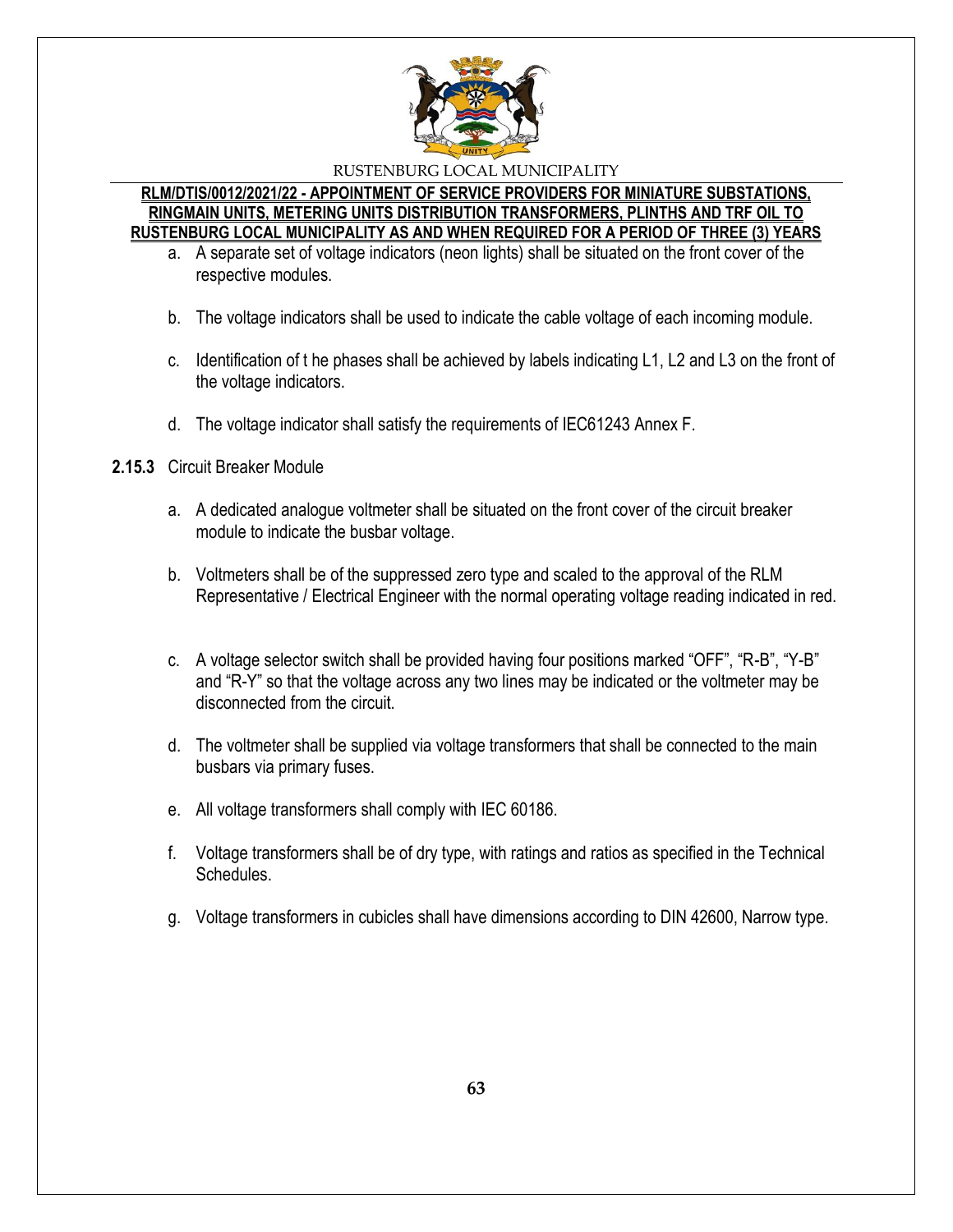

### **RLM/DTIS/0012/2021/22 - APPOINTMENT OF SERVICE PROVIDERS FOR MINIATURE SUBSTATIONS, RINGMAIN UNITS, METERING UNITS DISTRIBUTION TRANSFORMERS, PLINTHS AND TRF OIL TO RUSTENBURG LOCAL MUNICIPALITY AS AND WHEN REQUIRED FOR A PERIOD OF THREE (3) YEARS**

# **2.16 CABLE COMPARTMENT**

- a. It shall be possible to terminate a minimum of two single core MV cables per phase.
- b. The access to the compartment shall be possible by removing the cable cover, bolted tot eh main frame.
- c. Removable steel covers shall close the cable compartments.
- d. Arc proof cable covers shall be available as an option.
- e. Each module shall have a separate cable compartment that is segregated form each other by means of a partition wall. A partition wall shall be fitted to divide the cable compartment from the rear side of the switchgear.
- f. In case of an arc inside the tank, followed by the opening of pressure relief device, the partition wall shall prevent the hot gases flowing out from the pressure relief to enter the cable compartments.
- g. All covers shall be removable.

# **2.16.1** Power connection

- a. The cables shall be installed below the mimic front cover.
- b. The medium voltage cables shall be connected to the unit through electrical bushings
- c. The bushings shall be fitted with a capacitor of approximately 15 pF. This capacitor shall be the primary capacitor used in the capacitive voltage divider, which shall form part of the permanent cable voltage indicator.
- d. At the bottom of the cable compartment an earth bar system shall be fitted. This system shall be made of copper with a minimum cross sectional area of 120 mm²
- e. In each compartment the earth bar shall be fitted
- f. The main  $SF_6$  tank shall be connected to the copper earth bar

# **2.17 INTERLOCKING**

a. The mechanism for the on-load cable disconnector shall provide a built-in mechanical interlocking system to prevent the following operations: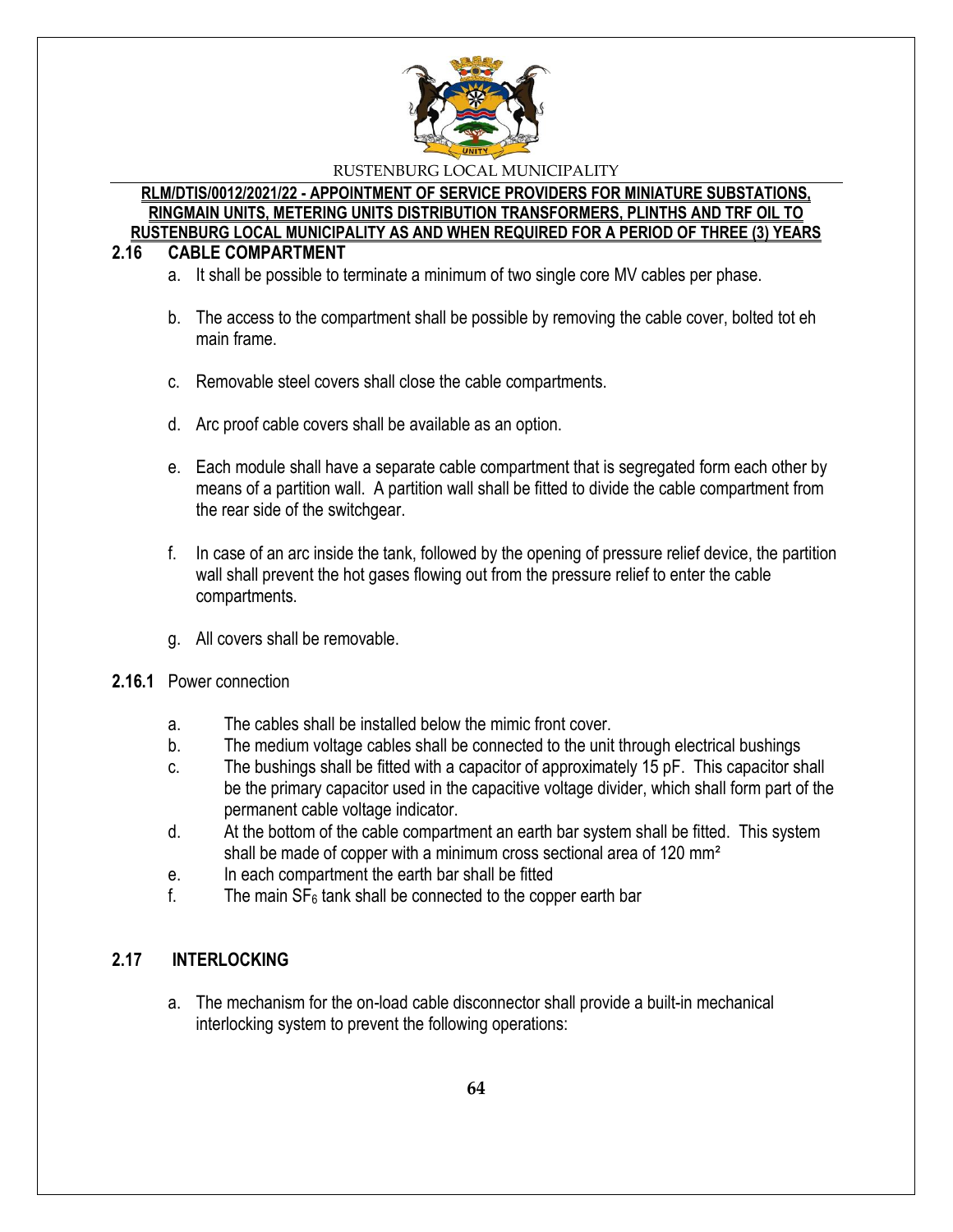

### **RLM/DTIS/0012/2021/22 - APPOINTMENT OF SERVICE PROVIDERS FOR MINIATURE SUBSTATIONS, RINGMAIN UNITS, METERING UNITS DISTRIBUTION TRANSFORMERS, PLINTHS AND TRF OIL TO RUSTENBURG LOCAL MUNICIPALITY AS AND WHEN REQUIRED FOR A PERIOD OF THREE (3) YEARS**

Closing of disconnector switch when the earth switch is closed Closing of the earth switch when the disconnector switch is in the closed position.

b. The mechanism for the circuit breaker unit shall provide a built-in mechanical interlocking system to prevent the following operations: Closing of the circuit breaker when the earth switch is closed Closing of the earth switch when the circuit breaker is in the closed position. In addition an interlocking device that allows access to the fuses only when the earth switch is in the earthed position and opening of the earth switch is only possible when the fuse cover is closed and secured.

# **2.18 AUXILLIARY EQUIPMENT**

- **2.18.1** Current transformers
	- a. Current transformers shall be of dry type, with ratings and ratios as specified in the Technical **Schedules**
	- b. All primary connections and all current transformers shall have a short time current rating corresponding to the rated breaking capacity of the switchboard.
	- c. No CT wires shall be joined under any circumstances.
	- d. The "Limits of Temperature Rise of Windings" specified in Table 1 of BS 3938 for the condition of rated current and burden, shall apply instead when the current transformer carries 150% of rated current and 225% of rated burden, continuously.
	- e. Magnetisation characteristics ( $V_{kp}$  1<sub>0</sub> curves) and secondary winding resistance referred to 75°C shall be provided for all protection and metering current transformers. The following will specifically be required:

For Class TPS CT's, the excitation current shall be measured with  $V_k$  applied to the secondary winding.

For Class 5P and 10P C's, the excitation current corresponding to the rated accuracy limit factor

The secondary winding resistance referred to 75°C

For all metering CT's, tests for accuracies as specified in BS 3938, Clause 9.1 are required.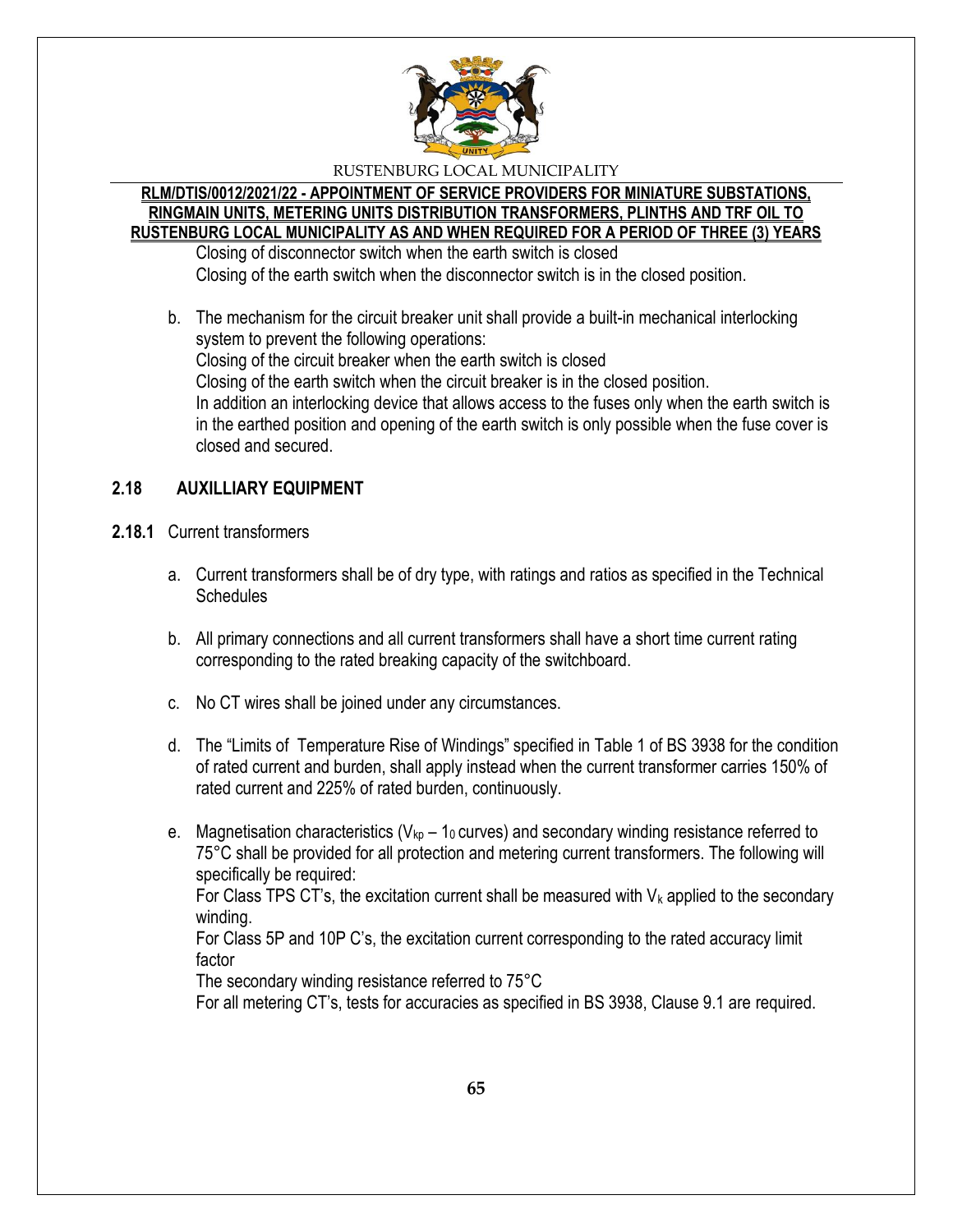

### **RLM/DTIS/0012/2021/22 - APPOINTMENT OF SERVICE PROVIDERS FOR MINIATURE SUBSTATIONS, RINGMAIN UNITS, METERING UNITS DISTRIBUTION TRANSFORMERS, PLINTHS AND TRF OIL TO RUSTENBURG LOCAL MUNICIPALITY AS AND WHEN REQUIRED FOR A PERIOD OF THREE (3) YEARS**

- f. Current transformers used for metering purposes shall be of Class 0.5 accuracy and rated for a burden of 15 VA in accordance with BS 39378 (SABS IEC 60185)
- g. The metering CTs shall be designed for early saturation and the Contractor shall state the saturation factor applicable.
- h. Current transformers required for ammeter indication only, shall be Class 0.5 metering type for a burden of 15 VA.
- i. All current transformer secondary connections shall be brought out to fully accessible terminal blocks and shall be clearly marked.
- j. Duplicate rating plates to BS 3938 (SABS IEC 60185) for all CTs, shall be fitted in an accessible position on the relevant switchboard housing (e.g. where hinged doors are fitted to relay cubicles, the inside of such a door is an ideal position for mounting duplicate rating plates.)

# **2.18.2** Voltage Transformers

- a. Where specified, three-phase voltage transformers shall be provided for connection to the main busbars.
- b. The voltage transformer shall be oil-immersed, or totally encapsulated in epoxy resin, using recognized vacuum filling techniques.
- c. The voltage transformer shall have an output of 50 VA per phase, be of Class 0.5 accuracy to BS 3941 (SABS IEC 60186) and shall be complete with fuses in the primary circuit and MCBs n the low-voltage circuit.
- d. The medium voltage fuses shall be accessible only when the voltage transformer is fully isolated from the primary plug-in contacts.
- e. The secondary voltage output shall be 110V between phases. The secondary wires of the VT outputs shall not be joined.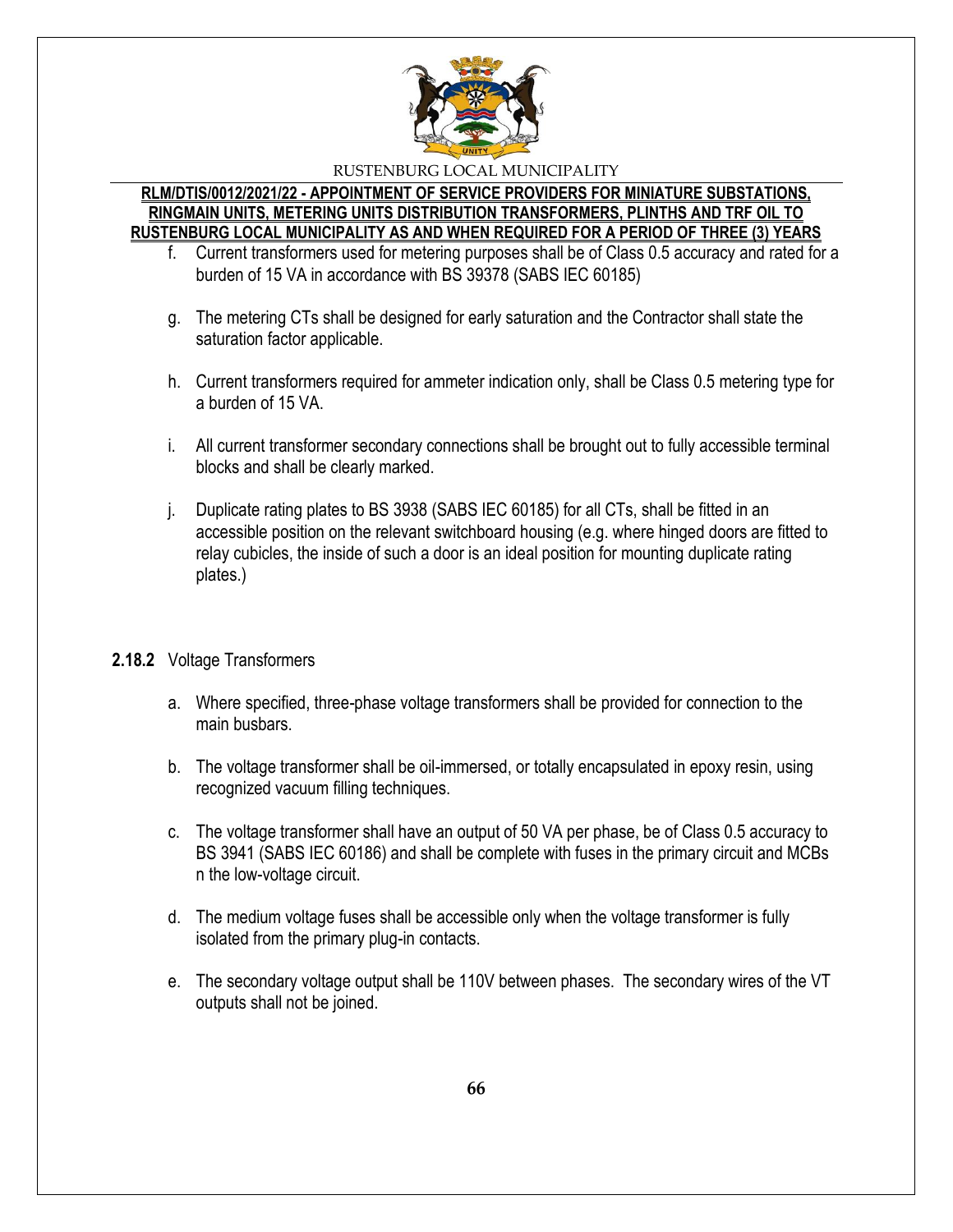

### **RLM/DTIS/0012/2021/22 - APPOINTMENT OF SERVICE PROVIDERS FOR MINIATURE SUBSTATIONS, RINGMAIN UNITS, METERING UNITS DISTRIBUTION TRANSFORMERS, PLINTHS AND TRF OIL TO RUSTENBURG LOCAL MUNICIPALITY AS AND WHEN REQUIRED FOR A PERIOD OF THREE (3) YEARS**

- f. The primary and secondary windings of the VTs shall be connected such that there shall be no phase displacement between corresponding primary voltages and secondary voltages, expect for inherent phase angle errors.
- g. Isolation of a VT shall be achieved by complete withdrawal of the VT assembly from its primary isolating contacts.
- **2.18.3** Low Voltage compartment
	- a. Necessary terminal blocks and wiring etc. shall be placed behind the front cover of each module.
	- b. Further additional low voltage equipment shall normally be contained in the low voltage compartment. In particular:
	- c. Terminal blocks

Wiring for interconnections between units connecting the auxiliary cables

**Instruments** Protection relay Metering devices LV fuses etc

# **2.19 WIRING**

- a. Multi-stranded flexible copper conductor 300 / 500 V grade solid dielectric insulated single core wiring shall be used for all wiring.
- b. All wiring shall be number feruled at both ends of each conductor. The numbering method employed shall conform to the system laid down in Annexure A of NRS 003-1.
- c. All CT and VT circuit wiring shall have a cross sectional area of 2.5mm², with red, white, blue according to the relevant phases and black for the neutral.
- d. All internal signal wiring and control wiring shall have a cross sectional area of 1.5mm² with grey wire for DC wiring and black wire for AC wiring.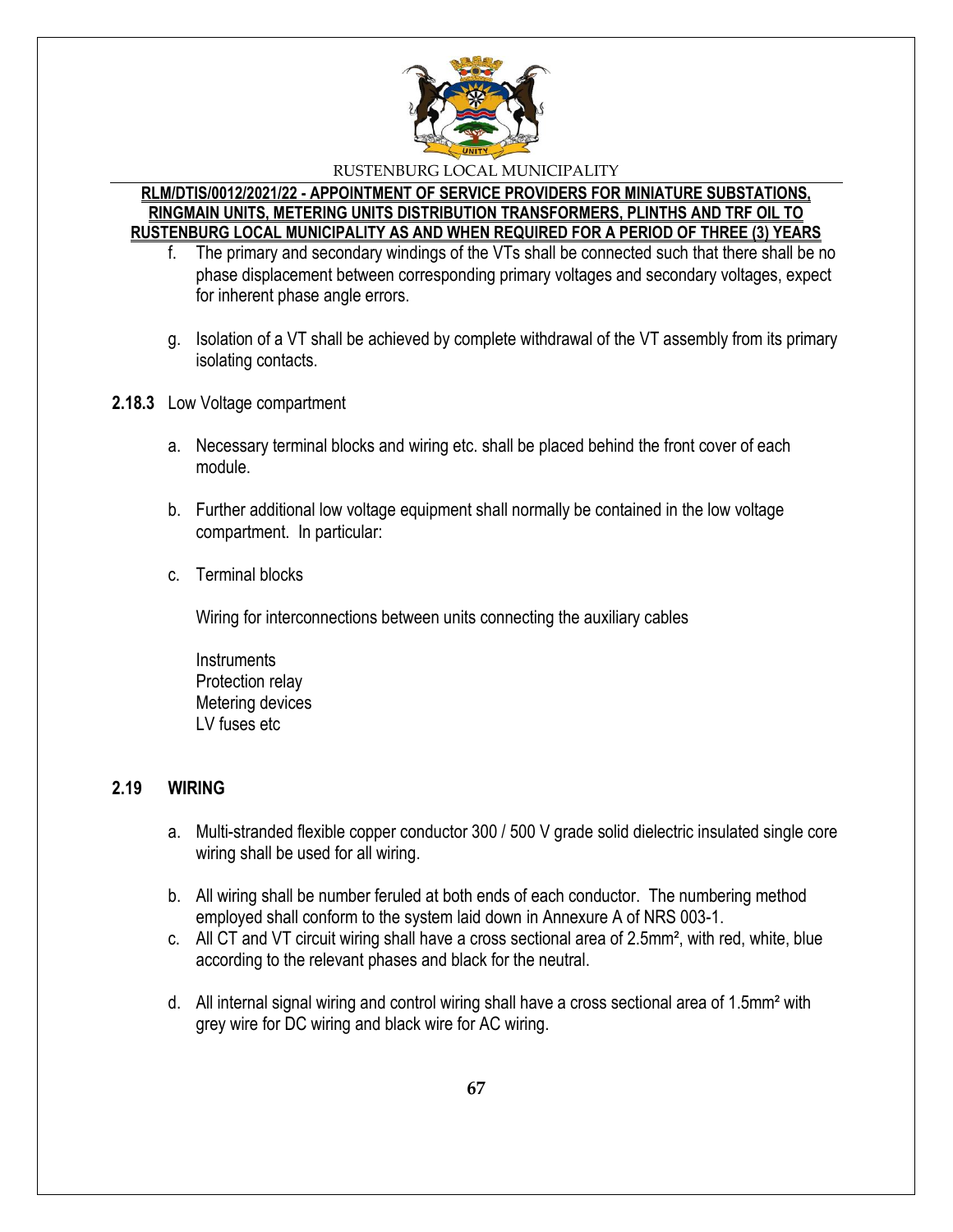

**RLM/DTIS/0012/2021/22 - APPOINTMENT OF SERVICE PROVIDERS FOR MINIATURE SUBSTATIONS, RINGMAIN UNITS, METERING UNITS DISTRIBUTION TRANSFORMERS, PLINTHS AND TRF OIL TO RUSTENBURG LOCAL MUNICIPALITY AS AND WHEN REQUIRED FOR A PERIOD OF THREE (3) YEARS**

- e. All wires shall be provided with pre-insulated lugging, which shall be of the hooked flat blade (spade) type for terminal connections and ring ferrules for CT connections. For relay terminal connections ring type or hooked flat blade types shall be used, alternatively where space limitations are experienced, boot lace ferrules could be considered if approved in writing.. Push-on lugs shall not be considered.
- f. All wiring shall be placed in adequately supported trunking or looms with 20% spare capacity per wireway. Consideration shall be given during the design stage to temperature rise within trunkings or looms. The designed shall ensure that excessive temperature build-up does not occur within trunking or looms during normal operation of the system.

# **2.20 REVENUE METERING**

- a. A separate metering IED of the type specified in the Technical Schedules shall be installed for revenue metering purposes.
- b. The meter shall have a minimum accuracy Class of 0.2 and shall be used for billing purposes.
- c. The meter shall be housed in a separate metering kiosk that will be mall-mounted in the MV Chamber building with the RMU installation, unless it can be accommodated on a separate metering module that will form part of the overall switchgear installation.
- d. The meter will be supplied from the metering CTs on the Circuit Breaker unit and will provide an indication of the total current being drawn by the installation.
- e. The revenue meter shall have a RS485 communication module for interfacing with the MTN building management system.

# **2.21 CABLE TESTING FACILITY**

- **2.21.1.1**Cable test facilities that are independent of the cable end boxes and are Accessible from the front of the RMU are preferred.
- **2.21.1.2** For operator safety, the cable testing procedures shall be displayed on the front and inside of the cable testing facility covers.
- **2.21.1.3**Cable test facilities shall only be accessible when the isolator / switch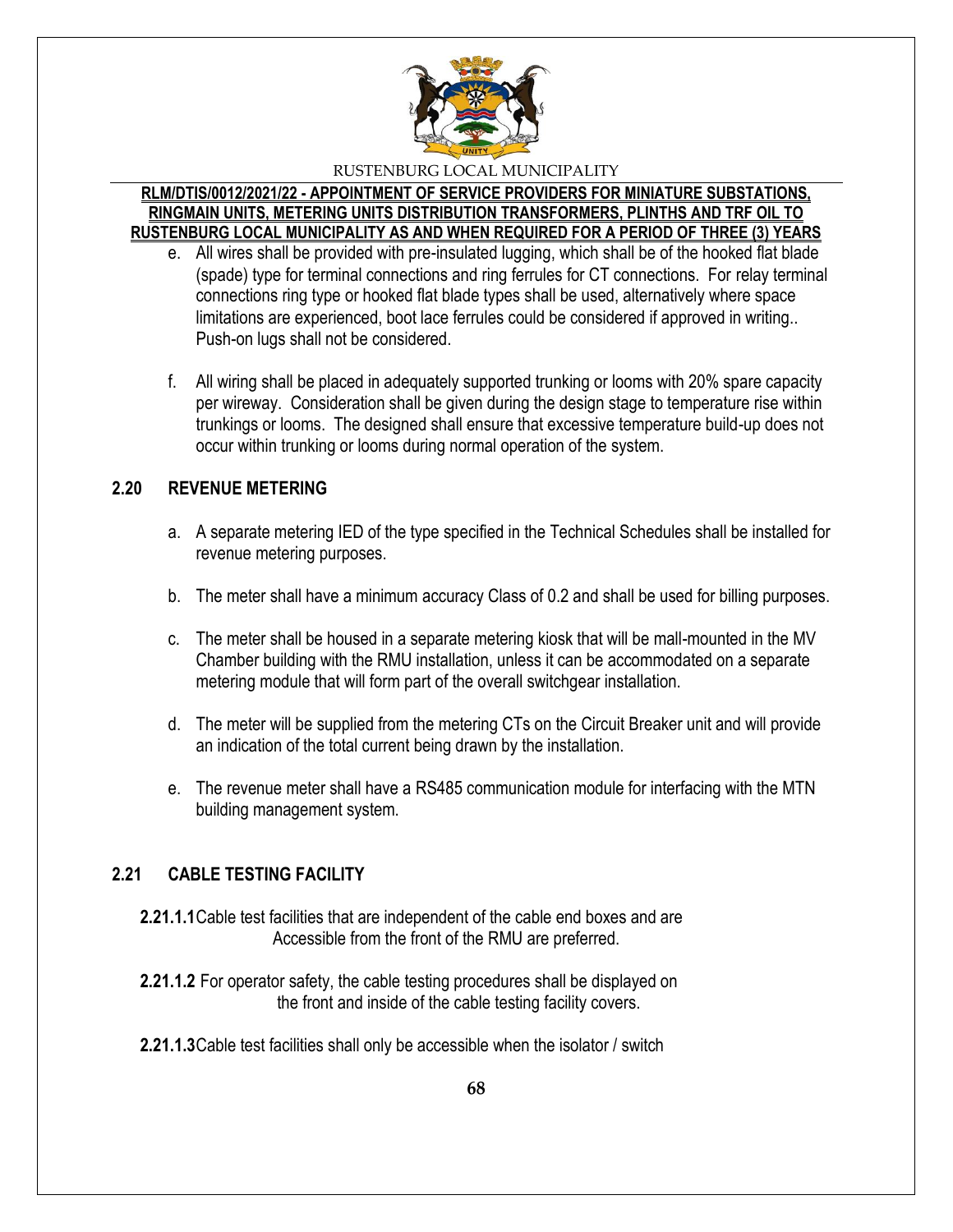

### **RLM/DTIS/0012/2021/22 - APPOINTMENT OF SERVICE PROVIDERS FOR MINIATURE SUBSTATIONS, RINGMAIN UNITS, METERING UNITS DISTRIBUTION TRANSFORMERS, PLINTHS AND TRF OIL TO RUSTENBURG LOCAL MUNICIPALITY AS AND WHEN REQUIRED FOR A PERIOD OF THREE (3) YEARS** are earthed.

.

- **2.21.1.4** A substantial interlock must be fitted to prevent operation of the switch directly from the ON position to the EARTH AND TEST positions. Provision to be made for padlocking in any position.
- **2.21.1.5** Cable test terminals to be provided and these to be accessible only when the switch is in the EARTH AND TEST position. Interlocks are to be provided to ensure that the switch cannot be moved from the EARTH AND TEST position when the test terminal access cover is open.
- **2.21.1.6** The test terminals to be suitable for cable testing voltages up to 30 kV DC for 15 minutes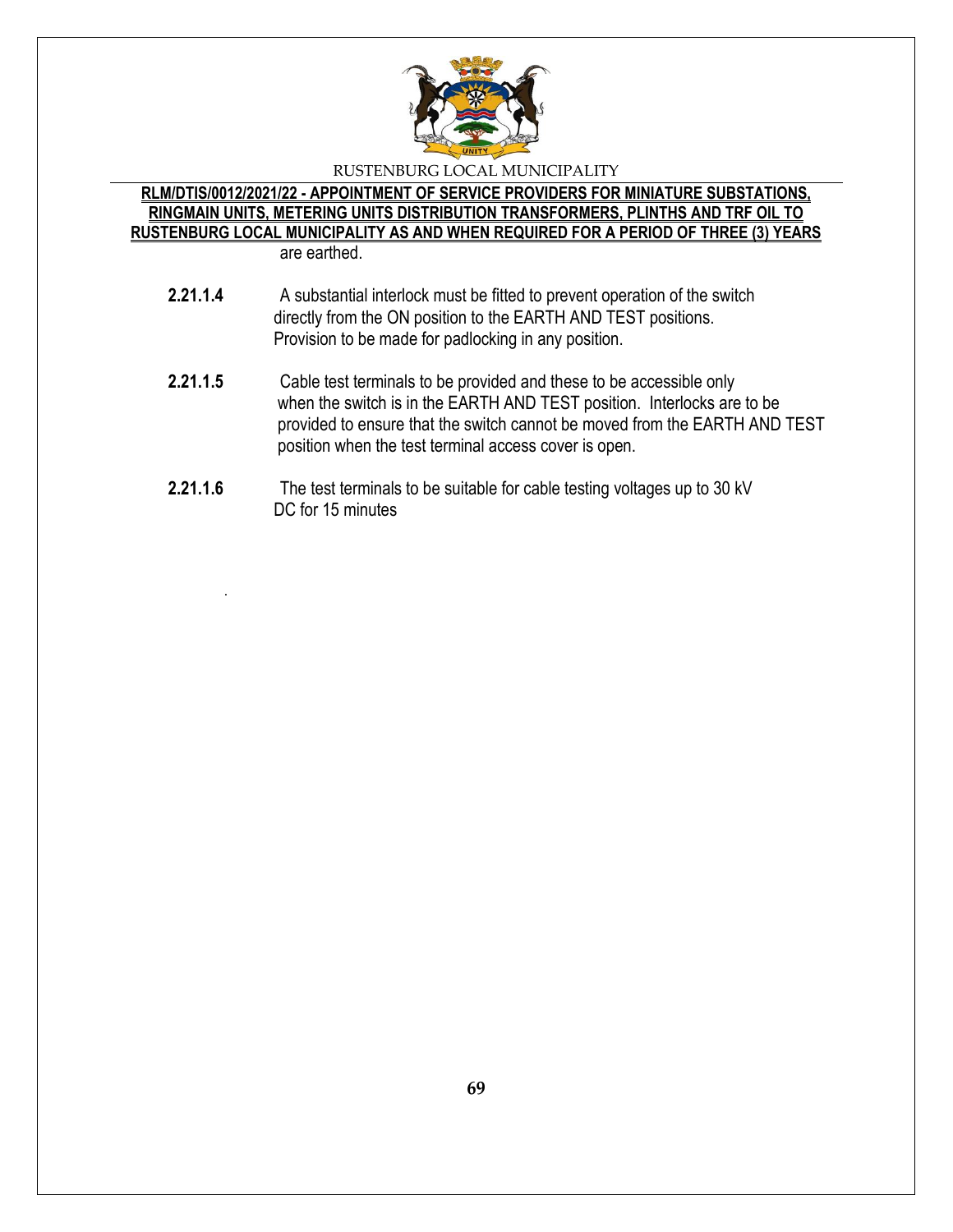

# **RLM/DTIS/0012/2021/22 - APPOINTMENT OF SERVICE PROVIDERS FOR MINIATURE SUBSTATIONS, RINGMAIN UNITS, METERING UNITS DISTRIBUTION TRANSFORMERS, PLINTHS AND TRF OIL TO RUSTENBURG LOCAL MUNICIPALITY AS AND WHEN REQUIRED FOR A PERIOD OF THREE (3) YEARS**

**ANNEXURE A** (Informative)

**The clauses listed below refer to the relevant sub clauses of specification SANS 1874**

#### **Schedule A: Purchaser's specific requirements**

| <b>Clause</b> | <b>Description</b>                                                                                                   | <b>Schedule A</b>       |
|---------------|----------------------------------------------------------------------------------------------------------------------|-------------------------|
| Note          | Old Ringmains with metering units in use -Shneider RM6 NEIDI in Cubicle with WIP 300/400                             |                         |
|               | protection. Please price and provide specs on similar type ringmains offered                                         |                         |
|               | Current Ringmains in miniature substations in use -Shneider RM6 NEIDI with WIP 35/45                                 |                         |
|               | protection. Please price and provide specs on similar type ringmains offered                                         |                         |
|               |                                                                                                                      |                         |
| 4.1.1         | kV<br>Rated voltage                                                                                                  | 12                      |
| 4.2.1.5       | Is an indoor or outdoor unit required?                                                                               | Outdoor                 |
| 4.2.2.1       | Extensible or non-extensible unit                                                                                    | Non-extensible          |
| 4.2.2.2       | Is an extensible or non-extensible unit offered?                                                                     | $\overline{X}$          |
| 4.2.3.2       | Degree of protection of unit offered?                                                                                |                         |
|               | i) 11kV live parts SF6 tank                                                                                          | IP67                    |
|               | ii) Front cover mechanism                                                                                            | IP <sub>2X</sub>        |
|               | iii) Cable covers                                                                                                    | IP3X                    |
|               | iv) Vacuum                                                                                                           | IP67                    |
| 4.2.4         | Required configuration<br>(NEIDI)                                                                                    | <b>SD/CB/SD</b>         |
|               | 2 X Isolators and 1 x Circuit Breaker with protection to Mini Sub Transformer or client                              |                         |
|               | substation. Protection wip 45 / 400 or similar as per application.                                                   | SD/SD/SD                |
|               |                                                                                                                      | (if Requested)          |
| 4.2.5.1       | Cable test facility requirements                                                                                     | Integral cable<br>test  |
|               |                                                                                                                      | facilities as stated in |
|               |                                                                                                                      | specifications          |
| 4.2.5.2       | Type of cable test facility offered?                                                                                 | $\overline{X}$          |
| 4.3.1.2       | Rated normal current of a switch disconnector<br>A                                                                   | 630                     |
| 4.3.2.1       | The insulating and/or interrupting medium of switch disconnectors                                                    |                         |
|               |                                                                                                                      | SF6 /vacuum             |
| 4.4.2.1       | Transformer load to be protected: item 1<br>kVA                                                                      | Up to 4000              |
| 4.5.1.2       | Circuit Breakers status indication                                                                                   | Direct on moving        |
|               |                                                                                                                      | contact                 |
| 4.5.1.2       | Interruption medium of circuit breakers                                                                              | Vacuum/SF 6             |
| 4.5.1.2       | Method of providing reliable indication of the main circuit breaker contact position in the case                     | $\overline{X}$          |
|               | of non-visible contacts?                                                                                             |                         |
| 4.5.1.2       | Does the circuit breaker panel include in-line off-load disconnectors?                                               | $\overline{\chi}$       |
| 4.5.1.2       | Is the circuit breaker (for the tee-off) connected in series with a three-position disconnector-<br>earthing switch? | $\overline{\mathsf{x}}$ |
| 4.5.1.2       | Is the operation between the circuit breaker and disconnector-earthing switch interlocked?                           | $\overline{X}$          |
| 4.5.1.2       | Rated normal current of the circuit breaker<br>A                                                                     | 200                     |
| 4.5.2.1       | Type of protection tripping of circuit breaker required                                                              | Self-powered relays     |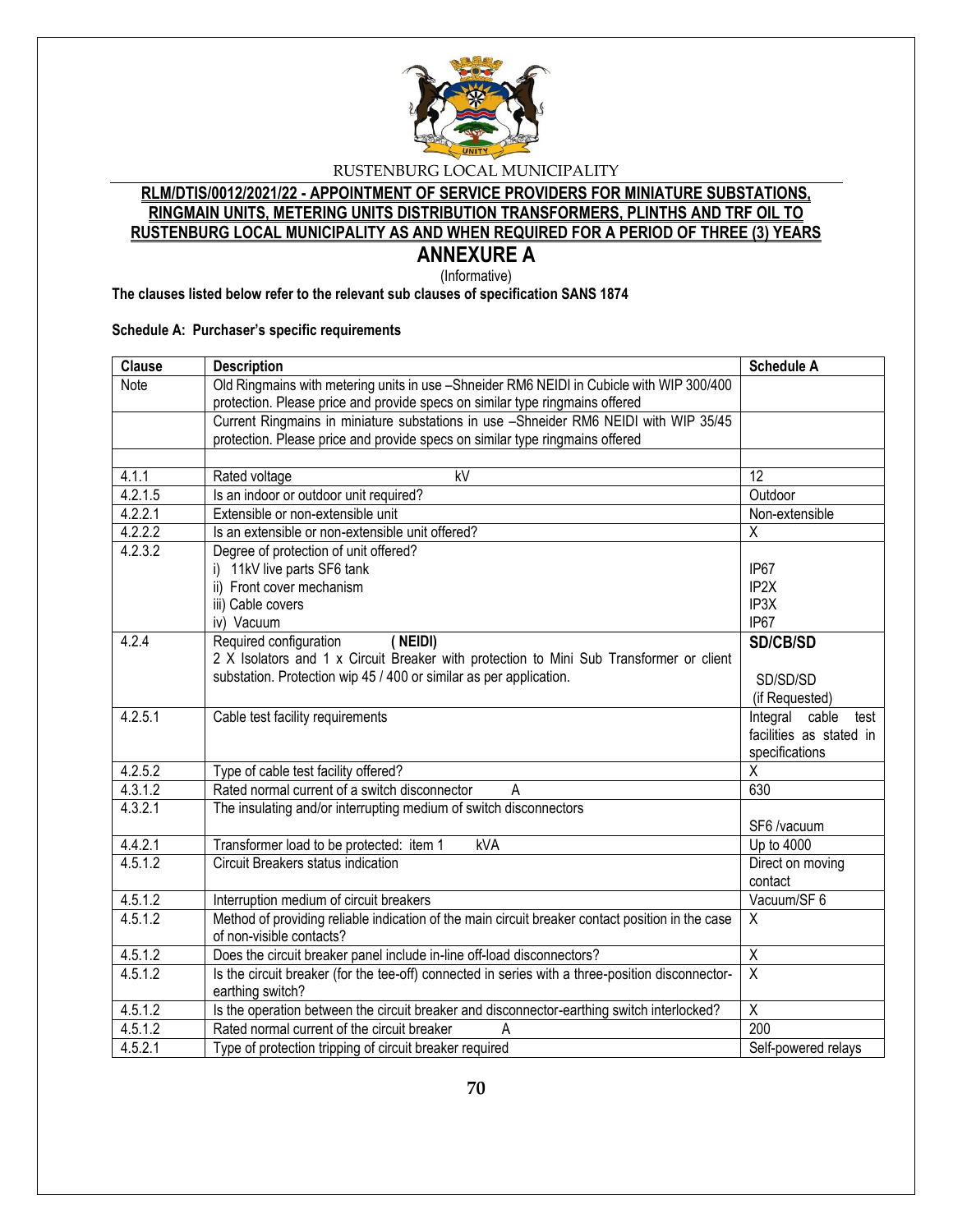

# **RLM/DTIS/0012/2021/22 - APPOINTMENT OF SERVICE PROVIDERS FOR MINIATURE SUBSTATIONS, RINGMAIN UNITS, METERING UNITS DISTRIBUTION TRANSFORMERS, PLINTHS AND TRF OIL TO RUSTENBURG LOCAL MUNICIPALITY AS AND WHEN REQUIRED FOR A PERIOD OF THREE (3) YEARS ANNEXURE A**

(Continued)

| <b>Clause</b>  | <b>Description</b>                                                            | <b>Schedule A</b>       |
|----------------|-------------------------------------------------------------------------------|-------------------------|
| 4.6.2          | Busbars extensible                                                            | Not required            |
| 4.6.5          | Insulation medium of the busbar chamber                                       | SF 6 / Vacuum           |
| 4.7.1.1        | Cable boxes                                                                   | Required                |
| 4.7.1.2        | Cable boxes required (NRS 012:2002)                                           | Air-filled              |
| 4.7.1.3        | Cable type                                                                    | <b>XLPE TYPE B</b>      |
|                | Maximum size(s)                                                               | <b>UNARMOURED</b>       |
|                |                                                                               | <b>ALUMINIUM</b>        |
|                |                                                                               | 400mm <sup>2</sup>      |
| 4.7.2.2        | Termination type (Type 3-NRS 012)                                             | Unscreened              |
|                |                                                                               | separable connector     |
| 4.7.4.2        | Type of bushing required                                                      | Type C, BS 7215         |
| 4.7.5.1        | Accessories for cable terminations requirements                               | Not required            |
| 4.7.5.4        | Required method of clamping the cables                                        | Wood-clamp              |
| 4.9.3          | Pressure-checking device                                                      | Required for SF6        |
| 4.9.5          | Quality of SF <sub>6</sub> used in each compartment?                          | X                       |
| 4.10.1         | Maximum earth fault current<br>kA                                             | 10                      |
| 4.10.3         | Size of clamping screw or nut offered?                                        | $\overline{\mathsf{X}}$ |
| 4.10.7         | Size of hole on earthing bar?<br>Mm                                           | $\overline{\mathsf{x}}$ |
| 4.11           | Is live circuit indication required?                                          | Yes                     |
|                | Type of indicator offered:                                                    |                         |
|                | a) Voltage detection system (VDS)?                                            | <b>VDS</b>              |
|                | b) Voltage presence indicating system (VPIS)?                                 | <b>VPIS</b>             |
| 4.11           | Circuits for which indication is required.                                    | SD and CB               |
| 4.12.1         | Earth fault indication                                                        | Required                |
| 4.12.2         | Type of earth fault indication offered?                                       | $\overline{X}$          |
| 4.13.1         | Enclosure and concrete plinth requirements                                    | Required                |
|                | <b>Compulsory -Attach specifications</b>                                      |                         |
| 4.14.2         | Recommended types of tools to install and maintain unit?                      | $\overline{X}$          |
| 4.15.1         | Method used to attach rating plates?                                          | $\overline{\mathsf{x}}$ |
| 4.16.1.1       | Method used to attach labels?                                                 | $\overline{\mathsf{x}}$ |
| 4.17.7         | Ring Main Unit environment                                                    | Non-corrosive           |
| 5.1.3          | Quantity already installed in South Africa?                                   | $\overline{\mathsf{x}}$ |
| 5.2(k)         | Details of internal arc tests?                                                | $\overline{\mathsf{x}}$ |
| 6.1            | List of recommended spares?                                                   | $\overline{\mathsf{x}}$ |
| $\overline{7}$ | Compulsory manual: Number of sets of manuals required, with tender submission |                         |
|                |                                                                               | 1                       |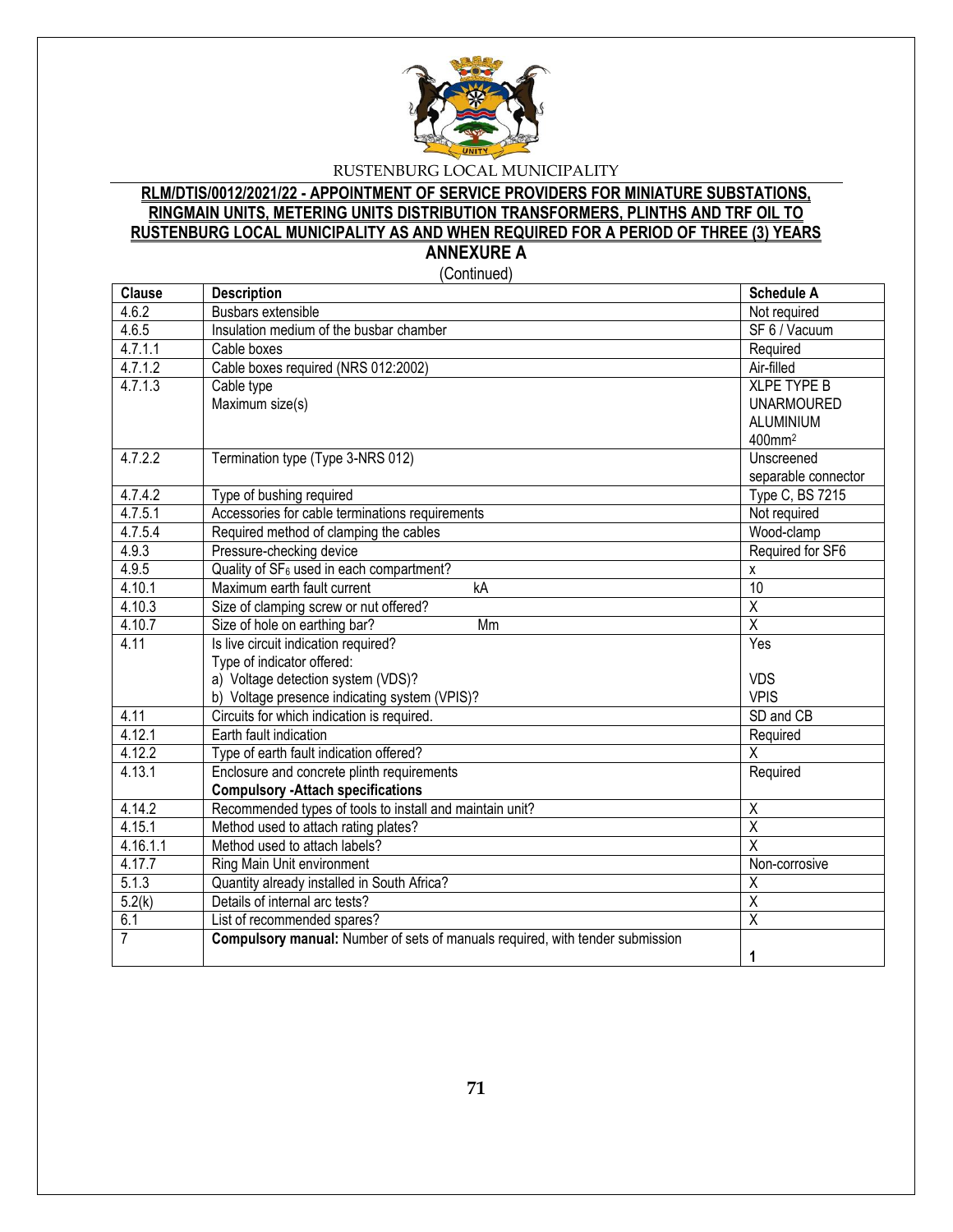

### **RLM/DTIS/0012/2021/22 - APPOINTMENT OF SERVICE PROVIDERS FOR MINIATURE SUBSTATIONS, RINGMAIN UNITS, METERING UNITS DISTRIBUTION TRANSFORMERS, PLINTHS AND TRF OIL TO RUSTENBURG LOCAL MUNICIPALITY AS AND WHEN REQUIRED FOR A PERIOD OF THREE (3) YEARS STANDARD TECHNICAL SPECIFICATION: HV-015/21 TRANSFORMERS – OIL / DRY**

### **1. GENERAL INFORMATION**

This specification is applicable to transformers.

1.1 System particulars:

| Normal operating voltage : |   | 11 000 Volt  |       |
|----------------------------|---|--------------|-------|
| Normal operating voltage : |   | 230/400 Volt |       |
| Frequency                  |   | ٠            | 50 Hz |
| Number of phases           |   | ٠<br>۰       | 3     |
| Neutral earthing           | ٠ | Solid        |       |

1.2 Service conditions:

| Maximum temperature  |   | $40^{\circ}$ C         |
|----------------------|---|------------------------|
| Altitude             | ٠ | 1200 m above sea level |
| Lightning conditions |   | Severe                 |

# 1.3 Standards:

- 1.3.1 All equipment manufactured and supplied must comply to NRS 004-1:1991.
- 1.3.2 The transformers to be manufactured and tested in accordance with SABS 780, as amended. Vector group Dyn 11.
- 1.4 Compliance to Statutory Regulations: All units must comply with the Occupational Health and Safety Act (Act 85 of 1993).

# **2. GENERAL REQUIREMENTS**

2.1 Breathing arrangements All transformers above 100 kVA to be free-breathing and to be fitted with dehydrating breather.

# 2.2 Rated no-load voltages:

- 2.2.1 Three phase transformers Primary : 11 000 V Secondary : 400-230 V
- 2.2.2 Single phase transformers (for pole clamping) Primary : 11 000 V Secondary : 230 V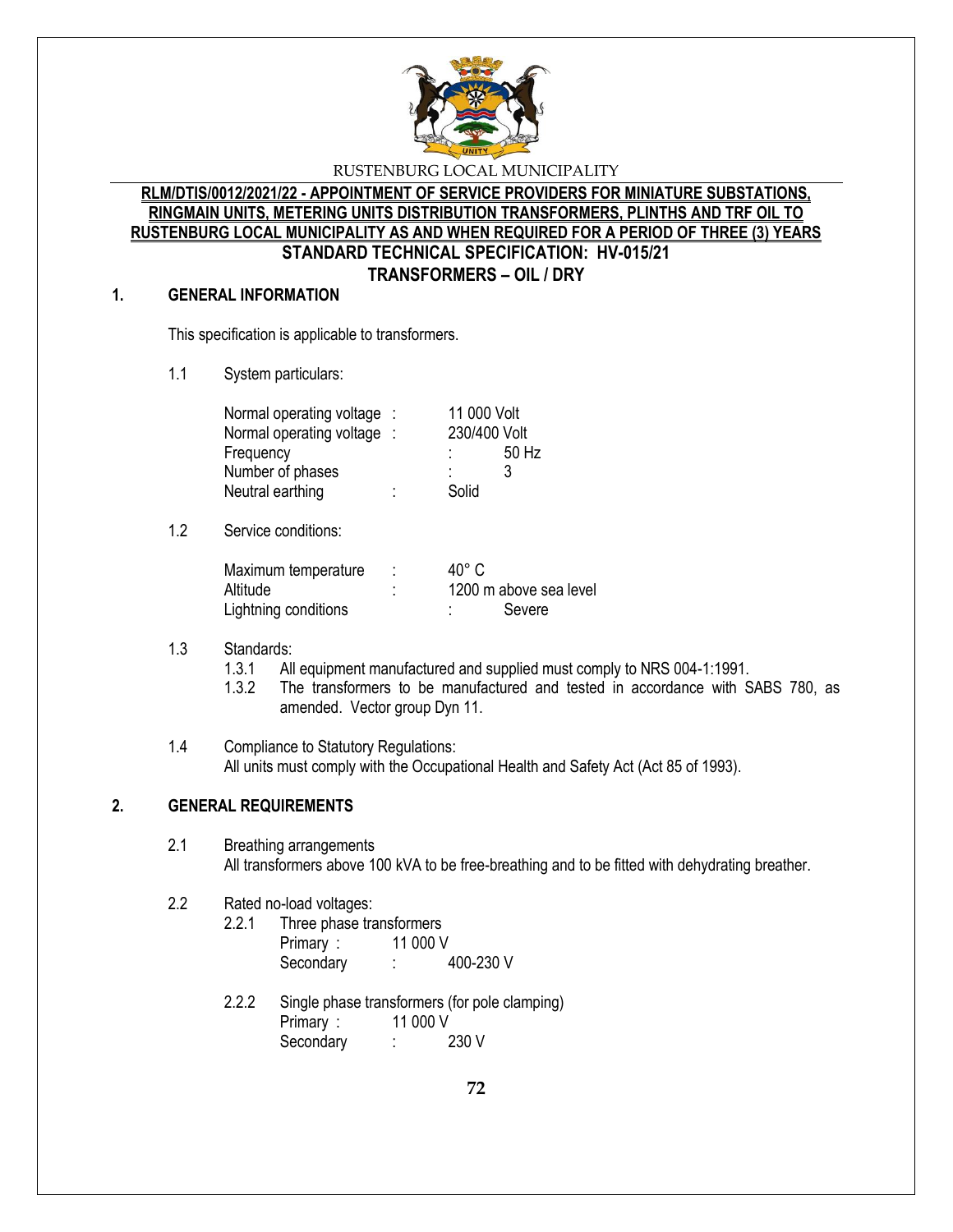

## **RLM/DTIS/0012/2021/22 - APPOINTMENT OF SERVICE PROVIDERS FOR MINIATURE SUBSTATIONS, RINGMAIN UNITS, METERING UNITS DISTRIBUTION TRANSFORMERS, PLINTHS AND TRF OIL TO RUSTENBURG LOCAL MUNICIPALITY AS AND WHEN REQUIRED FOR A PERIOD OF THREE (3) YEARS**

2.3 **NOTE**:Working voltage : 11 000/400 V (+- 10%).

The high voltage winding shall be arranged in delta connection and shall have taps of plus minus 5,0% in steps of 2,5% connected on an OFF-LOAD tap switch. Vector group Dyn 11. The LVwindings shall be arranged in the star- connection with the neutral brought out. Type of windings – copper.

- 2.3 Instruments for 500, 630, 800 and 1 250 kVA transformers
	- 2.3.1 Dial thermometers shall be fitted
	- 2.3.2 Adjustable thermometer for temperature alarm and trip facilities to be fitted.
	- 2.3.3 Buchholz relay protection with auxiliary alarm and tripping contacts are required. Test button shall be provided.

The above thermometer and Buchholz relay shall be wired to a terminal box on the side of the transformer.

2.4 Terminals

Outdoor bush terminals to be provided on the primary and secondary side of the transformers suitable for cables with heat shrink terminations.

Provide suitable mounting bracket for 11 000 volt surge diverters.

2.5 Component Losses

Low loss transformers are required.

2.6 Outline drawings

Suppliers are to submit dimensioned outline drawings.

2.7 Data Sheet

Suppliers are to complete annexure "A" attached to this document.

## **3. MAINTENANCE MANUAL**

A maintenance manual or guideline must be submitted to ensure sound maintenance on products.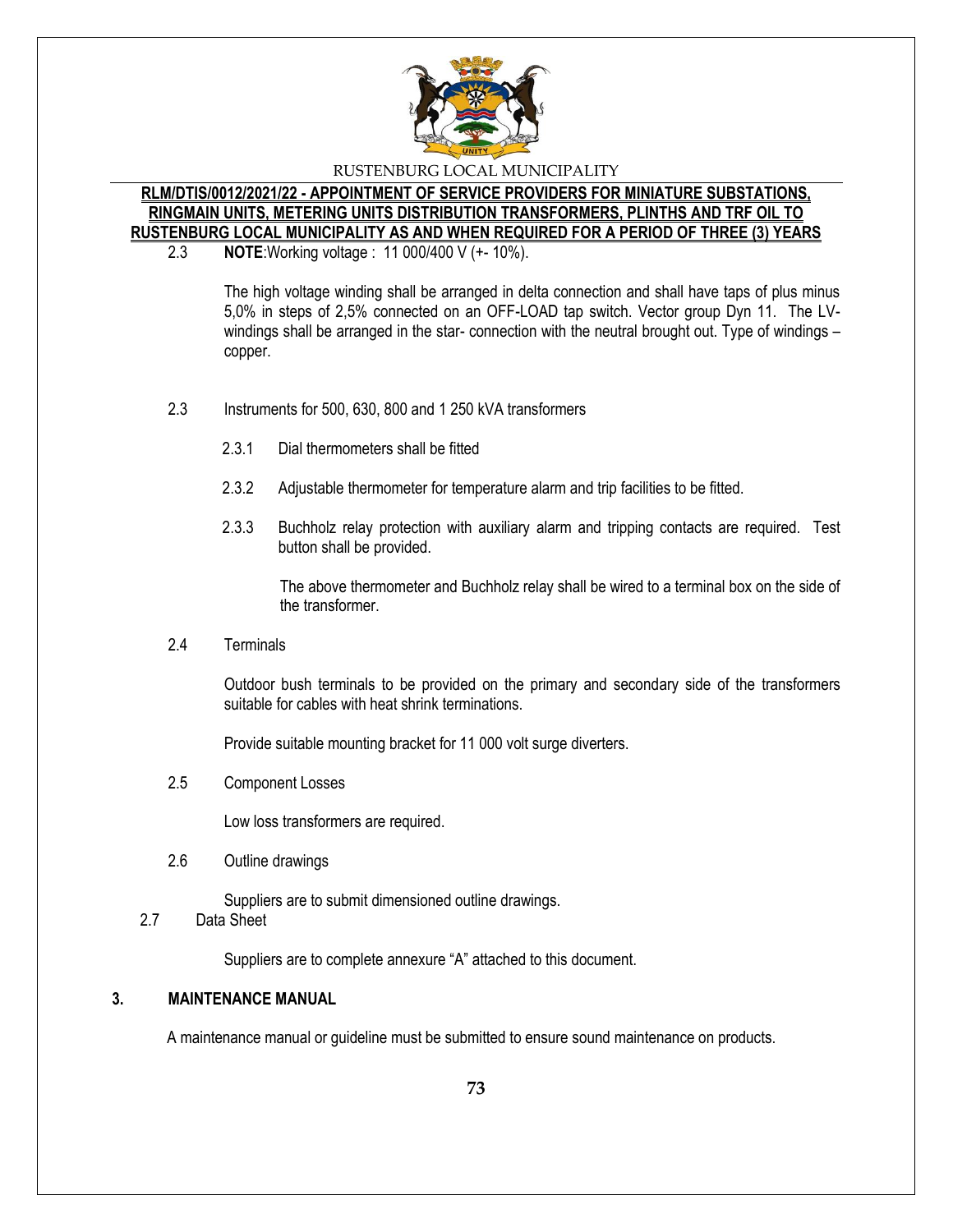

## **RLM/DTIS/0012/2021/22 - APPOINTMENT OF SERVICE PROVIDERS FOR MINIATURE SUBSTATIONS, RINGMAIN UNITS, METERING UNITS DISTRIBUTION TRANSFORMERS, PLINTHS AND TRF OIL TO RUSTENBURG LOCAL MUNICIPALITY AS AND WHEN REQUIRED FOR A PERIOD OF THREE (3) YEARS**

### **4. WARRANTY**

The equipment offered shall be warranted free from defects in workmanship and materials for a period of at least twelve (12) months from date of final commissioning or delivery. Any failures shall be repaired or replaced at the bidder's expense during the 12 months warranty period.

## **5. GENERAL**

Only new manufactured equipment will be accepted.

## **6. MAINTENANCE MANUAL**

A maintenance manual or guideline must be submitted with tender document for scrutinizing to ensure sound maintenance on products in the event of being a successful supplier if applicable.

## **7. SUPPLIERS**

If the bidder is not the manufacturer, it is the responsibility of the bidder to ensure that he has a credit agreement with his supplier (Company) from which he will be sourcing the product.

## **8. AFTER SALE SERVICE**

The bidder shall supply all details regarding their after sale service on the equipment offered.

#### **9. SAMPLES**

No Samples are required. Delivery of substandard material or equipment will result in no approval of payment and the return of the product offered.

#### **10 ALTERNATIVE OFFERS**

No Alternative offers will be considered.

#### **12 LOCAL CONTENT**

Local Content on material or products will be in accordance with the Department Trade and Industry where applicable.

## **13 CANCELATION CLAUSE**

The delivery of substandard material or equipment or refrain from supplying it within the required timeframe will result in cancelation of the contract and the second highest scorer will be appointed.

## END OF SPECIFICATION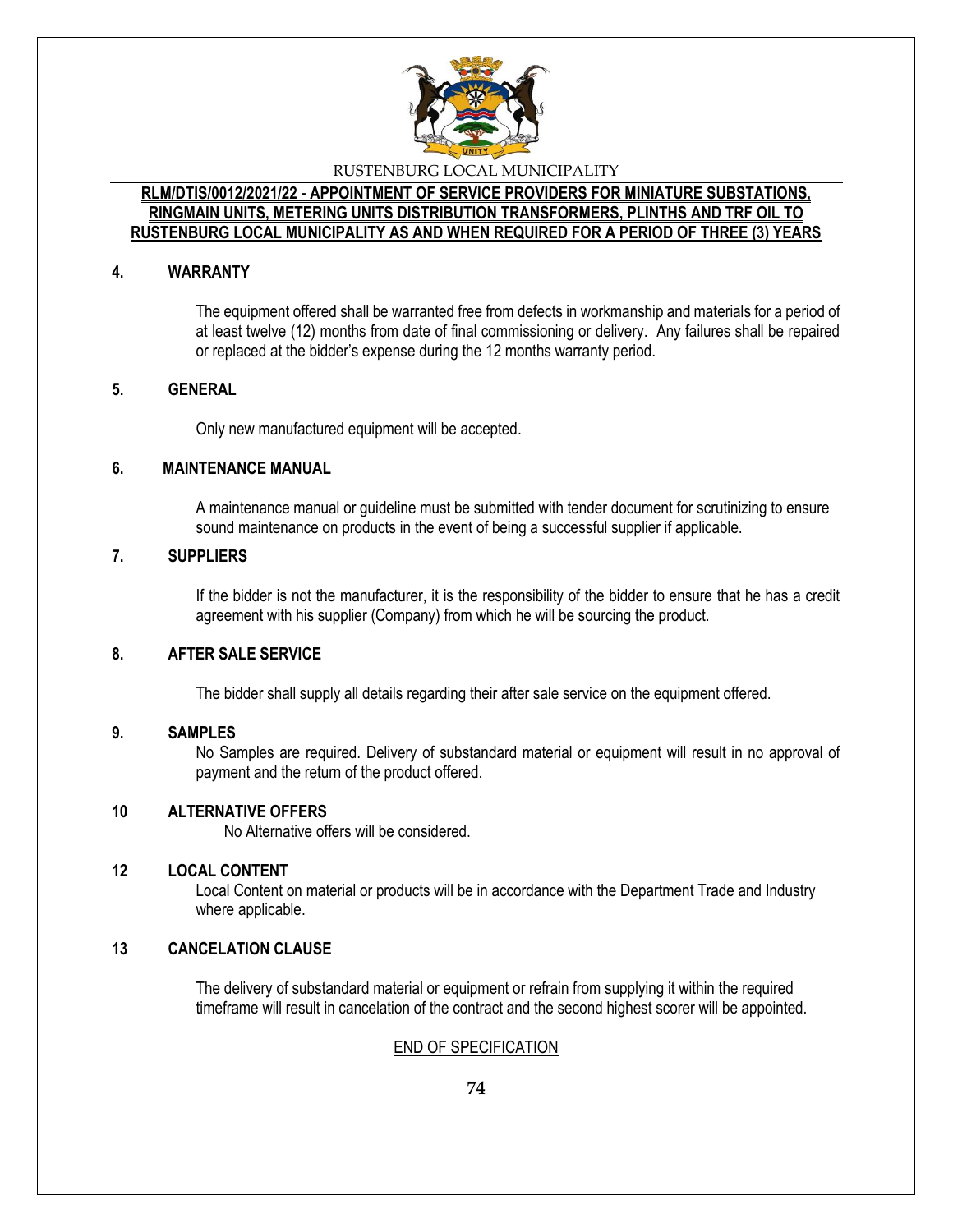

## **RLM/DTIS/0012/2021/22 - APPOINTMENT OF SERVICE PROVIDERS FOR MINIATURE SUBSTATIONS, RINGMAIN UNITS, METERING UNITS DISTRIBUTION TRANSFORMERS, PLINTHS AND TRF OIL TO RUSTENBURG LOCAL MUNICIPALITY AS AND WHEN REQUIRED FOR A PERIOD OF THREE (3) YEARS STANDARD TECHNICAL SPECIFICATION: HV-016/1 TRANSFORMERS**

**ANNEXURE A**

| <b>RATING</b><br>kVA | <b>VOLTAGE VOLTS</b> | <b>IMPEDAN</b><br><b>CE</b><br><b>VOLTAGE</b><br>$\%$ | <b>LOSSES</b><br><b>COPPER</b><br><b>WATTS</b> | <b>LOSSES</b><br><b>IRON</b><br><b>WATTS</b> | <b>TEMP RISE</b><br><b>WINDING</b><br>°C | <b>TEMP</b><br><b>RISE</b><br><b>TOP OIL</b><br>$^{\circ}$ C |
|----------------------|----------------------|-------------------------------------------------------|------------------------------------------------|----------------------------------------------|------------------------------------------|--------------------------------------------------------------|
| 25                   | 11000/230/400        |                                                       |                                                |                                              |                                          |                                                              |
| 50                   | 11000/230/400        |                                                       |                                                |                                              |                                          |                                                              |
| 100                  | 11000/230/400        |                                                       |                                                |                                              |                                          |                                                              |
| 200                  | 11000/230/400        |                                                       |                                                |                                              |                                          |                                                              |
| 315                  | 11000/230/400        |                                                       |                                                |                                              |                                          |                                                              |
| 500                  | 11000/230/400        |                                                       |                                                |                                              |                                          |                                                              |
| 630                  | 11000/230/400        |                                                       |                                                |                                              |                                          |                                                              |
| 800                  | 11000/230/400        |                                                       |                                                |                                              |                                          |                                                              |
| 1250                 | 11000/230/400        |                                                       |                                                |                                              |                                          |                                                              |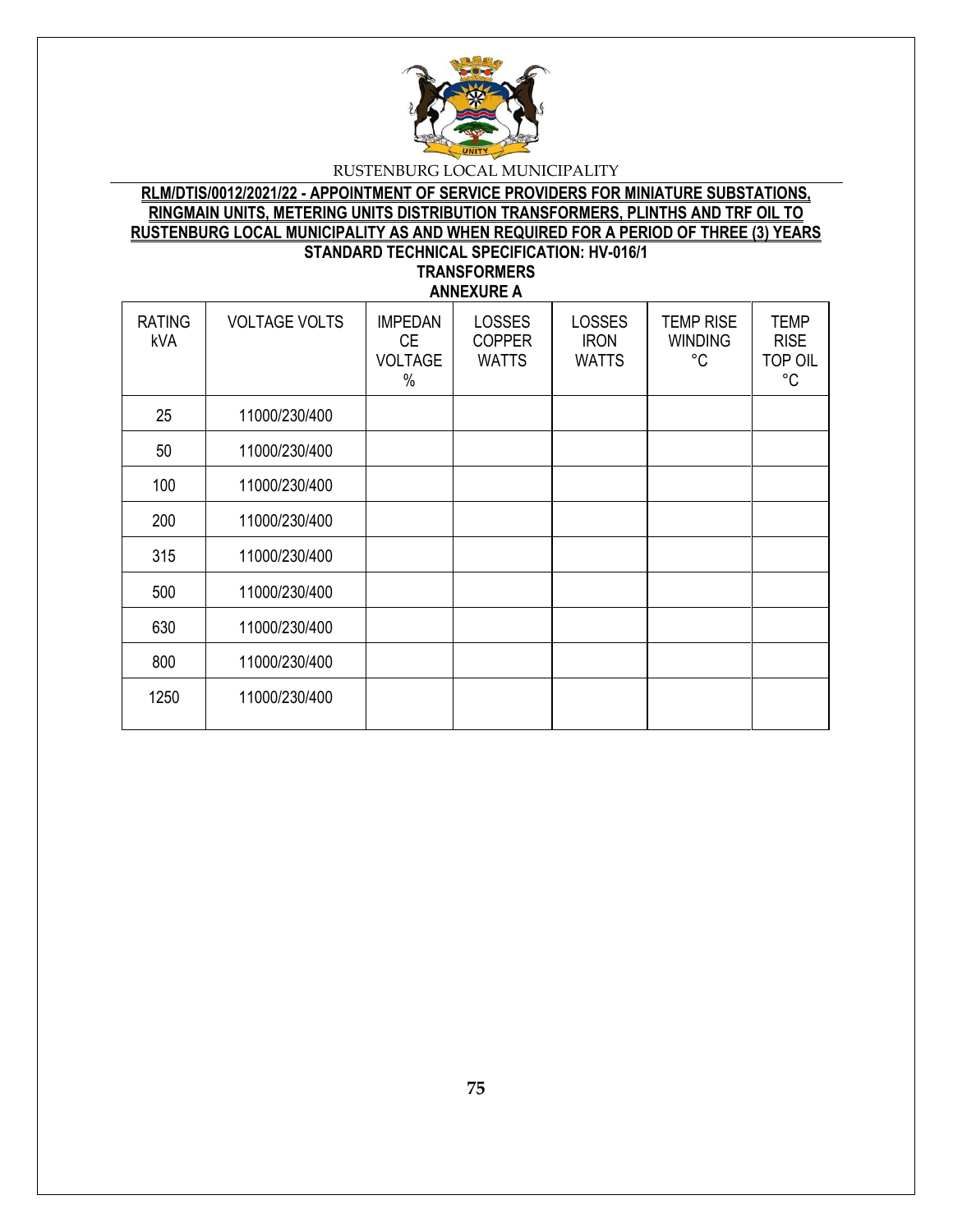

# **RLM/DTIS/0012/2021/22 - APPOINTMENT OF SERVICE PROVIDERS FOR MINIATURE SUBSTATIONS, RINGMAIN UNITS, METERING UNITS DISTRIBUTION TRANSFORMERS, PLINTHS AND TRF OIL TO RUSTENBURG LOCAL MUNICIPALITY AS AND WHEN REQUIRED FOR A PERIOD OF THREE (3) YEARS STANDARD TECHNICAL SPECIFICATION: G-102/21 HV POLE MOUNTED METERING UNITS 11KV**

## **1. GENERAL**

This specification is for Pole Mounted High Voltage (11kV) Metering Units.

Service conditions:

| Maximum temperature  | 40° C           |                        |
|----------------------|-----------------|------------------------|
| Minimum temperature  | $-5^{\circ}$ C. |                        |
| Altitude             |                 | 1200 m above sea level |
| Lightning conditions | Severe          |                        |

Compulsory Standards

All equipment offered must comply with the relevant provisions of the following specifications, standards as amended;

IEC60044-1:2003 Current Transformers; IEC60044-2:2003 Voltage Transformers; ESKOM SCSSCAAJ7 CT/VT Metering Units; ESKOM SCSSCAAP9 Corrosion Protection; BS3839 of 1973 and BS3941 of 1975

The equipment offered shall be constructed of materials suitable for robust use and shall be for inland outdoor application.

# **2. CT/VT METERING UNITS**

The applications shall be as follow:

# **TYPE OF UNIT**

All units SHALL be 3 Phase – 4 Wire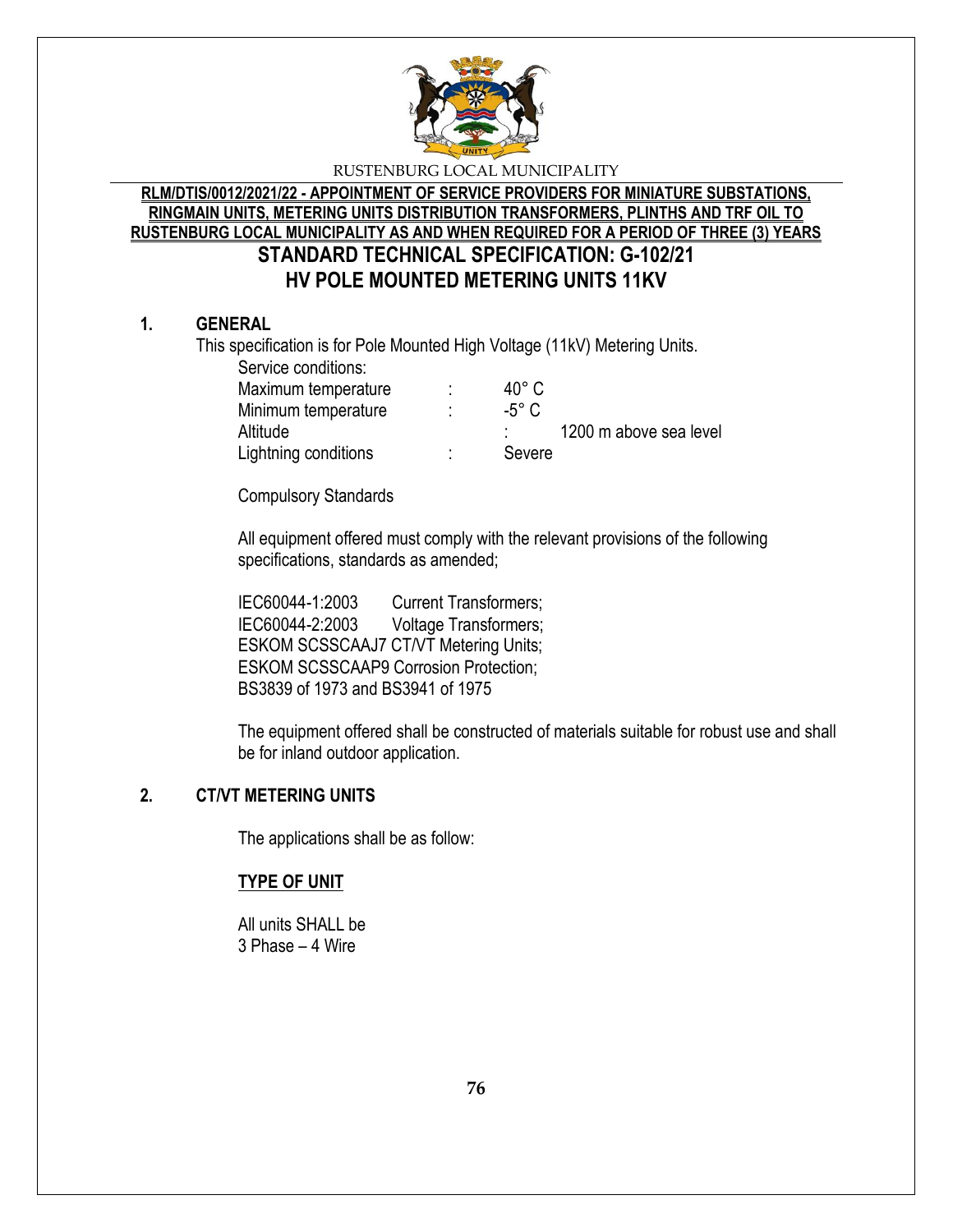

# **RLM/DTIS/0012/2021/22 - APPOINTMENT OF SERVICE PROVIDERS FOR MINIATURE SUBSTATIONS, RINGMAIN UNITS, METERING UNITS DISTRIBUTION TRANSFORMERS, PLINTHS AND TRF OIL TO RUSTENBURG LOCAL MUNICIPALITY AS AND WHEN REQUIRED FOR A PERIOD OF THREE (3) YEARS**

## **VOLTAGE TRANSFORMER**

Supply Voltage = 11kV Secondary Voltage = 110 Volt / 220 Volt Accuracy Class =  $0.2 / 0.5 / 1$ Burden = 50 / 100 / 200 VA/Phase VF (Voltage Factor) 1.2 continuous, 1.9 for 30 seconds.

## **Manufacturer to declare**

## **CURRENT TRANSFORMER (METERING)**

Supply Voltage = 11kV  $CT's = 3$ Multi tapped ratio =600/300 Amp/5A secondary Burden =/15 VA Accuracy Class = 0.2 STC (Short Time Current) = 20 kA for 1 second

## **CURRENT TRANSFORMER (PROTECTION)**

Supply Voltage = 11kV  $CT's = 3$ Multi tapped ratio = 600/300 Amp/ 1A secondary Burden = 15 VA Accuracy Class = 10P10 STC (Short Time Current) = 20 kA for 1 second

## **Note!!**

Secondary Ratio of Protection shall always be 1 Amp. Secondary Ratio of Metering shall always be 5 Amp.

## **TERMINAL BOX**

The unit shall be manufactured with a terminal box which contains the secondary terminals of the VT and CT's.

## **METERING**

The unit shall make provision for the mounting of a Maximum Demand energy meter and the LV fuses in the cubicle.

LV fuses and wiring shall be installed by manufacturer.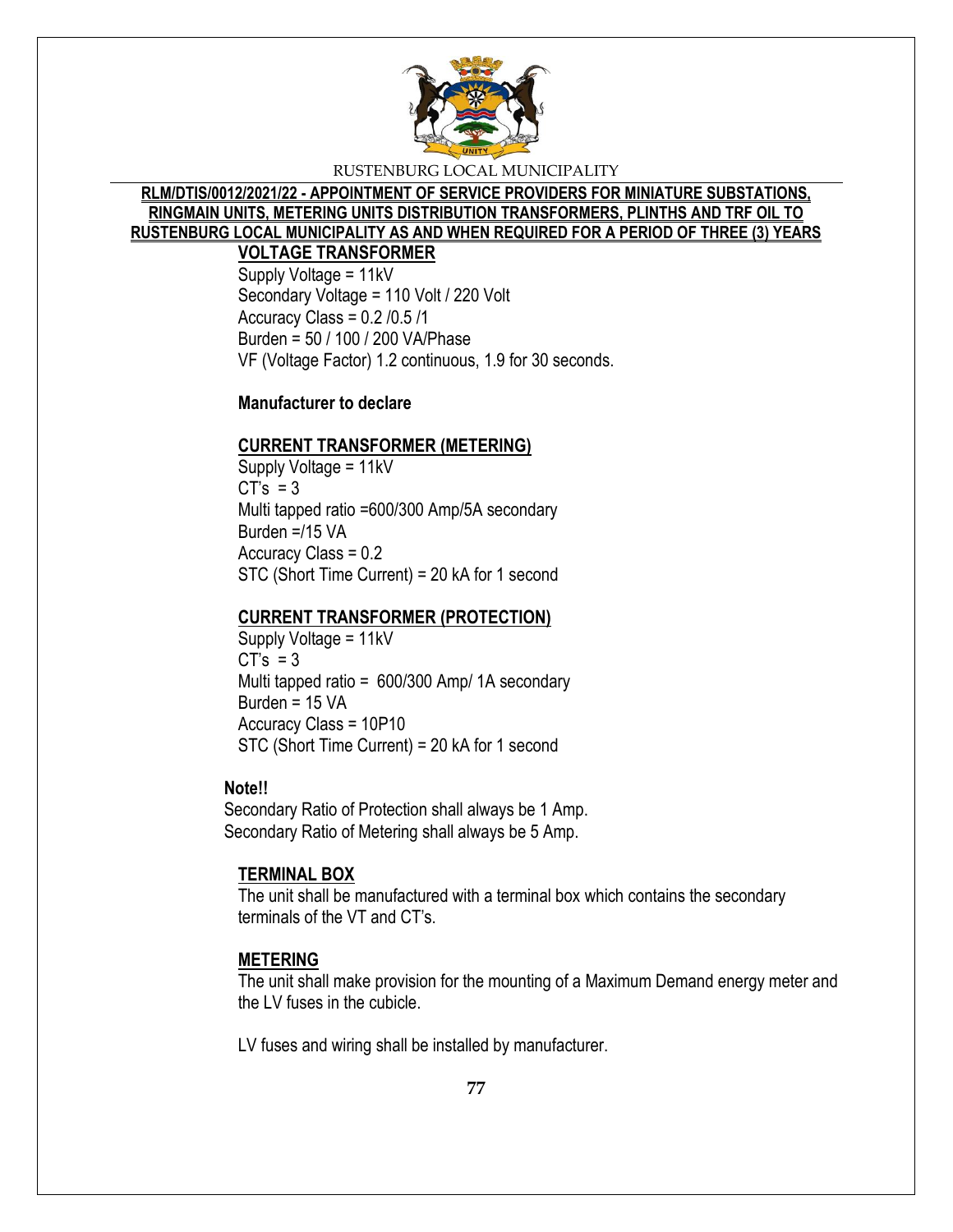

## **RLM/DTIS/0012/2021/22 - APPOINTMENT OF SERVICE PROVIDERS FOR MINIATURE SUBSTATIONS, RINGMAIN UNITS, METERING UNITS DISTRIBUTION TRANSFORMERS, PLINTHS AND TRF OIL TO RUSTENBURG LOCAL MUNICIPALITY AS AND WHEN REQUIRED FOR A PERIOD OF THREE (3) YEARS PORCELAIN BUSHINGS**

6 x porcelain bushings shall be included and provided

## **POLE MOUNTING BRACKETS**

Pole mounting brackets shall be included and provided

## **EXTERIOR FINISHED**

The cubicle shall be metal sprayed and painted grey

## **Dry Type - PREFERED**

The unit shall be of the Dry Type. PLEASE INDICATE

## **OIL – Not preferred**

The unit shall be oil filled. PLEASE INDICATE

## 3. **WARRANTY**

The equipment offered shall be warranted free from defects in workmanship and materials for a period of at least twelve (12) months from date of final commissioning or delivery. Any failures shall be repaired or replaced at the bidder's expense during the 12 months warranty period.

#### 4. **GENERAL**

Only new manufactured equipment will be accepted.

## **5. MAINTENANCE MANUAL**

A maintenance manual or guideline must be submitted with tender document for scrutinizing to ensure sound maintenance on products in the event of being a successful supplier if applicable.

#### **6. SUPPLIERS**

If the bidder is not the manufacturer, it is the responsibility of the bidder to ensure that he has a credit agreement with his supplier (Company) from which he will be sourcing the product.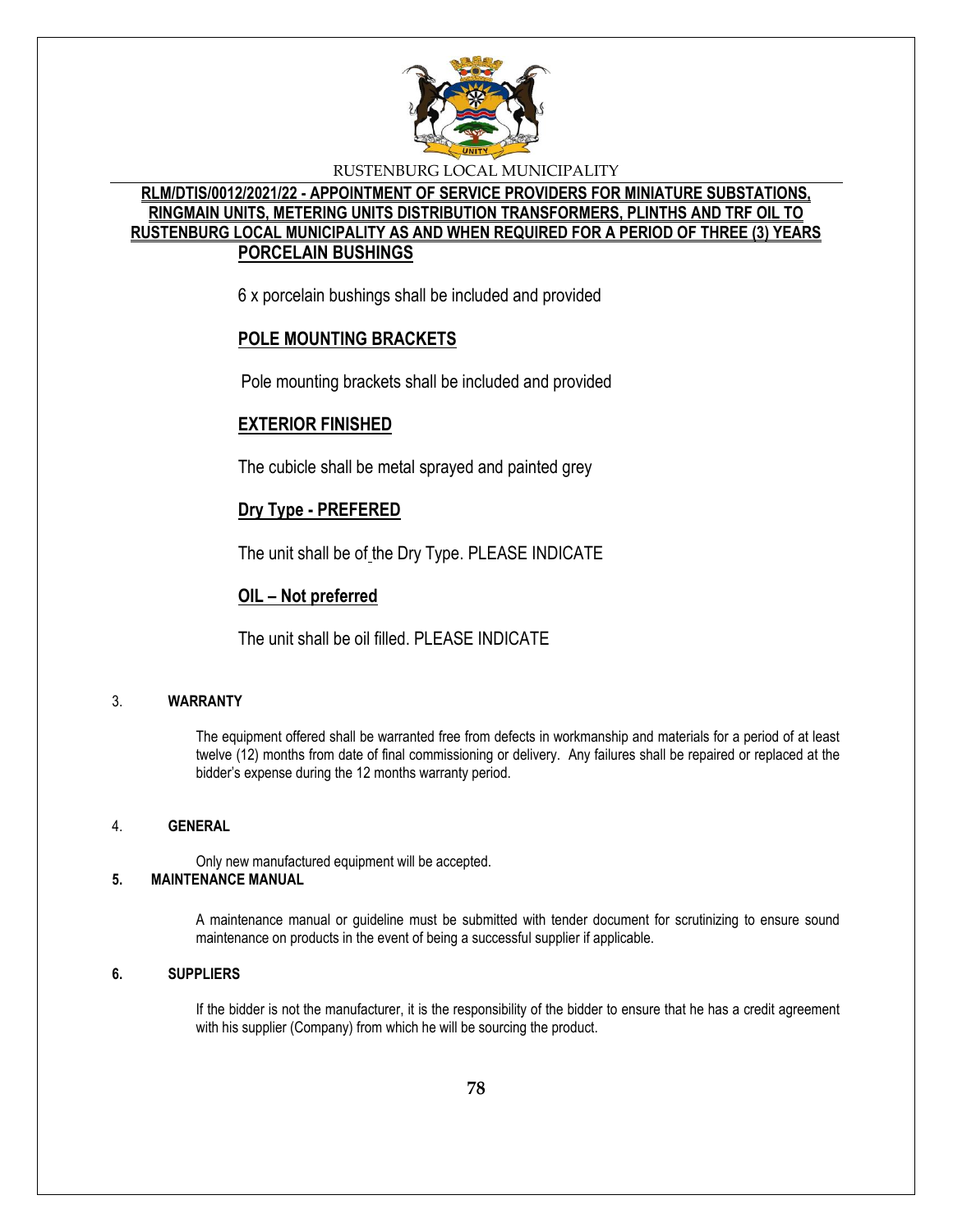

## **RLM/DTIS/0012/2021/22 - APPOINTMENT OF SERVICE PROVIDERS FOR MINIATURE SUBSTATIONS, RINGMAIN UNITS, METERING UNITS DISTRIBUTION TRANSFORMERS, PLINTHS AND TRF OIL TO RUSTENBURG LOCAL MUNICIPALITY AS AND WHEN REQUIRED FOR A PERIOD OF THREE (3) YEARS**

#### **7. AFTER SALE SERVICE**

The bidder shall supply all details regarding their after sale service on the equipment offered.

#### **8. SAMPLES**

No Samples are required. Delivery of substandard material or equipment will result in no approval of payment and the return of the product offered.

## **11. ALTERNATIVE OFFERS**

No Alternative offers will be considered.

#### **12. LOCAL CONTENT**

Local Content on material or products will be in accordance with the Department Trade and Industry where applicable.

#### **13. CANCELATION CLAUSE**

The delivery of substandard material or equipment or refrain from supplying it within the required timeframe will result in cancelation of the contract and the second highest scorer will be appointed.

#### **14. PRICING**

Price schedules shall be so drawn up and the covering letter so worded that the costs of all services such as tests and delivery and safe offload are declared and allowed for in the tender price.

#### **END OF SPECIFICATION**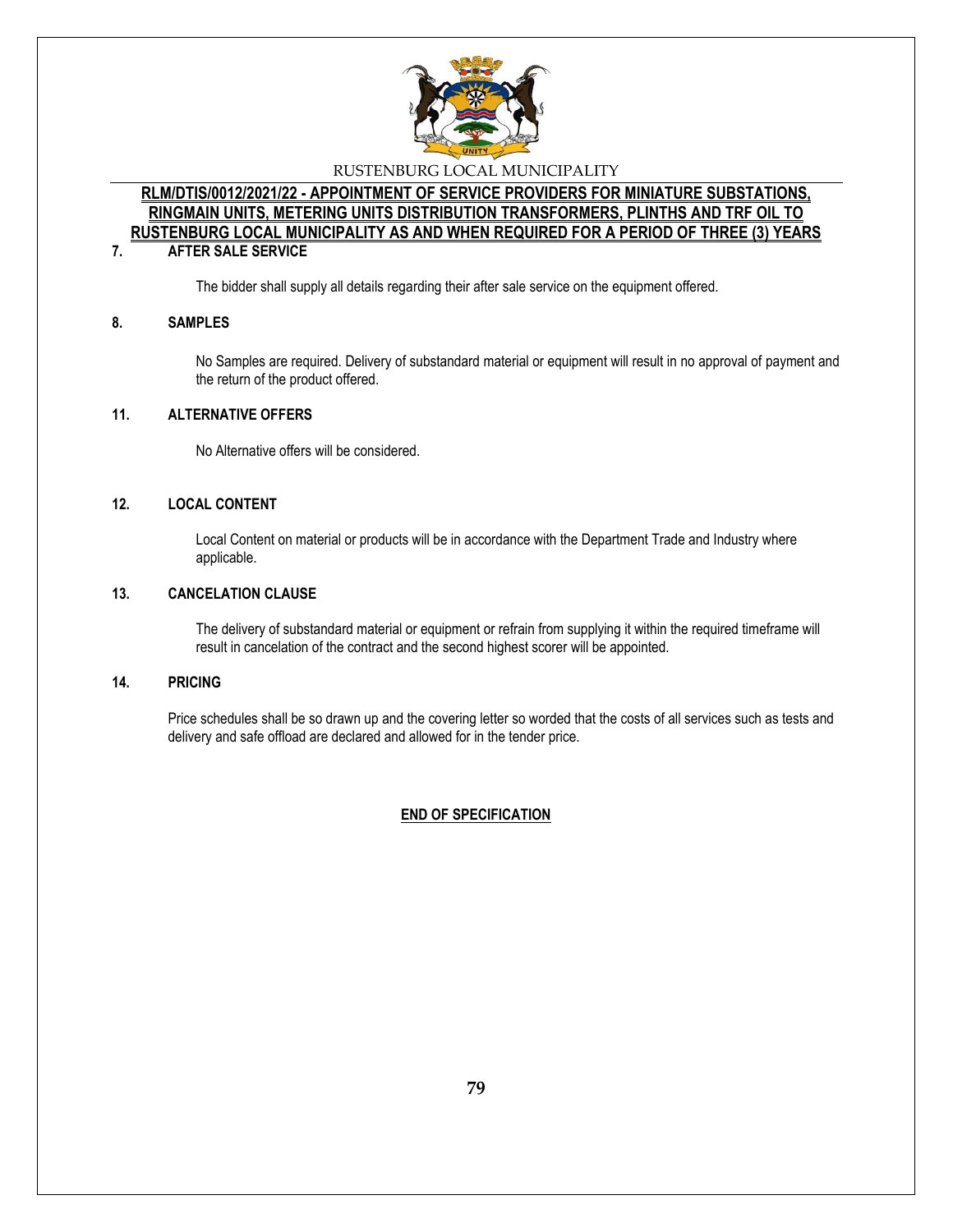

## **RLM/DTIS/0012/2021/22 - APPOINTMENT OF SERVICE PROVIDERS FOR MINIATURE SUBSTATIONS, RINGMAIN UNITS, METERING UNITS DISTRIBUTION TRANSFORMERS, PLINTHS AND TRF OIL TO RUSTENBURG LOCAL MUNICIPALITY AS AND WHEN REQUIRED FOR A PERIOD OF THREE (3) YEARS STANDARD TECHNICAL SPECIFICATION: HV-021/1/2 TRANSFORMERS FOR REPLACEMENT IN TYPE A AND TYPE B MINI-SUBSTATIONS**

## **1. GENERAL INFORMATION**

This specification is applicable to Replacement Transformers in type A & Type B mini-substations.

1.1 System particulars:

| Normal operating voltage<br>Normal operating voltage<br>Frequency<br>Number of phases<br>Neutral earthing | İ | ٠ | 11 000 Volt<br>230/400 Volt<br>50 Hz<br>3<br>Solid |
|-----------------------------------------------------------------------------------------------------------|---|---|----------------------------------------------------|
| Service conditions:                                                                                       |   |   |                                                    |
| Maximum temperature<br>Altitude<br>Lightning conditions                                                   |   | ٠ | 40° C<br>1200 m above sea level<br>Severe          |

## 1.3 Standards:

 $1.2$ 

- 1.4.1 All equipment manufactured and supplied must comply to NRS 004-1:1991.
- 1.4.2 The transformers to be manufactured and tested in accordance with SABS 780, as amended. Vector group Dyn 11.
- 1.4 Compliance to Statutory Regulations:

All units must comply with the Occupational Health and Safety Act (Act 85 of 1993).

1.5 Specifications (Suppliers / Manufacturers)

SABS 780 Approved ISO 9001 Approved SANS 1029 Approved Eskom Approved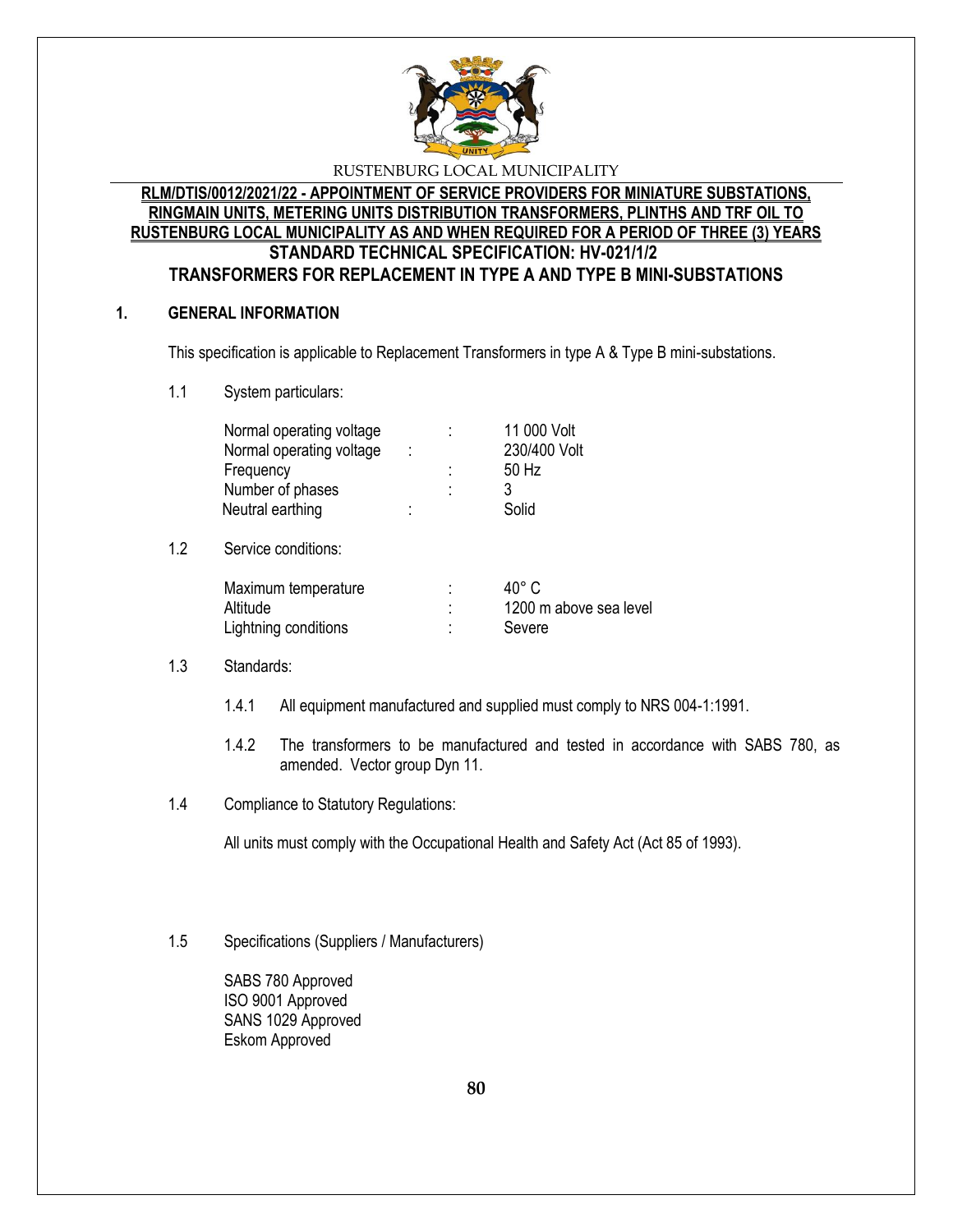

## **RLM/DTIS/0012/2021/22 - APPOINTMENT OF SERVICE PROVIDERS FOR MINIATURE SUBSTATIONS, RINGMAIN UNITS, METERING UNITS DISTRIBUTION TRANSFORMERS, PLINTHS AND TRF OIL TO RUSTENBURG LOCAL MUNICIPALITY AS AND WHEN REQUIRED FOR A PERIOD OF THREE (3) YEARS**

## **2. GENERAL REQUIREMENTS**

- 2.1 Transformers for replacement in mini-substations offered shall be for fitting in A type as well as the B-type and shall be manufactured to the **exact** sizes as per NRS-004 measurements.
- 2.2 All Transformers offered shall comply in all aspects to the latest edition of the NRS standards and specifications of the South African Bureau of Standards, and bear the SABS mark.
- 2.2 Transformers to be constructed of metal and shall comply with specifications.
- 2.3 Component Losses

Low loss transformers are required.

2.4 Outline drawings

Suppliers are to submit dimensioned outline drawings.

2.5 Data Sheet

Suppliers are to complete annexure attached to this document.

## **3. MANUFACTURERS TEST CERTIFICATES**

The successful supplier shall submit Test Certificates of all tests carried out prior to despatch from the manufacturer's works of each Transformers supplied to Council. (Tests to be in accordance with SABS.) No payment will be made if certificates are not received.

# **4. CONSTRUCTION AND FINISH**

4.1 The Transformer shall fit into the Transformer compartment for each miniature substation type

Transformer Compartment

The transformer compartment containS a transformer of nominal system voltage = 11 000 Volts and the rated no-load secondary voltage 230/400 Volts 50 Hz class ON - cooled transformer, complete with the first filling of oil. The high voltage winding shall be arranged in delta connection and shall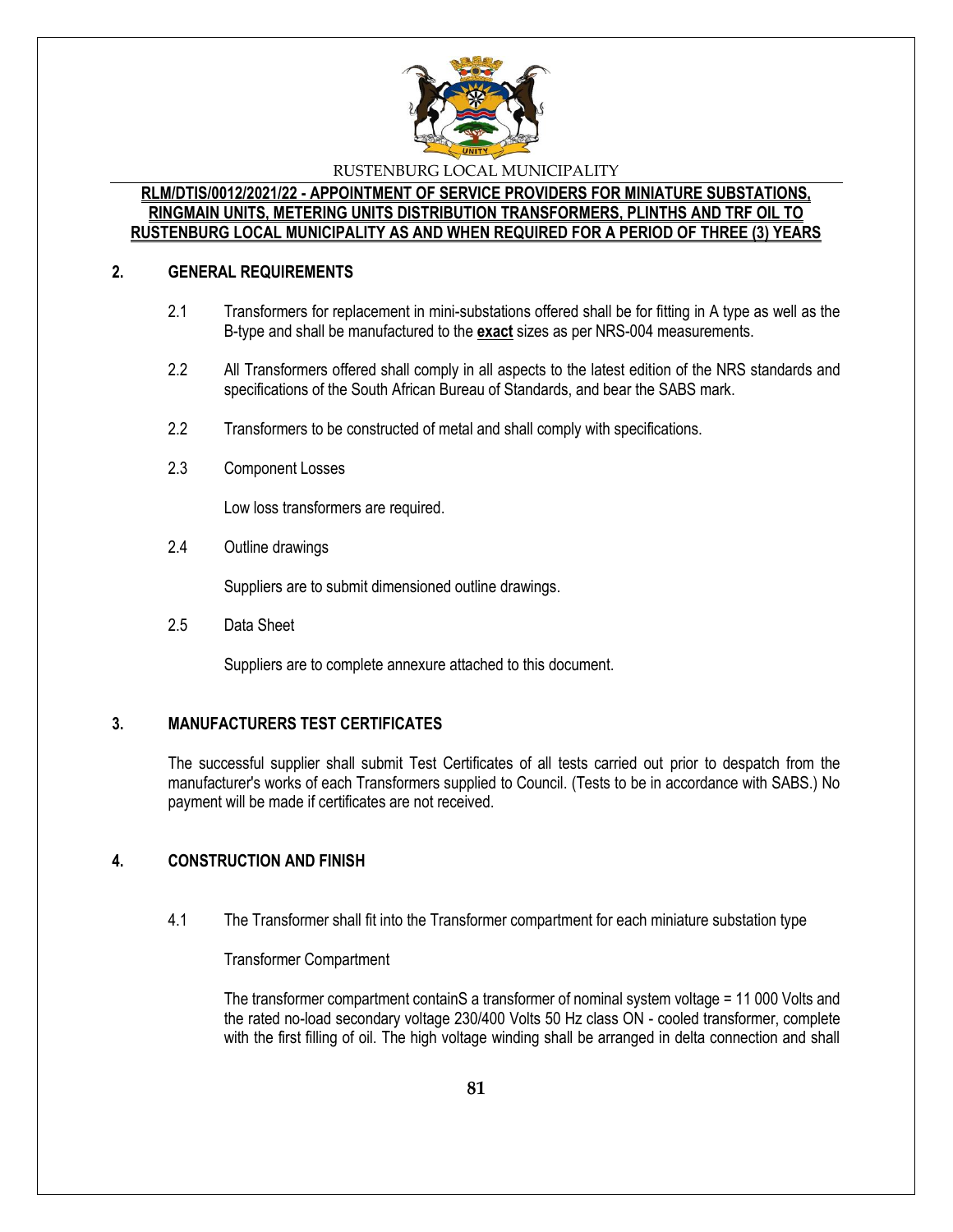

### **RLM/DTIS/0012/2021/22 - APPOINTMENT OF SERVICE PROVIDERS FOR MINIATURE SUBSTATIONS, RINGMAIN UNITS, METERING UNITS DISTRIBUTION TRANSFORMERS, PLINTHS AND TRF OIL TO RUSTENBURG LOCAL MUNICIPALITY AS AND WHEN REQUIRED FOR A PERIOD OF THREE (3) YEARS**

have taps of plus minus 5,0% in steps of 2,5% connected on an OFF-LOAD tap switch. Vector group Dyn 11.

The LV - windings shall copper windings and shall be arranged in the star- connection with the neutral brought out. Tenderer to state type of windings - copper or aluminium.

## 4.2 **NOTE: The working voltage shall be on tap 3.**

## 4.3 **INFORMATIONAL FOR TRANSFORMER MANUFACTURERS**

Compartment (double module with maximum width and double doors).

The existing miniature substations LV compartment on contains the following:

- 4 x LV transformer bushings
- 1 x Transformer drain valve
- 1 x Silica Gel breather (Alternative: Hermetically sealed)
- 1 x Oil level gauge (Ensure that no oil leaks occur)
- 1 x Unistrut for fixing cables with K-clamps.
- 3 x Current transformers of suitable ratio for the various transformer sizes.
- 3 x Ammeters suitably calibrated with 20 % over scale for the current transformers to read:
- a) Instantaneous current
- b) Maximum demand over 15 minutes and
- c) Maximum of b)

The ammeters shall be mounted below each other in the top left hand corner of the panel on the small side of mini-sub. Size of bezel 96 x 96 mm. All needles to be on the same pivot. Pilot wires to the Amp meters must be long enough to remove the ammeters from the front of the panel for inspection purposes or replacement.

1 x set LT connections from transformer to Main circuit breaker (see 4.7), and from circuit breaker to busbars. All supply connections (from transformer) to be on the top connections of circuit breakers. Main circuit breaker to be mounted also on small side of mini-sub.

## **5. MAINTENANCE MANUAL**

A maintenance manual or guideline must be submitted with tender document for scrutinizing to ensure sound maintenance on products in the event of being a successful supplier if applicable.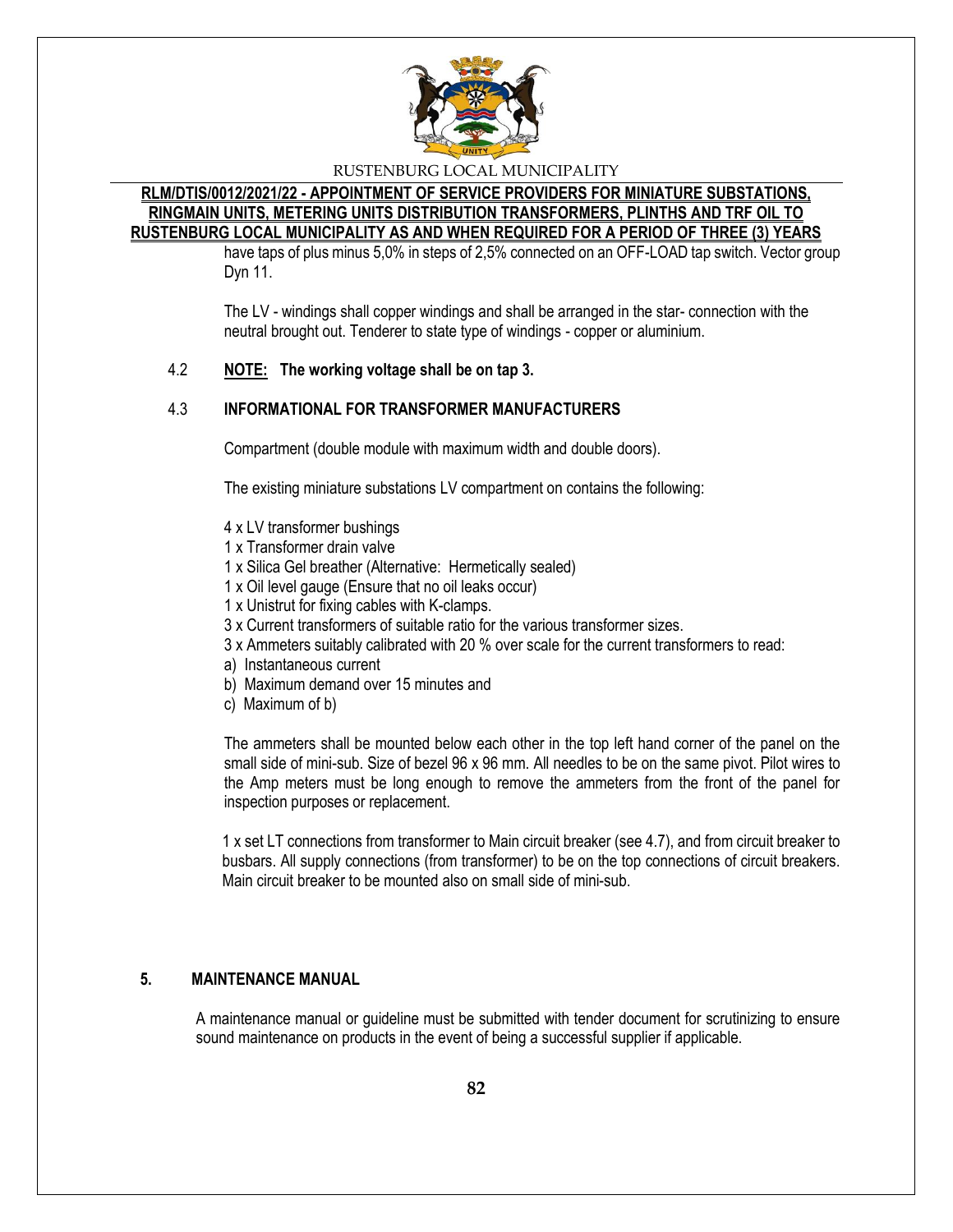

## **RLM/DTIS/0012/2021/22 - APPOINTMENT OF SERVICE PROVIDERS FOR MINIATURE SUBSTATIONS, RINGMAIN UNITS, METERING UNITS DISTRIBUTION TRANSFORMERS, PLINTHS AND TRF OIL TO RUSTENBURG LOCAL MUNICIPALITY AS AND WHEN REQUIRED FOR A PERIOD OF THREE (3) YEARS**

### **6. WARRANTY**

The equipment offered shall be warranted free from defects in workmanship and materials for a period of at least twelve (12) months from date of final commissioning or delivery. Any failures shall be repaired or replaced at the bidder's expense during the 12 months warranty period.

### **7. GENERAL**

Only new manufactured equipment will be accepted.

## **8. SUPPLIERS**

If the bidder is not the manufacturer, it is the responsibility of the bidder to ensure that he has a credit agreement with his supplier (Company) from which he will be sourcing the product.

## **9. AFTER SALE SERVICE**

The bidder shall supply all details regarding their after sale service on the equipment offered.

### **10. SAMPLES**

No Samples are required. Delivery of substandard material or equipment will result in no approval of payment and the return of the product offered.

## **11. ALTERNATIVE OFFERS**

No Alternative offers will be considered.

## **12. LOCAL CONTENT**

Local Content on material or products will be in accordance with the Department Trade and Industry where applicable.

## **13. CANCELATION CLAUSE**

 The delivery of substandard material or equipment or refrain from supplying it within the required timeframe will result in cancelation of the contract and the second highest scorer will be appointed.

## **14. DRAWINGS**

Full specifications, Drawings and Exact Measurements of Transformers offered shall accompany the bid document.

Failure to do so will invalid the bid

END OF SPECIFICATION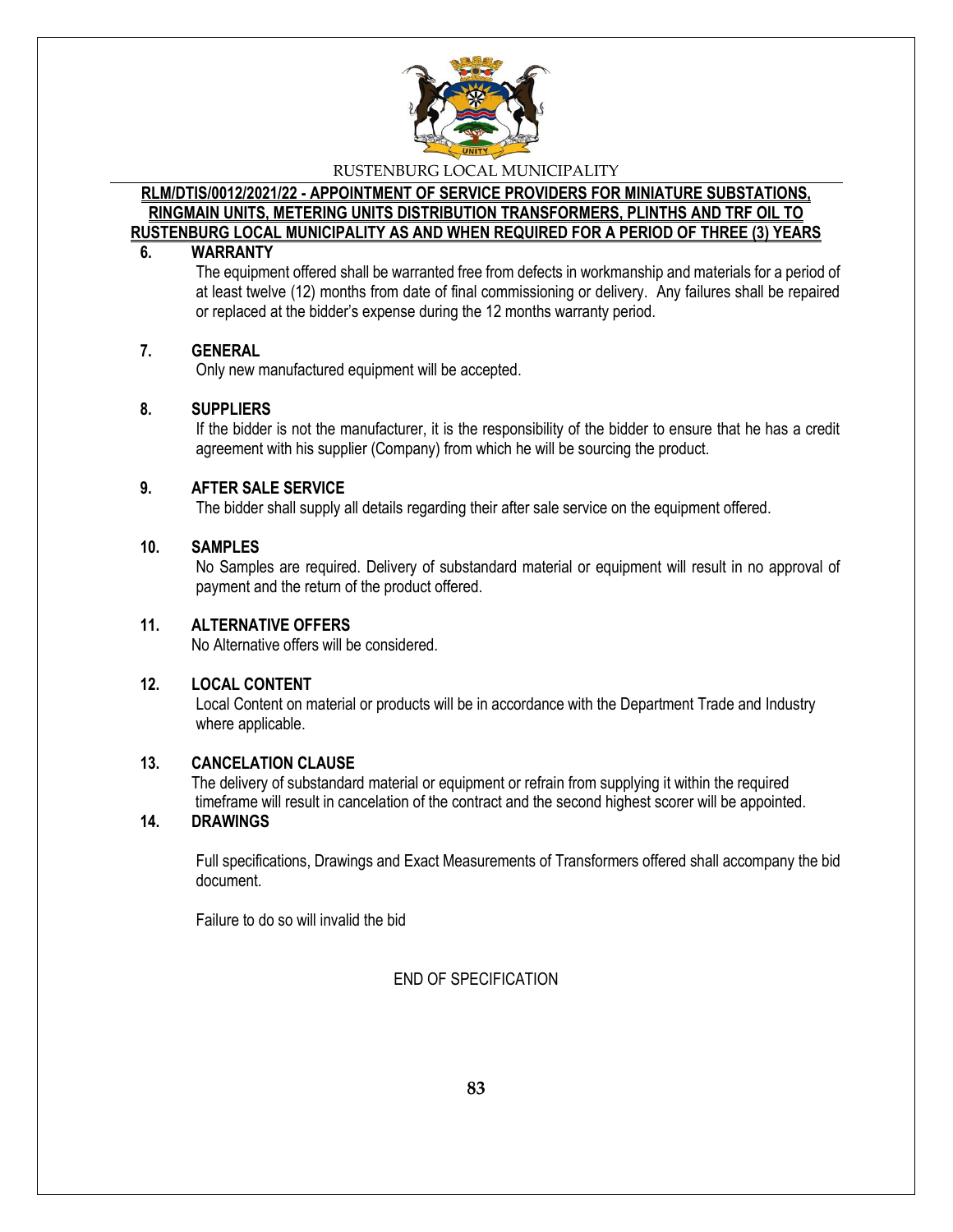

## **RLM/DTIS/0012/2021/22 - APPOINTMENT OF SERVICE PROVIDERS FOR MINIATURE SUBSTATIONS, RINGMAIN UNITS, METERING UNITS DISTRIBUTION TRANSFORMERS, PLINTHS AND TRF OIL TO RUSTENBURG LOCAL MUNICIPALITY AS AND WHEN REQUIRED FOR A PERIOD OF THREE (3) YEARS STANDARD TECHNICAL SPECIFICATION: HV-016/1 REPLACEMENT TRANSFORMERS FOR MINI-SUBSTATIONS**

## **ANNEXURE**

| <b>RATING</b><br>kVA | <b>TRANSFORMER</b><br><b>VOLTAGE VOLTS</b> | <b>IMPEDANCE</b><br><b>VOLTAGE</b><br>% | <b>LOSSES</b><br><b>COPPER</b><br><b>WATTS</b> | <b>LOSSES</b><br><b>IRON</b><br><b>WATTS</b> | <b>TEMP</b><br><b>RISE</b><br><b>WINDING</b><br>°C | <b>TEMP</b><br><b>RISE TOP</b><br>OIL °C |
|----------------------|--------------------------------------------|-----------------------------------------|------------------------------------------------|----------------------------------------------|----------------------------------------------------|------------------------------------------|
| 100                  | 11000/230/400                              |                                         |                                                |                                              |                                                    |                                          |
| 200                  | 11000/230/400                              |                                         |                                                |                                              |                                                    |                                          |
| 315                  | 11000/230/400                              |                                         |                                                |                                              |                                                    |                                          |
| 500                  | 11000/230/400                              |                                         |                                                |                                              |                                                    |                                          |
| 630                  | 11000/230/400                              |                                         |                                                |                                              |                                                    |                                          |
| 800                  | 11000/230/400                              |                                         |                                                |                                              |                                                    |                                          |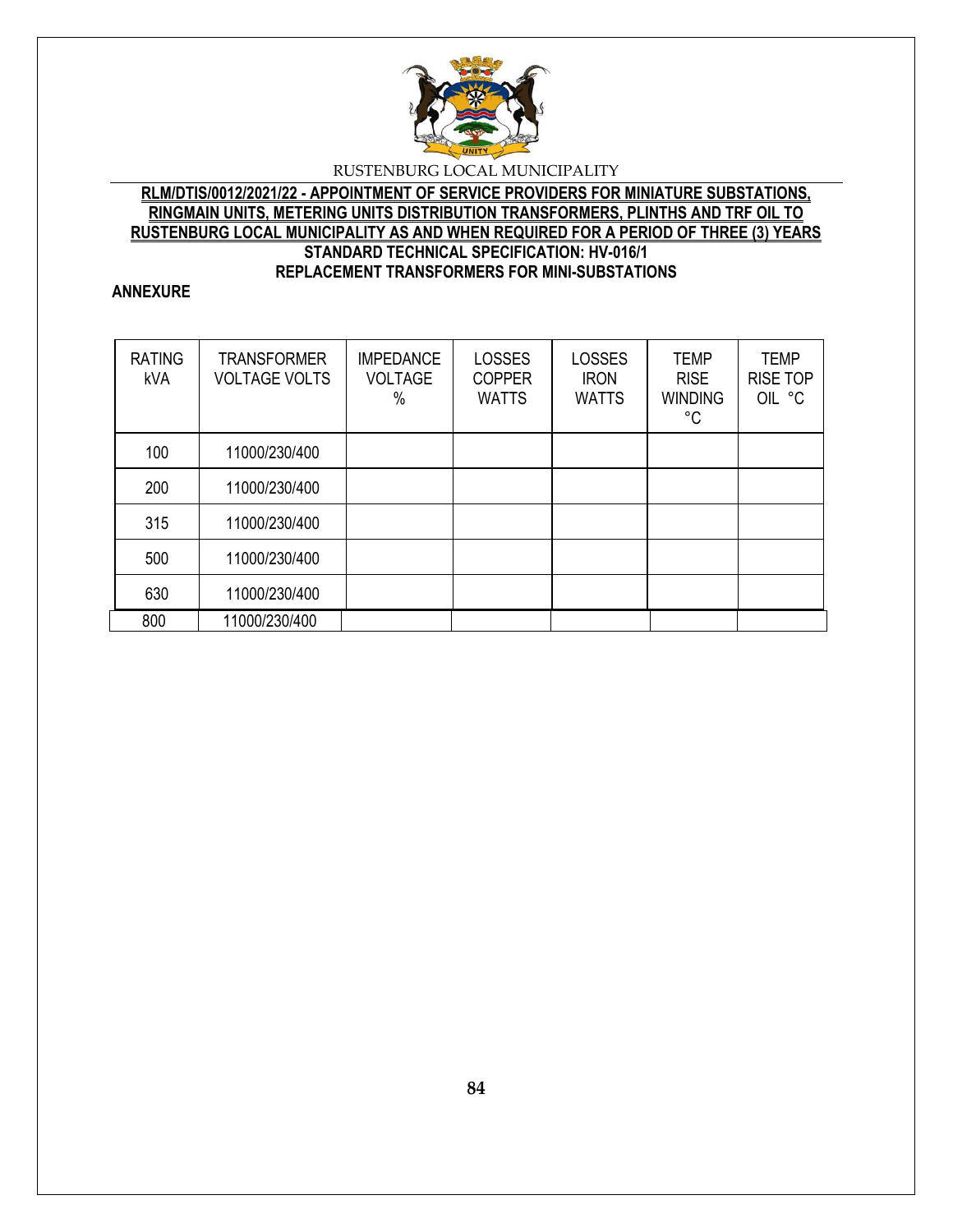

## **RLM/DTIS/0012/2021/22 - APPOINTMENT OF SERVICE PROVIDERS FOR MINIATURE SUBSTATIONS, RINGMAIN UNITS, METERING UNITS DISTRIBUTION TRANSFORMERS, PLINTHS AND TRF OIL TO RUSTENBURG LOCAL MUNICIPALITY AS AND WHEN REQUIRED FOR A PERIOD OF THREE (3) YEARS**

## **PRICING SCHEDULE**

# **1 REPLACEMENT TRANSFORMERS FOR TYPE A MINI-SUBSTATIONS**

| <b>RATING</b><br>kVA | <b>TRANSFORMER</b><br><b>VOLTAGE VOLTS</b> | <b>LENGTH</b> | <b>WIDTH</b> | <b>HEIGHT</b> | PRICE VAT<br><b>INCLUDED</b> |
|----------------------|--------------------------------------------|---------------|--------------|---------------|------------------------------|
| 100                  | 11000/230/400                              |               |              |               |                              |
| 200                  | 11000/230/400                              |               |              |               |                              |
| 315                  | 11000/230/400                              |               |              |               |                              |
| 500                  | 11000/230/400                              |               |              |               |                              |
| 630                  | 11000/230/400                              |               |              |               |                              |
|                      |                                            |               |              |               |                              |
| 800                  | 11000/230/400                              |               |              |               |                              |

## **TOTAL**

# **2 REPLACEMENT TRANSFORMERS FOR TYPE B MINI-SUBSTATIONS**

| <b>RATING</b><br>kVA | <b>TRANSFORMER</b><br><b>VOLTAGE VOLTS</b> | <b>LENGTH</b> | <b>WIDTH</b> | <b>HEIGHT</b> | PRICE VAT<br><b>EXCLUDED</b> |
|----------------------|--------------------------------------------|---------------|--------------|---------------|------------------------------|
| 100                  | 11000/230/400                              |               |              |               |                              |
| 200                  | 11000/230/400                              |               |              |               |                              |
| 315                  | 11000/230/400                              |               |              |               |                              |
| 500                  | 11000/230/400                              |               |              |               |                              |
| 630                  | 11000/230/400                              |               |              |               |                              |
|                      |                                            |               |              |               |                              |
| RUU                  | 11000/230/400                              |               |              |               |                              |

|     | FAT A I<br>____ |  |  |
|-----|-----------------|--|--|
|     |                 |  |  |
| 800 | 1000/230/400    |  |  |